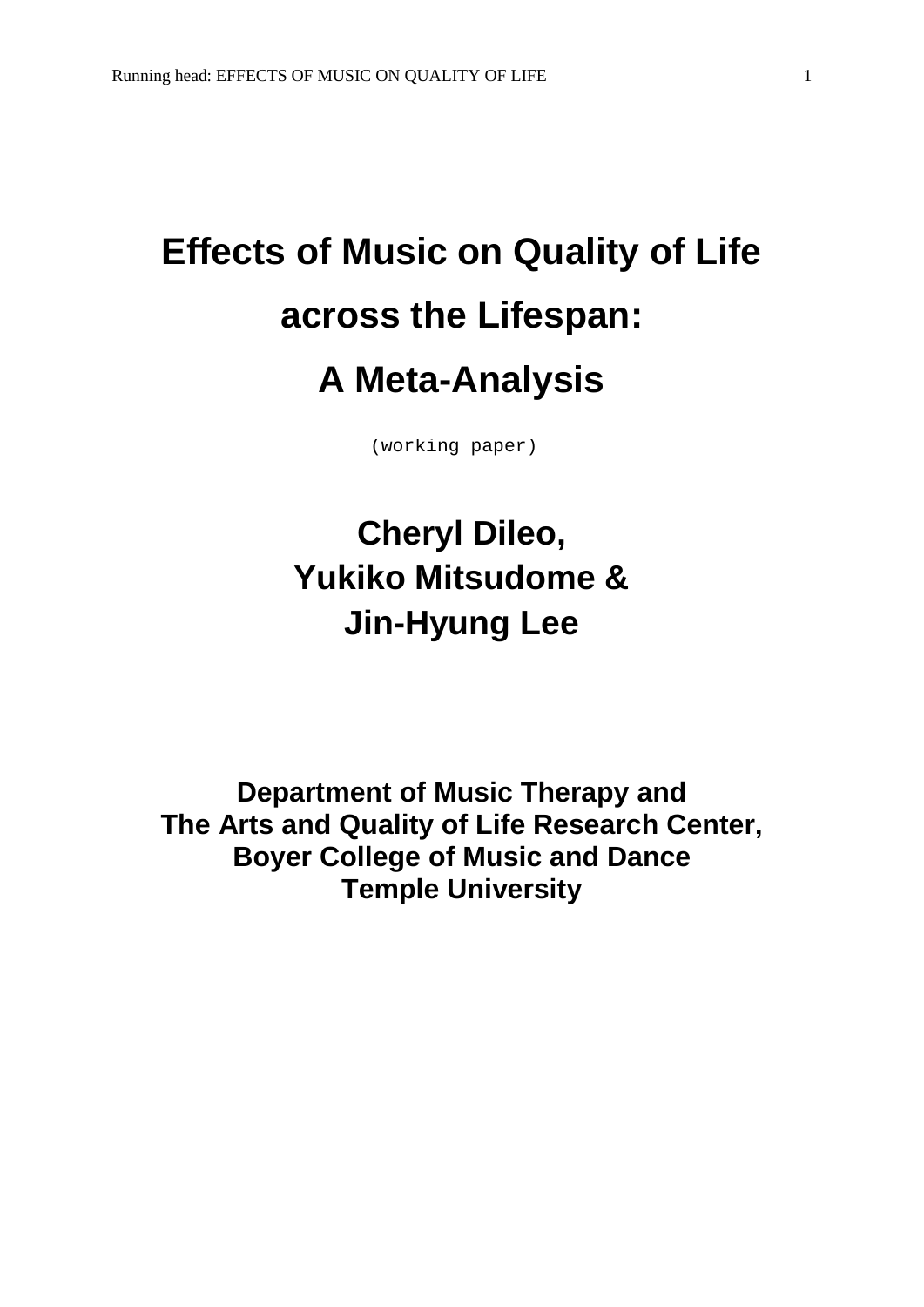This project was supported by an award from the National Endowment for the Arts: Grant#13-3800-7009

The opinions expressed in this paper are those of the author(s) and do not represent the views of the National Endowment for the Arts. The NEA does not guarantee the accuracy or completeness of the information included in this report and is not responsible for any consequence of its use.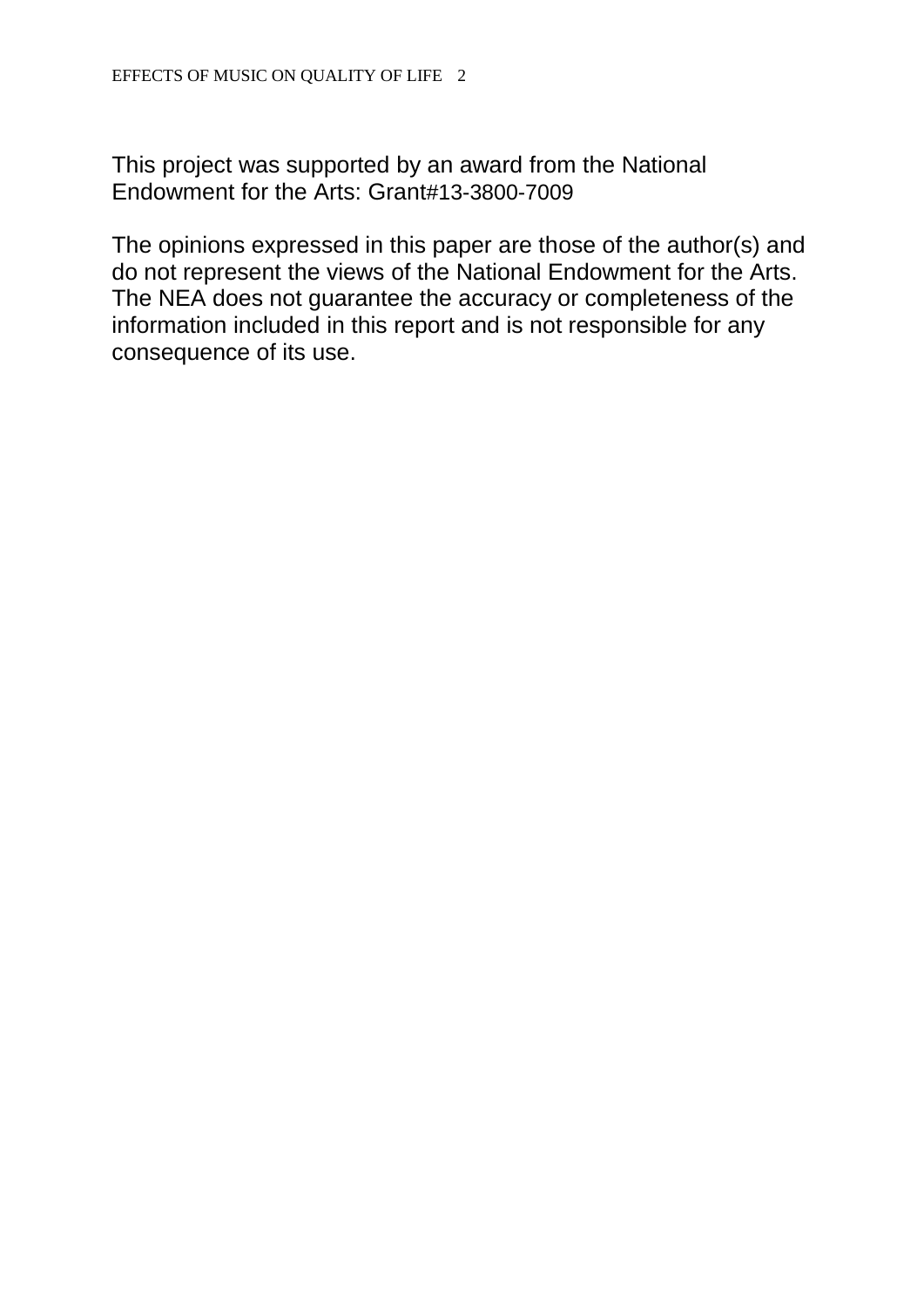## Table of Contents

| Appendix A. Design Details of Included Studies45 |  |
|--------------------------------------------------|--|
|                                                  |  |
|                                                  |  |
|                                                  |  |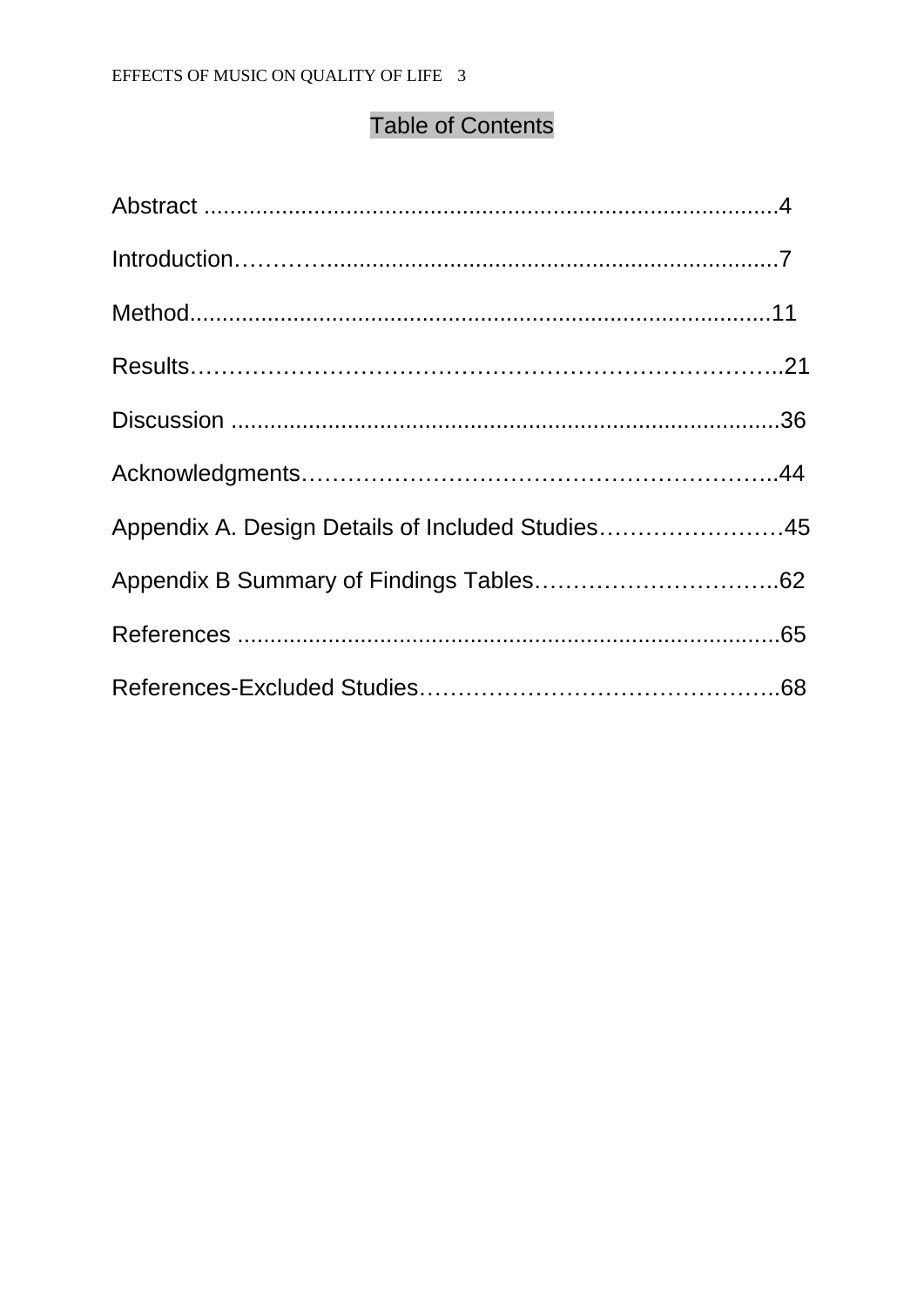#### **Abstract**

Research on the effects of music on human mood, behavior, cognition, and biology has burgeoned during the last 20 years, yielding thousands of studies in many different scholarly areas. This literature is extremely diverse in its use of music experiences (e.g., listening, playing/performing, learning, or creating), genres of music, target populations, ages of participants, research conditions, and intended outcomes. People in the helping professions, educators, policymakers, and the public need to know about the state of this research to make informed decisions about the benefits of music. But with such diverse approaches and outcomes in the literature, it is difficult to succinctly summarize all the research to state accurately how music affects Americans across their lifespans.

#### **Objectives**

The objective of the current study was to conduct a meta-analysis of the existing literature regarding music's non- therapeutic or non-clinical effects on the quality of life of Americans across the lifespan.

#### **Search methods**

We searched Academic Search Premier, CINAHL, Education Full Text, Education Index Retrospective, Education Source, ERIC, MedLine, Music Index, PsycInfo, and Social Work Abstract. All databases were searched from their start date to March 2014. We hand-searched American Journal of Psychology, Behaviour Research and Therapy, International Journal of Sport Psychology, Journal of Creative Behavior, Journal of the Experimental Analysis of Behavior, Journal of Experimental Psychology, Journal of Experimental Psychology: Applied, Journal of Mind and Behavior, Journal of Music Therapy, Journal of Personality, Journal of Research in Music Education, Journal of Research in Personality, Journal of Sports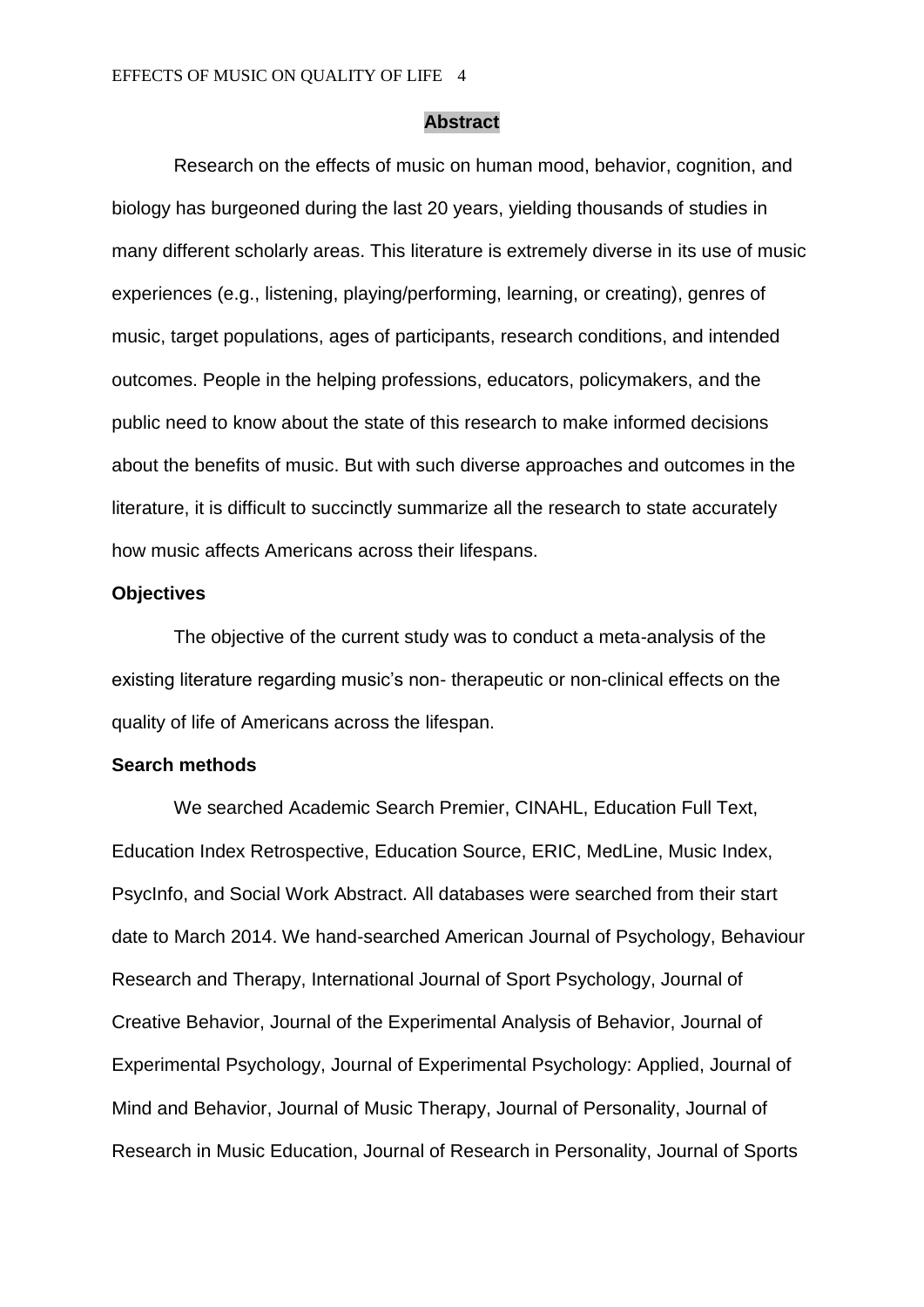Medicine and Physical Fitness, Multivariate Behavioral Research, Nordic Journal of Music Therapy, Psychology of Music, Quarterly Journal of Experimental Psychology and reference lists and contacted experts.

#### **Selection criteria**

We included all randomized controlled trials (RCTs) and quasi-randomized trials of music interventions for improving cognitive, psychological, physical, behavioral and social outcomes in Americans across the lifespan. Excluded were: studies of individuals with any specific medical, developmental, or psychiatric conditions; studies using non-U.S. participants; research investigating musical outcomes; pedagogical research regarding acquisition of musical skills; use of music combined with another intervention; and applied behavior analysis designs.

#### **Data collection and analysis**

Three reviewers independently extracted the data. Where possible, results were presented in meta-analyses using mean differences and standardized mean differences. Post-test scores were used. In cases of significant baseline differences, we used change scores.

#### **Main results**

We included 27 trials with a total of 2281 participants. When outcomes were analyzed (pooled) across two or more studies, the results revealed significant positive effects of music on several outcomes the researchers had identified as being related to quality of life. There was a small but significant effect on mood (*g*= 0.27) ( $Z = 3.51$ ,  $p < 0.001$ ) with homogenous results across 9 studies ( $N = 749$ ). There was a small but significant effect on relaxation ( a small effect  $g = 0.23$ ;  $-Z =$ 1.97,  $p < 0.05$  with homogenous results across 4 studies  $- N = 315$ ). There was a small but significant effect on psychological morale (*g* = 0.35; Z= 2.77, *p* < 0.01 with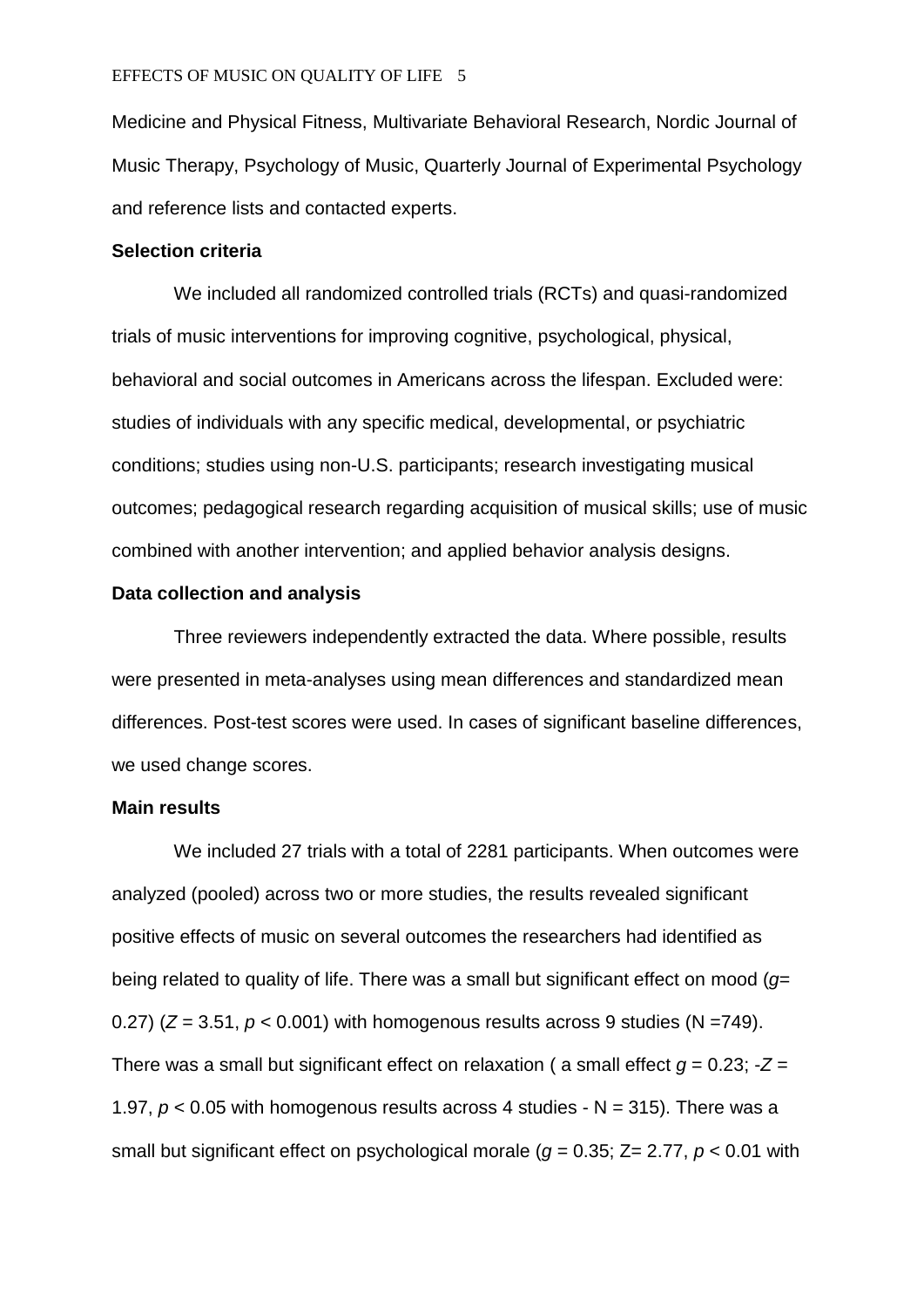homogenous results across 2 studies - N= 294). There was a moderate and significant improvement in stress ( $q = -0.61$ ,  $Z = 2.90$ ,  $p < 0.01$  with homogenous results across 2 studies -  $N = 60$ ). There was a small but significant effect on socialization behaviors ( $q = 0.37$ ) ( $Z = 2.49$ ,  $p < 0.05$ ) with heterogeneous results across 3 studies -  $N = 379$ ). There was a small but significant effect on attention and memory ( $q = 0.33$ ,  $Z = 2.93$ ,  $p < 0.01$  with homogenous results across 7 studies - N = 344). The risk of bias in all of the studies in this review was considered high, thus these results should be interpreted with caution.

#### **Authors' conclusions**

The specific outcomes found to be significant may be considered factors contributing to quality of life; these include psychological, cognitive and social domains. No physiological outcomes were found to be significant across two or more studies. Sample sizes for these outcomes varied, with mood having the largest sample. In addition, for all outcomes except socialization, results did not differ significantly across studies, indicating homogeneity of the findings. Based on these results, the specific recommendations are offered for future research.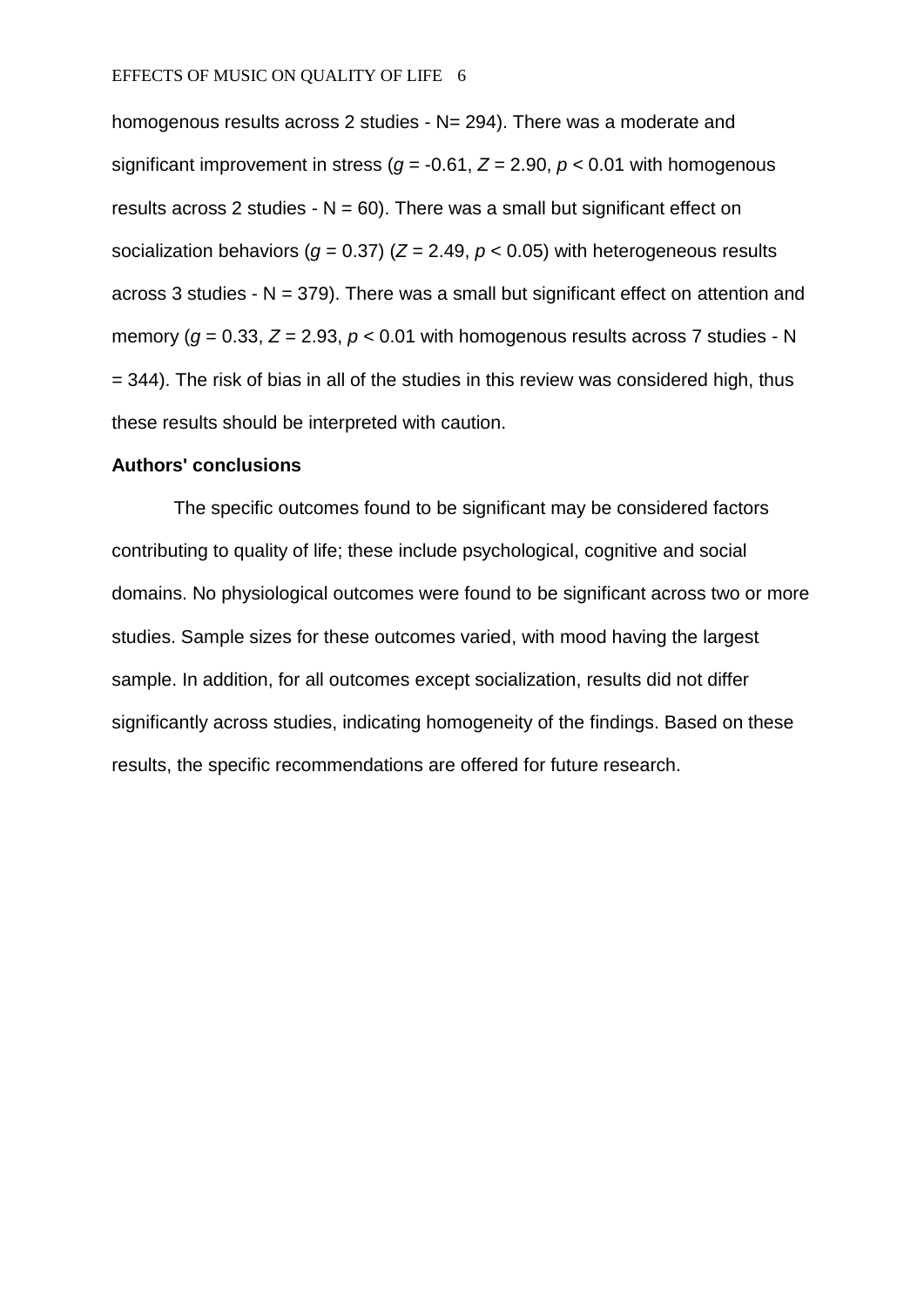# **Effects of Music on Quality of Life across the Lifespan: A Meta-Analysis**

### **Introduction**

Research on the effects of music on human mood, behavior, cognition, and biology has burgeoned during the last 20 years, yielding thousands of studies in many different scholarly areas. This literature is extremely diverse in its use of music experiences (e.g., listening, playing/performing, learning, or creating), genres of music, target populations, ages of participants, research conditions, and intended outcomes. People in the helping professions, including educators, policymakers, and the public, need to know about the state of this research to make informed decisions about the benefits of music. But with such diverse approaches and outcomes in the literature, it is difficult to succinctly summarize all the research to state accurately how music affects Americans across their lifespans.

Research on the effects of music on human mood, behavior, cognition, and biology has burgeoned during the last 20 years, yielding thousands of studies in many different scholarly areas. This literature is extremely diverse in its use of music experiences (e.g., listening, playing/performing, learning, or creating), genres of music, target populations, ages of participants, research conditions, and intended outcomes. People in the helping professions, educators, policymakers, and the public need to know about the state of this research to make informed decisions about the benefits of music. But with such diverse approaches and outcomes in the literature, it is difficult to succinctly summarize all the research to state accurately how music affects Americans across their lifespans.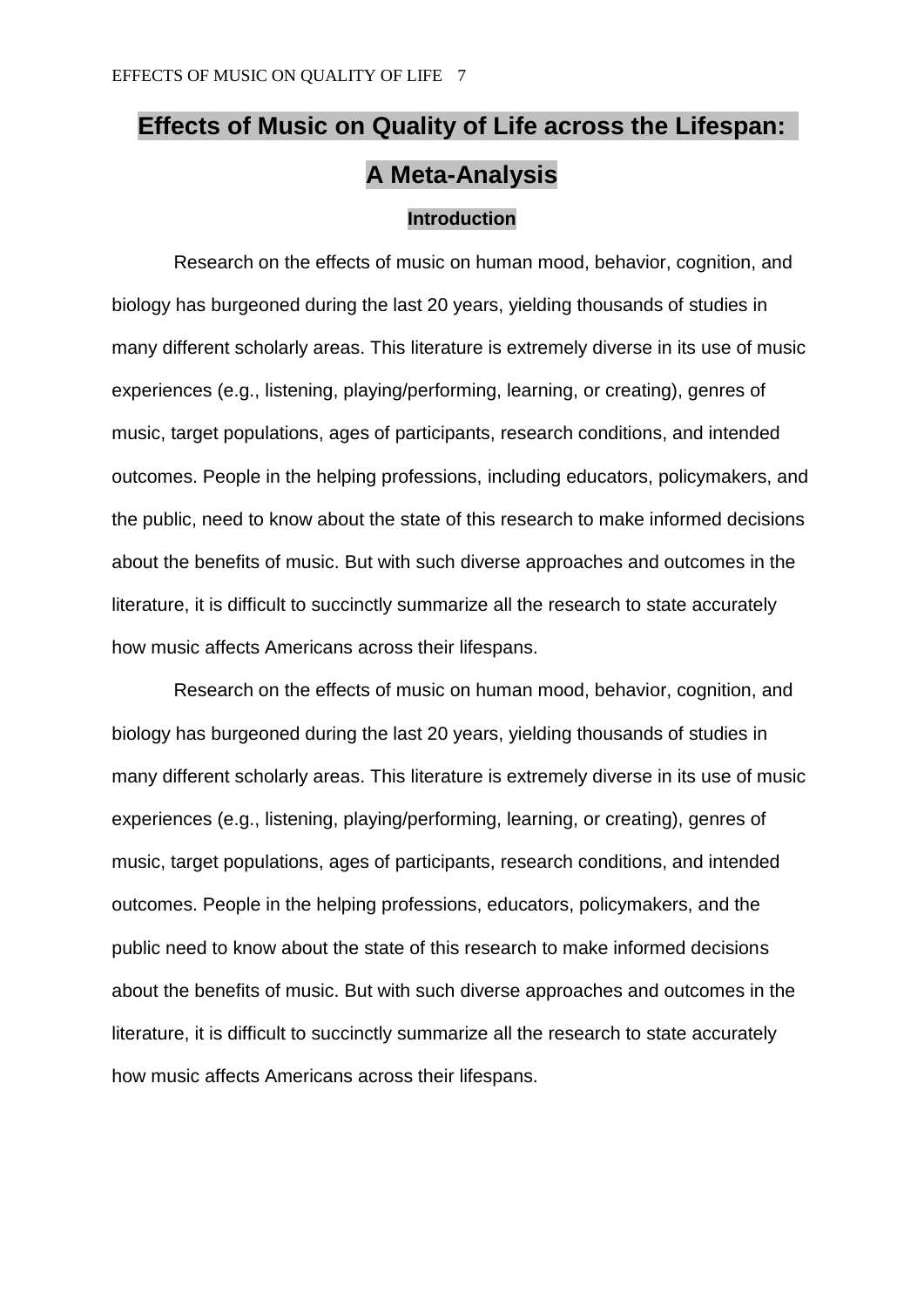#### **The Current Approach**

Meta-analysis is a powerful research tool used to analyze large and potentially divergent literature and arrive at a conclusion regarding the outcomes of particular independent variables. It accomplishes this by quantifying and translating results of separate research studies into a standard measure of effect, i.e., effect size (Durlak, Meerson, & Foster, 2003). Effect sizes are calculated in individual studies to quantify the strength of a particular intervention or degree of change in the dependent variables. In a meta-analysis, these effect sizes are converted into a standard measure so that they can be compared across studies, leading to greater statistical power. Researchers are then able to compare studies with very disparate methods and findings to find inconsistencies as well as patterns in the data. Effect sizes are also weighted according to each study's sample sizes, thus the standard measure of effect is sensitive to the magnitude of each study's effects. At the same time, because the data from individual studies have been pooled together, there is less influence of bias from any one individual study. Thus, with the power of multiple studies on the same topic, researchers can make more accurate and credible conclusions than they could from the results of a single study (Hunt, 1997). This is why researchers rank meta-analysis at the top of the evidence hierarchy, even superior to randomized controlled trials (Polit & Beck, 2008).

A recent example of a meta-analysis related to music and quality-of-life outcomes is Pietschnig, Voracek, & Formann's (2010) analysis of 40 different studies of the "Mozart Effect." The researchers concluded that there was no evidence for this effect. This conclusion had implications for both the public and for policymakers, for example, because of the wide-scale marketing of CDs and DVDs based on this phenomenon, and government-issued Mozart CDs to new mothers in the state of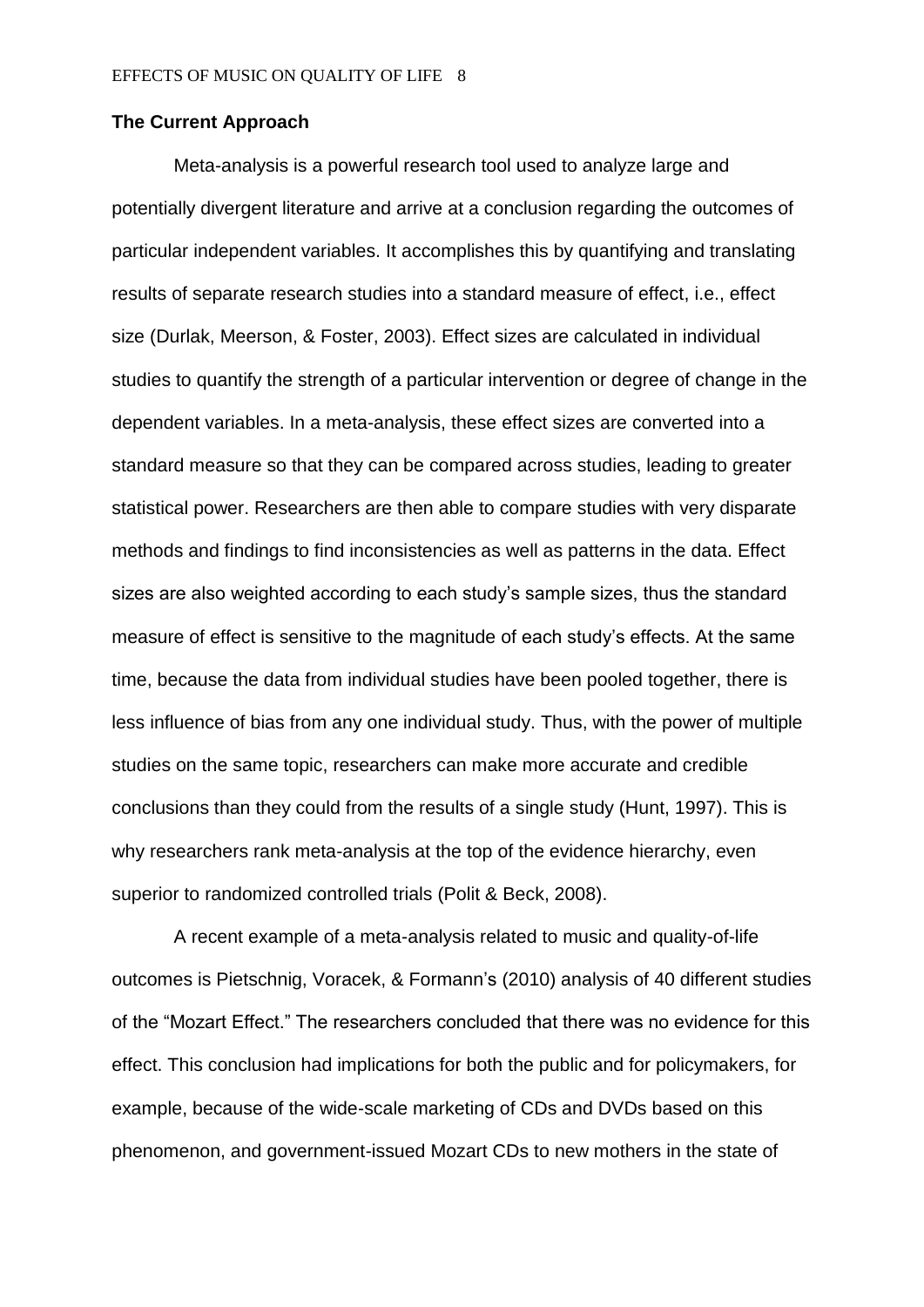#### EFFECTS OF MUSIC ON QUALITY OF LIFE 9

Georgia. This example shows that researchers need to examine the complete range of studies on a topic before coming to a conclusion based on only one study.

To date, there are few meta-analyses that examine the effects of music on quality of life outcomes for American participants across the lifespan. Table 1 shows the existing meta-analyses related to the current study. Meta-analyses that either specifically stated their focus on U.S. participants or the inclusion of studies only conducted in the U.S. are indicated below with an asterisk.

In addition to the above meta-analyses, two large longitudinal studies conducted by Catterall (2009) and Catterall, Dumais, & Hampden-Thompson (2012) examined the relationship between intensive arts engagement and academic achievement, civic engagement, and labor market outcomes in at-risk youth in the U.S. These studies' results, which showed a strong relationship between arts engagement and targeted outcome measures, focused on arts participation in general terms and not on music alone. It is not yet known if and to what degree music would mediate these relationships.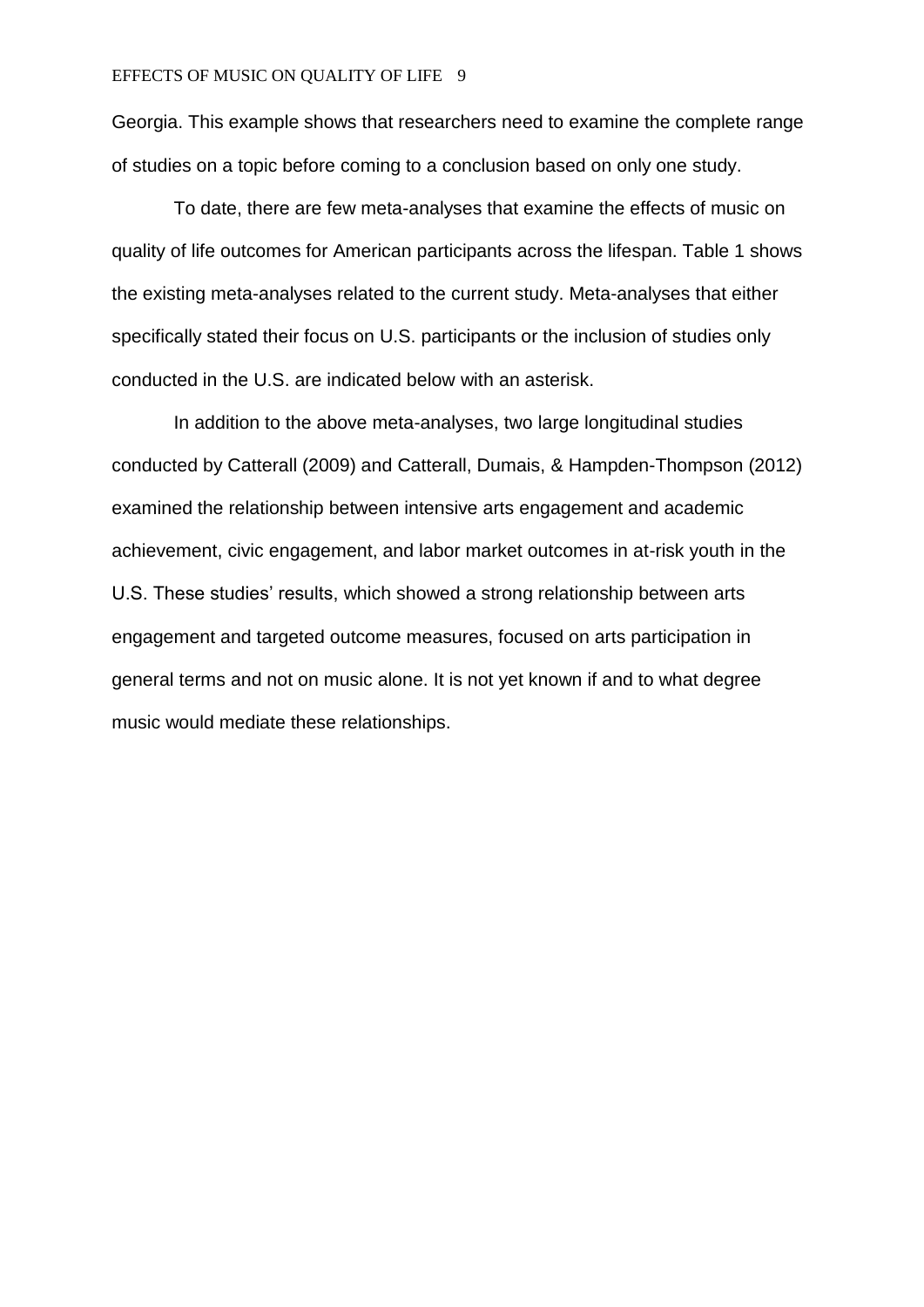#### **Table 1.**

| Author                   | Year | Topic                             | Age Group             |
|--------------------------|------|-----------------------------------|-----------------------|
| Standley*                | 1996 | <b>Educational outcomes</b>       | Children+             |
| Vaughn*                  | 2000 | Math skills                       | Children              |
| Butzlaff*                | 2000 | Reading skills                    | Children              |
| Hetland*                 | 2000 | Spatial reasoning                 | Children              |
| Standley*                | 2008 | Reading skills                    | Children+             |
| Rosner et al.            | 2010 | <b>Bereavement</b>                | Children and          |
|                          |      |                                   | Adolescents+          |
| Timmerman et al.*        | 2008 | Anti-social behaviors and beliefs | Adolescents and       |
|                          |      |                                   | <b>Young Adults</b>   |
| Fischer et al.           | 2011 | High-risk behavior                | Adolescents and Young |
|                          |      |                                   | Adults                |
| Westermann et al.        | 1996 | Mood induction                    | Adults                |
| Garlin et al.            | 2006 | Retail behavior                   | Adults                |
| Pelletier et al.*        | 2004 | Stress reduction                  | Adults                |
| Kampfe et al.            | 2011 | Attention, memory, emotion,       | Adults                |
|                          |      | sports performance                |                       |
| de Niet et al.           | 2009 | Sleep                             | Adults                |
| $\overline{\phantom{a}}$ |      |                                   |                       |

#### *Existing Meta-Analyses on Music and Quality-of-Life Outcomes*

\*= U.S. researchers and study participants

#### **Purpose of the Study**

The purpose of this study was to conduct a meta-analysis of the existing

literature regarding music's non- therapeutic or non-clinical effects on the quality of

life of Americans across the lifespan.

#### **Research Questions**

The following research questions were asked in this study:

1).What effects do music experiences (listening, playing/performing, creating,

learning; either individually or in groups) have on variables associated with

quality of life in the American population? In addition to identified quality of

life measures, what effects does music have on outcome measures related to

quality of life within each of the following domains?: a. physiological, b.

psychological, c. social, d. behavioral, and e. cognitive.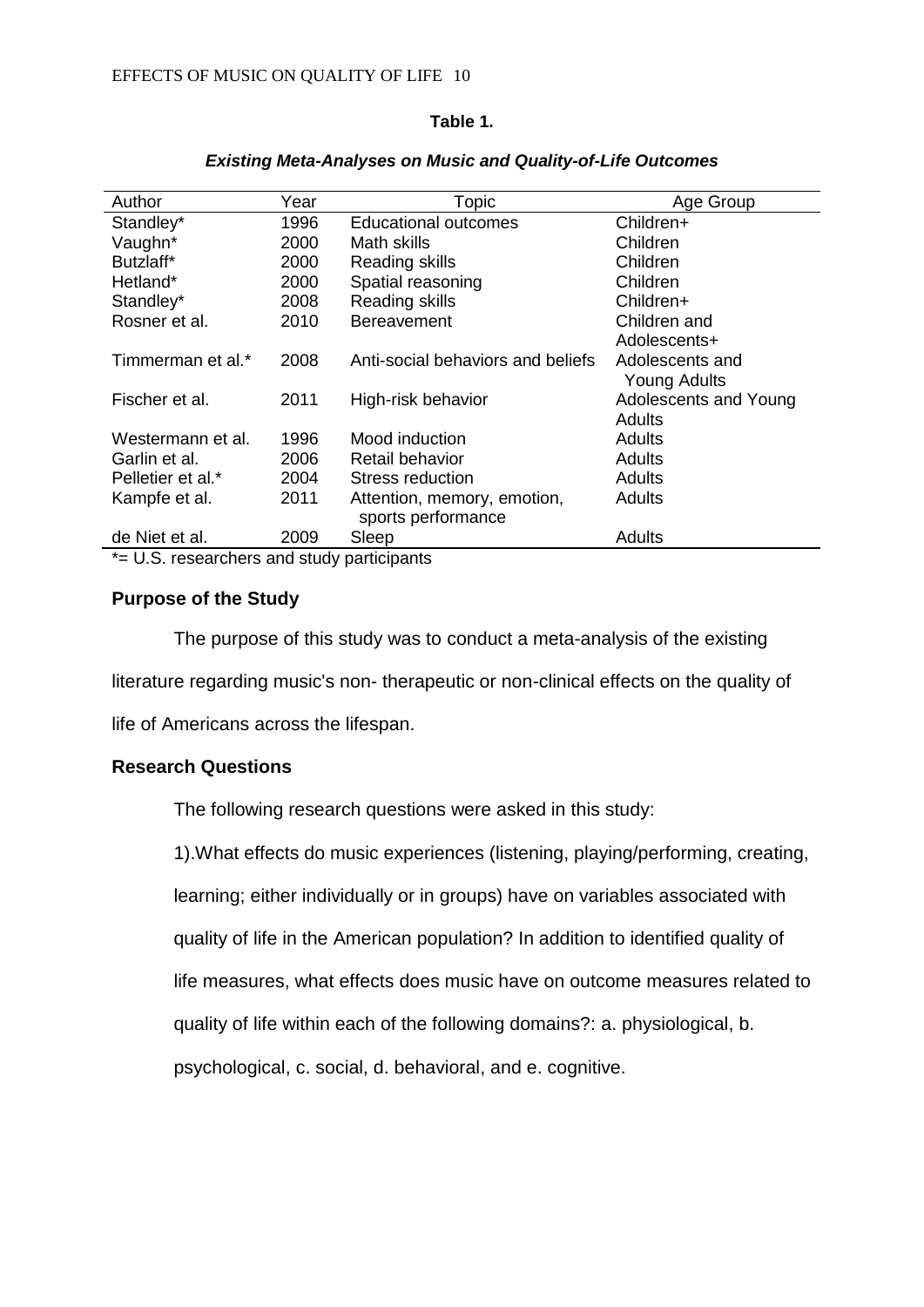2. Do any of the following factors moderate the effects of music on quality of life? A) Type of music experience (listening, playing/performing, creating, learning); B) Musical preference (subject-selected and preferred versus researcher-selected); C) Outcome domain (physiological, psychological, social, etc.); and D) Level of potential bias in study design (e.g., level of randomization, blinding outcome assessors, etc.).

#### **Method**

#### **Study Inclusion Criteria**

The following served as the inclusion criteria for studies in the current metaanalysis: 1. Randomized control trials (RCTs) or controlled clinical trials (CCT) within-subject designs which compared a music experience/intervention versus a noexperience/intervention control condition or group; 2. Subjects of any age in any type of setting; 3. Participants of either gender or any ethnicity; 4. Participants were U.S residents; 5. Music experiences/interventions included listening, playing/performing, creating, and/or learning music; 6. Music experiences/interventions provided either individually or in a group; 7. Music experiences/interventions not intended to treat a diagnosed condition; 8. Primary or secondary as specified for this study (see below).

Exclusion criteria were as follows: 1. Lack of sufficient statistical information; 2. Experiences/interventions for specific medical, developmental, or psychiatric conditions; 3. Pedagogical research/outcome measures the acquisition of musical skills; 4. Studies with musical outcomes; 5. Use of music combined with another intervention or experience (e.g., music and art); 6. Applied behavior analysis designs; 7. Majority of non-U.S. subjects (minimum of 75% U.S. subjects).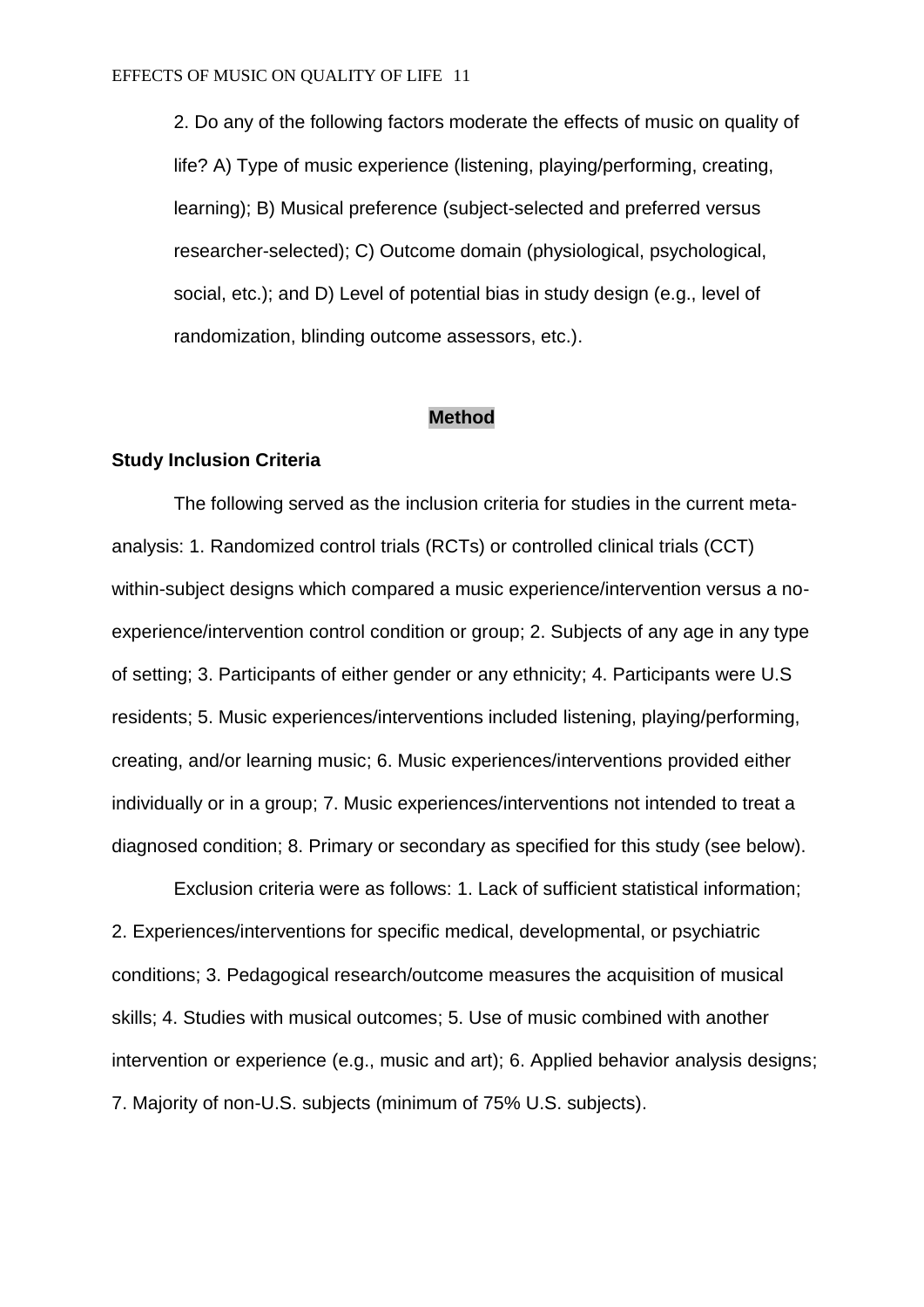#### **Types of Outcome Measures**

**Primary outcomes.** Quality of Life was the primary outcome investigated in this study as measured by a standardized tool, for example, the Quality of Life Inventory (Frisch et al., 1992) or the Satisfaction with Life Scale (Diener et al., 1985). These measures typically cross several domains (physical, psychological, social, spiritual, etc.) within a single questionnaire. We included scales with established validity and reliability (i.e., though evidence published in at least one prior study in a peer-reviewed journal).

**Secondary outcomes.** We specified that potential secondary outcomes would occur within the following domains: Cognitive, Psychological, Behavioral, Physiological and Social. There were many potential secondary outcomes within these domains; we planned to focus on studies with sufficient statistical information to allow us to conduct analyses for individual outcome measures within these domains. Examples of potential secondary outcomes were identified as follows:

#### *Cognitive*

- Task performance
- Test performance
- Attention
- Memory (short- and long-term)
- Academic performance

#### *Psychological*

- Mood
- Depression
- Anxiety
- Attitude
- Sense of Control
- Sense of Well-Being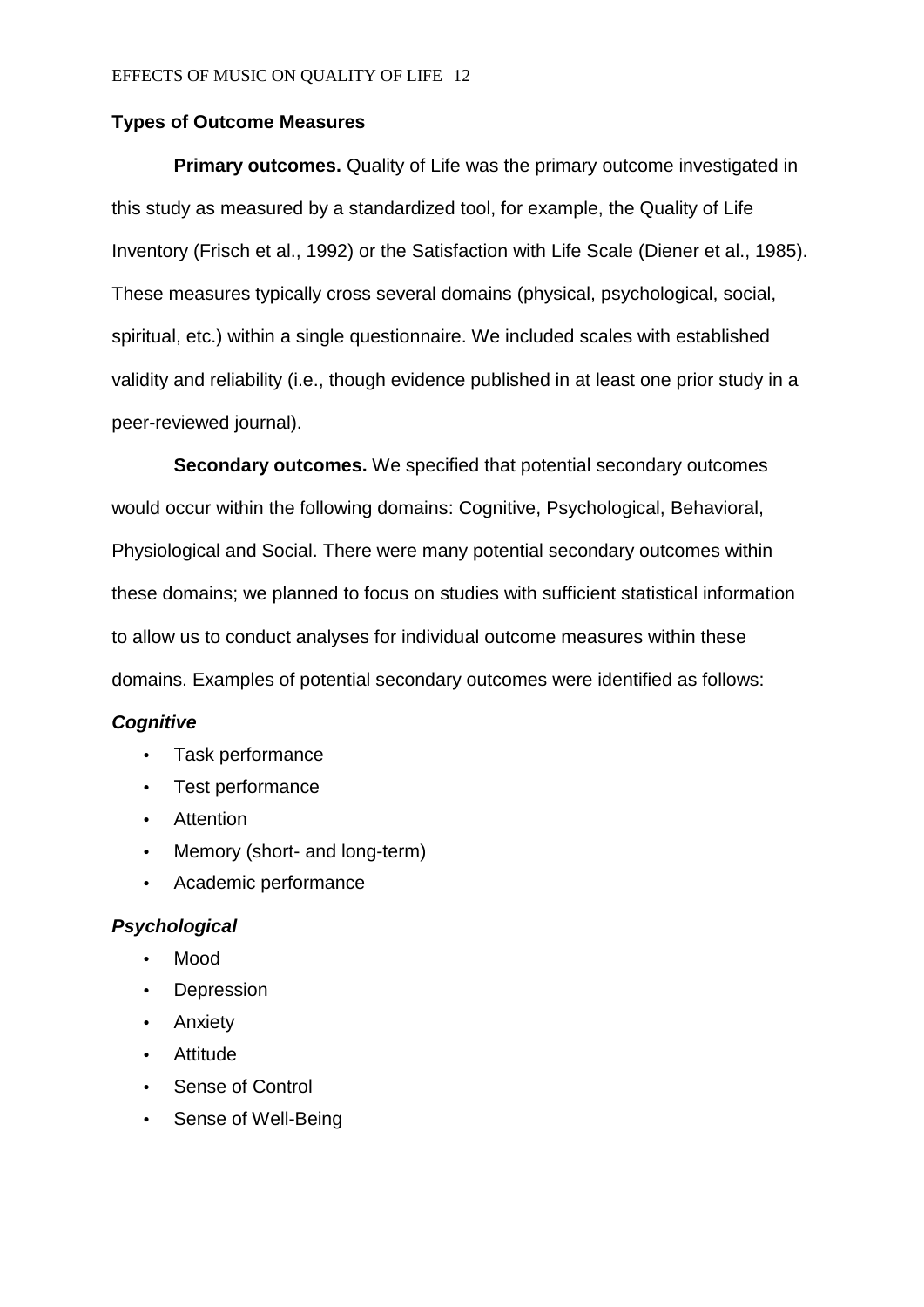## *Behavioral*

- Distress
- Agitation
- On-task behavior
- Self-harm

## *Physiological*

- Heart rate
- Blood pressure
- Respiration rate
- Pain

## *Social*

- Aggression
- Social skills
- Social interaction
- Social integration
- Speech/Communication

## **Search Methods for Identification of Studies**

**Electronic searches.** We searched the following electronic databases and trial registers: Academic Search Premier (Ebsco) (1986 to March 2014); CINAHL (Ebsco) (1984 to March 2014); Education Full Text (1900 to March 2014); Education Index Retrospective (Ebsco) (1928 to March 2014); Education Source (Ebsco) (1900 to March 2014); ERIC (Ebsco) (1908 to 2013); MedLine (Ebsco) (1887 to March 2014); Music Index (Ebsco) (1874 to March 2014); PsycInfo (Ebsco) (1900 to March 2014); and Social Work Abstracts (Ebsco) (1965 to March 2014).

**Searching other resources.** We hand-searched the following journals from 2000 to 2012: American Journal of Psychology, Behaviour Research and Therapy, International Journal of Sport Psychology, Journal of Creative Behavior, Journal of the Experimental Analysis of Behavior, Journal of Experimental Psychology, Journal of Experimental Psychology, Applied Journal of Mind and Behavior, Journal of Music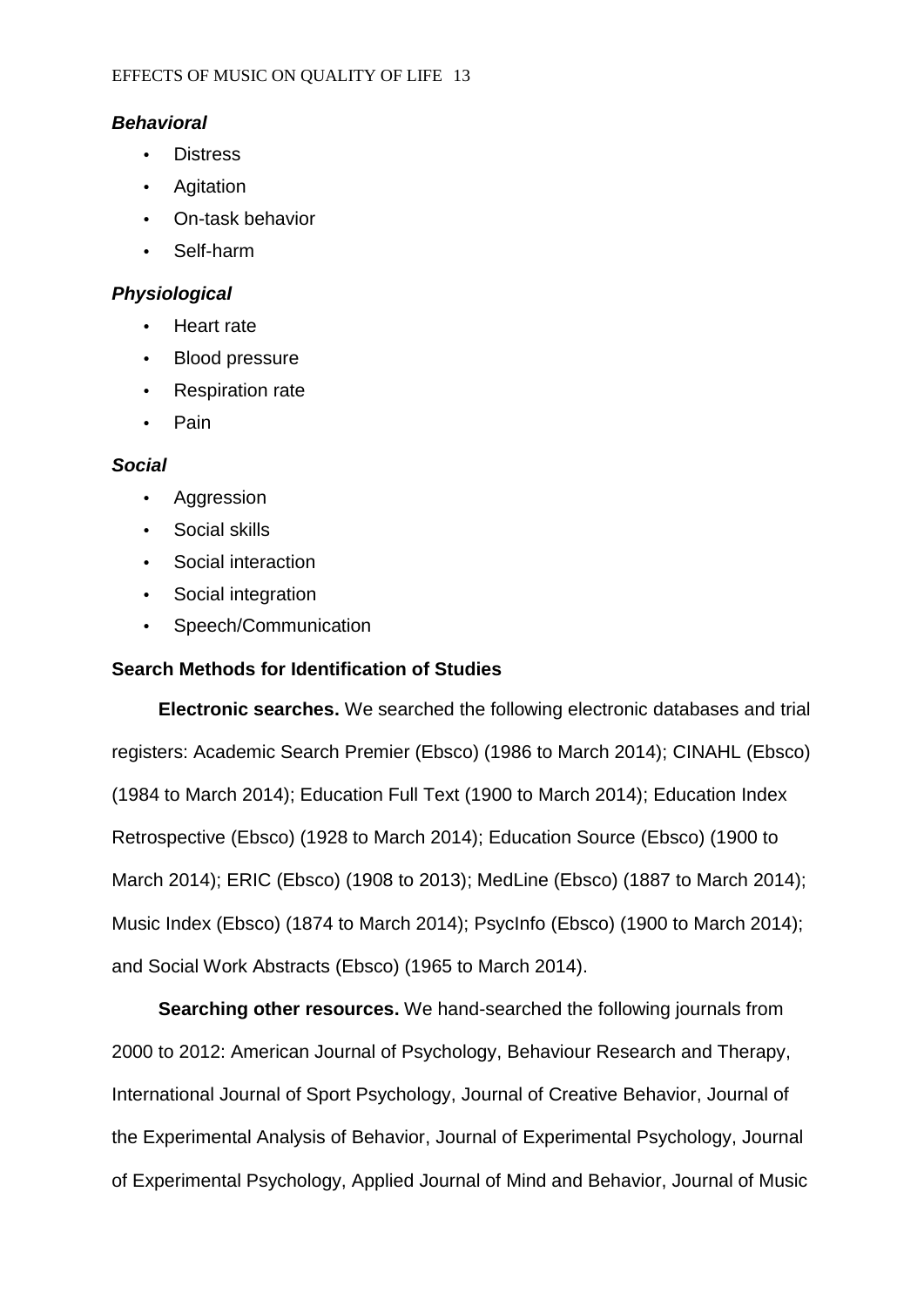#### EFFECTS OF MUSIC ON QUALITY OF LIFE 14

Therapy, Journal of Personality, Journal of Research in Music Education, Journal of Research in Personality, Journal of Sports Medicine and Physical Fitness, Multivariate Behavioral Research, Nordic Journal of Music Therapy, Psychology of Music, Quarterly Journal of Experimental Psychology.

We also endeavored to identify other published, unpublished, and ongoing trials by searching bibliographies of relevant studies and reviews, contacting experts in the field, and searching available proceedings of music-conferences. We restricted our search to articles published in English.

#### **Data Collection and Analysis**

**Selection of studies.** One author and two research assistants scanned the titles and abstracts of each record retrieved from the search. If information in the abstract clearly indicated that the trial did not meet the inclusion criteria, the trial was rejected. When a title or abstract could not be rejected with certainty, two authors independently obtained and inspected the full article. Both authors used an inclusion criteria form to assess the trial's eligibility for inclusion. These two authors also checked the inter-rater reliability for trial selection, and resolved any disagreements by discussion. If a trial was excluded, a record was kept of both the article and the reason for its exclusion.

**Data extraction and management**. The authors and an assistant independently extracted data from the selected studies using a standardized coding form. Differences in data extraction were resolved by consulting with an independent statistics consultant. The following data were extracted from each study:

#### *General information*

- Author
- Year of publication
- **Title**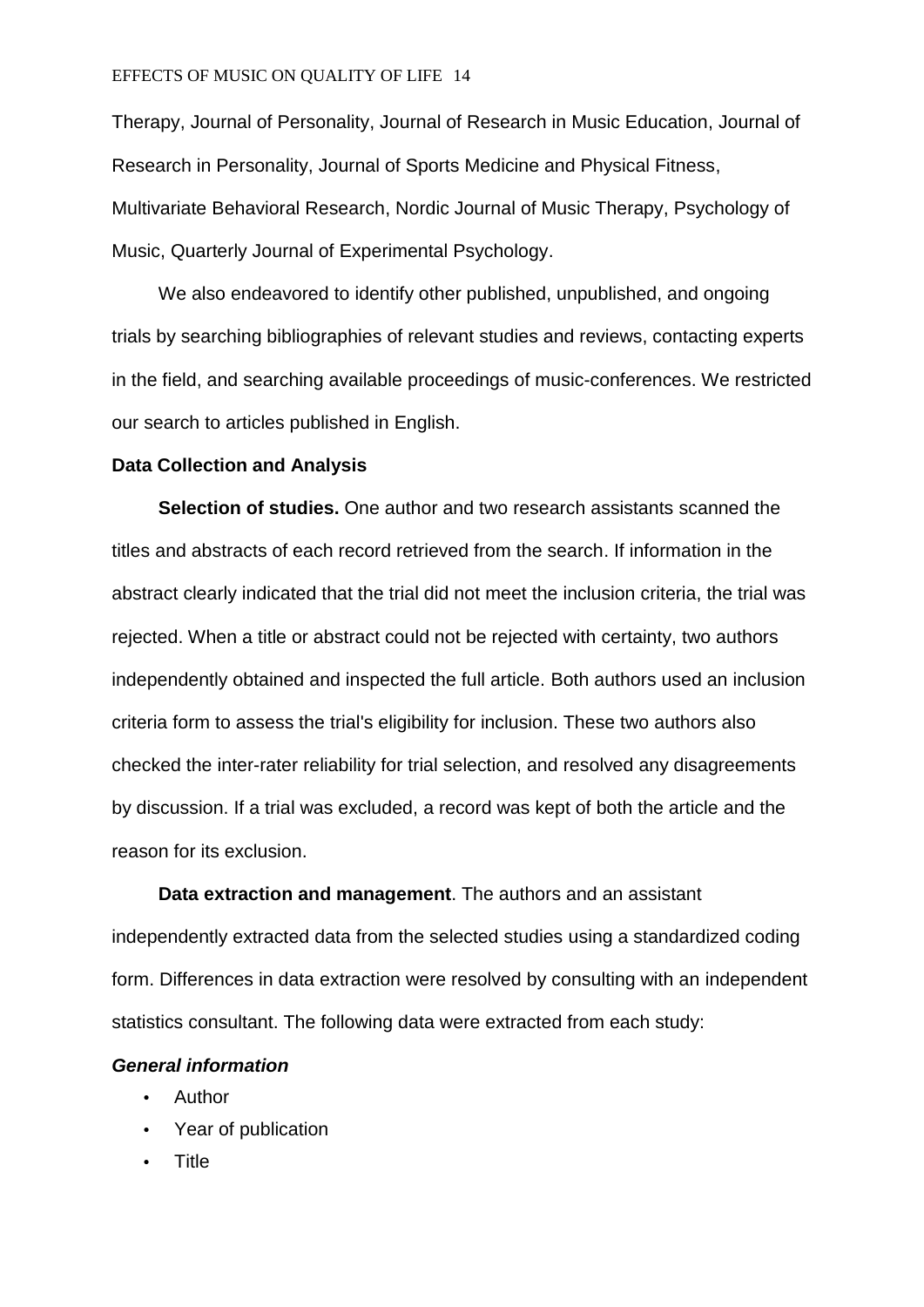- Journal (title, volume, pages)
- If unpublished, source
- Country
- Language of publication

## *Intervention information*

- Type of intervention (e.g., singing, song-writing, music listening, music improvisation)
- Music selection (detailed information on music selection in case of music listening)
- Music preference (patient-preferred versus researcher selected in the case of music listening)
- Genre of music (e.g., jazz, rock, easy listening, classical, new age)
- Length of intervention
- Frequency of intervention
- Comparison intervention

## *Participants information*

- Total sample size
- Number in experimental group
- Number in control group
- Gender
- Age
- **Ethnicity**
- **Setting**
- Inclusion criteria

## *Outcomes*

Pre-test means, post-test means, standard deviations, and sample sizes were

extracted for the treatment group and the control group for the following outcomes (if

applicable).

- Attention & Memory (Attention & Alertness, Working Memory, Visual Memory, Absorption)
- Academic skills (Academic Skills, Reading Rate, Reading Comprehension, Arithmetic Skills, Language Comprehension, Language Deciphering)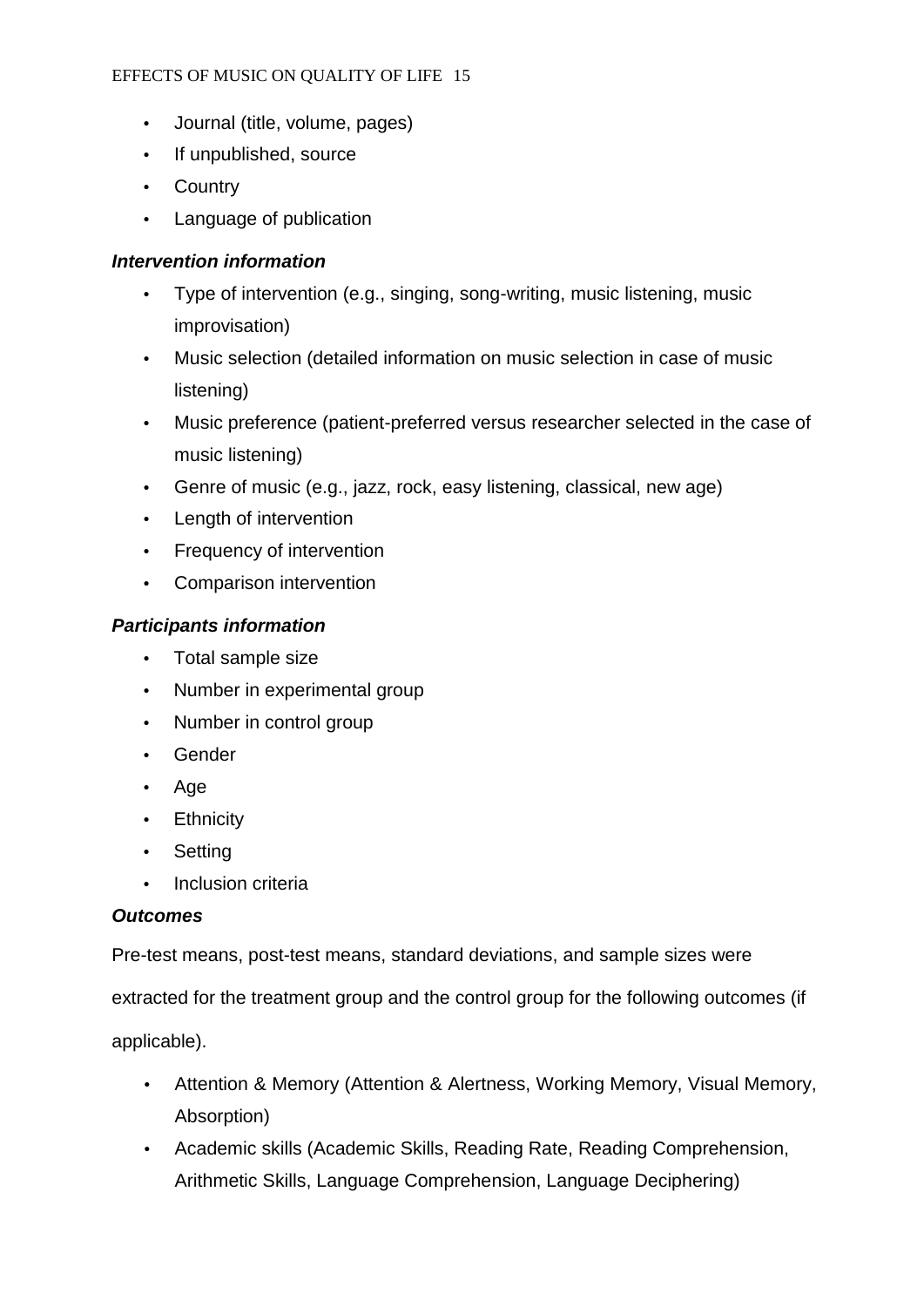- Processing (Visual Processing, Processing Speed, Spatial Visualization, Manipulation of Mental Images)
- Problem Solving (Ability to Plan, Problem Solving, Problems Solved Correctly)
- Anxiety and State Trait Anxiety Inventory Results
- Mood (Mood change, Depression Scale Results, Loneliness Scale Results, Psychological Morale, Enjoyment of Exercise, Relaxation)
- Stress
- Quality of Life
- On-Task Behavior
- Exercise-Duration
- Exercise-Intensity
- Systolic Blood Pressure
- Diastolic Blood Pressure
- Heart Rate
- EMG
- Temperature
- Respiration
- Skin Conductance
- Perceived Exertion and Fatigue
- Communication Satisfaction
- Sociability

**Assessment of risk of bias in included studies.** We assessed the risk of bias in all included studies using criteria and rating schemes from the Cochrane Handbook (Higgins & Green, 2011). Two of the authors and a research assistant assessed all included trials for research quality. Any disagreements were resolved by discussion.

1. **Method of randomization**: We determined if the trial was reported as using randomization and if the method of randomization used was appropriate, using the categories of "Yes," "No" or "Unclear."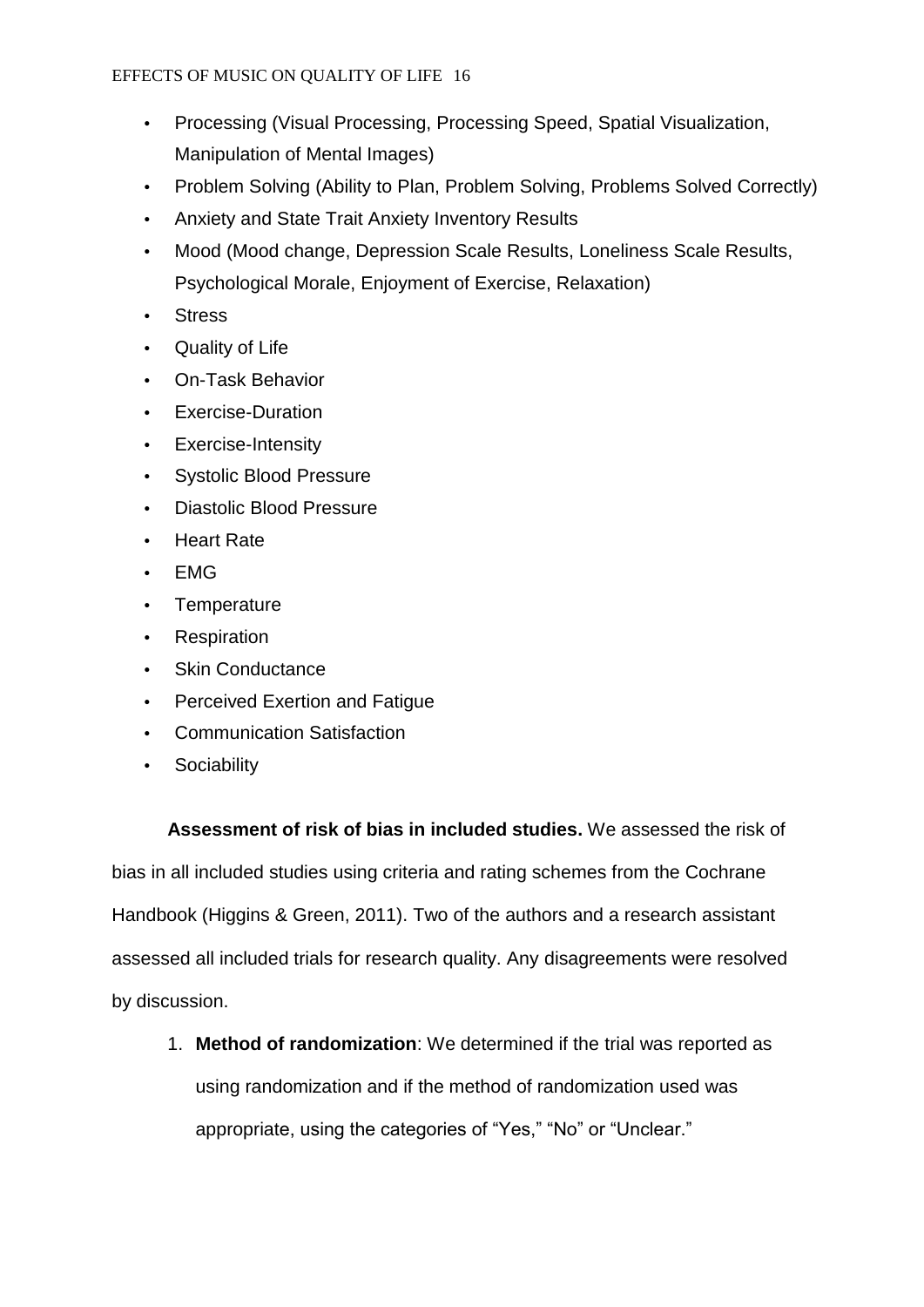- 2. **Allocation concealment.** We rated the allocation concealment procedures used in the study as "Low risk," "High risk" or "Unclear."
- 3. **Blinding of outcome assessors.** With music studies it is not possible to blind participants as well as those providing the music interventions. However, outcome assessors can be blinded. Therefore, we rated blinding pertaining to outcome assessors as "Low risk," "High risk" or "Unclear."
- 4. **Intention-to-treat analysis.** We rated the study's reporting of study dropouts and reasons for drop outs as "Low risk," "High risk" or "Unclear."
- **5. Selective Reporting.** We compared the method section with the results section of each study to assess whether data were reported for all variables studied and we rated this as "Low risk," "High risk" or "Unclear."
- **6. Other Bias.** We indicated if there were other biases present in the included studies.

**Measures of treatment effect**. The main outcomes in this analysis were presented as continuous variables. Where studies used different instruments to measure the same construct (for example, state anxiety) we calculated the standardized mean difference with 95% confidence intervals (CI). In such cases, we took a cautious approach to combining results. In cases of significant baseline differences, we used change Mean Differences (MD) for results using pre-post test scores.

**Unit of analysis issues.** In all studies, participants were individually randomized to the intervention or the control group or condition. Post-test values or change values on a single measurement for each outcome from each participant were collected and analyzed.

**Dealing with missing data.** We did not impute missing outcome data.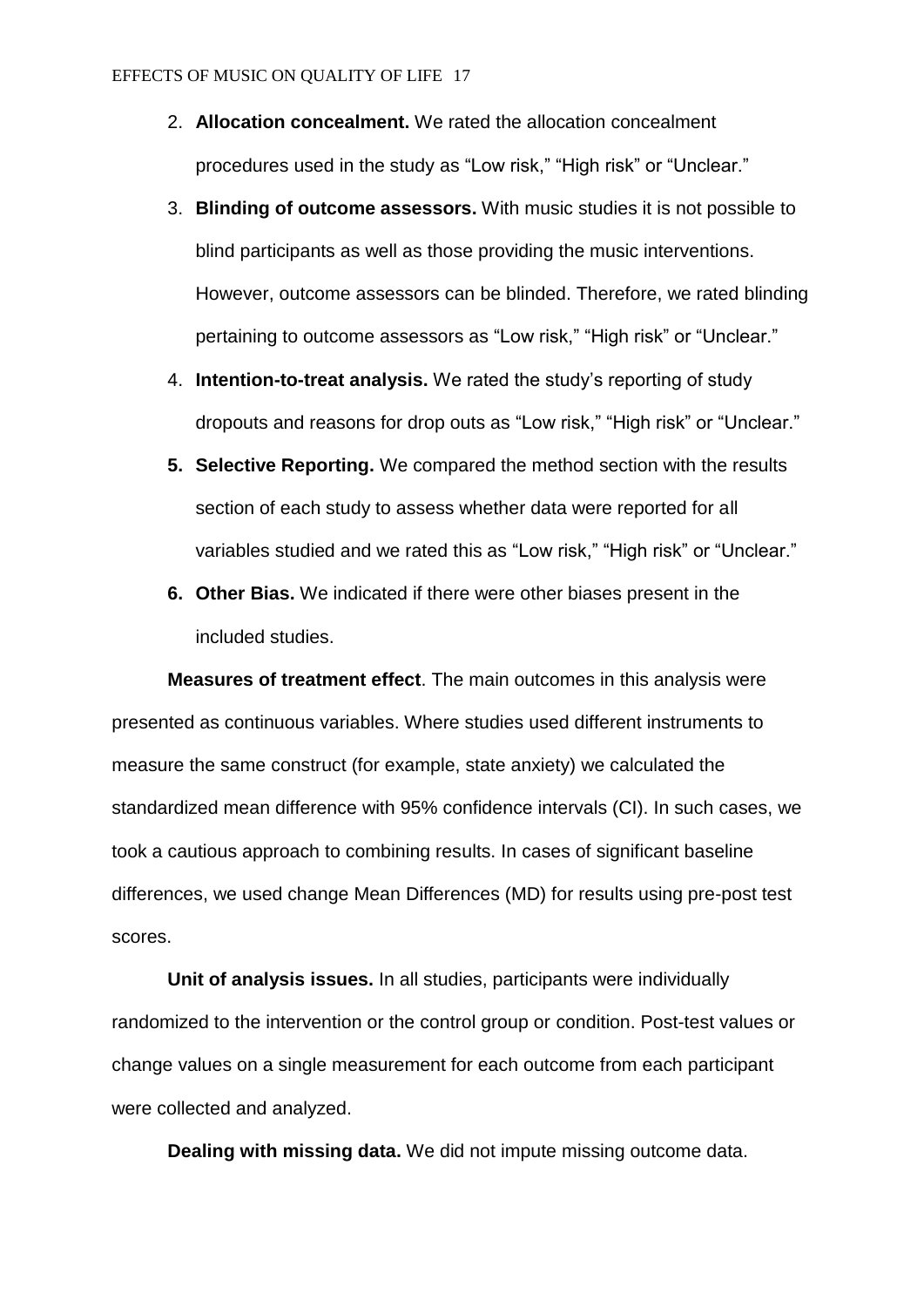**Assessment of heterogeneity.** We investigated heterogeneity using visual inspection of the forest plots as well as the  $I^2$  statistic (Higgins 2002).

**Data synthesis.** Analysis procedures were based upon those currently being used in Bradt, Dileo & Sims's published Cochrane protocol examining the effect of music on pre-operative anxiety (2013). We entered all trials included in the metaanalysis into RevMan 5.2 software. We anticipated that some individual studies would have used final scores, whereas others may have used change scores. We combined these different types of analyses as standard mean difference (SMD). We calculated pooled estimates using the more conservative random-effects model. In case of statistically significant baseline differences, we computed change scores according to the guidelines provided by the Cochrane Handbook (Higgins, 2011). The correlation between pre- and post-treatment measures is needed to calculate the pre–post effect sizes. This correlation could not be determined from the study reports. Therefore, we followed the recommendation by Rosenthal (1991) and assumed a conservative estimation of *r* =.7.

We determined levels of heterogeneity using the  $I^2$  statistics (Higgins, 2002). The following treatment comparison was made: music interventions versus control/no music treatment.

**Subgroup analysis and investigation of heterogeneity.** The following subgroup analyses were determined a priori, but these could not be carried out because of insufficient numbers of trials per outcome: a. Type of music experience (listening, playing/performing, creating, learning); and b. Musical preference (subjectpreferred versus researcher-selected). Subgroup analyses would have been conducted as described by Deeks et al. (2001) and as recommended in section 9.6 of the Cochrane Ha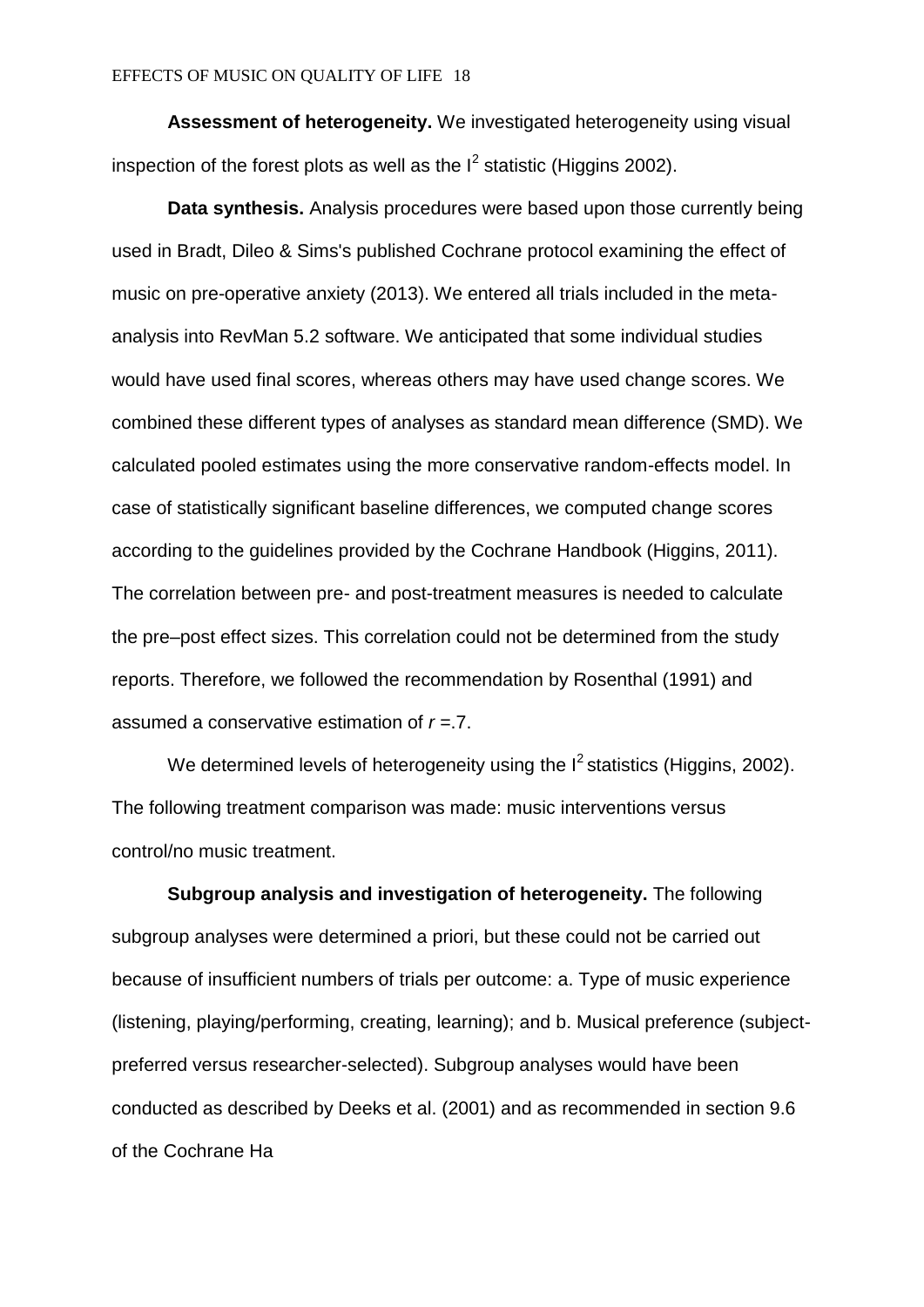## **Table 2.** *Characteristics of Included Studies*

| First author<br>& Year | Sample N,<br>& (% male) | Mean Age,<br>& Range | Domain & Outcome                                                       | Music intervention:<br>frequency & duration                                               |
|------------------------|-------------------------|----------------------|------------------------------------------------------------------------|-------------------------------------------------------------------------------------------|
| <b>Blood, 1993</b>     | 104 (48)                | 19.4, n/a            | SOC: communication satisfaction                                        | Listening to provided music 1x / 5 min.                                                   |
| Bugos, 2007            | 31(24)                  | 70.5, 60-85          | COG: working memory, processing                                        | Learning to play piano 30 min. / week / 6 months.                                         |
| Bugos, 2012            | 28 (50)                 | 11.2, $n/a$          | COG: academic skills, processing                                       | Composition session for 1x / week / 4months                                               |
| <b>Burns, 1999</b>     | 56 (43)                 | 21, 18-43            | PSY: relaxed state;<br>PHY: HR, TEMP                                   | Listening to provided or preferred classical or hard rock<br>$1x/35min$ .                 |
| <b>Burns, 2000</b>     | 58 (43)                 | 22.5, 18-50          | COG: absorption, processing                                            | Listening to provided classical music 1x / 50min.                                         |
| <b>Burns, 2002</b>     | 60 (52)                 | 21.6, 18-49          | PSY: anxiety, relaxed state;<br>PHY: HR, EMG,                          | Listening to preferred music 1x / 60min.                                                  |
| Chafin, 2004           | 75 (31)                 | 20.6, n/a            | PHY: SBP, DBP, HR,                                                     | Listening to provided or self-chosen music 1x / 20+min.                                   |
| Choi, 2010             | 32(31)                  | n/a, 40s-90s         | PSY: anxiety, QofL;<br>PHY: perceived exertion                         | Listening to provided new-age music 4x for 50 min.                                        |
| Cohen, 2007            | 25(20)                  | n/a, 18-29           | BEH: exercise duration,                                                | Cycling to self-chosen music 45min. or less                                               |
| Cohen, 2006            | 166 (21)                | 79.3, n/a            | SOC: sociability; PSY: depression,<br>loneliness, psychological morale | Singing in choir 1x / week / 30weeks                                                      |
| Cohen, 2007b           | 128(18)                 | 79.1, n/a            | SOC: sociability; PSY: depression,<br>loneliness, psychological morale | Singing in choir 1x / week / 30weeks                                                      |
| Copeland, 1991         | 24 (46)                 | n/a, young adult     | PHY: HR, perceived exertion                                            | Running to provided soft/slow/easy-listening music until<br>exertion                      |
| Crawford, 1994         | 61(48)                  | n/a, 18-21           | COG: language deciphering,<br>processing                               | Listening to provided vocal vs instrumental music                                         |
| Dyrlund, 2008          | 200 (37)                | 20.7, n/a            | PSY: enjoyment;<br>PHY: perceived exertion,                            | Listening to preferred rock, country, rap, hip hop,<br>alternative, oldies 1x / 45-60min. |
| Freeburne, 1952        | 208 (46)                | n/a, young adult     | COG: reading rate, comprehension                                       | Listening to provided classic, pop, semi-classical or jazz.                               |
| Hudetz, 2000           | 30(40)                  | 37, 17-56            | COG: working memory                                                    | Listening to provided classical or pop 10min. / week / 8 x                                |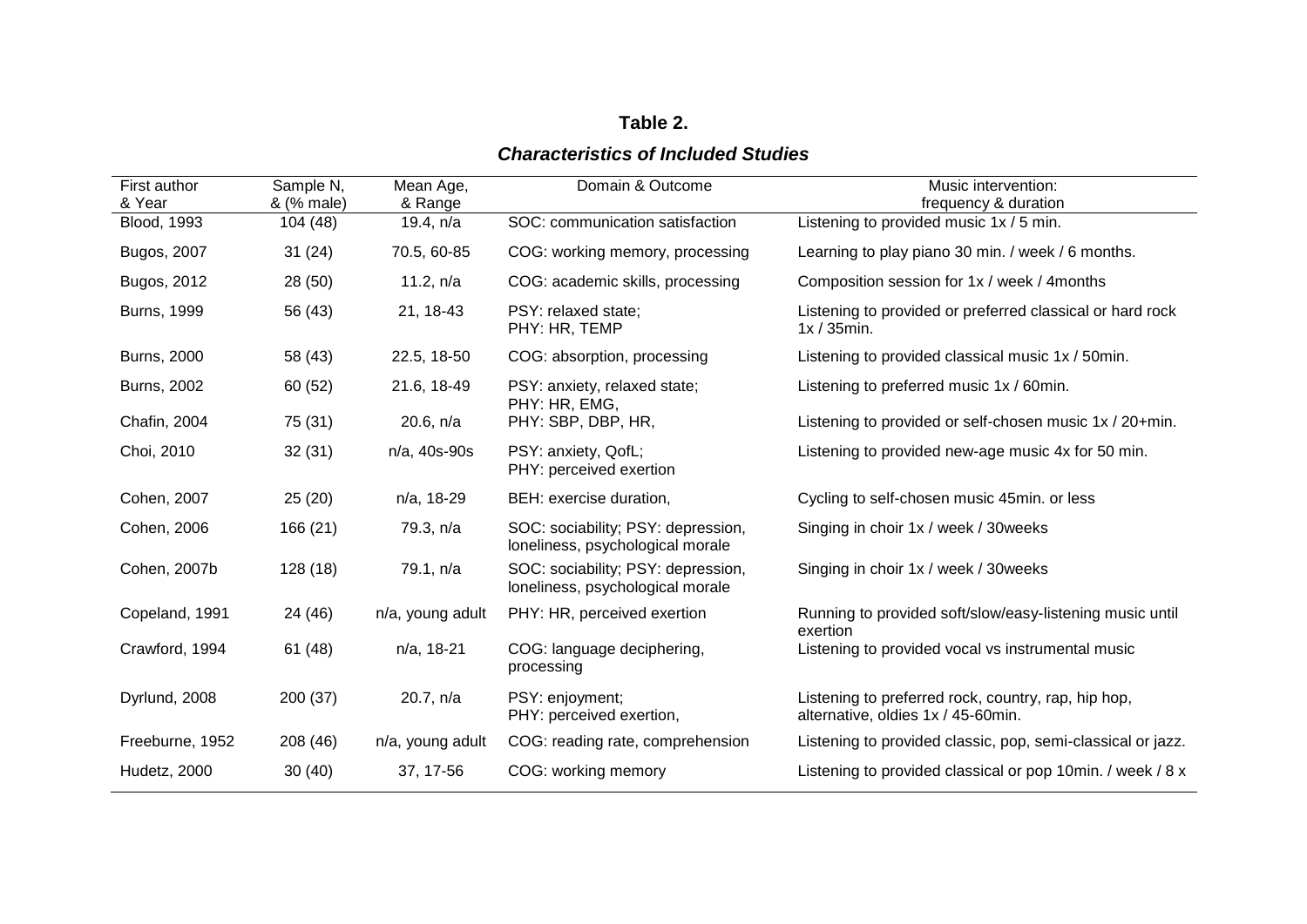## **Table 2. (Continued)**

| First author                 | Sample N,              | Mean Age,                | Domain & Outcome                                              | Music intervention                                                                |
|------------------------------|------------------------|--------------------------|---------------------------------------------------------------|-----------------------------------------------------------------------------------|
| & Year                       | & (% male)             | & Range                  |                                                               | times / period / duration                                                         |
| Johnson, 2000                | 40 $(n/a)$             | n/a, 11-40               | COG: academic skills                                          | Listening to provided classical music 1x / week /<br>8weeks                       |
| Labbe, 2007                  | 56 (27)                | 22.5, n/a                | PHY: HR, RR, skin conductance                                 | Listening to provided classical or hard rock, or<br>self-chosen music 1x / 35min. |
| McCambridge,<br>1979A, 1979B | A45, B62<br>(A24, B16) | A20, 17-38<br>B21, 17-38 | COG: attention & alertness, memory                            | Listening to most preferred vs. least preferred music<br>$1x/44$ min.             |
| McKinney, 1997               | 78 (49)                | 18(med), 17-26           | PSY: stress                                                   | Listening to provided classical music 1x / 11min.                                 |
| Rauscher, 2000               | 62 (58)                | $n/a$ , 5.1-6.1          | COG: visual memory, spatial<br>visualization, problem solving | Learning to play piano 20 min. / 2x week / 2months.                               |
| Robb, 2000                   | 60 (n/a)               | 22.2, 19-35              | PSY: anxiety, relaxed state                                   | Listening to provided or preferred new age music<br>$1x / 15min$ .                |
| Sleigh, 2014                 | 197 (47)               | 20.6, n/a                | PSY: mood, relaxed state                                      | Listening to self-chosen uplifting or depressing music<br>1x                      |
| Smith, 1976                  | 66 (n/a)               | 18(med), 17-26           | PSY: anxiety, stress                                          | Listening to provided jazz, country/bluegrass,<br>easy listening, or rock 1x.     |
| Sogin, 1988                  | 96 (n/a)               | n/a, young adult         | COG: problem solving                                          | Listening to provided classical, jazz, or popular music<br>$1x / 5min$ .          |
| Sousou, 1997                 | 137 (19)               | 20.6, 18-35              | COG: attention & alertness;<br>PSY: mood                      | Listening to happy or sad music with happy or sad<br>lyric song 1x                |
| Standley, 1992               | 96 (50)                | $4, 3-5$                 | COG: attention & alertness;<br>BEH: on-task behavior          | Listening to provided song story 1x / 5min.                                       |

*Note*. BEH: behavioral; COG: cognitive; DBP: diastolic blood pressure; EMG: electromyography; HR: heart rate; med: median n/a: not available; PHY: physical; PSY: psychological; QofL: quality of life; RR: respiration rate; SBP: systolic blood pressure; TEMP: body temperature;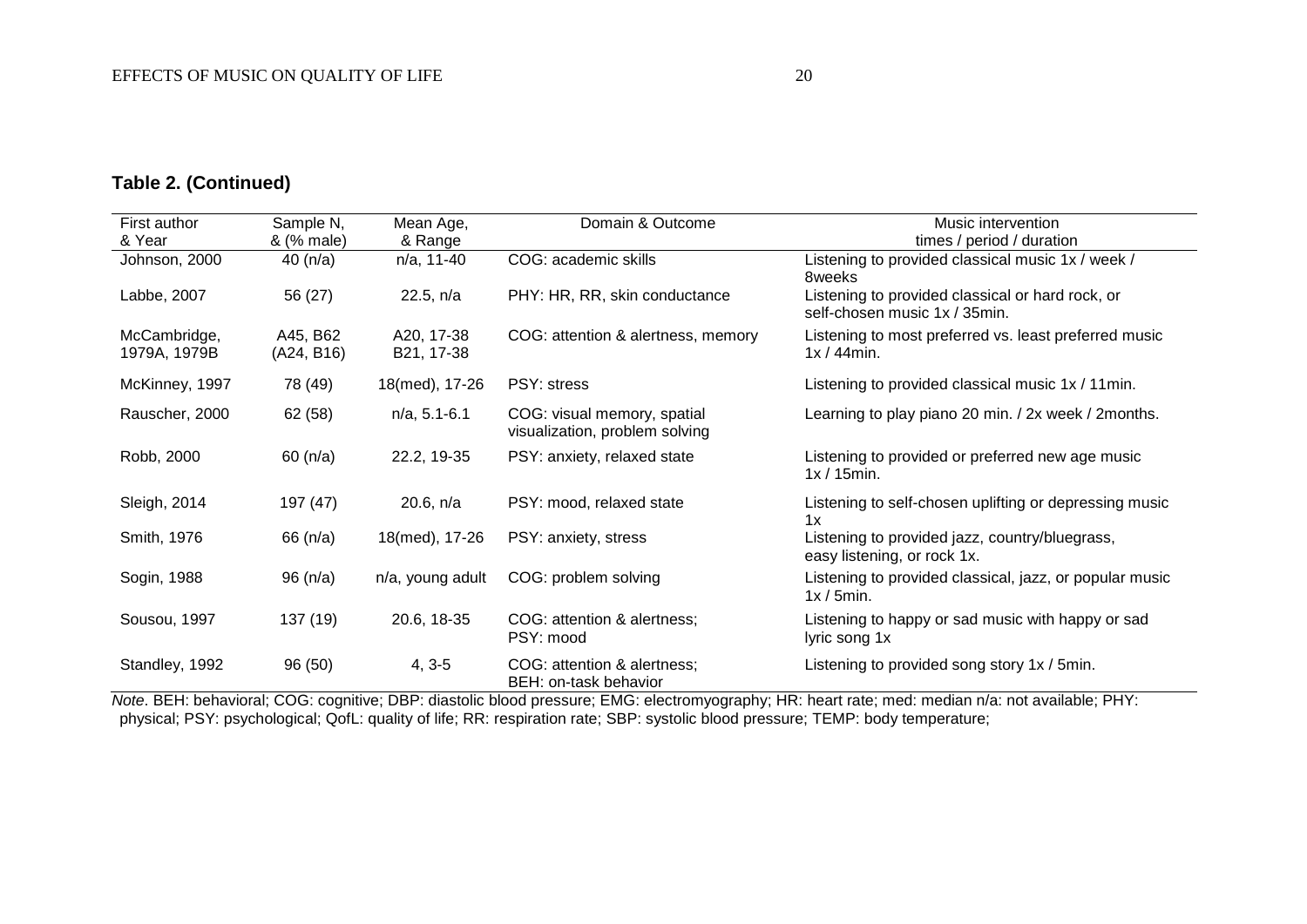#### **Results**

#### **Description of Studies**

**Results of the search**. A flowchart describing the results of the search with the numbers of included and excluded studies is found in Figure 1. The database searches and other sources resulted in 3714 citations. 3528 were eliminated due to irrelevance, study design, overlap and other reasons. 226 full texts were retrieved for further assessment by the authors. An additional 199 were excluded for various reasons. We included 27 trials in this review (see Characteristics of Included Studies Table 2).

**Included studies.** A list of included studies is found in Table 2. We included 27 studies with a total of 2281 participants in this review. These studies examined the effects of music on quality of life according to parameters we had previously defined for this study. All studies were conducted in the U.S. and involved American participants.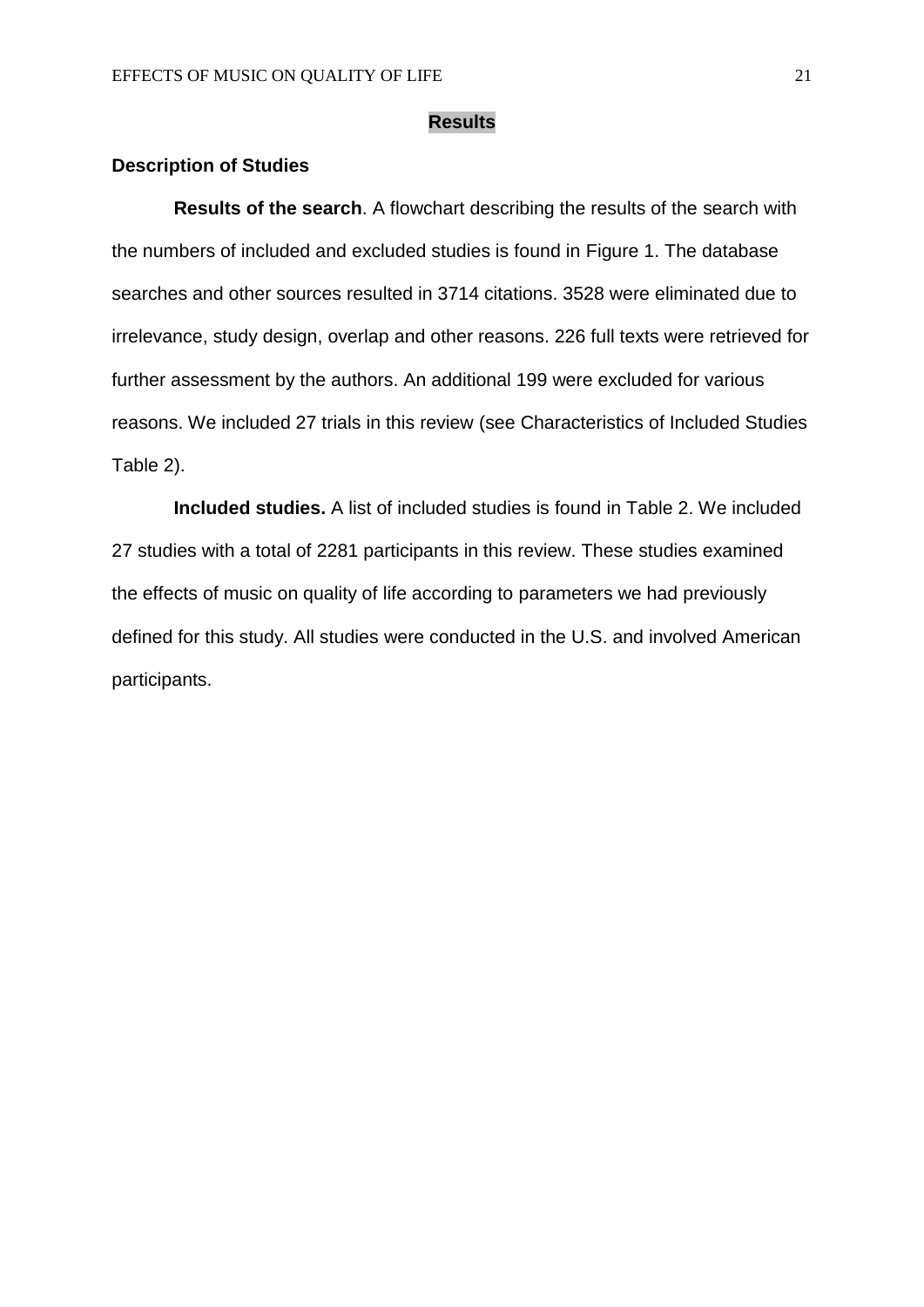

**Figure 1.** *Flowchart of the study selection process*

There were 17 studies that investigated cognitive outcomes of music; 14 that examined psychological outcomes; 7 that examined physical outcomes, 2 that examined behavioral outcomes, and 3 that examined social outcomes.

A variety of music interventions/experiences were used in the studies selected for this review: music listening, including music as background (21 studies), music listening with vibrotactile stimulation (1), singing (2), playing music (2), composing music (1). Details of the music used (type of music experience or music used) in each of the studies as well as other details of the studies are described in the Characteristics of Studies (see Table 2)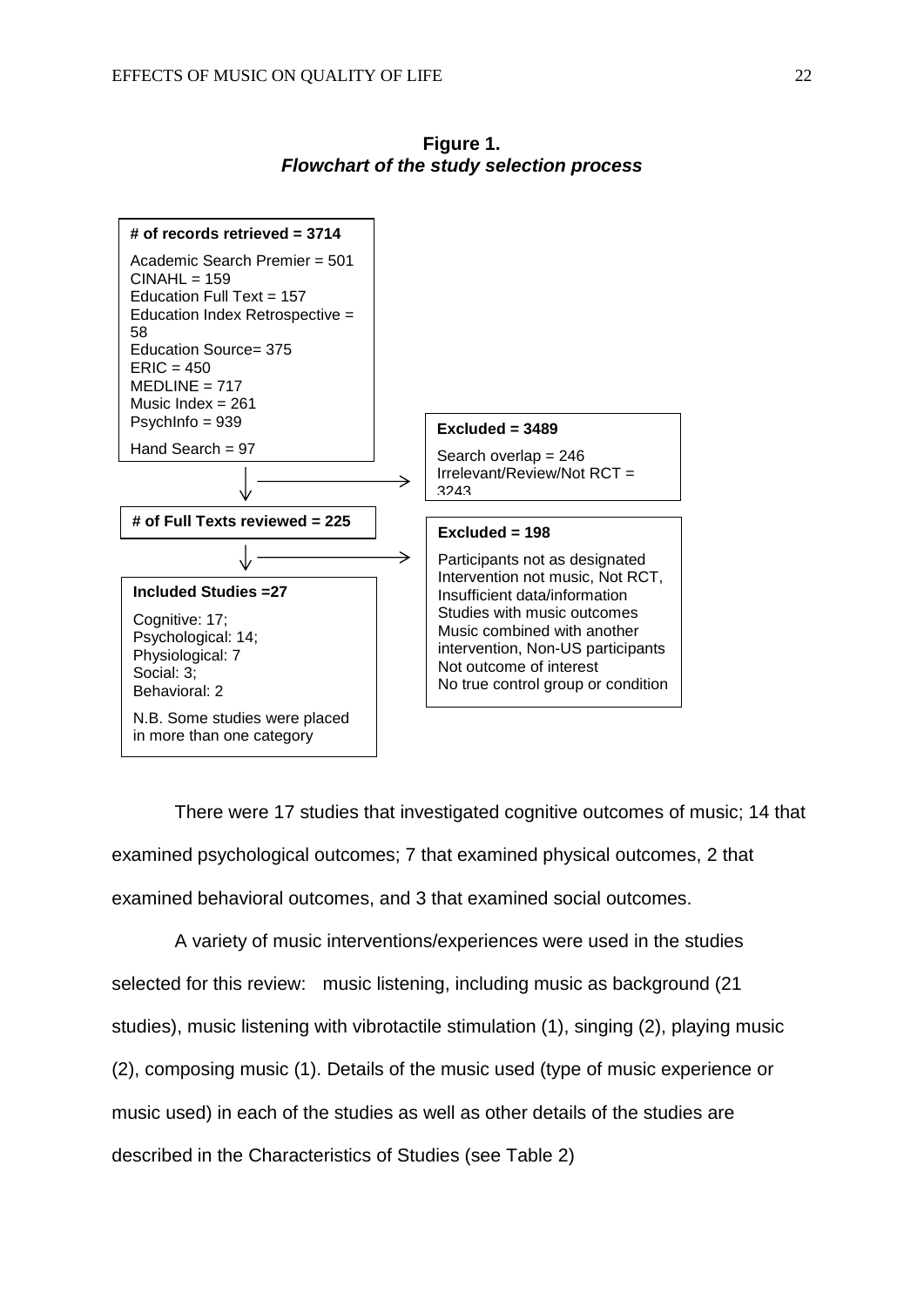**Excluded studies.** A list of studies excluded from the full-text review phase of the study is in a separate reference list of excluded studies. We excluded a total of 3390 studies for the following reasons (there were often multiple reasons for a single study):

- 1. Articles were listed in the searches more than once.
- 2. The article was not related to the topic of the current research.
- 3. The study was not a RCT or CCT.
- 4. No music intervention was used.
- 5. There were insufficient data provided.
- 6. The outcomes of the study were musical.
- 7. Music was combined with another intervention.
- 8. The participants were not from the U.S.
- 9. The outcome of the study was not of interest to the current research.
- 10.No true control group or condition was used.

### **Risk of Bias in Included Studies**

Risks of bias, according to: selection bias, (random sequence generation and

allocation concealment), detection bias (blinding of outcome assessment), attrition

bias (incomplete outcome data), reporting bias (selective reporting) and "other"

biases for each of the trials is included in Figure 2 and in Table 3.

We did not identify any other potential sources of bias in the studies included in this review. As a result of the risk of bias assessment, we concluded that all trials were at high risk of bias.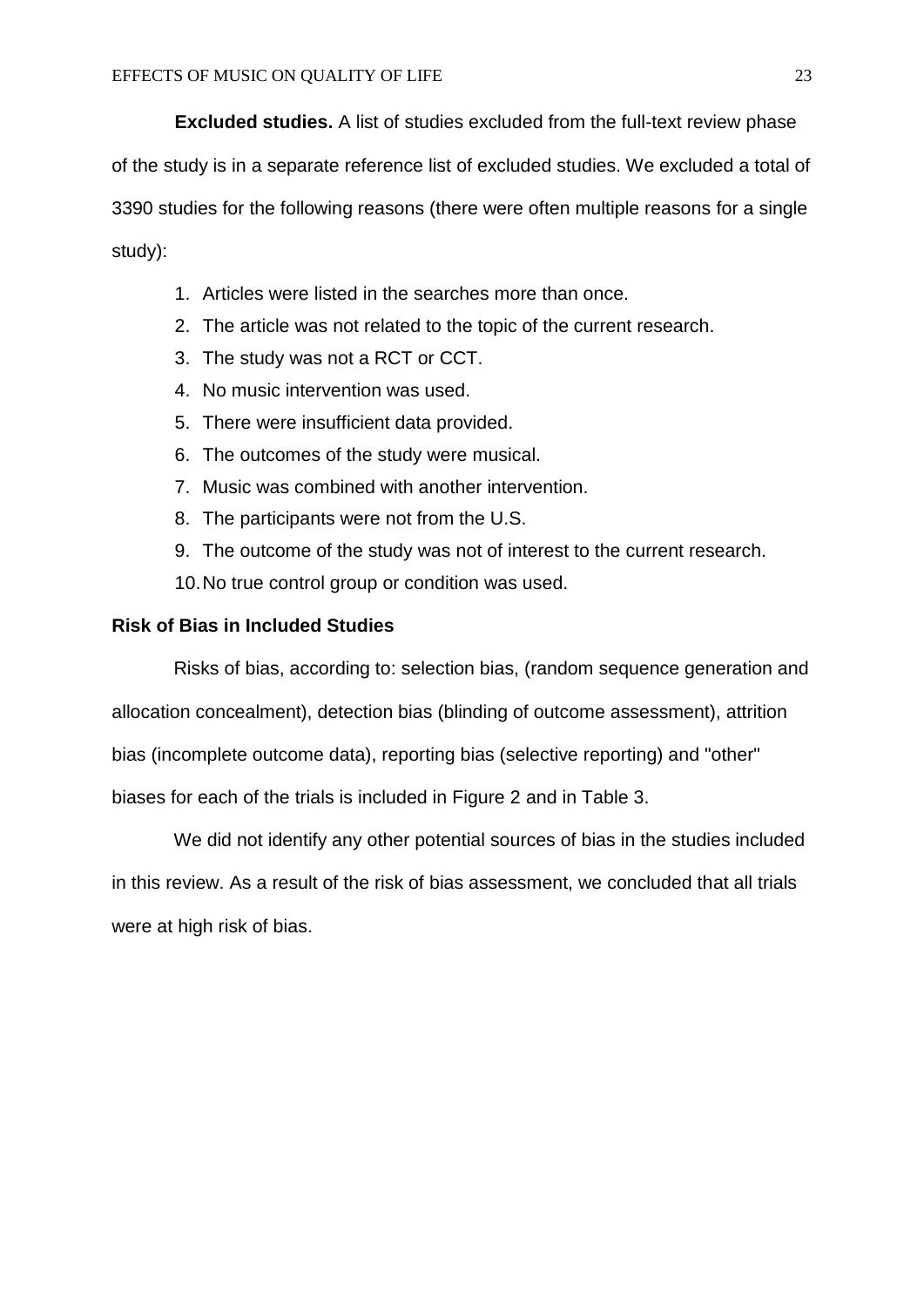## **Table 3.**

## *Summary of Risk of Bias Assessment*

| Type of Potential Bias                                    | # of Studies<br>Low Risk | # of Studies<br>Unclear Risk | # of Studies<br>High risk |
|-----------------------------------------------------------|--------------------------|------------------------------|---------------------------|
| Random Sequence Generation<br>(Selection Bias)            | 4                        | 20                           | 4                         |
| Allocation concealment (Selection Bias)                   | 0                        | 24                           | 4                         |
| <b>Blinding of Outcome Assessment</b><br>(Detection Bias) | 0                        | 4                            | 24                        |
| Incomplete Outcome Data (Attrition Bias)                  | 3                        | 19                           | 6                         |
| Selective Reporting (Reporting Bias)                      | 0                        | 26                           | 2                         |
| Other                                                     | 28                       |                              | 0                         |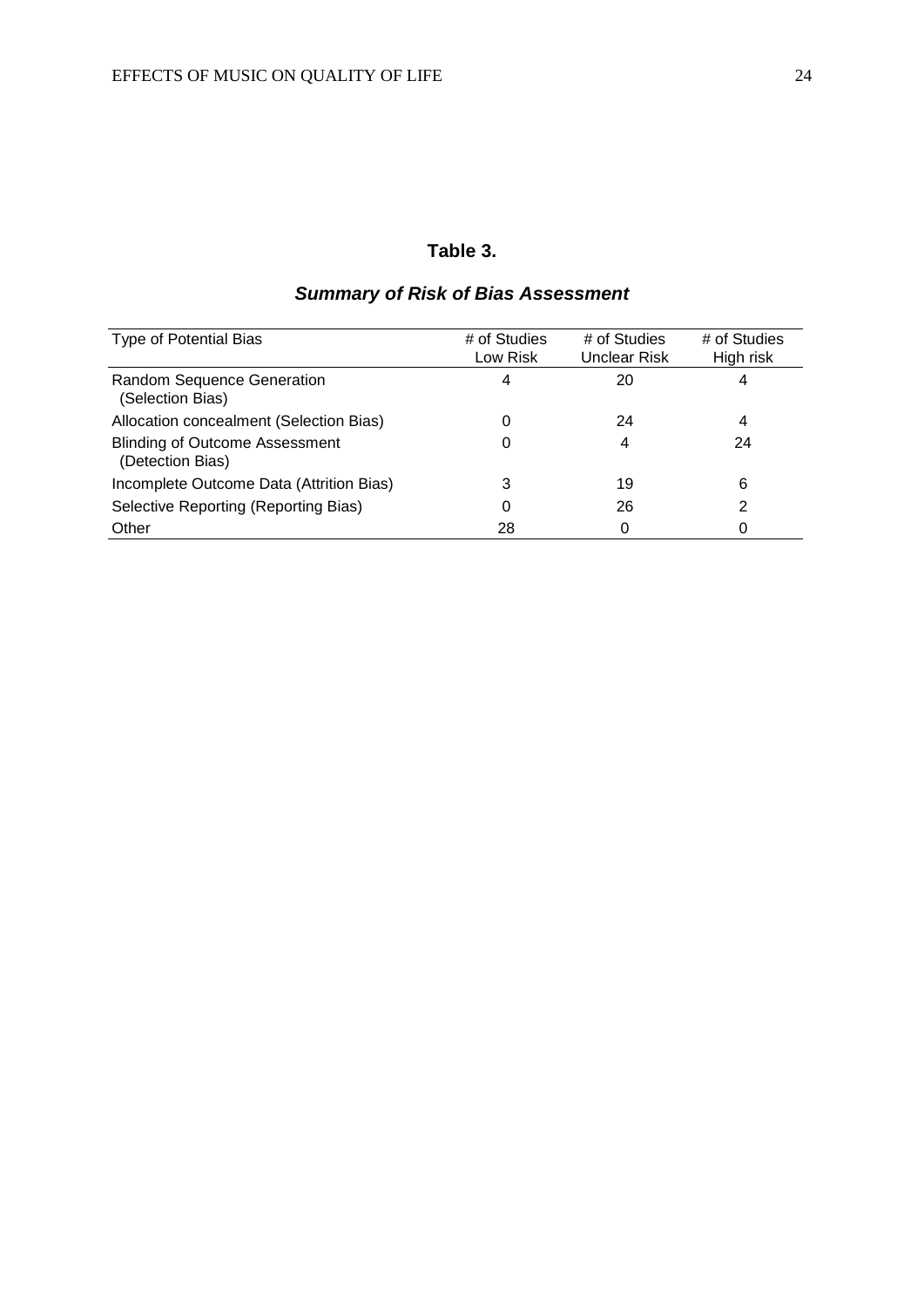#### *Figure 3*

### *Risk of bias summary: authors' judgments about each risk of bias item for*

#### *each included study*

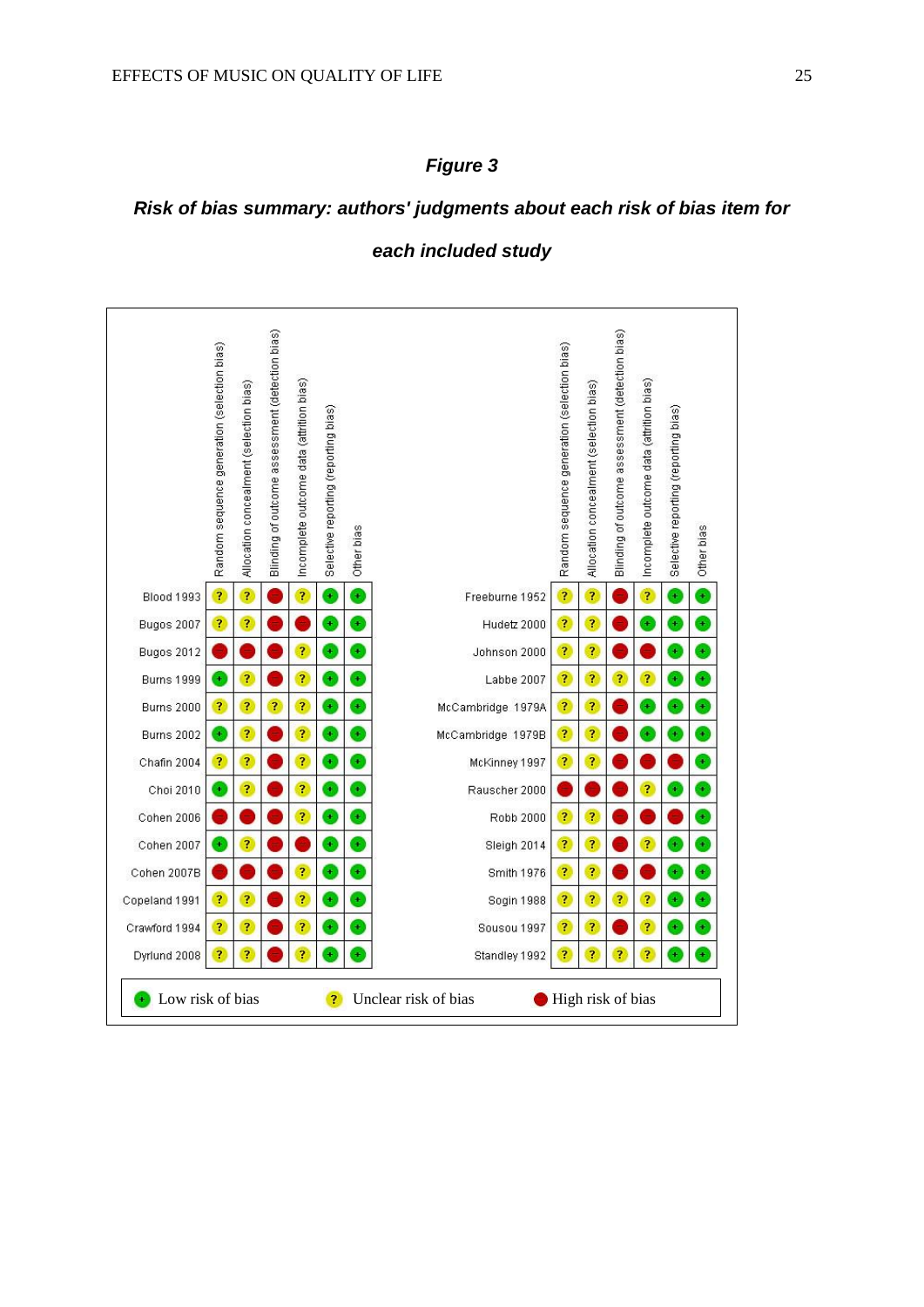#### **Effects of Interventions**

Results of the meta-analysis are provided in this section according to the research questions.

## *Research Question 1: What effect do music experiences (listening, playing/performing, creating, learning; either individually or in groups) have on variables associated with quality of life in the American population?*

There was only one article (Choi, 2011 - 16 participants) in this review that specifically investigated the effects of music on quality of life, as measured by a quality of life index. The effect size ( $q = -0.26$ ) for this was small and nonsignificant ( $Z = 0.52$ ,  $p = 0.61$ ), as the confidence interval [-1.25, 0.73] contained zero. Therefore, music listening did not significantly affect quality of life in this particular study. It is noted that participants in this study were caregivers. Also the sample size was quite small, perhaps leading to a lack of power in the statistics to detect any possible effects.

## *In addition to identified quality of life measures, what effects does music have on outcome measures related to quality of life within each of the following domains?* **Physiological Effects**

*Heart Rate***.** The summary effect size (*D* = 1.10) from two studies, (Burns, 2002 and Copeland, 1991 - 63 participants total) was determined to be non-significant (*Z* = 1.28, *p* = 0.20), as the confidence interval [-0.58, 2.78] contained zero. The data for this analysis are not considered heterogeneous, as the chi-squared statistic ( $\chi^2$ = 0.49) was smaller than the degrees of freedom (*df* =4) and was not statistically significant ( $p = 0.97$ ). An  $\hat{r}$  of 0% suggested negligible inconsistency in effects across studies.

**Systolic blood pressure.** The effect size ( $D = 3.96$ ) for a single study (Chafin, 2004 - 75 participants) that investigated this domain was statistically significant ( $Z = 2.01$ ,  $p <$ 0.05), as the confidence interval [0.10, 7.82] did not contain zero. Heterogeneity analyses were not applicable with only one study.

*Diastolic Blood Pressure.* The effect size (*D* = 1.92) for the single study (Chafin, 2004 - 75 participants) that investigated this domain was not statistically significant (*Z* = 1.30,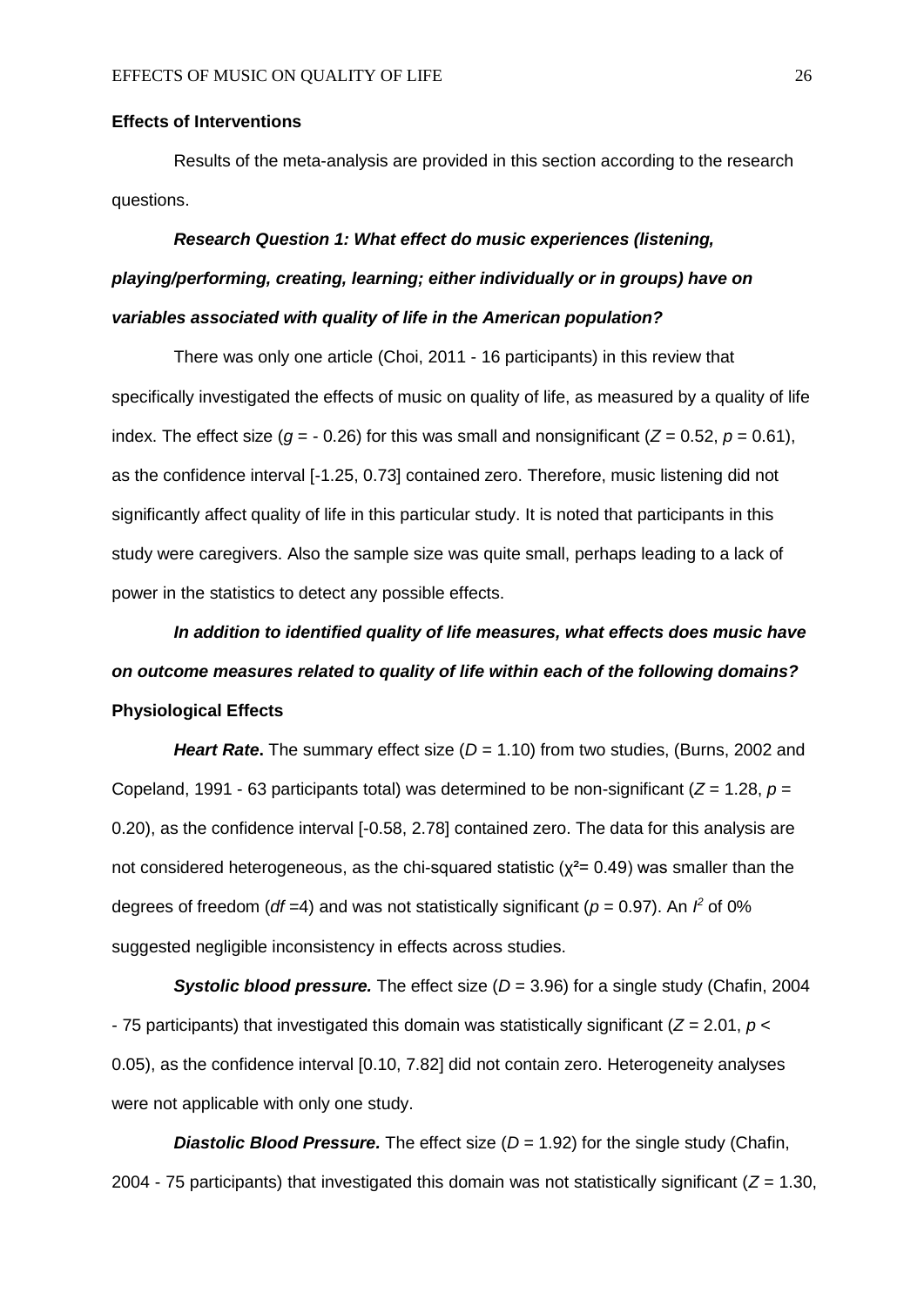$p = 0.19$ ), as the confidence interval  $[-0.98, 4.83]$  contained zero. Heterogeneity analyses were not applicable with only one study.

*EMG.* The effect size ( $D = 0.70$ ) for the single study (Burns, 2002) that investigated this domain was not statistically significant  $(Z = 0.78, p = 0.44)$  as the confidence interval [-1.07, 2.47] contained zero. Heterogeneity analyses were not applicable with only one study.

*Temperature.* The summary effect size for two studies (Burns, 1999 and 2002 - 116 participants) ( $D = -1.09$ ) was not statistically significant ( $Z = 0.79$ ,  $p = 0.43$ ) as the confidence interval [-3.81, 1.63] contained zero. The data for this analysis are not considered heterogeneous. as the chi-squared statistic ( $\chi^2$ = 0.26) was smaller than the degrees of freedom (*df* =1) and was not statistically significant ( $p = 0.61$ ). An  $\hat{f}$  of 0% suggested negligible inconsistency in effects across these studies.

*Respiration.* The effect size (*D* = 4.48) for the single study (Labbe, 2007- 39 participants) that investigated this domain was not statistically significant ( $Z = 1.27$ ,  $p = 0.20$ ), as the confidence interval [-2.42, 11.37] contained zero. Heterogeneity analyses were not applicable with only one study.

**Skin conductance.** The effect size (D = -0.21) for the single study (Labbe, 2007 -39 participants) that investigated this domain was not significant (*Z* = 0.29, *p* = 0.77), as the confidence interval [-1.66, 1.23] contained zero. Heterogeneity analyses were not applicable with only one study.

**Perceived exertion (MD).** The summary effect size of two studies (Copeland, 1991; Dyrlund, 2008 - 60 participants) ( $D = 0.37$ ) was not significant ( $Z = 0.68$ ,  $p = 0.49$ ) as the confidence interval [-0.69, 1.42] contained zero. The data for this analysis were not considered heterogeneous, as the chi-squared statistic ( $\chi^2$ = 0.06) was smaller than the degrees of freedom (*df* =1) and was not statistically significant ( $p = 0.80$ ). An  $\hat{f}$  of 0% suggested negligible inconsistency in effects across studies.

*Perceived Fatigue (MD).* The effect size (*D* = 2.13) for the single study (Choi, 2011 - 16 participants) that investigated this domain was significant (*Z* = 3.58, *p <* 0.001) as the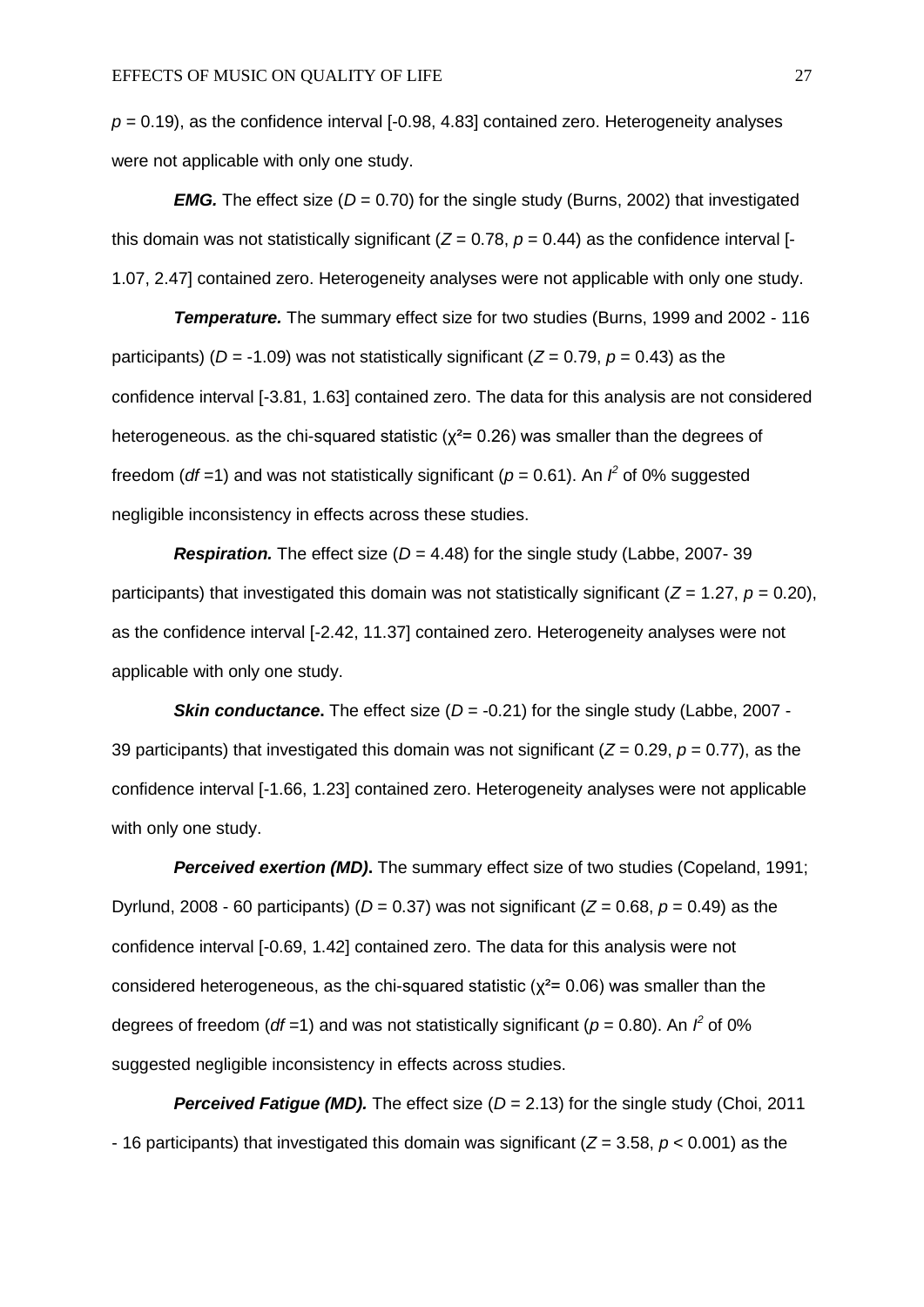confidence interval [0.96, 3.30] did not contain zero. Heterogeneity analyses were not applicable with only one study.

#### **Psychological Effects**

*Anxiety.* The summary effect size for three studies (Burns, 2002, Choi, 2011, and Robb, 2000 - 93 participants) ( $D = 0.83$ ) was not significant ( $Z = 0.54$ ,  $p = 0.59$ ) as the confidence interval

[-2.14, 3.79] contained zero. The data for this analysis were not considered heterogeneous, as the chi-squared statistic (χ²= 0.14) was smaller than the degrees of freedom (*df* =2) and was not statistically significant ( $p = 0.93$ ). An  $l^2$  of 0% suggested negligible inconsistency in effects across studies.

*Overall mood.* The summary effect size for 9 studies (Burns, 1999, 2002; Cohen, 2006, 2007b; Dyrlund, 2008; Robb, 2000; Sleigh, 2014; and Sousou, 1997 - 749 participants) ( $q= 0.27$ ) was small but significant ( $Z = 3.51$ ,  $p < 0.001$ ), as the confidence interval [0.12, 0.41] did not contain zero. The data for this analysis were not considered heterogeneous as the chi-squared statistic (χ²= 5.91) was smaller than the degrees of freedom (*df* =7) and was not statistically significant ( $p = 0.55$ ). An  $\hat{r}$  of 0% suggested negligible inconsistency in effects across studies.

*Mood change.* The summary effect size for two studies (Sleigh, 2014 and Sousou, 1997 - 137 participants) ( $g = 0.22$ ) was small and was determined to be non-significant ( $Z =$ 1.14,  $p = 0.26$ ) as the confidence interval  $[-0.16, 0.61]$  contained zero. The data for this analysis were heterogeneous as the chi-squared statistic ( $\chi^2$ = 2.80) was larger than the degrees of freedom ( $df = 1$ ) and was statistically significant at the  $p = 0.10$  level ( $p = 0.09$ ). An  $f^2$  of 64% suggested substantial heterogeneity.

*Depression.* The summary effect size for two studies (Cohen 2006, 2007b - 253 participants) (*g* = 0.39) was relatively small and was determined to be significant (*Z* = 3.09, *p* < 0.01), as the confidence interval [0.14, 0.64] did not contain zero. The results for this analysis were not heterogeneous as the chi-squared statistic ( $\chi^2$ = 0.03) was smaller than the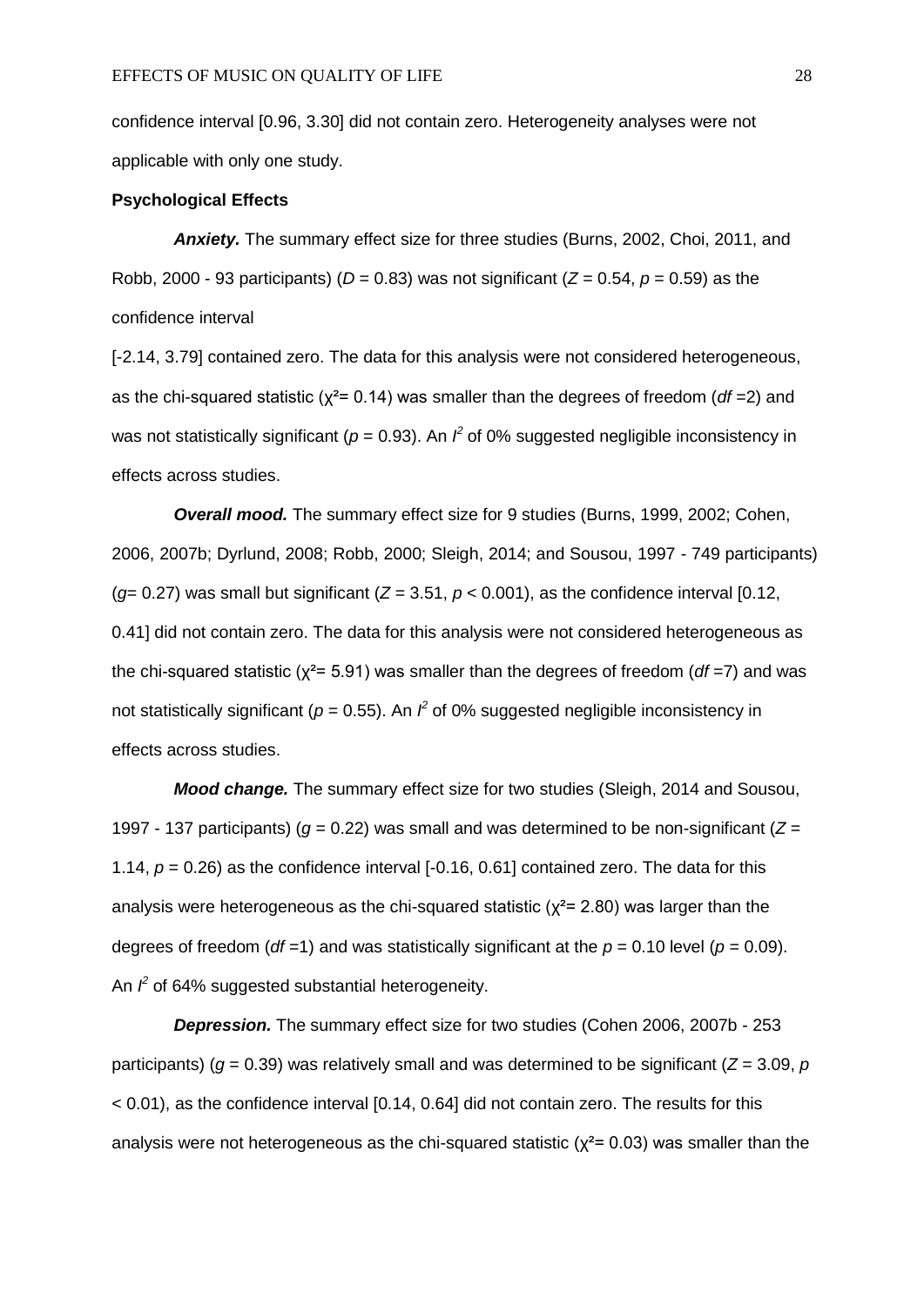degrees of freedom (*df* =1) and was not statistically significant ( $p > 0.10$ ). An  $\hat{r}$  of 0% suggested negligible inconsistency in results across studies.

**Enjoyment.** The effect size ( $q = 0.47$ ) for the single study (Dyrlund, 2008 - 44 participants) that investigated enjoyment was small-to-medium though non-significant (*Z* = 1.53, *p* = 0.12) as the confidence interval [-0.13, 1.07] contained zero. Heterogeneity analyses were not applicable with only one study.

*Relaxation.* The summary effect size of four studies (Burns, 1999, 2002; Robb, 2000 and Sleigh, 2014 - 315 participants) ( $q = 0.23$ ) was small, though it was determined to be significant (*Z* = 1.97, *p* < 0.05) as the confidence interval [0.00, 0.46] did not contain zero. The results for this analysis were not considered heterogeneous as the chi-squared statistic (χ²= 2.45) was smaller than the degrees of freedom (*df* =3) and was not statistically significant ( $p = 0.48$ ). An  $\ell$  of 0% suggested negligible inconsistency in results across studies.

*Loneliness.* The summary effect size of two studies (Cohen 2006, 2007b - 294 participants) ( $q = 0.55$ ) was moderate, though determined to be non-significant ( $Z = 1.56$ ,  $p =$ 0.12), as the confidence interval [-0.14, 1.25] contained zero. The data for this analysis were heterogeneous as the chi-squared statistic ( $\chi^2$ = 7.46) was larger than the degrees of freedom (*df* =3) and was statistically significant ( $p$  < 0.01). An  $\hat{f}$  of 87% suggested considerable heterogeneity.

*Psychological morale.* The summary effect size of two studies (Cohen 2006, 2007b - 294 participants) (*g* = 0.35) was small, though determined to be significant (*Z* = 2.77, *p* < 0.01) as the confidence interval [0.10, 0.60] did not contain zero. The results for this analysis were not deemed heterogeneous, as the chi-squared statistic ( $\chi^2$ = 0.01) was smaller than the degrees of freedom (*df* = 1) and was not statistically significant ( $p = 0.94$ ). An  $\beta$  of 0% suggested negligible inconsistency in results across studies.

*Stress.* The summary effect size of two studies (McKinney, 1997 and Smith, 1976 - 101 participants) (*g* = -0.61) was of moderate magnitude and was determined to be significant ( $Z = 2.90$ ,  $p < 0.001$ ), as the confidence interval [-1.03, -0.20] did not contain zero.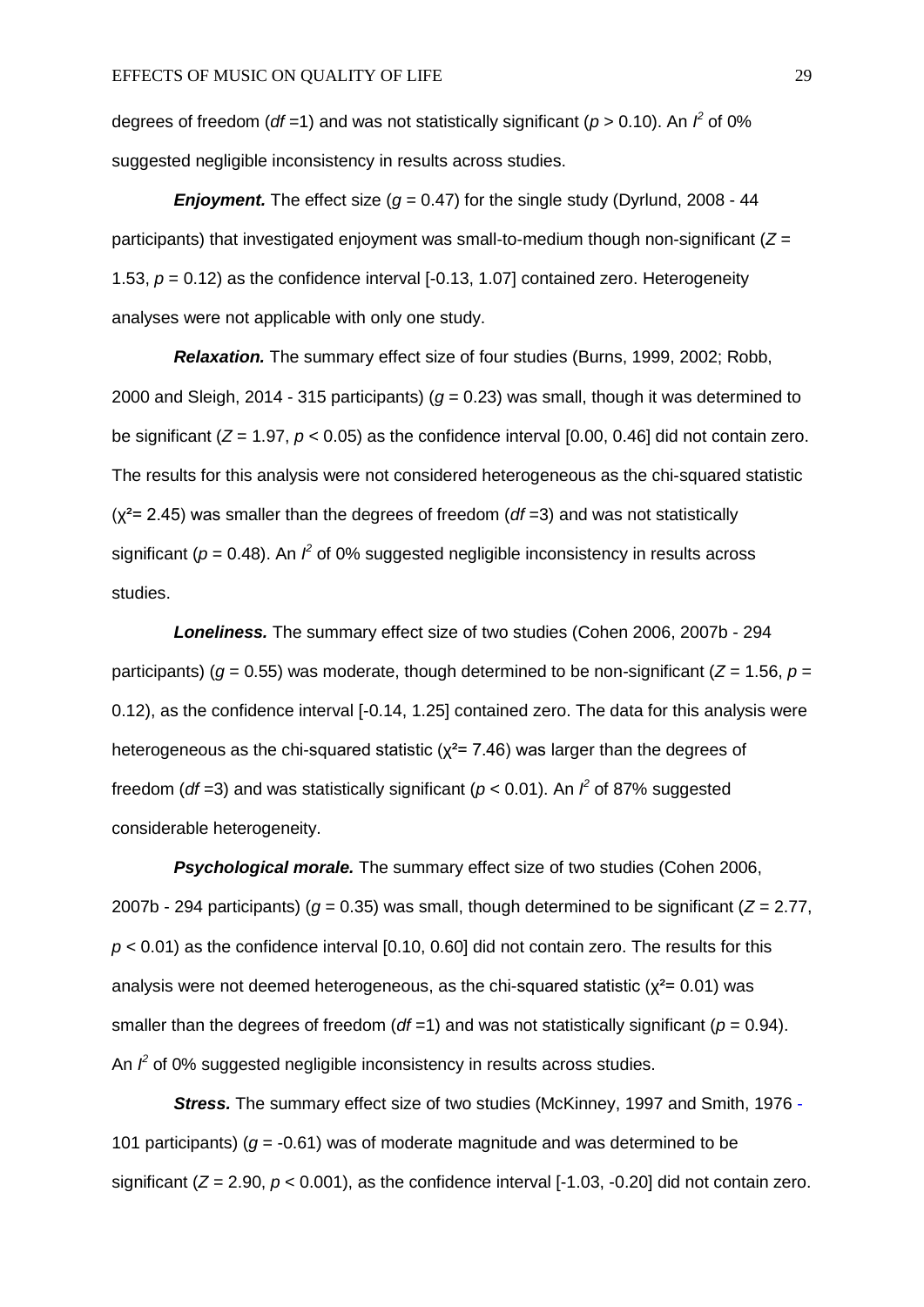The data for this analysis were not considered heterogeneous as the chi-squared statistic (χ²= 0.17) was smaller than the degrees of freedom (*df* =1) and was not statistically significant ( $p = 0.68$ ). An  $\ell$  of 0% suggested negligible inconsistency in effects across studies.

#### **Social Effects**

The summary effect size for 3 studies (Blood, 1993, Cohen 2006; 2007b - 379 participants) (*g* = 0.37) investigating socialization behaviors was generally small, though found to be significant  $(Z = 2.49, p < 0.05)$ , as the confidence interval [0.08, 0.66] did not contain zero. The analysis of heterogeneity must be interpreted with caution: the chi-squared statistic (χ²= 3.50) was larger than the degrees of freedom (*df* =2) though it was not statistically significant at the  $p = 0.10$  level ( $p = 0.17$ ). However, an  $l^2$  of 43% may sometimes be representative of moderate inconsistency between study effects.

**Communication satisfaction.** The effect size  $(q = 0.45)$  for the single study (Blood, 1993 - 110 participants) that investigated communication satisfaction was small-to-medium and non-significant  $(Z = 1.88, p = 0.06)$ , as the confidence interval  $[-0.02, 0.92]$  contained zero. Heterogeneity analyses were not applicable with only one study.

*Sociability***.** The summary effect size for two studies (Cohen 2006 ; 2006b - 269) (*g*  $= 0.34$ ) was small and non-significant ( $Z = 1.50$ ,  $p = 0.13$ ) as the confidence interval [-0.10, 0.78] contained zero. The results for this analysis were deemed heterogeneous, as the chisquared statistic (χ²= 3.33) was larger than the degrees of freedom (*df* =1) and was statistically significant at the  $p = 0.10$  level ( $p = 0.07$ ). An  $\beta$  of 70% suggested substantial heterogeneity between study outcomes.

#### **Behavioral Effects**

The summary effect size for two studies (Standley, 1992; Cohen 2007- 98 participants) ( $q = 0.22$ ) was small and non-significant ( $Z = 1.10$ ,  $p = 0.27$ ), as the confidence interval [-0.17, 0.62] contained zero. The data for this analysis were not considered heterogeneous as the chi-squared statistic ( $\chi^2$ = 0.46) was smaller than the degrees of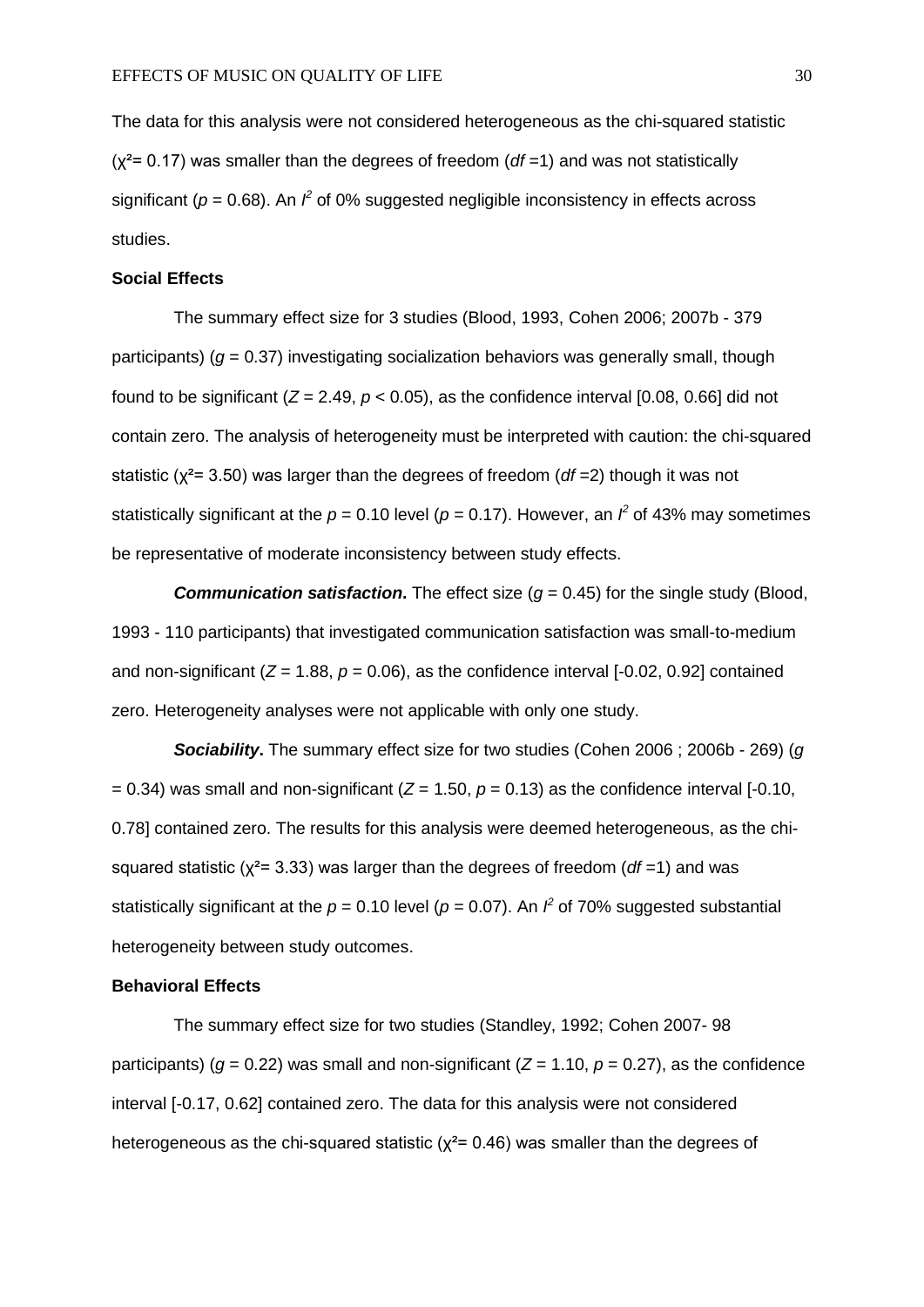freedom (*df* =1) and was not statistically significant ( $p = 0.50$ ). An  $\hat{r}$  of 0% suggested negligible inconsistency in effects across studies.

**On task behavior.** The effect size  $(q = 0.37)$  for the single study (Standley, 1992 -48 participants) that investigated on-task behavior was relatively small and non-significant (*Z*  $= 1.25$ ,  $p = 0.21$ ) as the confidence interval [-0.21, 0.94] contained zero. Heterogeneity analyses were not applicable with only one study.

*Exercise-duration.* The effect size  $(g = 0.09)$  for the single study that investigated exercise duration (Cohen, 2007 - 50 participants) was very small and non-significant (*Z* = 0.32,  $p = 0.75$ ) as the confidence interval  $[-0.47, 0.64]$  contained zero. Heterogeneity analyses were not applicable with only one study.

**Exercise-intensity.** The effect size  $(g = 0.19)$  for the single study (Cohen, 2007 - 50 participants) that investigated exercise intensity was small and non-significant ( $Z = 0.66$ ,  $p =$ 0.51) as the confidence interval [-0.37, 0.74] contained zero. Heterogeneity analyses were not applicable with only one study.

#### **Cognitive Effects**

**Overall Attention & Memory.** The summary effect size for seven studies (Bugos, 2007; Burns, 2000; Hudetz, 2000; McCambridge, 1979b; Rauscher, 2000; Sousou, 1997 and Standley, 1992 - 344 participants) ( $q = 0.33$ ) was small, but significant ( $Z = 2.93$ ,  $p <$ 0.01), as the confidence interval [0.11, 0.55] did not contain zero. Statistical analysis indicated that the data were not heterogeneous. as the chi-squared statistic ( $\chi^2$ = 2.70) was smaller than the degrees of freedom (*df* =6) and was not statistically significant (*p* = 0.85). An  $\hat{I}$  of 0% suggested negligible inconsistency in effects across studies.

On the other hand, one study by McCambridge (1979a – 45 participants), which was analyzed separately due to a large baseline difference, showed no such effect ( $D = 0.18$ ,  $Z =$ 0.09,  $p = 0.93$ ).

*Attention & alertness.* The summary effect size of 3 studies (McCambridge, 1979b; Sousou, 1997 and Standley, 1992 - 201 participants) ((*g* = 0.22) investigating attention and alertness was small and was determined to be non-significant ( $Z = 1.48$  ( $P = 0.14$ ), as the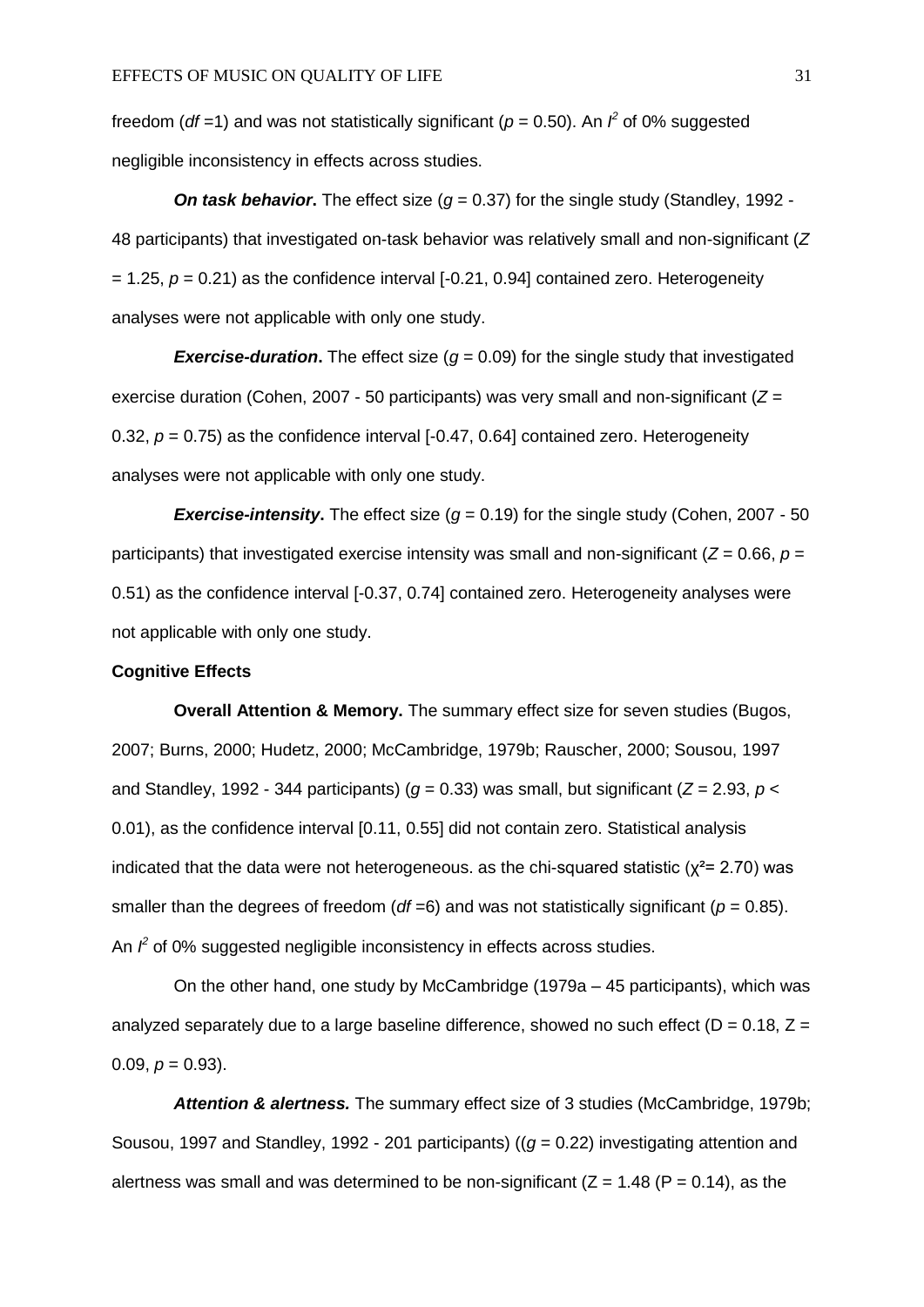confidence interval [-0.07, 0.52] contained zero. The data for this analysis were not considered to be heterogeneous as the chi-squared statistic ( $\chi^2$ = 0.37) was not larger than the degrees of freedom (*df* = 2) and was not statistically significant ( $p$  < 0.83). An  $\hat{r}$  of 0% suggested negligible inconsistency in effects across studies.

Similarly, the effect size  $(D = 0.18)$  for the single study (McCambridge, 1979b - 62) participants), analyzed separately for baseline difference, was non-significant ( $Z = 0.09$ ,  $p =$ 0.93) as the confidence interval [-0.07, 0.52] contained zero. Heterogeneity analyses were not applicable as there was only one study.

*Working memory.* The summary effect size of two studies (Bugos 2007 and Hudetz 2000 - 51 participants) (*g* = 0.36) that studied working memory was small and was determined to be non-significant  $(Z = 1.27, p = 0.20)$  as the confidence interval  $[-0.19, 0.91]$ contained zero. The data for this analysis were not considered to be heterogeneous, as the chi-squared statistic (χ²= 0.00) was smaller than the degrees of freedom (*df* =1) and was not statistically significant ( $p = 0.96$ ). An  $\hat{r}$  of 0% suggested negligible inconsistency in effects across studies.

**Visual memory.** The effect size  $(g = 0.39)$  for the single study (Rauscher, 2000 - 62 participants) that investigated visual memory was relatively small and non-significant (*Z* = 1.52,  $p = 0.13$ ) as the confidence interval  $[-0.11, 0.90]$  contained zero. Heterogeneity analyses were not applicable with only one study.

**Absorption.** A large ( $g = 0.84$ ) and significant ( $Z = 2.19$ ,  $p = 0.03$ ) effect size whose confidence interval did not contain zero [0.09, 1.59] was found for the single study (Burns, 2000-30 participants). Heterogeneity analyses were not applicable with only one study.

**Overall academic skills.** The summary effect size for three studies (Crawford, 1994; Freeburne, 1952; Johnson, 2000 - 289 participants) (*g* = -0.39) was small-to-medium, though determined to be non-significant  $(Z = 1.63, p = 0.10)$ , as the confidence interval [-0.86, 0.08] contained zero. The data for this analysis were heterogeneous, as the chisquared statistic (χ²= 4.87) was larger than the degrees of freedom (*df* =2) and was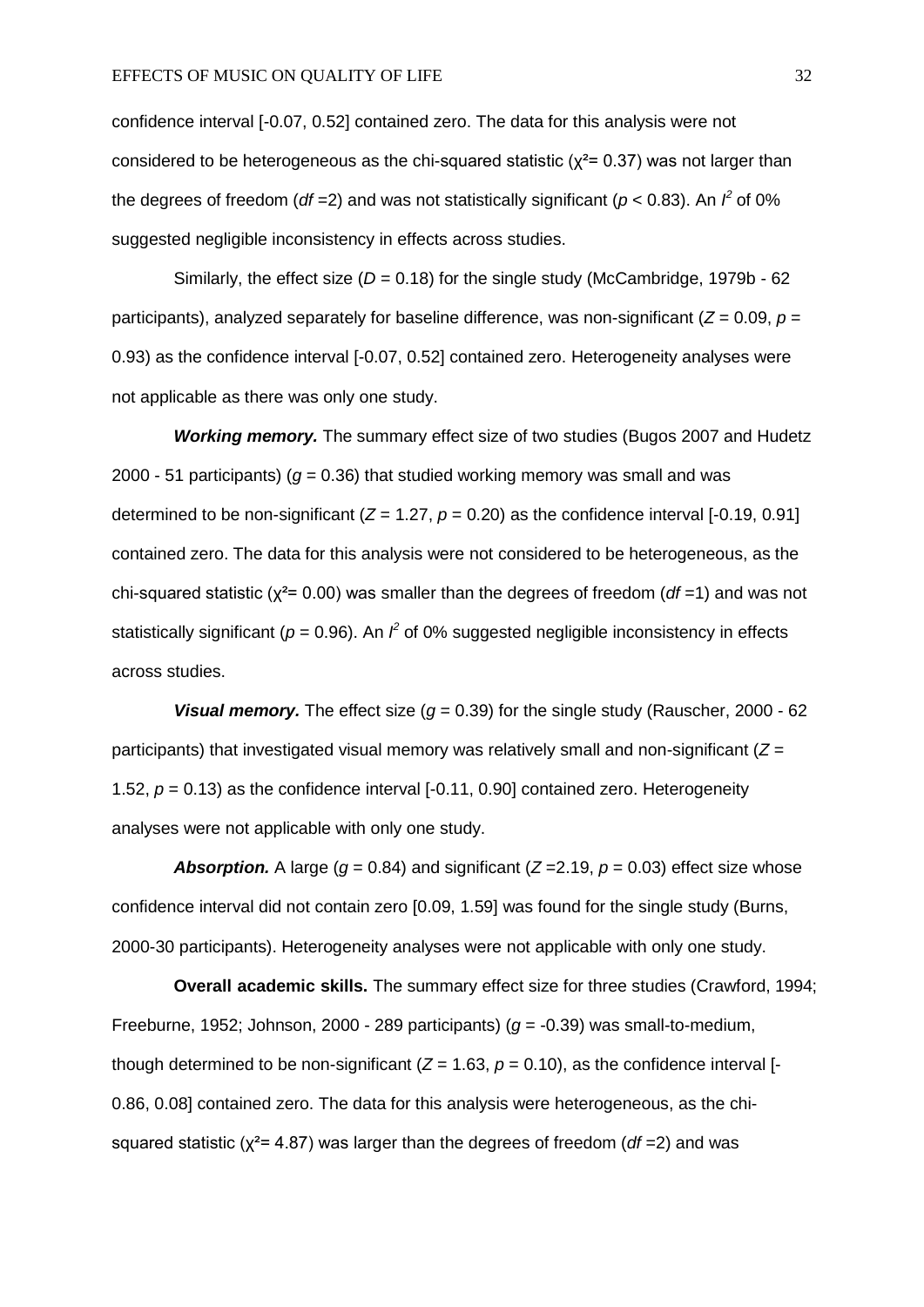statistically significant at the  $p = 0.10$  level ( $p = 0.09$ ). An  $\ell$  of 59% suggested moderate inconsistency between the effects of these studies.

The effect size ( $q = -0.69$ ) for the single study (Johnson, 2000 - 40 participants) that investigated academic skills was moderate-to-large and significant ( $Z = 2.11$ ,  $p = 0.04$ ) as the confidence interval [-1.33, -0.05] did not contain zero. Heterogeneity analyses were not applicable with only one study.

**Reading rate.** The effect size  $(q = 0.39)$  for the single study (Freeburne, 1952 - 208 participants) that investigated reading rate was relatively small though still significant (*Z* = 2.25, *p* = 0.02) as the confidence interval [0.05, 0.72] did not contain zero. Heterogeneity analyses were not applicable with only one study.

*Reading comprehension.* The effect size  $(g = -0.04)$  for the single study that investigated reading comprehension (Freeburne, 1952 -208 participants) was nearly zero and thus non-significant  $(Z = 0.23, p = 0.82)$  as the confidence interval  $[-0.37, 0.30]$ contained zero. Heterogeneity analyses were not applicable with only one study.

The study by Bugos (2012 - 28 participants) which was analyzed separately due to a large baseline difference, also resulted in a non-significant effect ( $D = -1.05$ ,  $Z = 0.45$ ,  $p =$ 0.65) ; the confidence interval [-5.58, 3.48] contained zero. Heterogeneity analyses were not applicable as there was only one study.

**Language deciphering test.** The effect size  $(g = -0.65)$  for the single study that investigated language deciphering abilities (Crawford, 1994 -41participants) was moderateto-large and significant  $(Z = 2.03, p = 0.04)$  as the confidence interval [-1.28, -0.02] did not contain zero.

**Arithmetic (MD).** The effect size  $(D = 1.92)$  for the single study (Bugos, 2012 - 28 participants) that investigated this domain was statistically significant (*Z* = 2.59, *p* < 0.05) as the confidence interval [0.47, 3.37] did not contain zero. Heterogeneity analyses were not applicable as there was only one study.

**Cognitive processing.** The summary effect size of 5 studies on cognitive processing (Bugos, 2007, 2012; Burns, 2000; Crawford, 1994; Rauscher, 2000 - 192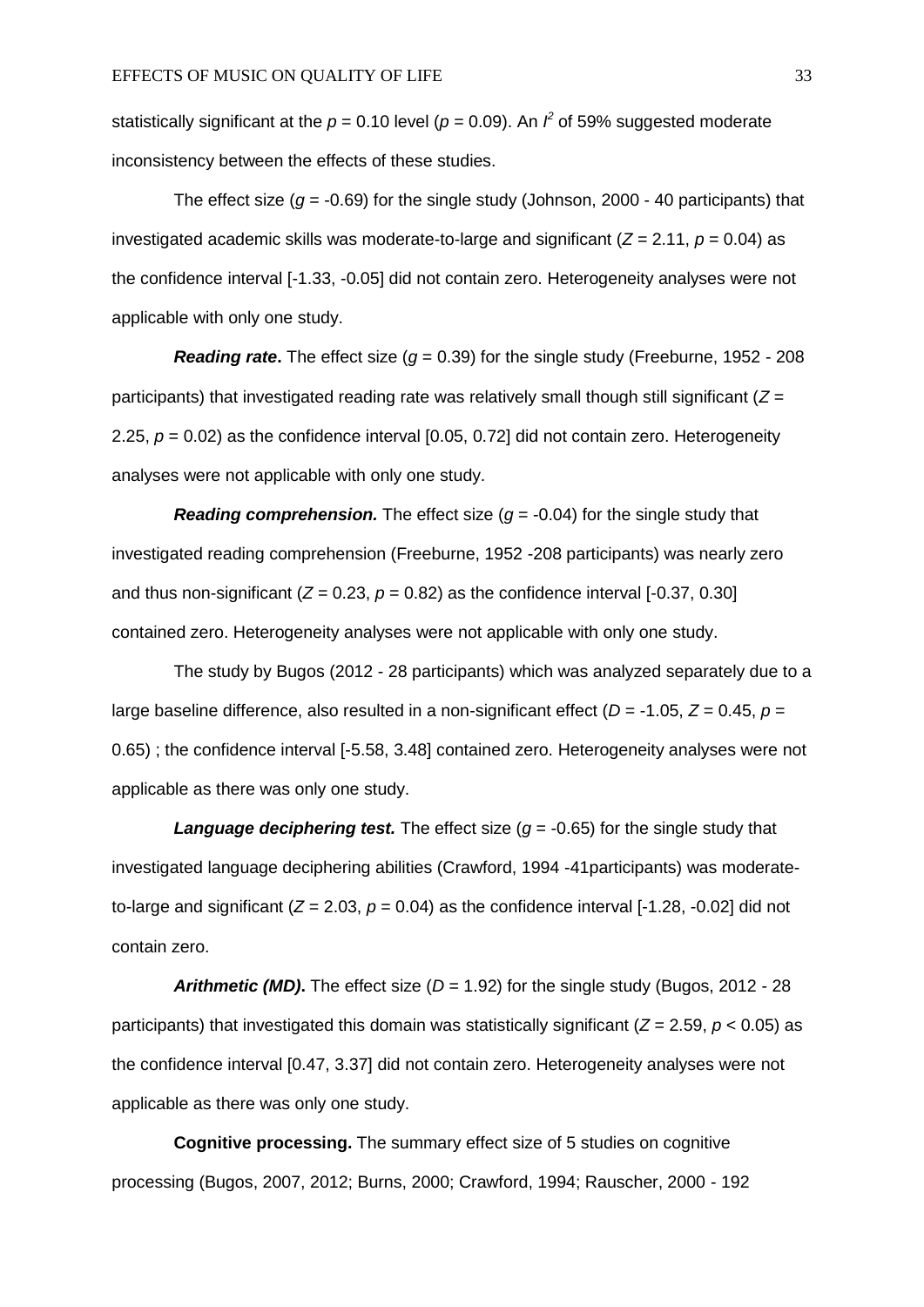participants) ( $q = 0.33$ ) was small and non-significant ( $Z = 1.15$ ,  $p = 0.25$ ), as the confidence interval [-0.23, 0.88] contained zero. Data for this analysis were heterogeneous as the chisquared statistic ( $\chi^2$ = 14.12) was substantially larger than the degrees of freedom (*df* = 4) and was statistically significant ( $p < 0.01$ ). An  $\hat{r}$  of 72% suggested substantial inconsistency between the study effects.

*Visual processing***.** The summary effect size for two studies (Bugos 2007; 2012 - 59 participants) ( $q = 0.58$ ) was of moderate magnitude, though determined to be nonsignificant (*Z* = 1.42, *p* = 0.16) as the confidence interval [-0.22, 1.38] contained zero. The analysis of heterogeneity must be interpreted with caution: the chi-squared statistic ( $x^2$ = 2.29) was only slightly larger than the degrees of freedom (*df* =1) and was not statistically significant at the  $p = 0.10$  level ( $p = 0.13$ ). However, an  $\beta$  of 56% suggested moderate inconsistency between the effects.

*Processing speed (WAIS, WISC)***.** The summary effect size for two studies (Bugos 2007; Crawford, 1994 - 89 participants) ( $q = 0.36$ ) was small and was determined to be nonsignificant ( $Z = 0.39$ ,  $p = 0.69$ ) as the confidence interval [-1.46, 2.19] contains zero. The data for this analysis are heterogeneous as the chi-squared statistic ( $\chi^2$ = 13.17) is substantially larger than the degrees of freedom (*df* =1) and is statistically significant (*p* < 0.001). An  $\hat{f}$  of 92% suggests substantial heterogeneity

The effect size  $(D = 10.18)$  for the single study (Bugos, 2012 - 28 participants) that investigated this domain via assessing digit coding ability showed a statistically significant effect  $(Z = 2.40, p < 0.05)$  as the confidence interval [1.87, 18.49] did not contain zero. Heterogeneity analyses were not applicable with only one study.

*Spatial visualization***.** The summary effect size for two studies (Bugos, 2007; Rauscher, 2000 - 90 participants) ( $g = 0.54$ ) was of moderate magnitude, though determined to be non-significant  $(Z = 1.69, p = 0.09)$ , as the confidence interval  $[-0.09, 1.16]$  contained zero. The analysis of heterogeneity must be interpreted with caution: the chi-squared statistic (χ²= 2.06) was only minimally larger than the degrees of freedom (*df* =1) and was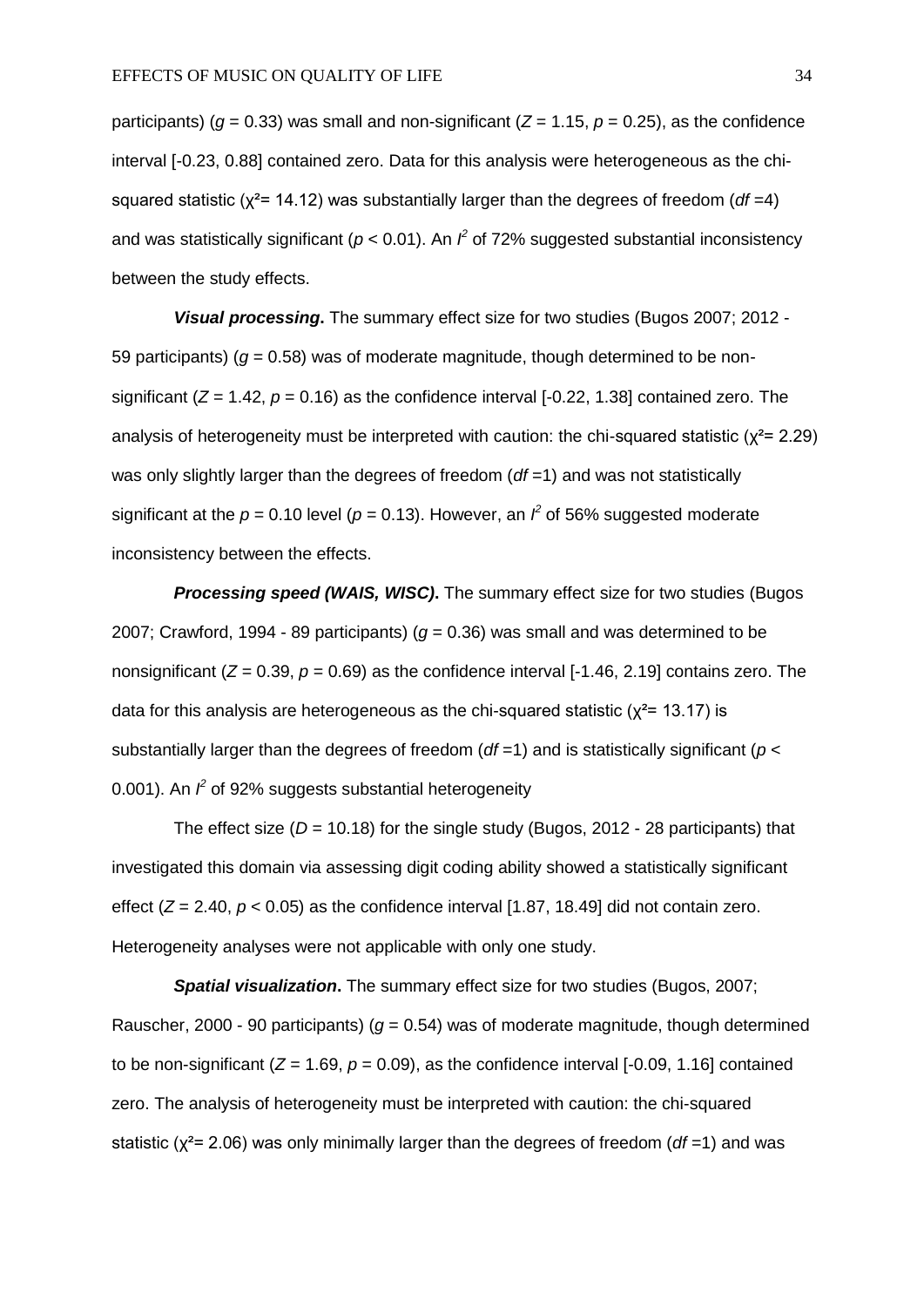not statistically significant at the  $p = 0.10$  level ( $p = 0.15$ ). However, an  $\ell$  of 52% suggested moderate inconsistency between the study effects.

*Manipulation of mental images*. The effect size  $(g = 0.21)$  for the single study that investigated manipulation of mental images (Burns, 2000 - 30 participants) was small and non-significant ( $Z = 0.58$ ,  $p = 0.56$ ), as the confidence interval [-0.51, 0.93] contained zero. Heterogeneity analyses were not applicable with only one study.

**Problem solving.** The summary effect size for two studies (Rauscher, 2000; Sogin, 1988 - 158 participants) ( $g = 0.58$ ) was of moderate magnitude, though determined to be non-significant ( $Z = 1.47$ ,  $p = 0.14$ ) as the confidence interval [-0.19, 1.36] contained zero. The data for this analysis were heterogeneous as the chi-squared statistic ( $\chi^2$ = 4.86) was larger than the degrees of freedom ( $df = 1$ ) and was statistically significant ( $p < 0.05$ ). An  $f^2$  of 79% suggested considerable inconsistency between the study effects.

*Problems solved correctly.* The effect size (*g* = -0.17) for the single study (Sogin, 1988 - 96 participants) that investigated errors during problems solving was small and nonsignificant  $(Z = 0.72, p = 0.47)$  as the confidence interval  $[-0.63, 0.29]$  contained zero. Heterogeneity analyses were not applicable with only one study.

The second set of research questions were as follows:

*2. Do any of the following factors moderate the effect of music on quality of life?* **a. Type of music experience (listening, playing/performing, creating, learning); b. Musical preference (subject-preferred versus researcher-selected); c. Outcome domain (physiological, psychological, social, etc.); and d. Level of potential bias in study design (e.g., level of randomization, blinding outcome assessors, etc.).**

It was not possible to conduct an analysis involving these questions because of the lack of sufficient studies in each of these categories.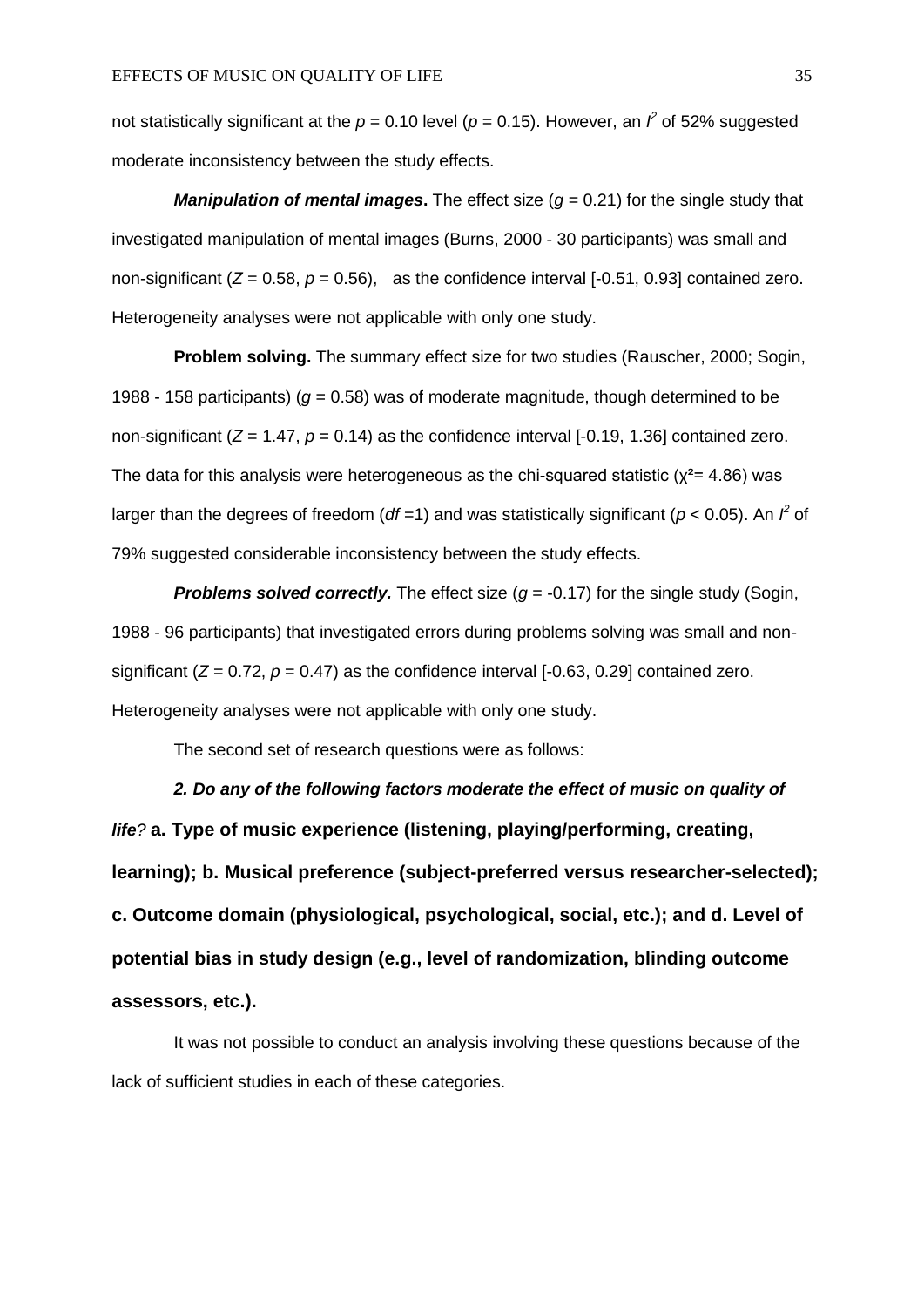#### **Discussion**

#### **Summary of Main Results**

The current study revealed the significant and non-significant effects of music on the various domains of quality of life as specified for this study (physiological, psychological, social, behavioral and cognitive).

**Physiological effects.** Based on the results of two studies, music listening did not affect participants' heart rate, but no conclusions can be made about this because of the small number of studies and participants. Similar non-significant results were found for diastolic blood pressure, EMG (results from one study only), temperature (two studies), respiration (one study), skin conductance (one study), and perceived exertion (two studies).

There were significant effects of self-selected music listening on systolic blood pressure, but these results came from one study only. Similarly, music listening significantly influenced perceived fatigue in one study only. All of these results should be interpreted with extreme caution because of the limited numbers of studies from which they were drawn.

These results may be both consistent and inconsistent with results of previous studies, for example, in an analysis of bodily responses to music, Hodges contends that responses to music are "highly idiosyncratic" (p. 125). He also suggests that, among many other factors, music preference as well as the meaning of the music to the individual may influence responses. This author concludes: "bodily responses are among the core experiences of music. They are hugely complex with a myriad of response types interwoven into the fabric of thoughts, feelings and social context" (p. 127).

**Psychological effects.** Music listening did not influence anxiety in this review (data from three studies), and results were fairly consistent across studies. Results from two studies also found that music listening did not significantly influence mood change; these studies were considered heterogeneous in their findings. The effect of music listening on reported enjoyment was not significant as indicated by one study, and two studies with heterogeneous results indicated no effects of singing on loneliness.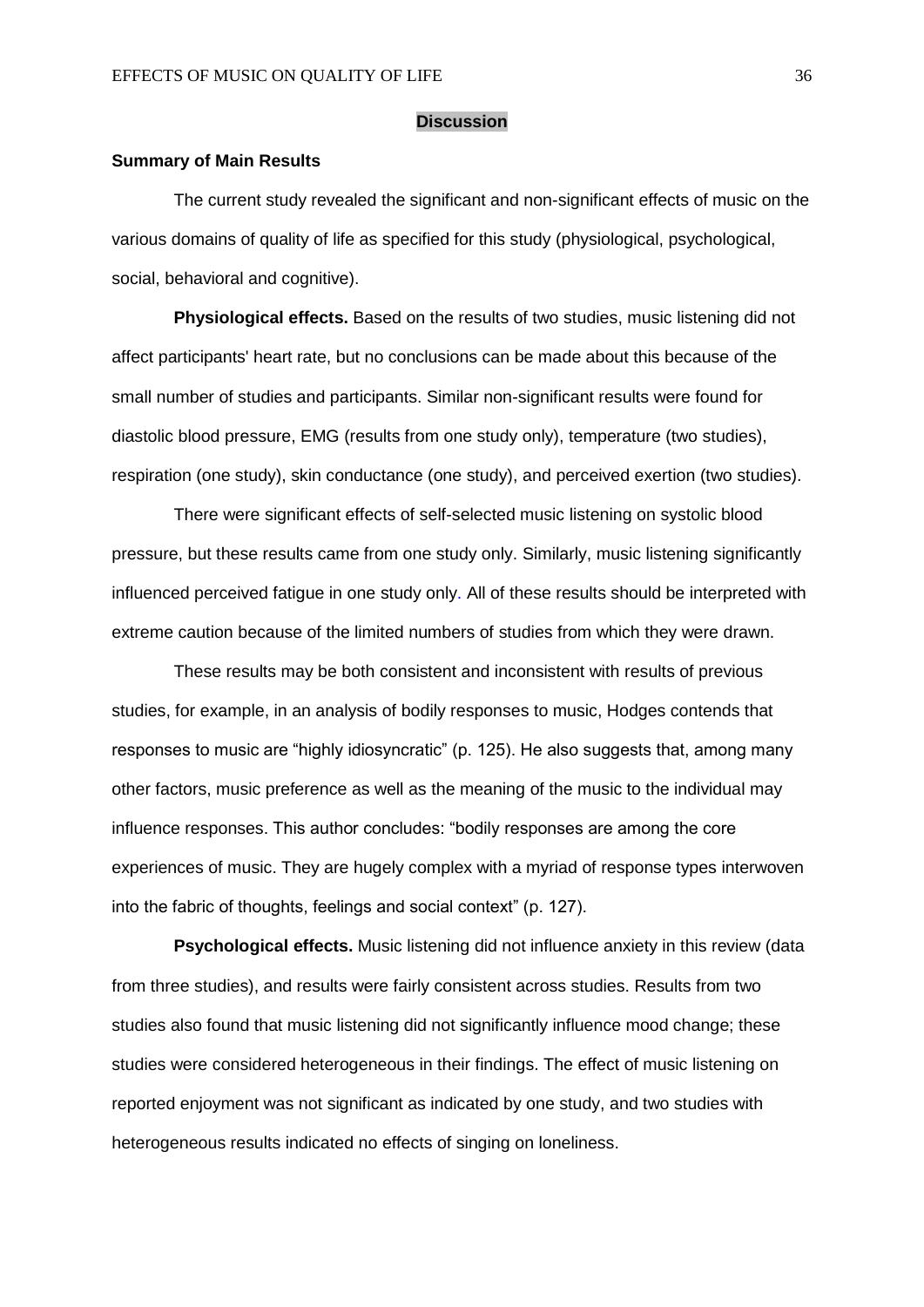In contrast to the aforementioned non-significant psychological effects of music, 9 studies (with homogeneous results across studies) revealed the significant effects of varied music listening experiences as well as singing on mood improvement. Music listening was also found to influence states of relaxation; even though the size of this relaxation effect was small, it was significant, and results across studies were homogenous. Two studies found significant though small effects of singing on psychological morale; these results were homogenous. Music listening also had moderate-sized, significant effects on stress; these effects were homogenous across these two studies. In a similar manner, group singing significantly improved depression in two studies; results of these studies were considered homogenous.

The constructs associated with the effects of music vary from study to study. For example, in the current review of music, similar names involving the effects of music in mood were used: mood, mood change, depression. Likewise, several terms for the relaxing effects of music were noted: relaxation, stress, anxiety. It is quite possible that the use of consistent terminology as well as measurement tools across studies would provide the statistical power needed to detect music's effects more accurately.

That being said, the effects of this study are consistent with other studies and reviews regarding the psychological effects of music with clinical populations, e.g., Bradt, Dileo, Potvin, 2013; Bradt, Dileo, Grocke & Magill, 2011; and Bradt, Dileo & Shim, 2013 and both clinical and non-clinical populations, e.g., Pelletier, 2004; and Westermann, et al., 1996.

**Social.** When results from three studies regarding music's effects on social behaviors were pooled together, a small, significant effect was found, even though there was heterogeneity in the results across these studies. When analyzed according to specific outcome, the effects of music on communication satisfaction and sociability were found to be non-significant. Because of the specificity and the small number of these particular studies, it is difficult to compare their results to other studies.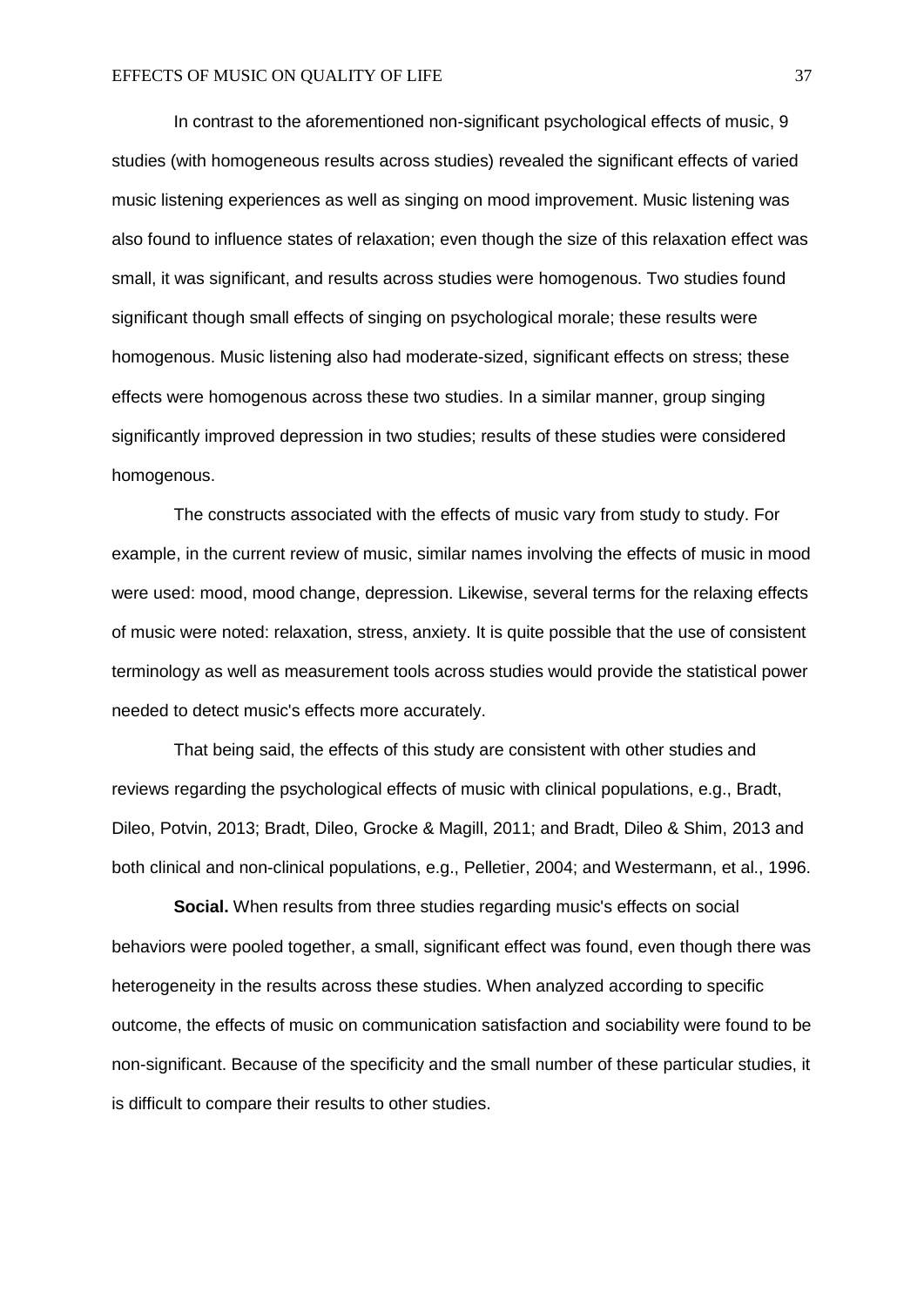**Behavioral.** Neither music listening nor vibrotactile stimulation influenced behavioral outcomes, including exercise or on-task behaviors. These findings are consistent with selective findings of Kampfe, et al., 2011.

**Cognitive.** The pooled results of 7 studies revealed a small but significant effect of music on attention and memory; results were homogenous across studies. Independent variables in these studies involved either active music making or music listening. Similarly, the pooled results of 3 studies involving music listening or vibrotactile stimulation interventions showed homogenous but non-significant effects on attention and alertness. One study revealed non-significant effects for music on attention and memory, and another study showed non-significant effects of instrument playing on visual memory. Effects of the pooled results of two studies involving active engagement in music or music listening indicated no significant effects on working memory; results were homogenous across studies. In contrast, results of one study revealed a large and significant effect of music listening on mental absorption.

Three studies investigated the effects of music on participants' academic skills. Their pooled results showed non-significant effects, and there was a moderate amount of heterogeneity in results across the studies. When these studies were analyzed individually, significant effects were found for music listening on academic skills/performance, and results of another study showed significant, moderate to large effects of music engagement (instrument playing/singing) on a language deciphering task. No effects on reading comprehension were found for music listening in one study.

Another study that investigated the effect of music on academic skills found a significant effects of music listening on arithmetic, but insignificant effect on reading comprehension.

Five studies investigated the effects of music on various aspects of cognitive processing; pooled results were heterogeneous and showed no significant effects. Pooled results of music's effects on specific outcomes showed no significant effects on visual processing (two studies), processing speed (two studies), and spatial visualization (two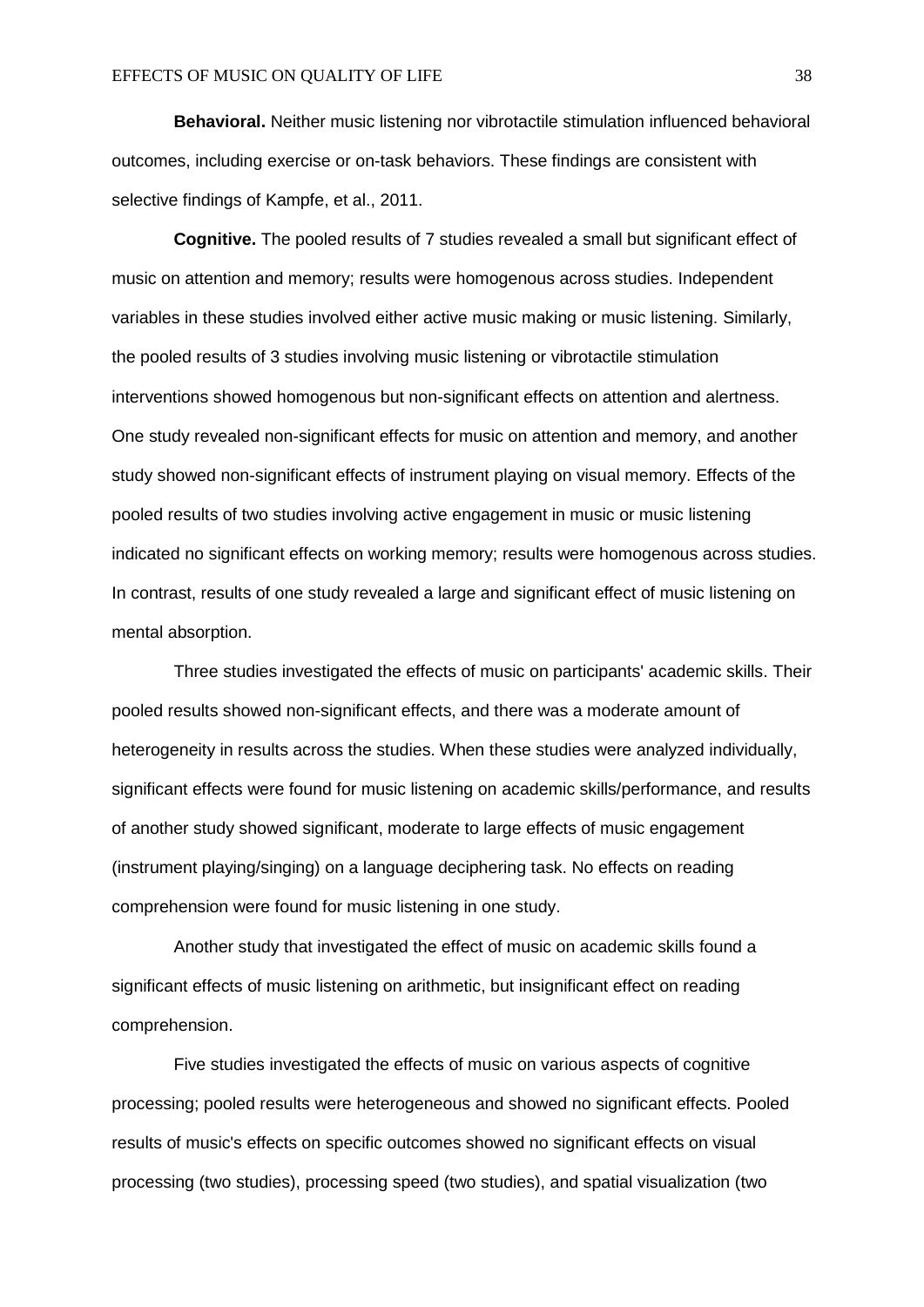studies). There was heterogeneity across studies for all of these analyses. In addition, one study showed non-significant effects of music listening on the manipulation of mental images.

Music listening had no significant effects on academic problem solving (two studies with heterogeneous results) or on the number of problems solved correctly. Results of the aforementioned analyses on music effects on cognitive abilities and skills are consistent with selected findings from previous meta-analyses (Butzlaff, 2000; Hetland and Winner, 2000; and Standley, 2008).

#### **Overall Completeness and Applicability of Evidence**

This review included 27 randomized and quasi-randomized controlled studies. Twenty-two studies used music listening/background music; one of these included vibrotactile stimuli as the music stimulus; two studies each used singing and instrument playing, whereas one study used music composition. Types of music employed in music listening/background music interventions varied widely, to include participant-selected vs. researcher selected music comparisons as well as music interventions in the following genres: classical, rock, hard rock, new age, pop, easy listening, semi-classical, jazz, heavy metal, and country. In four studies, participants self-selected music or the music provided was classified as participants' preferred music.

Not all of the studies provided a great deal of information about the music used for listening or background. Specifically, there was limited information about the music selections beyond the description of their genre (classical, easy-listening, etc.). Music can vary widely in each of these genres and between genres. In addition, characteristics of the music, such as tempo, harmony, instrumentation, etc.) would be needed to perform a more careful analysis of music's effects.

There was only one study included that directly evaluated quality of life as an outcome. The researchers had established various outcome domains that they considered relevant to quality of life, i.e., physiological, psychological, behavioral, social and cognitive domains. One might argue that the outcomes studied in these domains are not directly relevant to quality of life. Thus more specific music and quality of life studies are needed.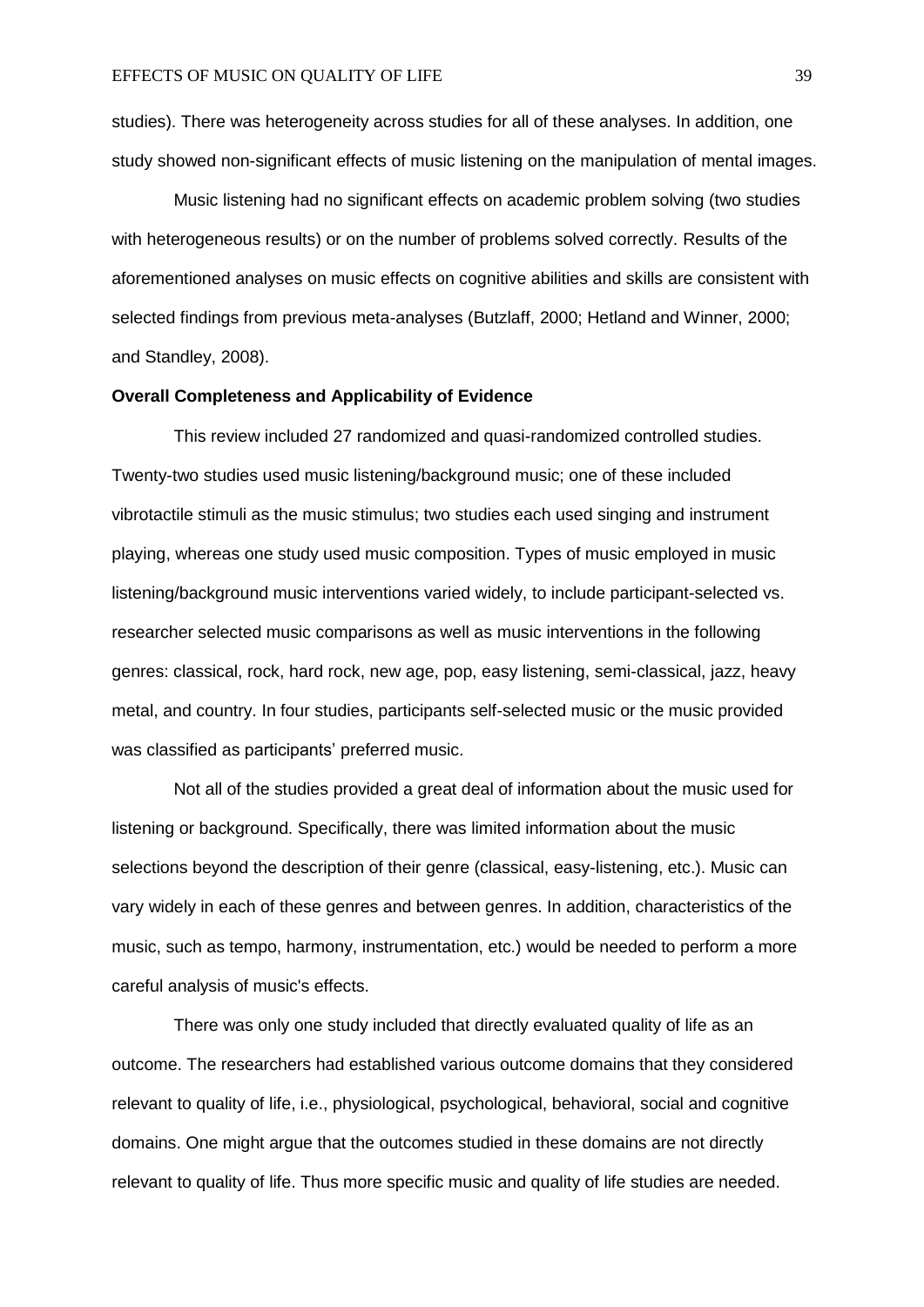### **Quality of the Evidence**

In general, the quality of reporting was poor; only 4 of the 17 studies provided details regarding the randomization methods used. None of the 27 included specifics regarding the blinding of outcome assessments and allocation concealment. Thus, all 27 studies might be considered at a high risk of bias because of the lack of attention given to these and other factors (attrition bias and selective reporting bias).

Because of the high risk of bias in the studies reviewed, the findings presented here need to be interpreted with extreme caution. It's important to note that we did not examine the blinding of participants to the music intervention, as this is typically not possible in music intervention studies (participants are aware that they are receiving or engaging in music). It is only possible to blind participants to the experimental treatment when comparison music treatments are used (various types of music interventions).

### **Potential Biases in the Review Process**

A strength of the current review was the search process, including all relevant databases and a large number of journals. We also checked the references lists of previous reviews. However, in spite of these efforts, it is still quite possible that some published studies were not included. It's also likely that a good amount of grey literature was not included. Inclusion of the grey literature may or may not have altered the current results, even though this literature tends to have studies with fewer participants and less conclusive findings (McAuley, Pham, Tugwell & Moher, 2000).

### **Implications for Research**

When outcomes were analyzed (pooled results) across two or more studies, the results revealed significant positive effects of music on several outcomes the researchers had identified as related to quality of life: **mood** (small effect with homogenous results- N =749), **depression** (small effect with homogenous results – N = 253); **relaxation** (small effect with homogenous results - N = 315); **psychological morale** (small effect with homogenous results - N= 294); **stress** (moderate effect with homogenous results - N = 60);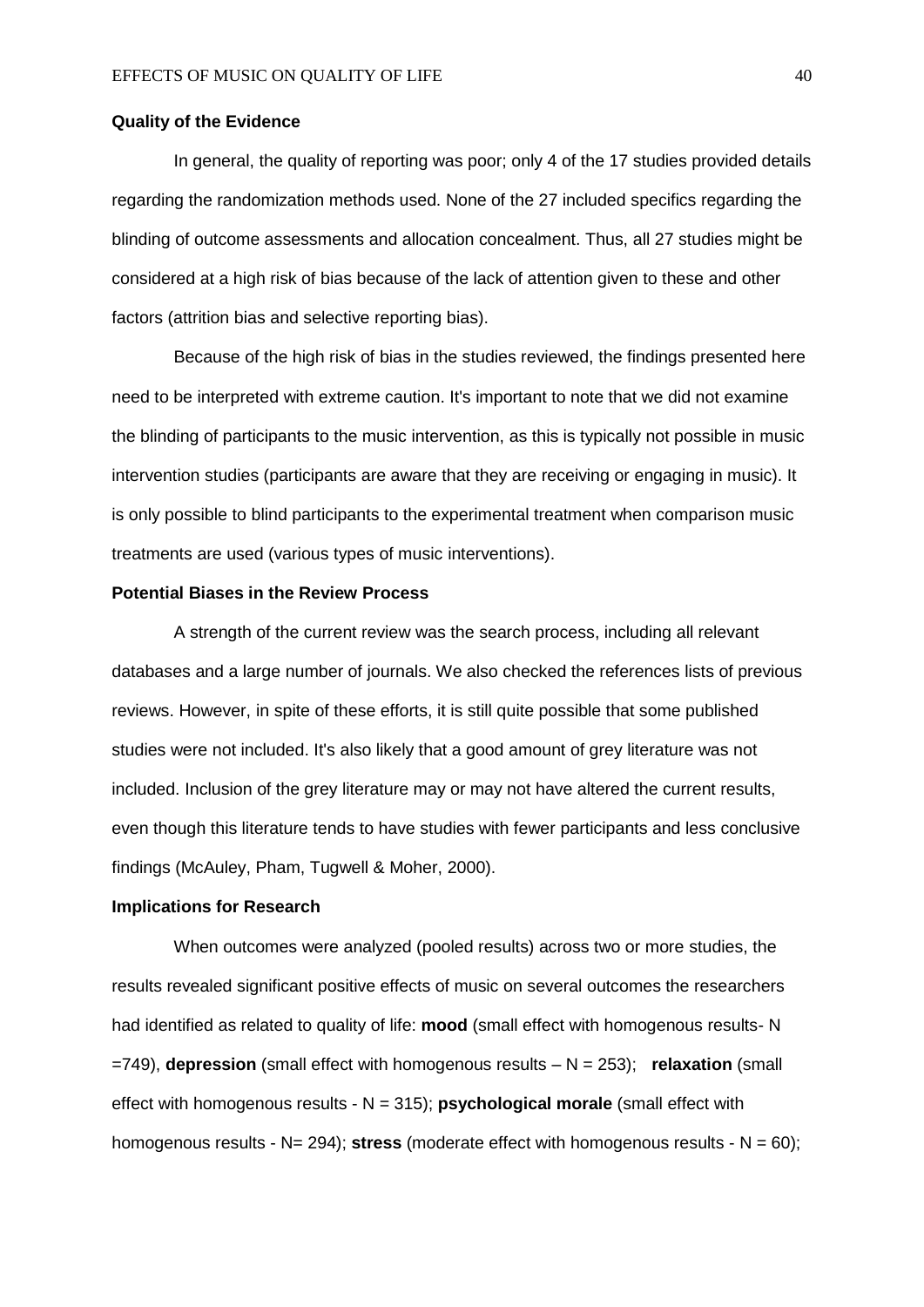**socialization** (small effect but heterogeneous results - N = 379); and **attention and memory** (small effect with homogenous results - N = 344).

It is important to remember that the risk of bias in all of the studies in this review was considered high, thus these results should be interpreted with extreme caution. In spite of this fact, the specific outcomes found to be significant may be considered relevant factors to quality of life; these include psychological, cognitive and social domains. *Music experience may improve our mood, increase our morale, help us to relax, enhance our sociability, and also improve our attention and memory.* No physiological outcomes were found to be significant across two or more studies. Sample sizes for these outcomes vary, with mood having the largest number. In addition, for all outcomes except socialization, results did not differ significantly across studies, indicating some homogeneity in findings.

A limited range of music experiences is represented in the current review with the effects of music listening/background music receiving the most attention. More active music experiences, such as writing music, improvising music, and listening to live music, should be tested in future studies. Considering the small number of studies that met inclusion criteria, it is clear that additional research is needed regarding the effects of music on quality of life, especially in the outcomes found significant in this study.

The rigor of the research on music and quality of life needs to advance to a higher level in future research. Criteria for the current meta-analysis as well as the risk of bias assessment used were based on standards employed in reviews published in the Cochrane Library (Cochrane.org), considered the "gold standard" in evidence for the field of medicine. We also relied upon the *Cochrane Handbook for Systematic Reviews of Interventions*  (Higgins & Green, 2011) for procedures used in this review. It is recommended that future researchers also consider using these or similar standards in designing their studies.

Improving the rigor of future studies will likely include implementing and reporting appropriate procedures for randomization, allocation concealment, blinding, attrition and selective reporting along with other potential biases. Also, future studies should include an adequate reporting of data, as lack of data can preclude inclusion of a study in a future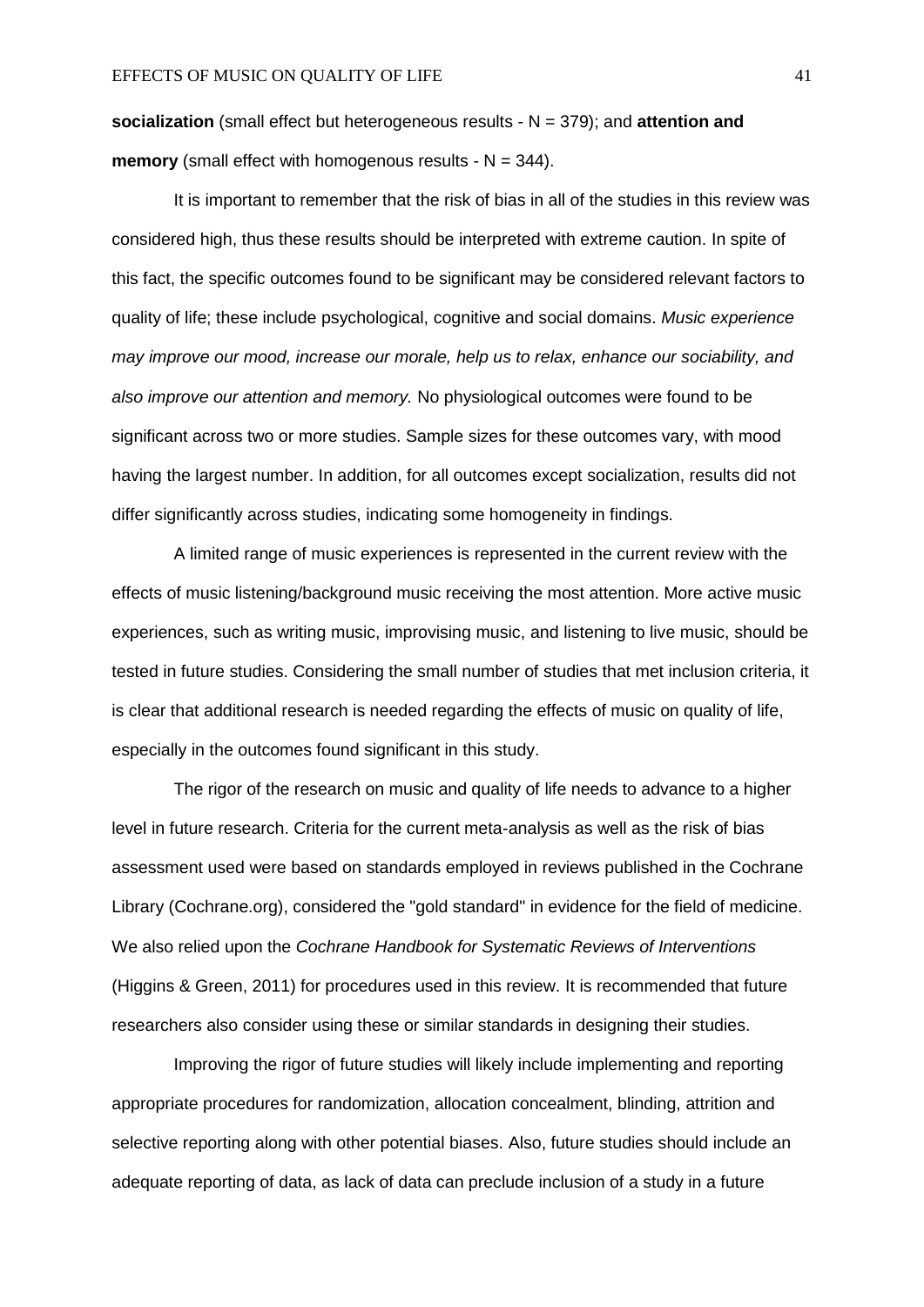### EFFECTS OF MUSIC ON QUALITY OF LIFE 42

meta-analysis on the topic. In addition, power calculations should be used in future studies to ensure that appropriate and adequate sample sizes are used. More research is needed on various types of music engagement, in addition to listening and background music, on quality of life parameters. Comparative studies of various types of music engagement would be relevant to determine if there is an optimal way to use music to enhance quality of life.

In addition, some of the studies in the current review provided little if any information about the music used. Future researchers should provide as much detail as possible about the music itself (genre, specific music titles, artists, description of rhythm, timbre, tempo, etc.) as well as the procedures for implementing music experiences to facilitate the replication of studies, as well as a further analysis of music's effects. Important details in future research will also include a description of the timing of the music intervention, the length and frequency of the intervention, etc. to enhance study replication as well as to help translate research into practice. Lastly, the effects of participants' music preferences on outcome needs to be assessed including differential responses to researcher- vs. participant-selected music

The predominant age group in the studies of the current review was young adults/university students. Future studies should include a wider range of ages to determine if music can improve quality of life throughout the lifespan and if there is an optimal time for achieving this to optimize future quality of life. There was little information provided regarding participants' cultures in this study, and this is an obvious omission in studies conducted in the U.S. with all of its cultural diversity. Future research will need to investigate specifically how culture and music interact in affecting quality of life.

An important area for future research will be to explore directly the quality of life outcomes most readily and significantly influenced by music as well as those that are not. For the current study, a very broad approach was taken in the range of outcomes and domains specified and analyzed. Our findings may provide some guideposts for making assumptions in future studies about potential quality of life variables to be investigated. At the same time, based on new information that emerges about music's influence on quality of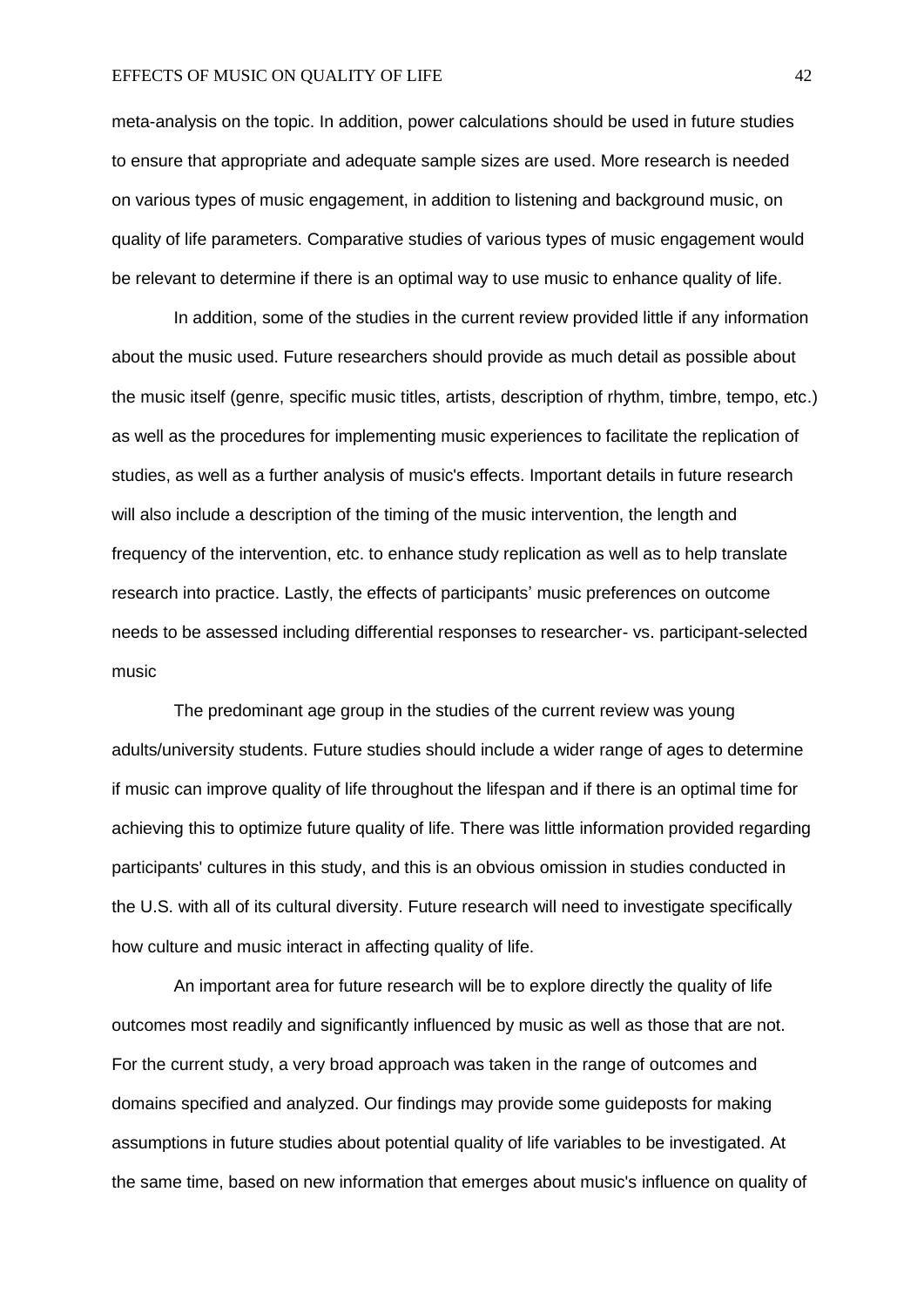### EFFECTS OF MUSIC ON QUALITY OF LIFE 43

life variables, there will be a need to develop and standardize a quality of life measure that is able to sensitively capture music's unique effects, such as creativity, flow, aesthetic response, etc.

Lastly, future research should consider the cost-effectiveness of music experiences, as opposed to other types of experiences, in enhancing quality of life in the general public and for specific populations and age groups. It is hoped that this line of research would lead to additional financial support for the inclusion of music in daily life as well as reinforce the necessity of music in American life to enhance and maintain well-being.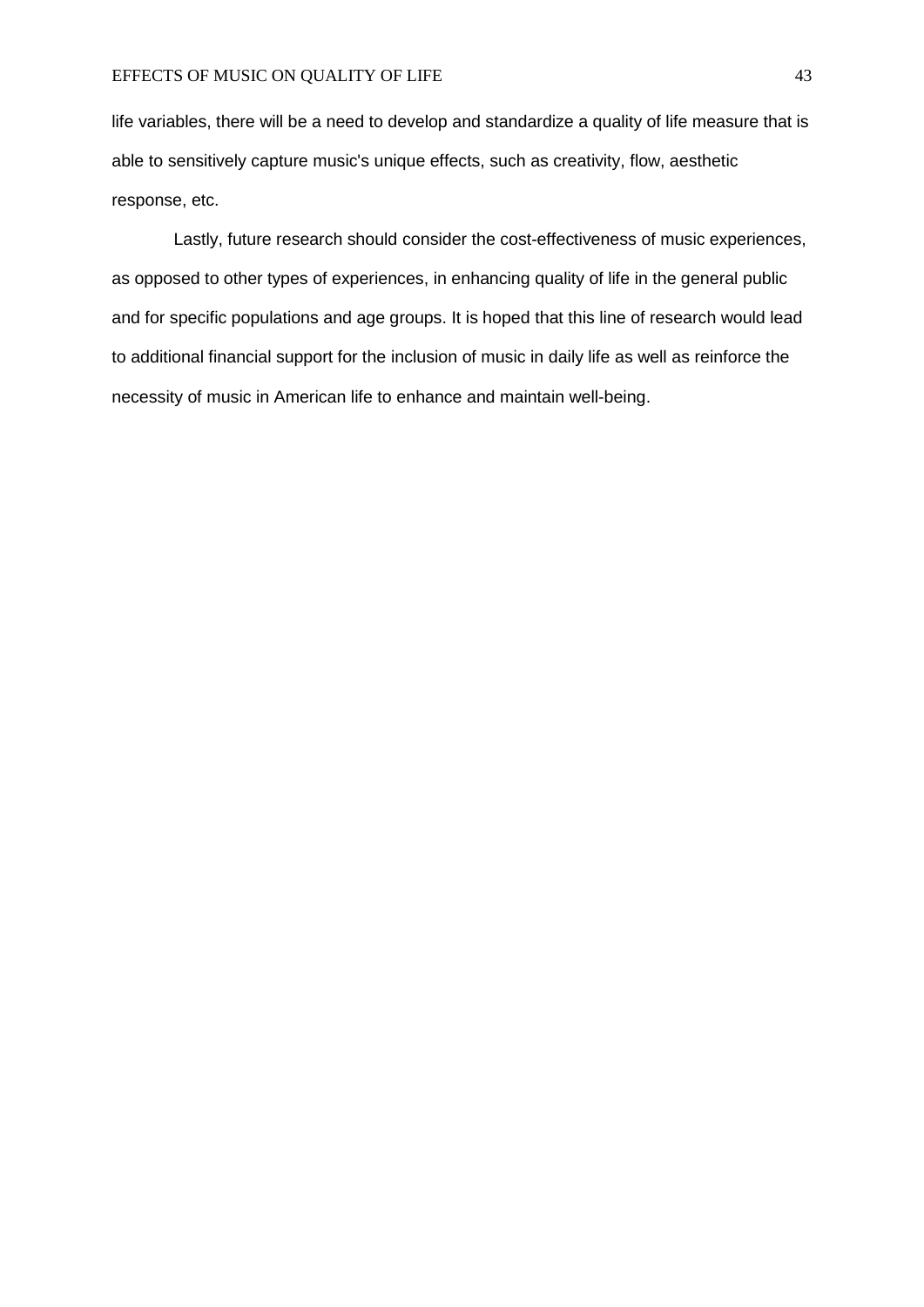#### **Acknowledgements**

The authors would like to thank the National Endowment for the Arts for funding for this current study Grant # 13-3800-7009. The authors would like also to thank the following persons for their respective contributions to this study: Dr. Matthew Mychailyszyn and Dr. Josepf Ducette for statistical help; Jennifer Gravish, Vern Miller and Anne Harlowe for assistance with literature searching; Jordan McIntyre for help with data extraction; and Dr. Andrea Hunt for assistance with the initial grant application. The authors also would like to thank Dr. Robert Stroker, Dean of Temple University's Center for the Arts, for the release time given to Dr. Mitsudome for work on this study. Finally, the authors acknowledge the Cochrane Library both for providing the model for this review and for the use of its Revman software.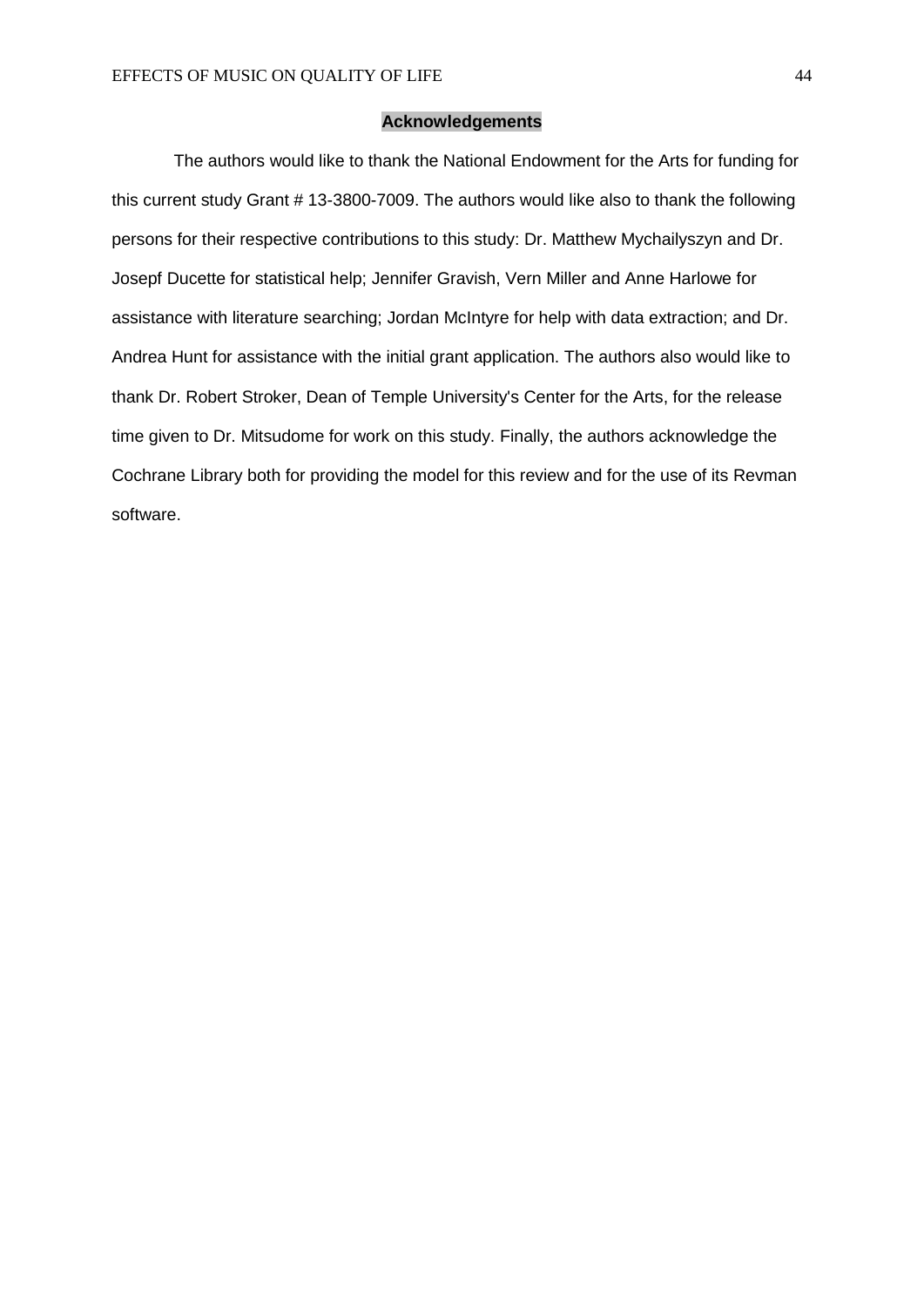| Author, Year                | Blood & Ferriss, 1993                                      |
|-----------------------------|------------------------------------------------------------|
| <b>Title</b>                | Effects of background music on anxiety, satisfaction, with |
|                             | communication, and productivity                            |
| Journal                     | <b>Psychological Reports</b>                               |
| Design:                     | Randomized Controlled Trial (RCT)                          |
| Intervention:               |                                                            |
| Types of intervention       | Music listening                                            |
| Music selection             | Fast major, slow major, fast minor, slow minor music       |
| Genre of music              | not reported                                               |
| Music preference            | Researcher selected music                                  |
| Length of intervention      | 5 minutes                                                  |
| Frequency of intervention   | 1                                                          |
| Comparison condition        | 4 different music conditions vs control                    |
| Participants:               |                                                            |
| Total sample size           | 104                                                        |
| N in experimental group     | 88                                                         |
| N in control group          | 22                                                         |
| N analyzed in experimental  | 88                                                         |
| N analyzed in control group | 22                                                         |
| Gender                      | $F = 54$ , M=50                                            |
| Age                         | $Mean=19.4$                                                |
| Ethnicity                   | Not reported                                               |
| Setting:                    | <b>University</b>                                          |
| Outcomes:                   | 19 items of the Hecht Interpersonal Communication          |
|                             | Satisfaction Inventory: Post-test                          |
|                             |                                                            |

# **Appendix A: Design Details of Included Studies**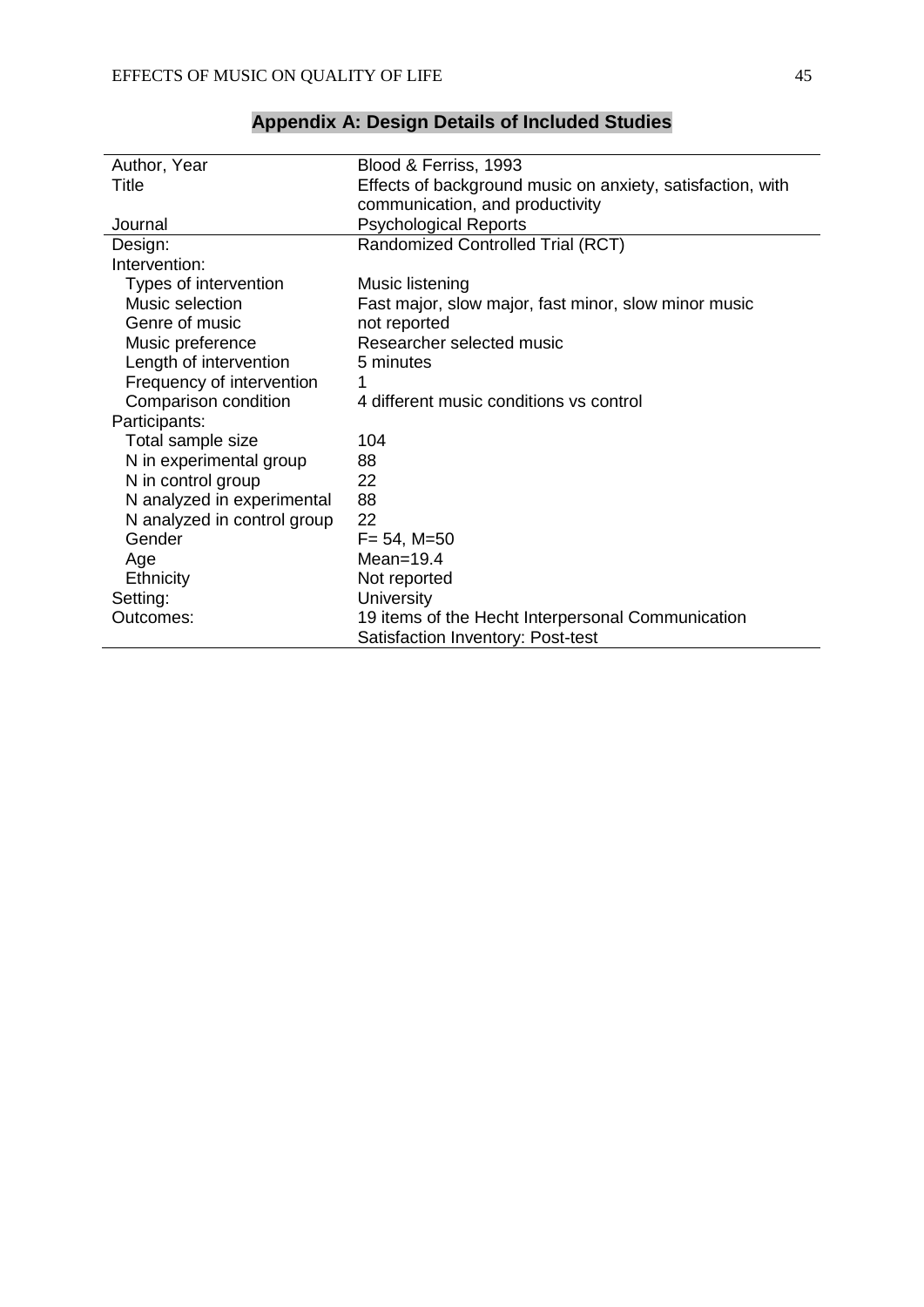| Author, Year                | Bugos, Perlstein, McCrae, Brophy, & Bedenbaugh, 2007        |
|-----------------------------|-------------------------------------------------------------|
| Title                       | Individualized piano instruction enhances excecutive        |
|                             | functioning and working memory in older adults              |
| Journal                     | Aging & Mental Health                                       |
| Design:                     | RCT/2-arm parallel group design                             |
| Intervention:               |                                                             |
| Types of intervention       | Piano playing                                               |
| Music selection             | Individualized Piano Instruction (IPI) instruction with     |
|                             | progressive difficulty in musical performance, technical    |
|                             | motor/dexterity exercises & music theory                    |
| Genre of music              | Not reported                                                |
| Music preference            | N/A                                                         |
| Length of intervention      | 30 minutes                                                  |
| Frequency/duration of       | 6 months                                                    |
| session                     | <b>IPI vs No music</b>                                      |
| Comparison condition        |                                                             |
| Participants:               |                                                             |
| Total sample size           | 31                                                          |
| N in experimental group     | 15                                                          |
| N in control group          | 16                                                          |
| N analyzed in experimental  | 15                                                          |
| N analyzed in control group | 16                                                          |
| Gender                      | Females = $25$ , Males = $8$                                |
| Age                         | Range 60-85                                                 |
| Ethnicity                   | Not reported                                                |
| Setting:                    | Community setting                                           |
| Outcomes:                   | Weschler Adult Intelligence Scale III (WAIS-III): Post-test |
|                             | only                                                        |
|                             | Trail Making Tests (TMT) Part B: Post-test only             |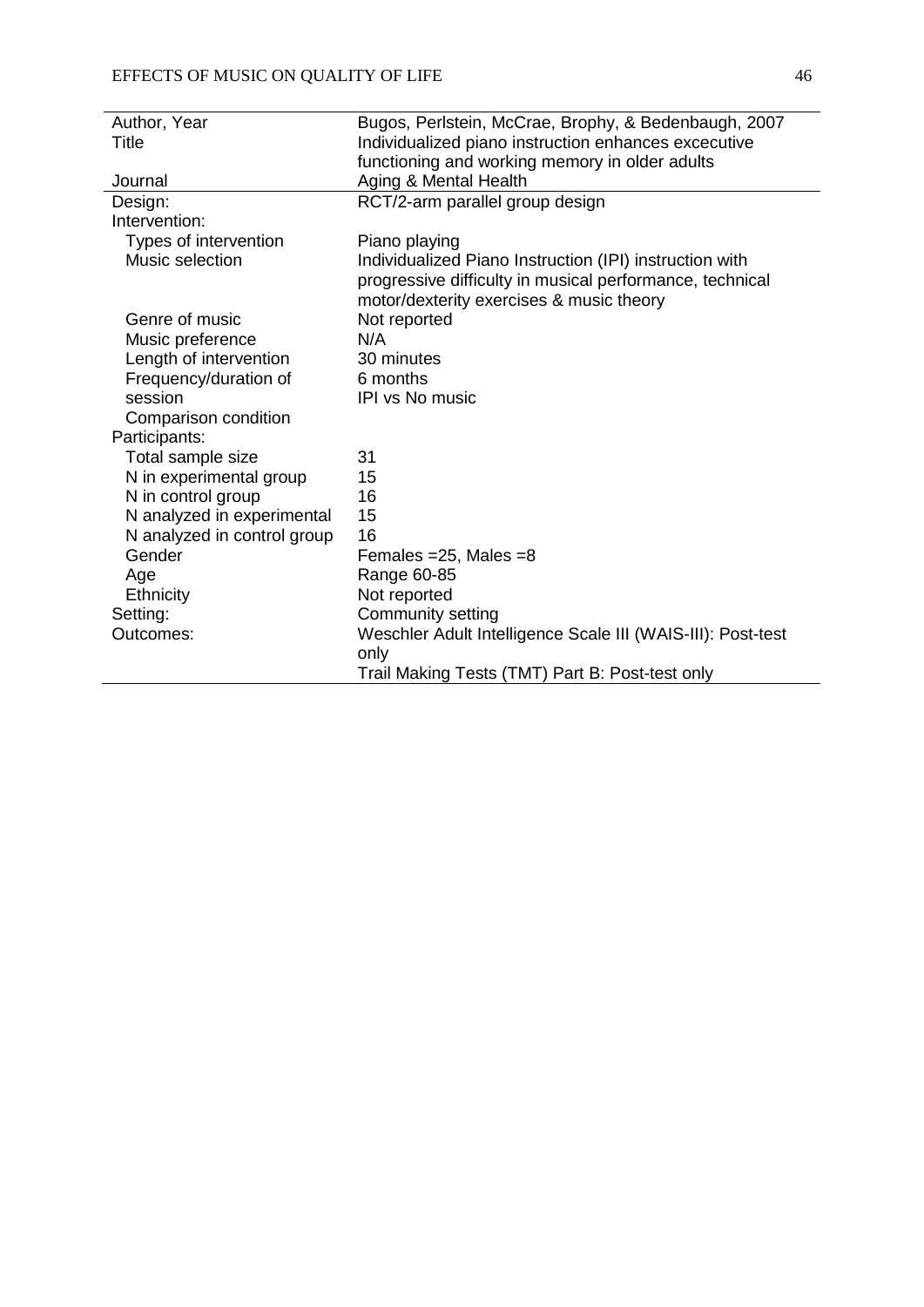| Author, Year                | Bugos & Jacobs, 2012                                                                        |
|-----------------------------|---------------------------------------------------------------------------------------------|
| Title                       | Composition instruction and cognitive performance: Results                                  |
|                             | of a pilot study                                                                            |
| Journal                     | Research & Issues in Music Education                                                        |
| Design:                     | Clinical Controlled Trial (CCT)/2-arm parallel group design                                 |
| Intervention:               |                                                                                             |
| Types of intervention       | Composition                                                                                 |
| Music selection             | N/A                                                                                         |
| Genre of music              | N/A                                                                                         |
| Music preference            | N/A                                                                                         |
| Length of intervention      | 40 minutes/weekly                                                                           |
| Frequency of intervention   | 4 months                                                                                    |
| Comparison condition        | Composers in Public School Program (CiPS)                                                   |
| Participants:               |                                                                                             |
| Total sample size           | 28                                                                                          |
| N in experimental group     | 15                                                                                          |
| N in control group          | 13                                                                                          |
| N analyzed in experimental  | 15                                                                                          |
| N analyzed in control group | 13                                                                                          |
| Gender                      | Females=14, Males=14                                                                        |
| Age                         | Mean=11.20 (Exp), 11.23 (Control)                                                           |
| Ethnicity                   | Not reported                                                                                |
| Setting:                    | Public classroom                                                                            |
| Outcomes:                   | Group Modified Wechsler Intelligence Scale for Children IV<br>(WISC-IV): pre- and post-test |

| Author, Year                | Burns, Labbé, Williams & McCall, 1999                    |
|-----------------------------|----------------------------------------------------------|
| Title                       | Perceived and physiological indicators of relaxation: As |
|                             | different as Mozart and Alice in Chains                  |
| Journal                     | Applied Psychophysiology and Biofeedback                 |
| Design:                     | RCT/4-art parallel group design                          |
| Intervention:               |                                                          |
| Types of intervention       | <b>Background Music</b>                                  |
| Music selection             |                                                          |
| Genre of music              | Classical or Hard rock music                             |
| Music preference            | Researcher or Participants' selected                     |
| Length of intervention      | 35 minutes                                               |
| Frequency of intervention   | 1                                                        |
| Comparison condition        | Music vs No music                                        |
| Participants:               |                                                          |
| Total sample size           | 56                                                       |
| N in experimental group     | 42                                                       |
| N in control group          | 14                                                       |
| N analyzed in experimental  | 42                                                       |
| N analyzed in control group | 14                                                       |
| Gender                      | Females = $32$ , Males = $24$                            |
| Age                         | Mean=21, Range=18-43                                     |
| Ethnicity                   | Not reported                                             |
| Setting:                    | <b>University</b>                                        |
| Outcomes:                   | Relax State, Temperature, Heart Rate: post-test          |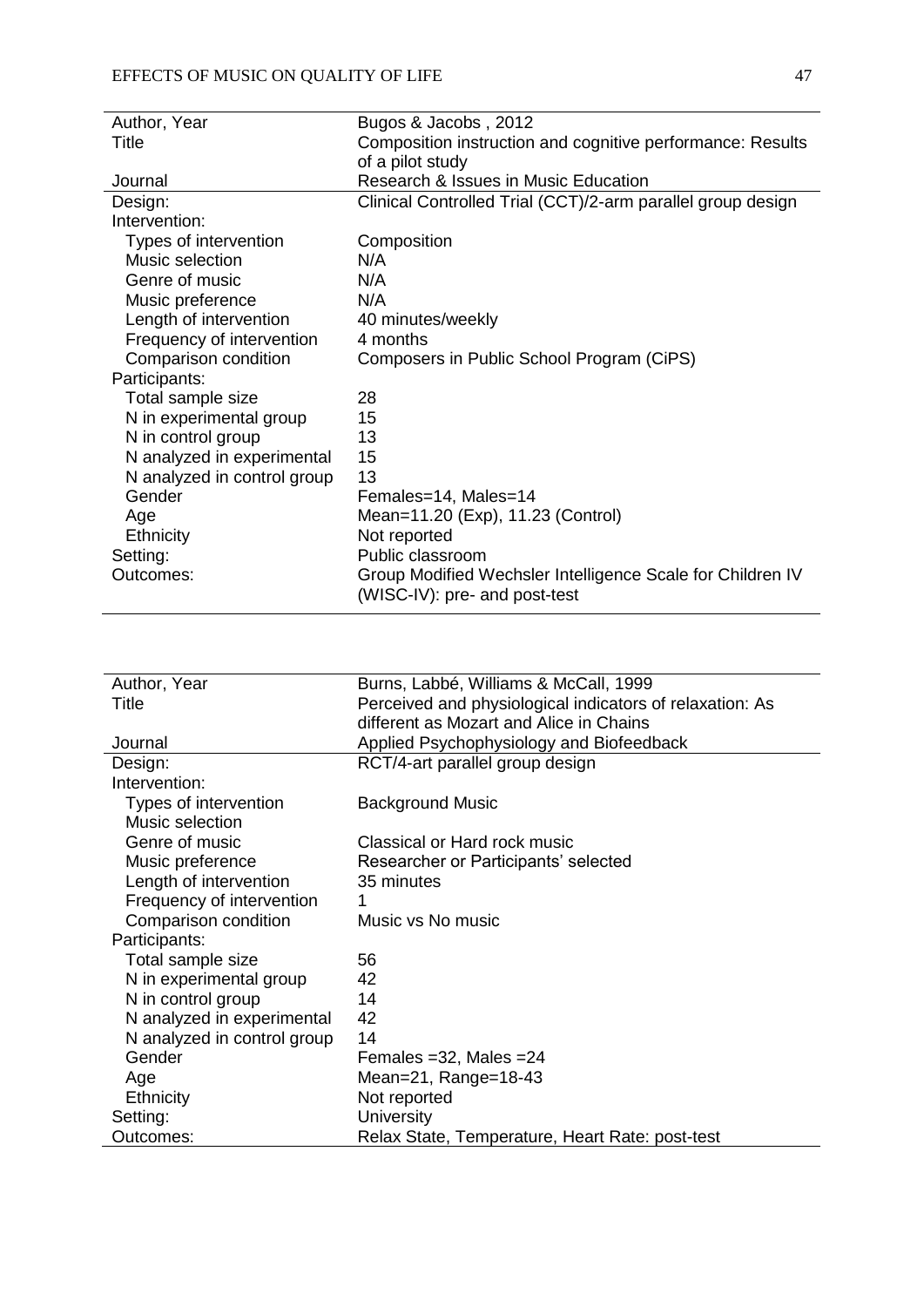| Author, Year                | <b>Burns, 2000</b>                                                               |
|-----------------------------|----------------------------------------------------------------------------------|
| <b>Title</b>                | The effect of classical music on the absorption and control                      |
|                             | of internal imagery                                                              |
| Journal                     | Journal of the Association for Music & Imagery                                   |
| Design:                     | RCT/4-arm parallel group design                                                  |
| Intervention:               |                                                                                  |
| Types of intervention       | Music listening                                                                  |
| Music selection             |                                                                                  |
| Genre of music              | <b>Classical music</b>                                                           |
| Music preference            | Researcher selected                                                              |
| Length of intervention      | 50 minutes                                                                       |
| Frequency of intervention   | 1                                                                                |
| Comparison condition        | Music listening vs No music                                                      |
| Participants:               |                                                                                  |
| Total sample size           | 58                                                                               |
| N in experimental group     | 43                                                                               |
| N in control group          | 20                                                                               |
| N analyzed in experimental  | 15                                                                               |
| N analyzed in control group | 15                                                                               |
| Gender                      | Females = $15$ , Males = $15$                                                    |
| Age                         | Mean=22.5 Range=18-50                                                            |
| <b>Ethnicity</b>            | Not reported                                                                     |
| Setting:                    | University                                                                       |
| Outcomes:                   | Tellegan Absorption Scale (TAS)-Engagement: post-test                            |
|                             | Gordon Test of Visual Imagery Control (TVIC): post-test                          |
|                             |                                                                                  |
| Author, Year                | Burns, Labbe, Arke, Capeless, Cooksey, Steadman &                                |
| <b>Title</b>                | Gonzales, 2002                                                                   |
|                             | The effects of different types of music on perceived and                         |
| Journal                     | physiological measures of stress                                                 |
|                             | Journal of Music Therapy                                                         |
| Design:                     | RCT/4-arm parallel design                                                        |
| Intervention:               |                                                                                  |
| Types of intervention       | Music listening                                                                  |
| Music selection             | Used Mozart, Alice in Chains, participant selected for                           |
|                             | relaxing music)                                                                  |
| Genre of music              | Classical and relaxing music                                                     |
| Music preference            | Researcher or participant selected                                               |
| Length of intervention      | 30 minutes                                                                       |
| Frequency of intervention   | 1                                                                                |
| Comparison condition        | Music vs No music                                                                |
| Participants:               |                                                                                  |
| Total sample size           | 6                                                                                |
| N in experimental group     | 47                                                                               |
| N in control group          | 13                                                                               |
| N analyzed in experimental  | 34                                                                               |
| N analyzed in control group | 13                                                                               |
| Gender                      | Females = $29$ , Males = $31$                                                    |
| Age                         | Mean=21.6, Range=18-49                                                           |
| <b>Ethnicity</b>            | White=51, African American=4, Hispanic/Asian=5                                   |
| Setting:                    | University                                                                       |
|                             |                                                                                  |
| Outcomes:                   | 7 Likert-type relaxation rating scale: post-test                                 |
|                             | STAI: post-test, EMG: post-test<br>Heart Rate: post-test, Temperature: post-test |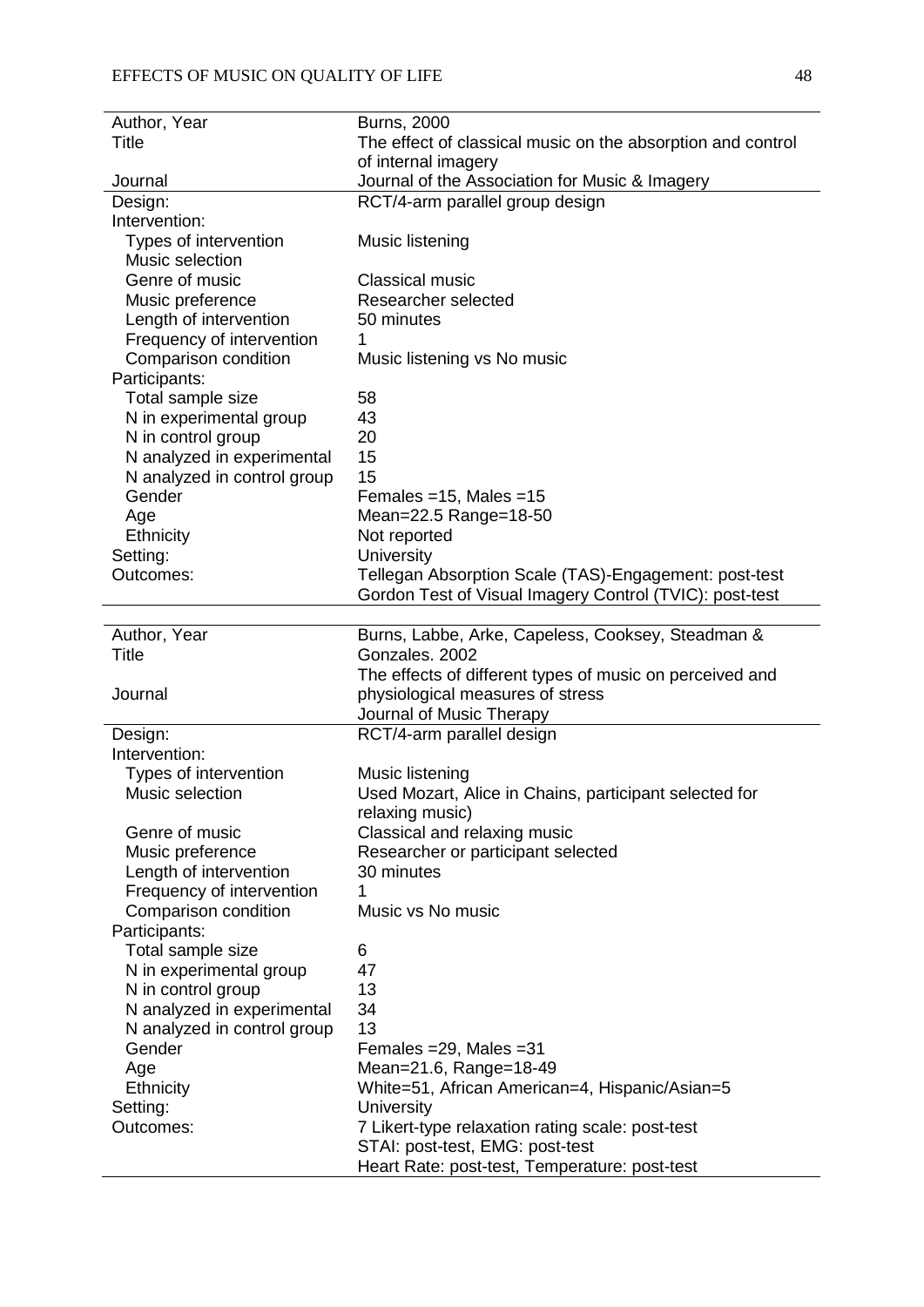| Author, Year                | Chafin, 2004                                                  |
|-----------------------------|---------------------------------------------------------------|
| Title                       | Music can facilitate blood pressure recovery from stress      |
| Journal                     | British Journal of Health Psychology                          |
| Design:                     | CCT/5-arm parallel design                                     |
| Intervention:               |                                                               |
| Types of intervention       | Music listening                                               |
| Music selection             | Different music styles were used for the recovery period:     |
|                             | Pachebel, Vivaldi, and Miles Davis. "The music pieces in      |
|                             | each category were arranged on high-fidelity cassette         |
| Genre of music              | tapes.                                                        |
| Music preference            | Classical, Jazz and Pop music                                 |
| Length of intervention      | Researcher selected                                           |
| Frequency of intervention   | 23 minutes                                                    |
| Comparison condition        | 1                                                             |
|                             | Music vs No music                                             |
| Participants:               |                                                               |
| Total sample size           | 75                                                            |
| N in experimental group     | 60                                                            |
| N in control group          | 15                                                            |
| N analyzed in experimental  | 60                                                            |
| N analyzed in control group | 15                                                            |
| Gender                      | Females = $52$ , Males = $23$                                 |
| Age                         | Mean= $20.6$                                                  |
| <b>Ethnicity</b>            | Not reported                                                  |
| Setting:                    | University                                                    |
| Outcomes:                   | Blood pressure: post-test                                     |
|                             | Heart rate: post-test                                         |
|                             |                                                               |
|                             |                                                               |
|                             |                                                               |
| Author, Year                | Choi, 2010                                                    |
| <b>Title</b>                | The effect of music and progressive muscle relaxation on      |
|                             | anxiety, fatigue, and quality of life in family caregivers of |
| Journal                     | hospice patients                                              |
|                             | Journal of Music Therapy                                      |
| Design:                     | RCT/4-arm parallel design                                     |
| Intervention:               |                                                               |
| Types of intervention       | Background music                                              |
| Music selection             | "Awakening" by Steven Halpern was used which showed           |
|                             | positive effects in stress reduction from various studies.    |
| Genre of music              | New Age                                                       |
| Music preference            | Researcher selected                                           |
| Length of intervention      | 30 minutes                                                    |
| Frequency of intervention   | Twice a week for 2 weeks                                      |
| Comparison condition        | Music vs No Music                                             |
| Participants:               |                                                               |
| Total sample size           | 32                                                            |
| N in experimental group     | 24                                                            |
| N in control group          | 8                                                             |
| N analyzed in experimental  | 8                                                             |
| N analyzed in control group | 8                                                             |
| Gender                      | Females = 22, Males = 10                                      |
| Age                         | Range=45-94                                                   |
| Ethnicity<br>Setting:       | Not reported<br>Primary caregivers at hospice                 |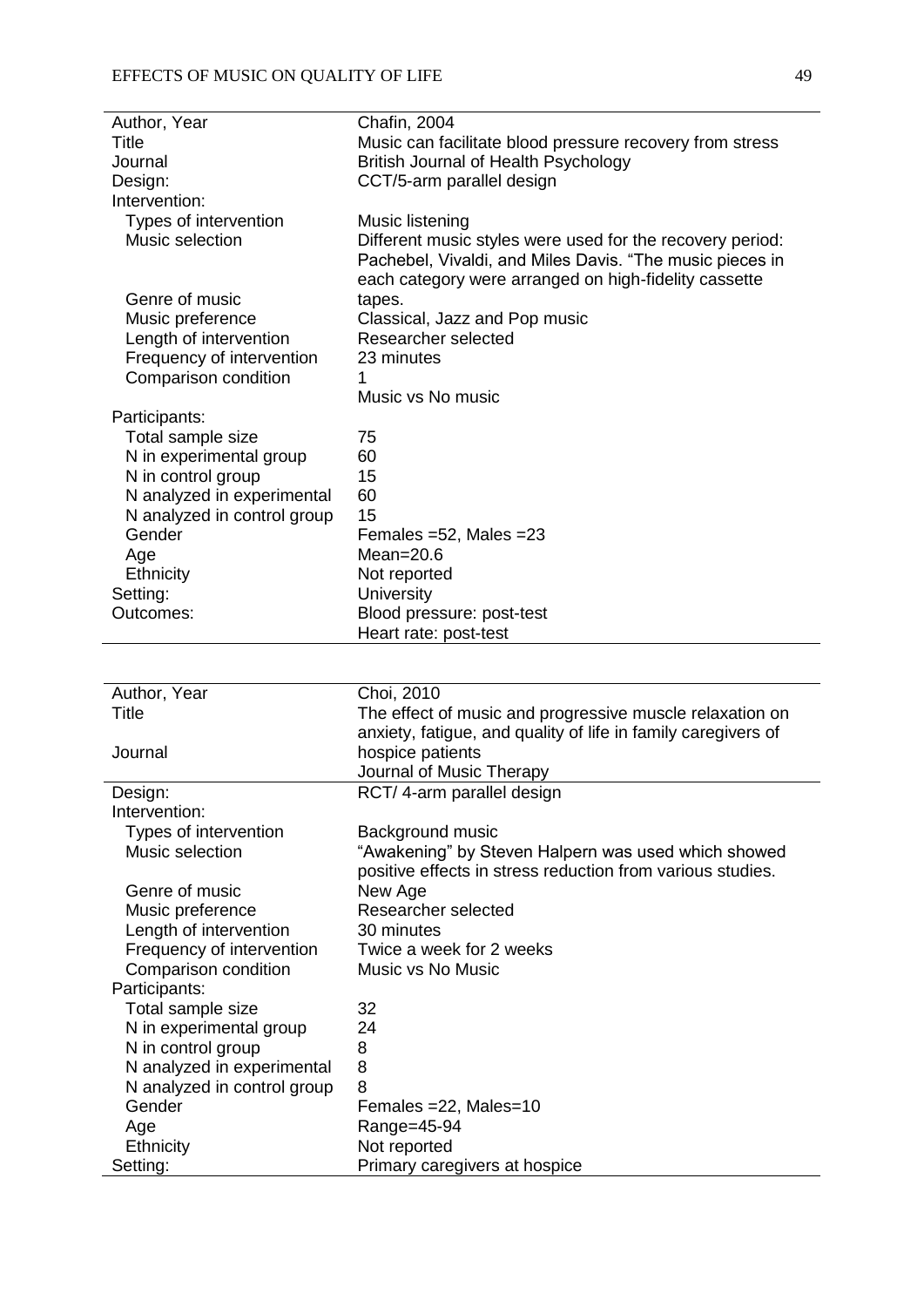| Outcomes:                   | STAI: post-test, Fatigue Visual Analogue Scale: post-test     |
|-----------------------------|---------------------------------------------------------------|
|                             | Caregiver Quality of Life Index-Cancer: post-test             |
| Author, Year                | Cohen, Perlstein, Chapline, Kelly, Firth, & Simmens, 2006     |
| Title                       | The impact of professionally conducted cultural programs      |
|                             | on the physical health, mental health, and social functioning |
|                             | of older adults                                               |
| Journal                     | The Gerontologist                                             |
| Design:                     | CCT/2-arm parallel group design                               |
| Intervention:               |                                                               |
| Types of intervention       | Singing                                                       |
| Music selection             | Not reported                                                  |
| Genre of music              | Not reported                                                  |
| Music preference            | Not reported                                                  |
| Length of intervention      | Not reported                                                  |
| Frequency of intervention   | 30 weeks in total                                             |
| Comparison condition        | Music vs No music                                             |
| Participants:               |                                                               |
| Total sample size           | 166                                                           |
| N in experimental group     | 90                                                            |
| N in control group          | 76                                                            |
| N analyzed in experimental  | 77                                                            |
| N analyzed in control group | 64                                                            |
| Gender                      | Exp: Females=78%, Males =22%/Cont: Females =80%               |
|                             | Males $=20%$                                                  |
| Age                         | Not reported                                                  |
| Ethnicity                   | Not reported                                                  |
| Setting:                    | Not reported (satellite locations where participants lived    |
|                             | near by)                                                      |
| Outcomes                    | Philadelphia Geriatric Center Morale Scale: follow-up (12)    |
|                             | months)                                                       |
|                             | Loneliness Scale-III: follow-up                               |
|                             | Geriatric Depression Scale-short form: follow-up              |
|                             | # of activities: follow-up                                    |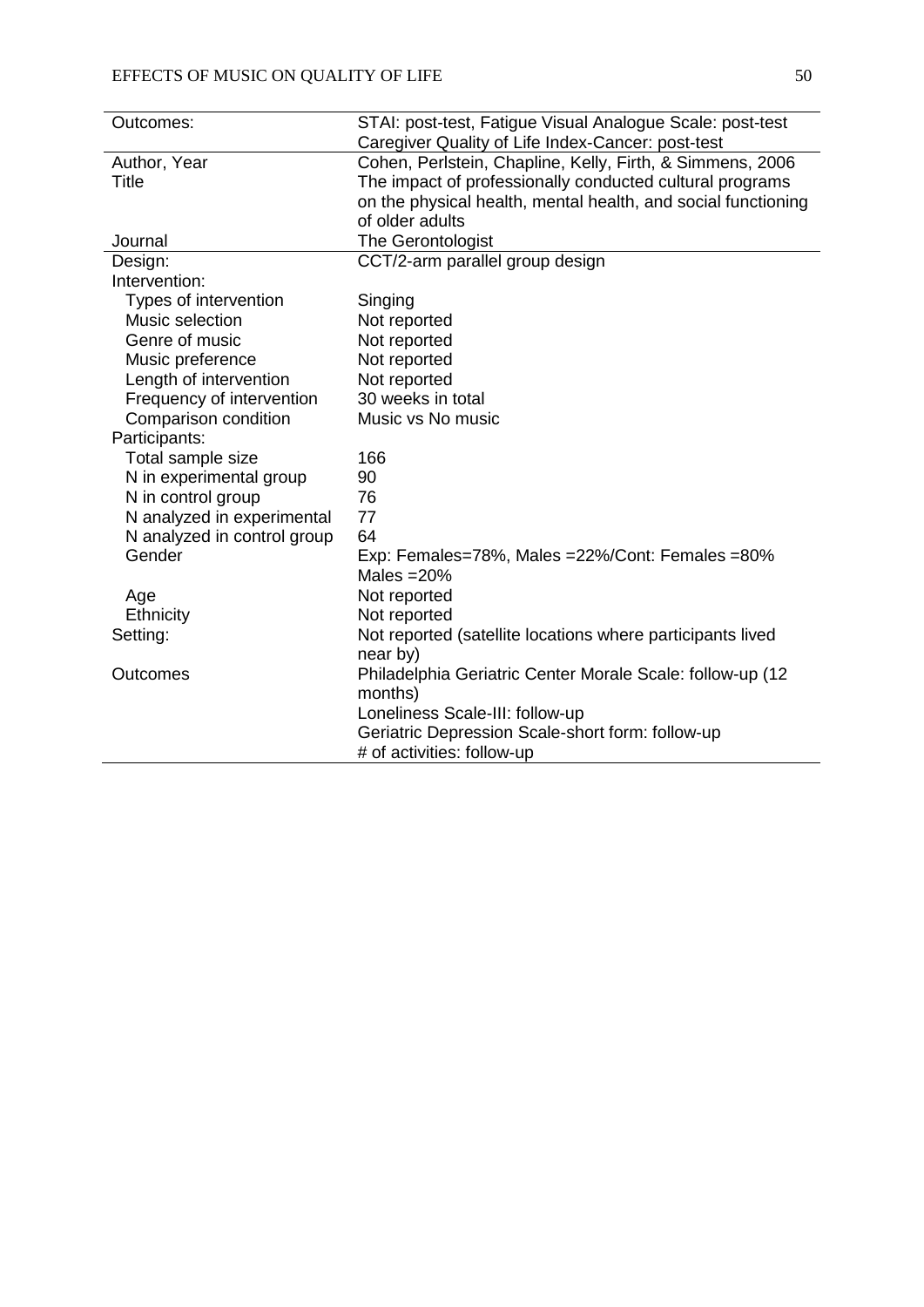| Author, Year                | Cohen, Paradis, & LeMura, 2007                       |
|-----------------------------|------------------------------------------------------|
| Title                       | The Effects of Contingent-Monetary Reinforcement and |
| Journal                     | Music on Exercise in College Students                |
|                             | Journal of Sport Behavior                            |
| Design:                     | RCT/2-arm group design                               |
| Intervention:               |                                                      |
| Types of intervention       | Music listening                                      |
| Music selection             | Used participants' preferred music                   |
| Genre of music              | Not reported                                         |
| Music preference            | Participant preferred music                          |
| Length of intervention      | 45 minutes or less                                   |
| Frequency of intervention   | 1 to 3 days apart                                    |
| Comparison condition        | Music vs No Music                                    |
| Participants:               |                                                      |
| Total sample size           | 25                                                   |
| N in experimental group     | 25                                                   |
| N in control group          | 25                                                   |
| N analyzed in experimental  | 25                                                   |
| N analyzed in control group | 25                                                   |
| Gender                      | Females=20, Males=5                                  |
| Age                         | Range= 18-29                                         |
| Ethnicity                   | Not specified                                        |
| Setting:                    | College                                              |
| Outcomes:                   | Duration of cycling in minutes                       |
|                             | # of revolutions of pedals                           |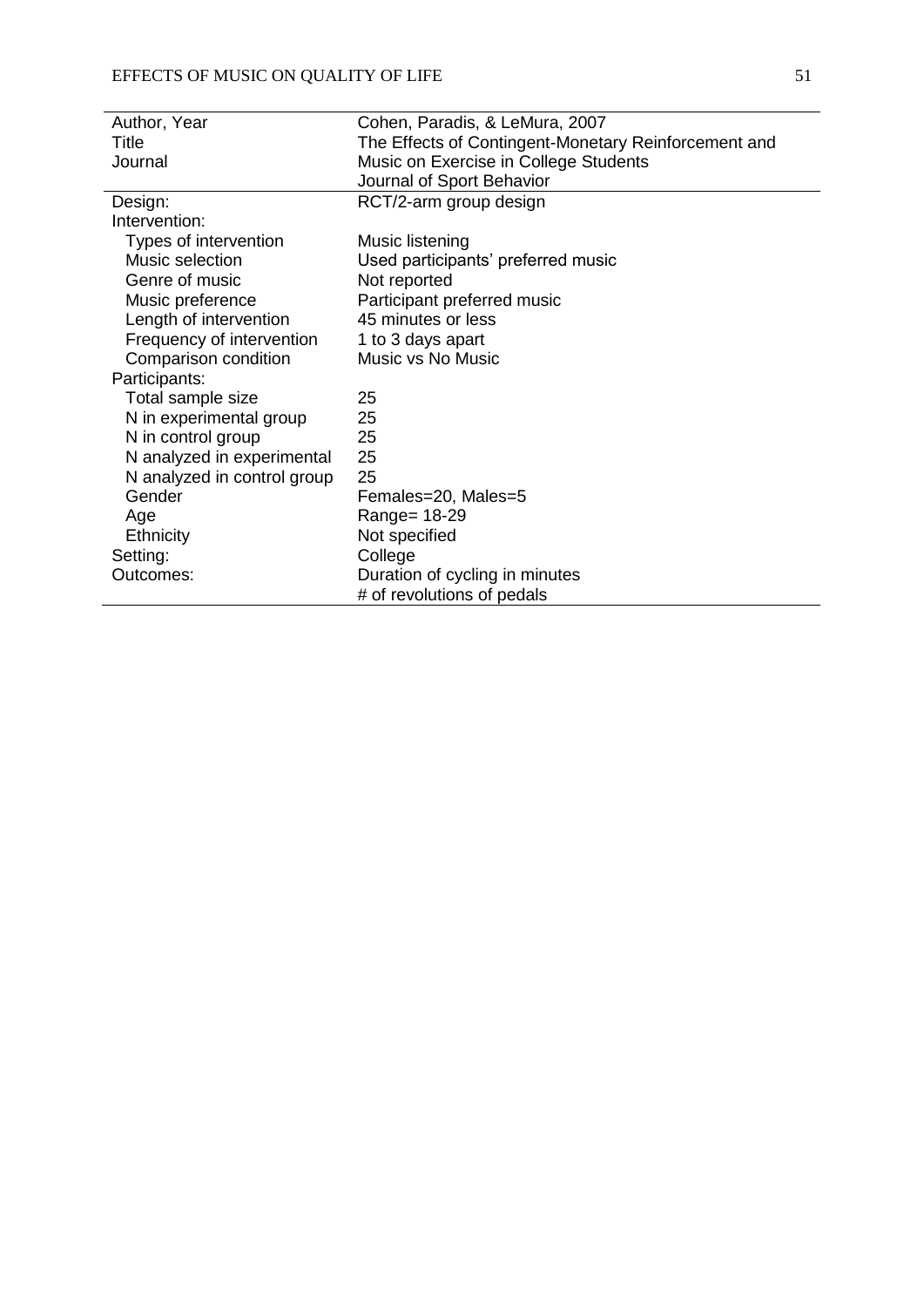| Author, Year                | Cohen, Perlstein, Chapline, Kelly, Firth & Simmens, 2007      |
|-----------------------------|---------------------------------------------------------------|
| Title                       | The impact of professionally conducted cultural programs      |
|                             | on the physical health, mental health, and social functioning |
|                             | of older adults--2 year results                               |
| Journal                     | Journal of Aging Humanities and the Arts                      |
| Design:                     | CCT/2-arm group design                                        |
| Intervention:               |                                                               |
| Types of intervention       | Singing                                                       |
| Music selection             | Not reported                                                  |
| Genre of music              | Not reported                                                  |
| Music preference            | Not reported                                                  |
| Length of intervention      | Not reported                                                  |
| Frequency of intervention   | Weekly for 30 weeks                                           |
| Comparison condition        | Music vs No music                                             |
| Participants:               |                                                               |
| Total sample size           | 128                                                           |
| N in experimental group     | 68                                                            |
| N in control group          | 60                                                            |
| N analyzed in experimental  | 57                                                            |
| N analyzed in control group | 55                                                            |
| Gender                      | Exp: Females=82%, Males=18%. Cont: Females=77%,               |
| Age                         | Males=13%                                                     |
| Ethnicity                   | Not reported                                                  |
| Setting:                    | Exp: White=93%, Other=7%. Cont: White=77%, Other=6%           |
|                             | Not reported (satellite locations near their community)       |
| Outcomes:                   | Philadelphia Geriatric Center Morale Scale: follow-up (24     |
|                             | months)                                                       |
|                             | Loneliness Scale-III: follow-up                               |
|                             | Geriatric Depression Scale-short form: follow-up              |
|                             | # of activities: follow-up                                    |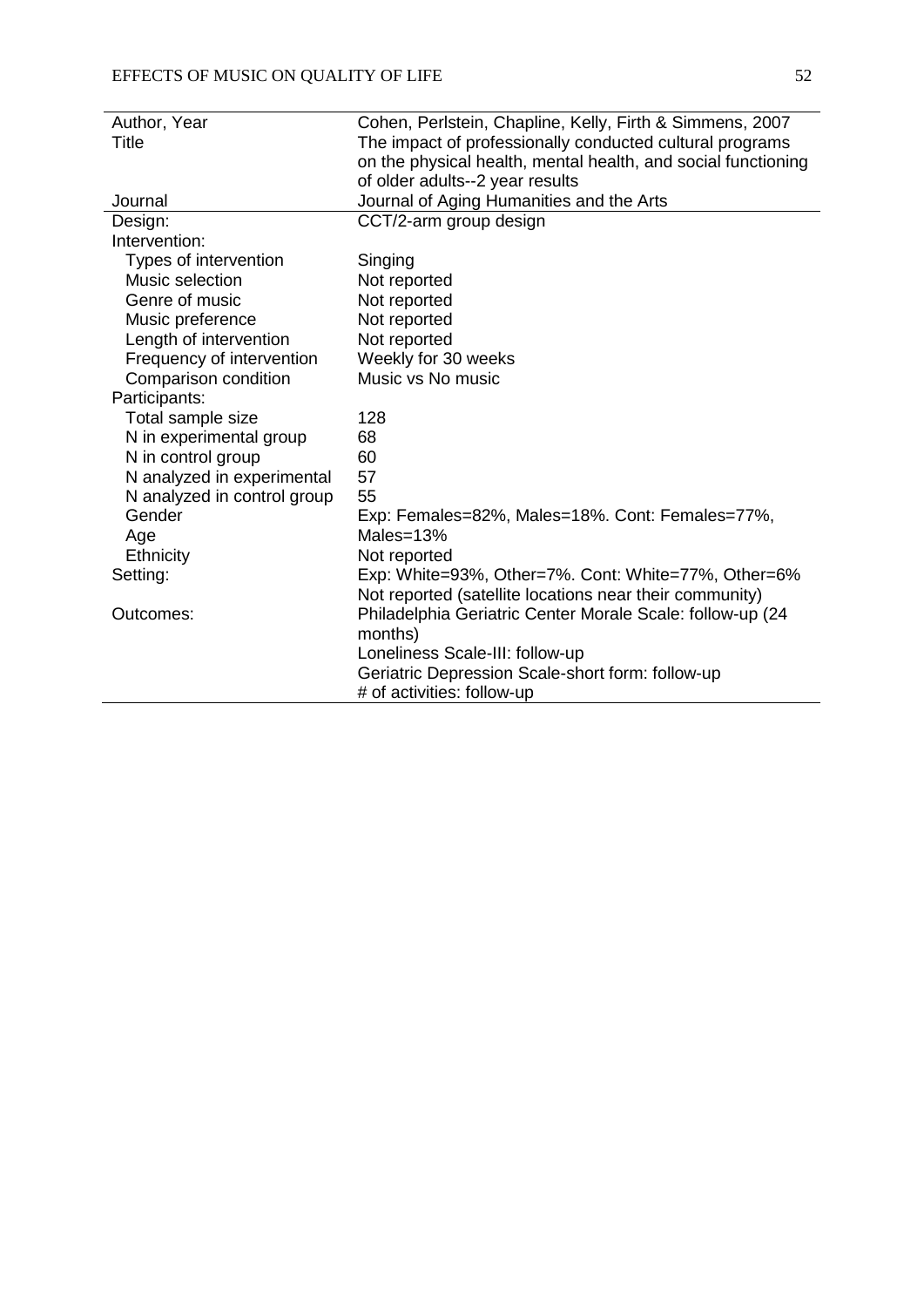| Author, Year                | Copeland & Franks, 1991                                      |
|-----------------------------|--------------------------------------------------------------|
| Title                       | Effects of types and intensities of background music on      |
|                             | treadmill endurance                                          |
| Journal                     | Journal of Sports Medicine and Physical Fitness              |
| Design:                     | RCT/3-arm group design                                       |
| Intervention:               |                                                              |
| Types of intervention       | Music listening                                              |
| Music selection             | 2 types of music was used (loud, fast, & exciting pop music; |
|                             | soft, slow & easy-listening pop music)                       |
| Genre of music              | Pop music                                                    |
| Music preference            | Researcher selected                                          |
| Length of intervention      | Not reported                                                 |
| Frequency of intervention   | 1                                                            |
| Comparison condition        | Music vs No music                                            |
| Participants:               |                                                              |
| Total sample size           | 24                                                           |
| N in experimental group     | 16                                                           |
| N in control group          | 8                                                            |
| N analyzed in experimental  | 16                                                           |
| N analyzed in control group | 8                                                            |
| Gender                      | Females=13, Males=11                                         |
| Age                         | Not reported                                                 |
| Ethnicity                   | Not reported                                                 |
| Setting:                    | College                                                      |
| Outcomes:                   | Heart rate: post-test                                        |
|                             | 10-point Rating of Perceived Exertion: post-test             |
|                             |                                                              |
| Author, Year                | Crawford & Strapp, 1994                                      |
| <b>Title</b>                | Effects of Vocal and Instrumental Music on Visuospatial and  |
|                             | Verbal Performance as Moderated by Studying Preference       |
|                             | and Personality                                              |
| Journal                     | Personality and Individual Differences                       |
| Design:                     | RCT/4-arm parallel group design                              |
| Intervention:               |                                                              |
| Types of intervention       | Music listening                                              |
| Music selection             | Popular music were chosen for college students in 90's       |
| Genre of music              | Big Band, Rock music, Pop music                              |
| Music preference            | Researcher selected                                          |
| Length of intervention      | Not reported                                                 |
| Frequency of intervention   |                                                              |
| Comparison condition        | Music vs No music                                            |
| Participants:               |                                                              |
| Total sample size           | 61                                                           |
| N in experimental group     | 40                                                           |
| N in control group          | 21                                                           |
| N analyzed in experimental  | 20                                                           |
| N analyzed in control group | 21                                                           |
| Gender                      | Females=32, Males=29                                         |
| Age                         | Range=18-21                                                  |
| <b>Ethnicity</b>            | Not reported                                                 |
| Setting:                    | University                                                   |
| Outcomes:                   | Maze Tracing Speed Test: post-test                           |
|                             | Deciphering of Language Test: post-test                      |
|                             |                                                              |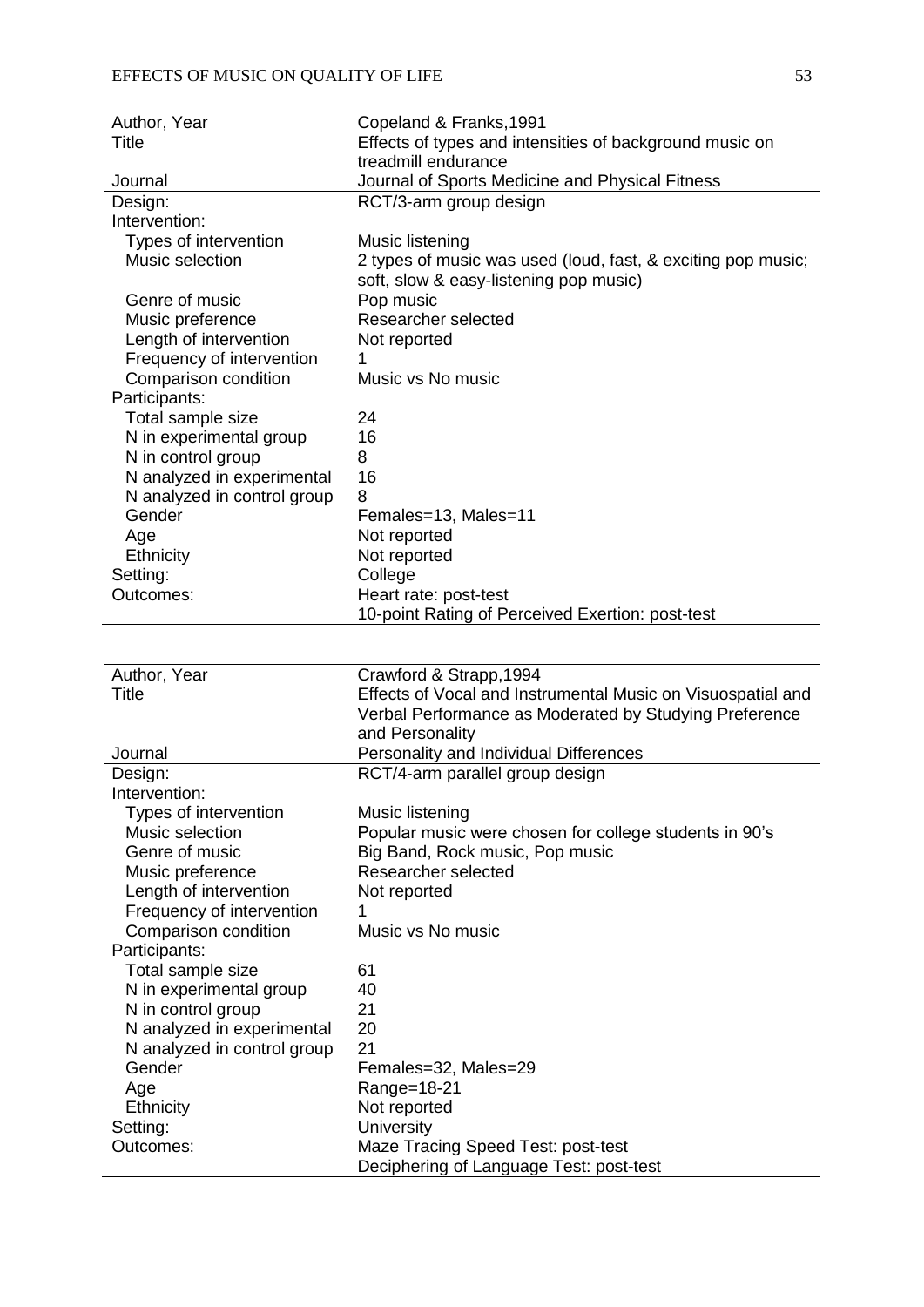| Author, Year                | Dyrlund & Wininger, 2008                                  |
|-----------------------------|-----------------------------------------------------------|
| Title                       | The Effects of Music Preference and Exercise Intensity on |
|                             | <b>Psychological Variables</b>                            |
| Journal                     | Journal of Music Therapy                                  |
| Design:                     | CCT/3-arm parallel group design                           |
| Intervention:               |                                                           |
| Types of intervention       | Music listening                                           |
| Music selection             | Researcher gave music preference questionnaire to         |
| Genre of music              | students                                                  |
| Music preference            | Classic rock, country, hip hop, alternative, and oldies   |
| Length of intervention      | Participant preferred from researcher prepared CD         |
| Frequency of intervention   | 45-60 minutes                                             |
| Comparison condition        |                                                           |
|                             | Music vs No music                                         |
| Participants:               |                                                           |
| Total sample size           | 200                                                       |
| N in experimental group     | 132                                                       |
| N in control group          | 68                                                        |
| N analyzed in experimental  | 21                                                        |
| N analyzed in control group | 23                                                        |
| Gender                      | Females=126, Males=74                                     |
| Age                         | Mean=20.69                                                |
| Ethnicity                   | Not reported                                              |
| Setting:                    | Music vs No Music                                         |
| Outcomes:                   | Borg Rating of Perceived Exertion Scale: post-test        |
|                             | <b>Exercise Enjoyment Questionnaire</b>                   |

| Author, Year                | Freeburne & Fleischer, 1952                           |
|-----------------------------|-------------------------------------------------------|
| Title                       | The effect of music distraction upon reading rate and |
|                             | comprehension                                         |
| Journal                     | The Journal of Educational Psychology                 |
| Design:                     | RCT/5-arm parallel group design                       |
| Intervention:               |                                                       |
| Types of intervention       | Music listening                                       |
| Music selection             | Consultation with music faculty                       |
| Genre of music              | Classic, popular, semi-classical, Jazz                |
| Music preference            | Researcher selected                                   |
| Length of intervention      | Not reported                                          |
| Frequency of intervention   |                                                       |
| Comparison condition        | Music vs No music                                     |
| Participants:               |                                                       |
| Total sample size           | 208                                                   |
| N in experimental group     | 165                                                   |
| N in control group          | 43                                                    |
| N analyzed in experimental  | 165                                                   |
| N analyzed in control group | 43                                                    |
| Gender                      | Not reported                                          |
| Age                         | Not reported                                          |
| <b>Ethnicity</b>            | Not reported                                          |
| Setting:                    | <b>University</b>                                     |
| Outcomes:                   | Reading rate (number of lines)                        |
|                             | Comprehension of reading                              |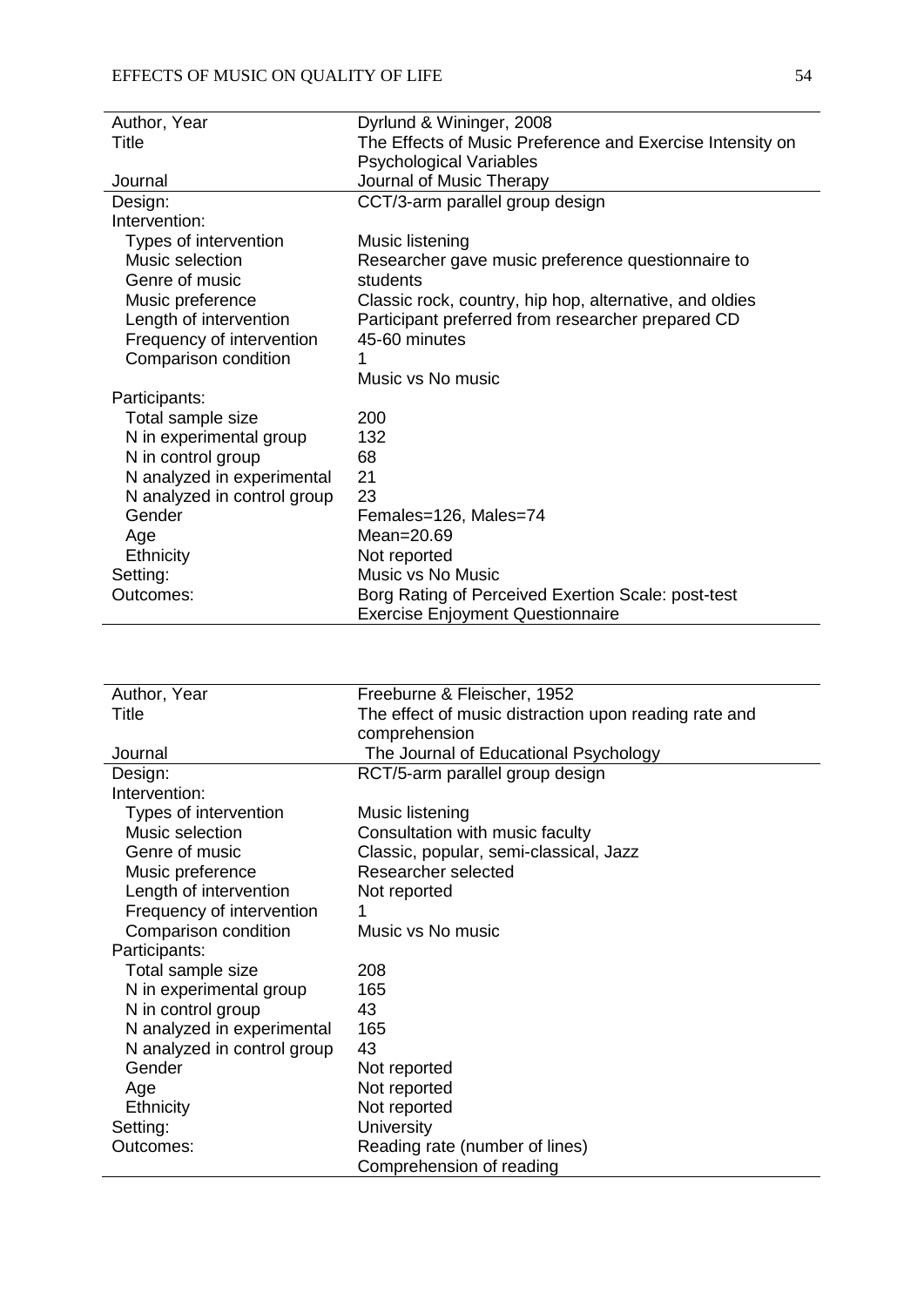| Author, Year                | Hudetz, Hudetz, & Klayman, 2000                           |
|-----------------------------|-----------------------------------------------------------|
| Title                       | Relationship between relaxation by guided imagery and     |
|                             | performance of working memory                             |
| Journal                     | <b>Psychological Reports</b>                              |
| Design:                     | RCT/3-arm parallel group design                           |
| Intervention:               |                                                           |
| Types of intervention       | Music listening                                           |
| Music selection             | Not reported                                              |
| Genre of music              | Popular dance music                                       |
| Music preference            | Researcher selected                                       |
| Length of intervention      | 10 minutes                                                |
| Frequency of intervention   |                                                           |
| Comparison condition        | Music vs No music                                         |
| Participants:               |                                                           |
| Total sample size           | 30                                                        |
| N in experimental group     | 20                                                        |
| N in control group          | 10                                                        |
| N analyzed in experimental  | 10                                                        |
| N analyzed in control group | 10                                                        |
| Gender                      | Females=18, Males=12                                      |
| Age                         | Mean=37, Range=17-56                                      |
| Ethnicity                   | Not reported                                              |
| Setting:                    | <b>University</b>                                         |
| Outcomes:                   | Wechsler Adult Intelligence Scale (WAIS-111 Letter-Number |
|                             | Sequencing Test): post-test                               |

| Author, Year                | Johnson, 2000                                            |
|-----------------------------|----------------------------------------------------------|
| Title                       | The effects of background classical music on junior high |
|                             | school students' academic performance                    |
| Journal                     | <b>Dissertation</b>                                      |
| Design:                     | RCT/2-arm parallel group design                          |
| Intervention:               |                                                          |
| Types of intervention       | Music listening                                          |
| Music selection             | Not reported                                             |
| Genre of music              | <b>Classical music</b>                                   |
| Music preference            | Researcher selected                                      |
| Length of intervention      | 1 class period                                           |
| Frequency of intervention   | 2 times/week for 4 weeks                                 |
| Comparison condition        | Music vs No music                                        |
| Participants:               |                                                          |
| Total sample size           | 40                                                       |
| N in experimental group     | 20                                                       |
| N in control group          | 20                                                       |
| N analyzed in experimental  | 20                                                       |
| N analyzed in control group | 20                                                       |
| Gender                      | Not reported                                             |
| Age                         | Range=11-40                                              |
| <b>Ethnicity</b>            | Not reported                                             |
| Setting:                    | <b>University</b>                                        |
| Outcomes:                   | Academic Performance: Language Art: post-test            |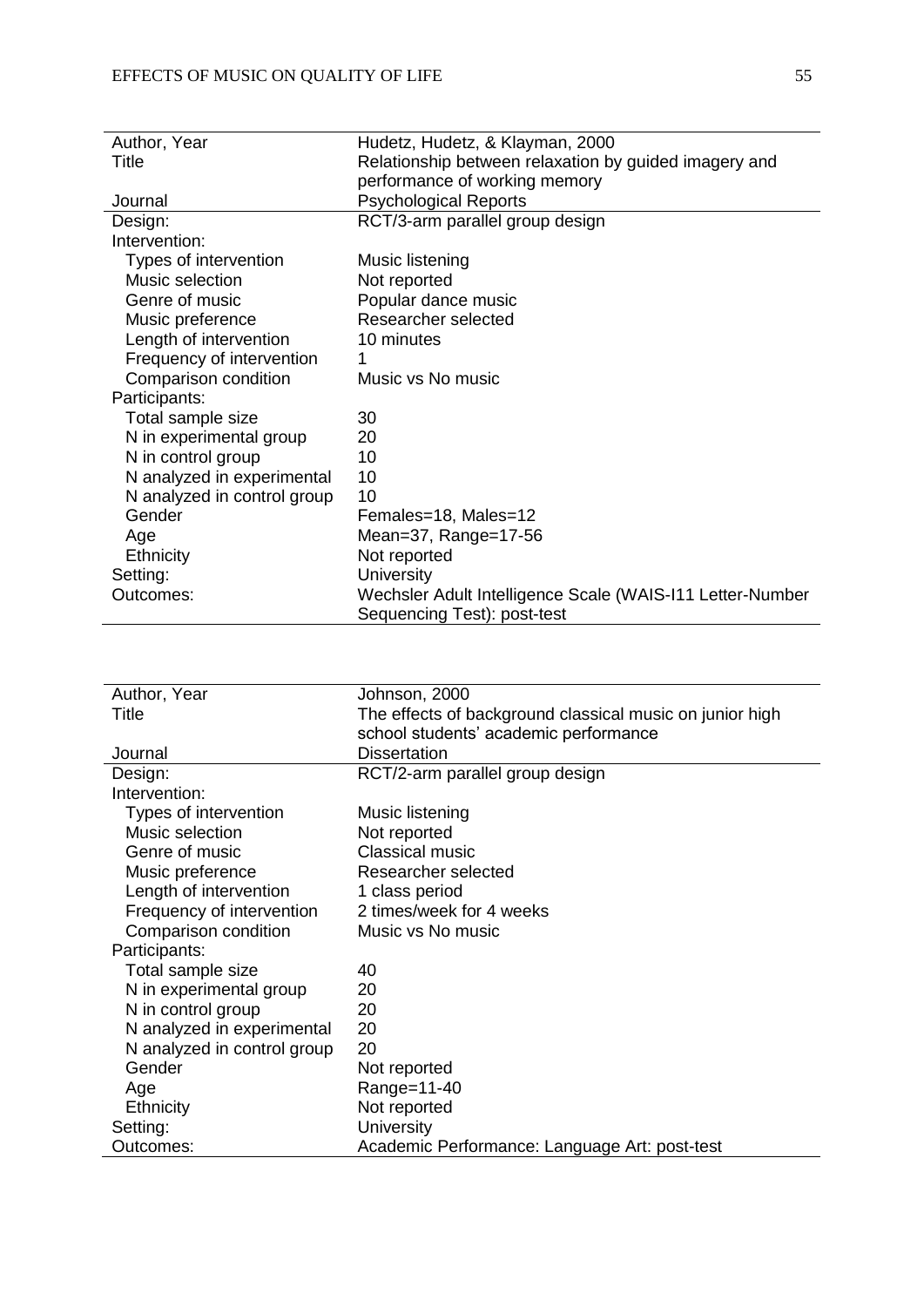| Author, Year                | Labbe, Schmidt, Babin, & Pharr, 2007                        |
|-----------------------------|-------------------------------------------------------------|
| Title                       | Coping with stress: The effectiveness of different types of |
| Journal                     | music                                                       |
|                             | Applied Psychophysiology and Biofeedback                    |
| Design:                     | RCT/4-arm parallel group design                             |
| Intervention:               |                                                             |
| Types of intervention       | Music listening                                             |
| Music selection             | Music professor created 2 contrasted music cds and asked    |
|                             | participants to bring "relaxing" music                      |
| Genre of music              |                                                             |
|                             | Heavy metal, classical or unknown                           |
| Music preference            | Researcher selected or Participants' selected music         |
| Length of intervention      | 30 minutes                                                  |
| Frequency of intervention   |                                                             |
| Comparison condition        | Music vs No music                                           |
| Participants:               |                                                             |
| Total sample size           | 56                                                          |
| N in experimental group     | Not reported                                                |
| N in control group          | Not reported                                                |
| N analyzed in experimental  | 43                                                          |
| N analyzed in control group | 11                                                          |
| Gender                      | Females=41, Males=15                                        |
| Age                         | Mean= $22.54$                                               |
| <b>Ethnicity</b>            | White=82%, African American=11%, Asian=2%, Other=2%,        |
|                             | not reported=3%                                             |
| Setting:                    | <b>University</b>                                           |
| Outcomes:                   | Heart Rate: post-test                                       |
|                             | Respiration: post-test                                      |
|                             | Skin conductance: post-test                                 |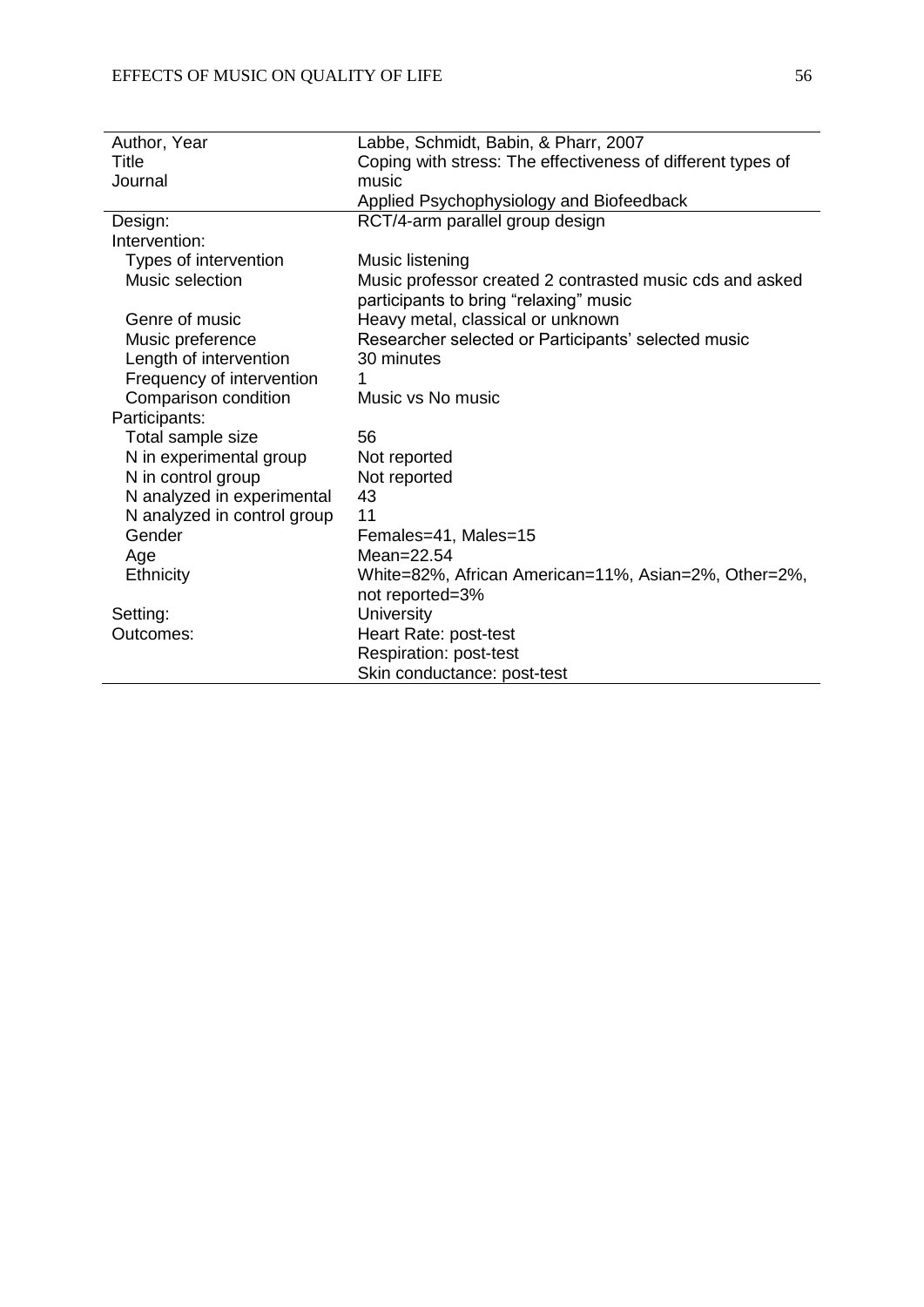| Author, Year                | McCambridge, 1979A*                                    |
|-----------------------------|--------------------------------------------------------|
| Title                       | The effects of preferred and non-preferred music on an |
|                             | inhibitory task                                        |
| Journal                     | <b>Dissertation</b>                                    |
| Design:                     | RCT/3-arm parallel group design                        |
| Intervention:               |                                                        |
| Types of intervention       | Music listening                                        |
| Music selection             | Ranked music selections (music pieces selected by      |
| Genre of music              | researcher)                                            |
| Music preference            | Jazz, Rock, Country, Bluegrass, Easy listening         |
| Length of intervention      | Participants' preferred music from researcher's list   |
| Frequency of intervention   | 25 minutes                                             |
| Comparison condition        | 1                                                      |
|                             | Music vs No music                                      |
| Participants:               |                                                        |
| Total sample size           | 45                                                     |
| N in experimental group     | 30                                                     |
| N in control group          | 15                                                     |
| N analyzed in experimental  | 14                                                     |
| N analyzed in control group | 15                                                     |
| Gender                      | Females=34, Males=11                                   |
| Age                         | Mean=20, Range=17-38                                   |
| <b>Ethnicity</b>            | Not reported                                           |
| Setting:                    | Music vs No music                                      |
| Outcomes:                   | Stroop Color-Word Test, Time taken                     |
| Note:                       | *Experiment study 1                                    |

| Author, Year                | McCambridge, 1979B**                                                  |
|-----------------------------|-----------------------------------------------------------------------|
| Title & Journal             | Same as above                                                         |
| Design:                     | RCT/4-arm parallel group design                                       |
| Intervention:               |                                                                       |
| Types of intervention       | Music listening                                                       |
| Music selection             | Asked participants to rank music which were selected by<br>researcher |
| Genre of music              | Jazz, Rock, Country, Bluegrass, Easy listening                        |
| Music preference            | Participants' preferred music from researcher's list                  |
| Length of intervention      | 45 minutes                                                            |
| Frequency of intervention   | 1 session per week for 4 weeks                                        |
| Comparison condition        | Music vs No music                                                     |
| Participants:               |                                                                       |
| Total sample size           | 62                                                                    |
| N in experimental group     | 38                                                                    |
| N in control group          | 24                                                                    |
| N analyzed in experimental  | 9                                                                     |
| N analyzed in control group | 7                                                                     |
| Gender                      | Females=52, Males=10                                                  |
| Age                         | Mean=21, Range=17-38                                                  |
| Ethnicity                   | Not reported                                                          |
| Setting:                    | <b>University</b>                                                     |
| Outcomes:                   | <b>Stroop Color-Word Test</b>                                         |
|                             | Time taken                                                            |
| Note:                       | **Experiment study 2                                                  |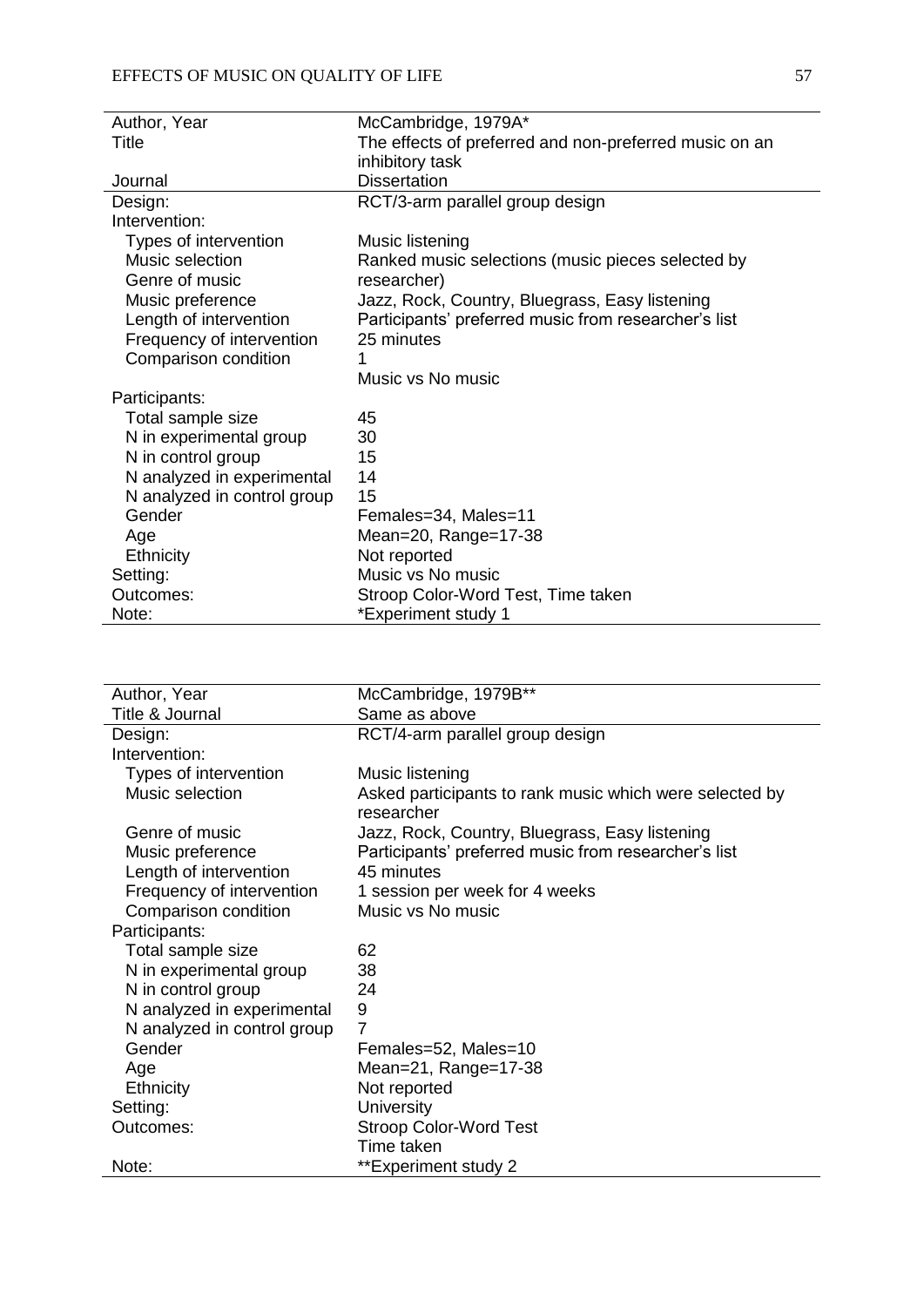| Author, Year                | McKinney, Tims, Kumar, & Kumar, 1997                   |
|-----------------------------|--------------------------------------------------------|
| Title                       | The effect of selected classical music and spontaneous |
|                             | imagery on plasma B-endrophin                          |
| Journal                     | Journal of Behavioral Medicine                         |
| Design:                     | CCT/4-arm parallel group design                        |
| Intervention:               |                                                        |
| Types of intervention       | Music Listening                                        |
| Music selection             | Used one of GIM piece                                  |
| Genre of music              | Classical                                              |
| Music preference            | Researcher selected                                    |
| Length of intervention      | 25 minutes                                             |
| Frequency of intervention   | 1                                                      |
| Comparison condition        | Music vs No music                                      |
| Participants:               |                                                        |
| Total sample size           | 78                                                     |
| N in experimental group     | 59                                                     |
| N in control group          | 19                                                     |
| N analyzed in experimental  | 35                                                     |
| N analyzed in control group | 19                                                     |
| Gender                      | Females=40, Males=38                                   |
| Age                         | Range=17-26                                            |
| <b>Ethnicity</b>            | Not reported                                           |
| Setting:                    | <b>University</b>                                      |
| Outcomes:                   | Hassles Scale: post-test                               |

| Author, Year                | Rauscher & Zupan, 2000                                      |
|-----------------------------|-------------------------------------------------------------|
| Title                       | Classroom keyboard instruction improves kindergarten        |
| Journal                     | children's spatial-temporal performance: A field experiment |
| Design:                     | CCT/2-arm parallel group design                             |
| Intervention:               |                                                             |
| Types of intervention       | Keyboard playing                                            |
| Music selection             | Not reported                                                |
| Genre of music              | Not reported                                                |
| Music preference            | Not reported                                                |
| Length of intervention      | 20 minutes                                                  |
| Frequency of intervention   | 2 times/week for 8 months                                   |
| Comparison condition        | Music vs No music                                           |
| Participants:               |                                                             |
| Total sample size           | 62                                                          |
| N in experimental group     | 34                                                          |
| N in control group          | 28                                                          |
| N analyzed in experimental  | 34                                                          |
| N analyzed in control group | 28                                                          |
| Gender                      | Females=26, Males=36                                        |
| Age                         | Range=5.1-6.1                                               |
| Ethnicity                   | Not reported                                                |
| Setting:                    | Elementary school                                           |
| Outcomes:                   | Puzzle Solving & Practical Memory (McCarthy Scales for      |
|                             | <b>Children's Abilities)</b>                                |
|                             | <b>Block Building (Learning Accomplishment Profile)</b>     |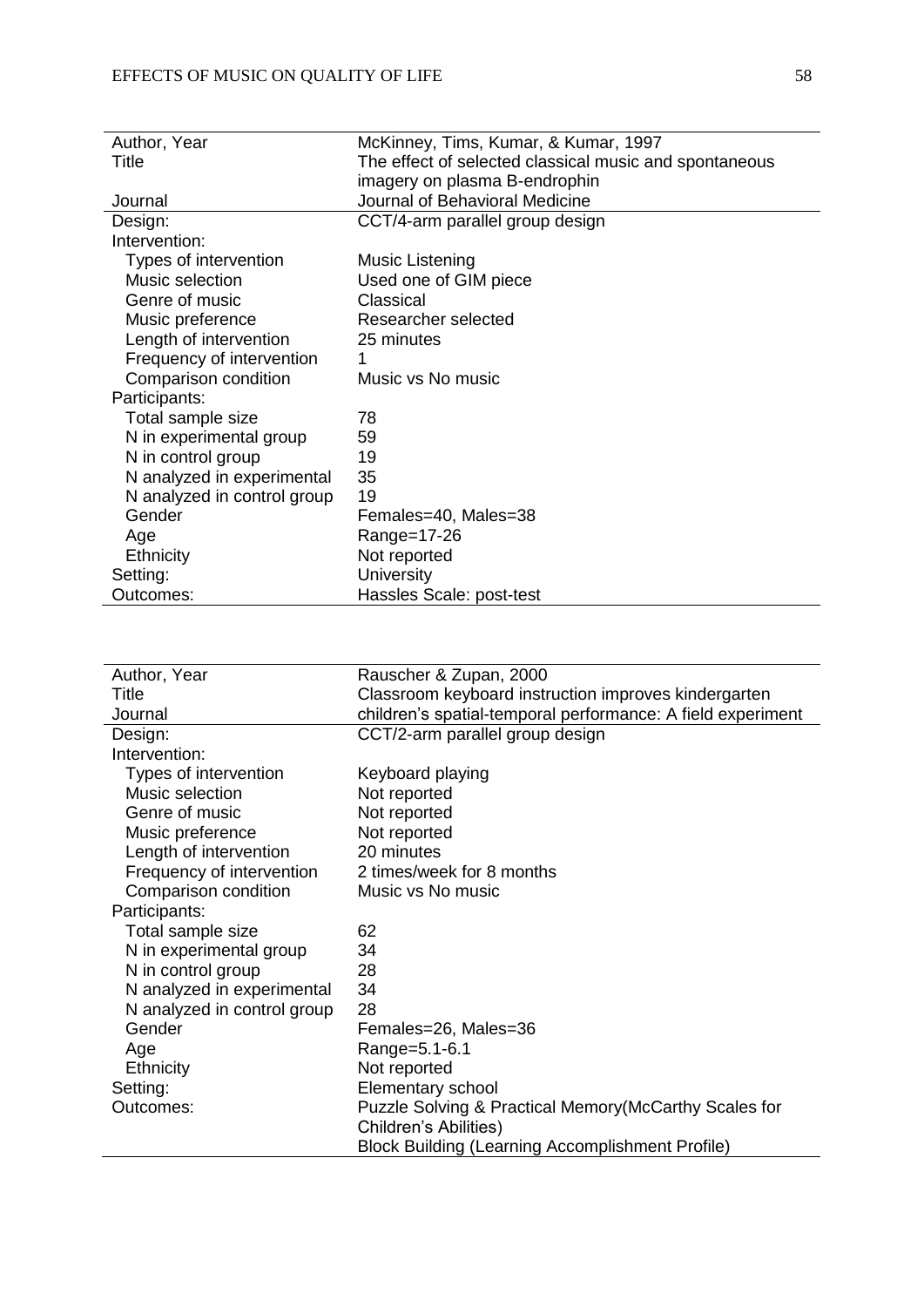| Author, Year                | Robb, 2000                                                  |
|-----------------------------|-------------------------------------------------------------|
| Title                       | Music assisted progressive muscle relaxation, progressive   |
|                             | muscle relaxation, music listening, and silence: a          |
|                             | comparison of relaxation techniques                         |
| Journal                     | Journal of Music Therapy                                    |
| Design:                     | RCT/4-arm parallel group design                             |
| Intervention:               |                                                             |
| Types of intervention       | Music listening                                             |
| Music selection             | Used researcher's previous research results to select music |
| Genre of music              | New Age                                                     |
| Music preference            | Researcher selected                                         |
| Length of intervention      | 15 minutes                                                  |
| Frequency of intervention   | 1                                                           |
| Comparison condition        | Music vs No music                                           |
| Participants:               |                                                             |
| Total sample size           | 60                                                          |
| N in experimental group     | 45                                                          |
| N in control group          | 15                                                          |
| N analyzed in experimental  | 15                                                          |
| N analyzed in control group | 15                                                          |
| Gender                      | Not reported                                                |
| Age                         | Mean=22.2, Range=19-35                                      |
| Ethnicity                   | Not reported                                                |
| Setting:                    | <b>University</b>                                           |
| Outcomes:                   | STAI                                                        |

| Author, Year                | Sleigh & McElroy, 2014                                    |
|-----------------------------|-----------------------------------------------------------|
| Title                       | The effect of music listening versus written reframing on |
|                             | mood management                                           |
| Journal                     | Music Perception: An Interdisciplinary Journal            |
| Design:                     | RCT/2x4 factorial design                                  |
| Intervention:               |                                                           |
| Types of intervention       | Music listening                                           |
| Music selection             | Participants brought their music                          |
| Genre of music              | Unknown                                                   |
| Music preference            | Participants' preferred music                             |
| Length of intervention      | Not reported                                              |
| Frequency of intervention   |                                                           |
| Comparison condition        | Music vs No music                                         |
| Participants:               |                                                           |
| Total sample size           | 197                                                       |
| N in experimental group     | 101                                                       |
| N in control group          | 96                                                        |
| N analyzed in experimental  | 101                                                       |
| N analyzed in control group | 96                                                        |
| Gender                      | Females=104, Males=93                                     |
| Age                         | Mean=20.56                                                |
| <b>Ethnicity</b>            | White=56%, African American=35%, Not reported=9%          |
| Setting:                    | <b>University</b>                                         |
| Outcomes:                   | Multidimensional Mood State Questionnaire                 |
|                             | Calm-Nervous Change                                       |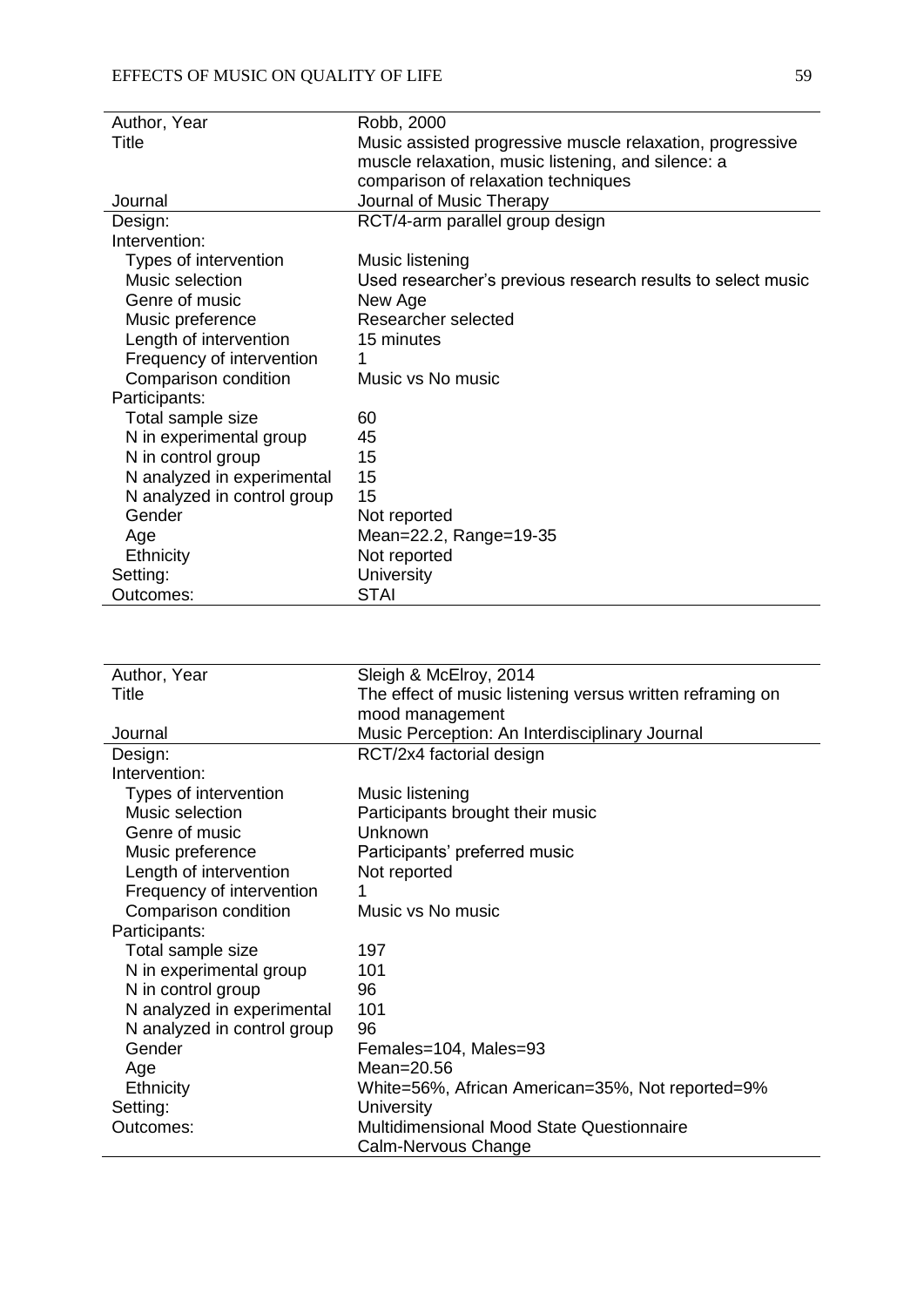| Author, Year                | Smith & Morris, 1976                                       |
|-----------------------------|------------------------------------------------------------|
| Title                       | Effects of stimulative and sedative music on cognitive and |
|                             | emotional components of anxiety                            |
| Journal                     | <b>Psychological Reports</b>                               |
| Design:                     | RCT/3-arm parallel group design                            |
| Intervention:               |                                                            |
| Types of intervention       | Music listening                                            |
| Music selection             |                                                            |
| Genre of music              | Jazz, Country, Bluegrass, Easy listening or Rock music     |
| Music preference            | Researcher selected                                        |
| Length of intervention      | 25 minutes                                                 |
| Frequency of intervention   | 1                                                          |
| Comparison condition        | Music vs Control                                           |
| Participants:               |                                                            |
| Total sample size           | 66                                                         |
| N in experimental group     | 44                                                         |
| N in control group          | 22                                                         |
| N analyzed in experimental  | 44                                                         |
| N analyzed in control group | 22                                                         |
| Gender                      | Not reported                                               |
| Age                         | Range=17-26                                                |
| Ethnicity                   | Not reported                                               |
| Setting:                    | <b>University</b>                                          |
| Outcomes:                   | 10-item Worry Emotionality Scale                           |

| Author, Year                | Sogin, 1988                                               |
|-----------------------------|-----------------------------------------------------------|
| Title                       | Effects of three different musical styles of background   |
|                             | musicon coding by college-age students                    |
| Journal                     | <b>Perceptual and Motor Skills</b>                        |
| Design:                     | CCT/4-arm parallel group design                           |
| Intervention:               |                                                           |
| Types of intervention       | Music listening                                           |
| Music selection             | Music was judged by a panel of experts, graduate students |
|                             | in music                                                  |
| Genre of music              | Classical, Jazz or Popular music                          |
| Music preference            | Researcher selected                                       |
| Length of intervention      | 20 minutes                                                |
| Frequency of intervention   | 1                                                         |
| Comparison condition        | Music vs No music                                         |
| Participants:               |                                                           |
| Total sample size           | 96                                                        |
| N in experimental group     | 72                                                        |
| N in control group          | 24                                                        |
| N analyzed in experimental  | 72                                                        |
| N analyzed in control group | 24                                                        |
| Gender                      | Not reported                                              |
| Age                         | Not reported                                              |
| Ethnicity                   | Not reported                                              |
| Setting:                    | <b>University</b>                                         |
| Outcomes:                   | Number of questions answered                              |
|                             | Number of questions answered correctly                    |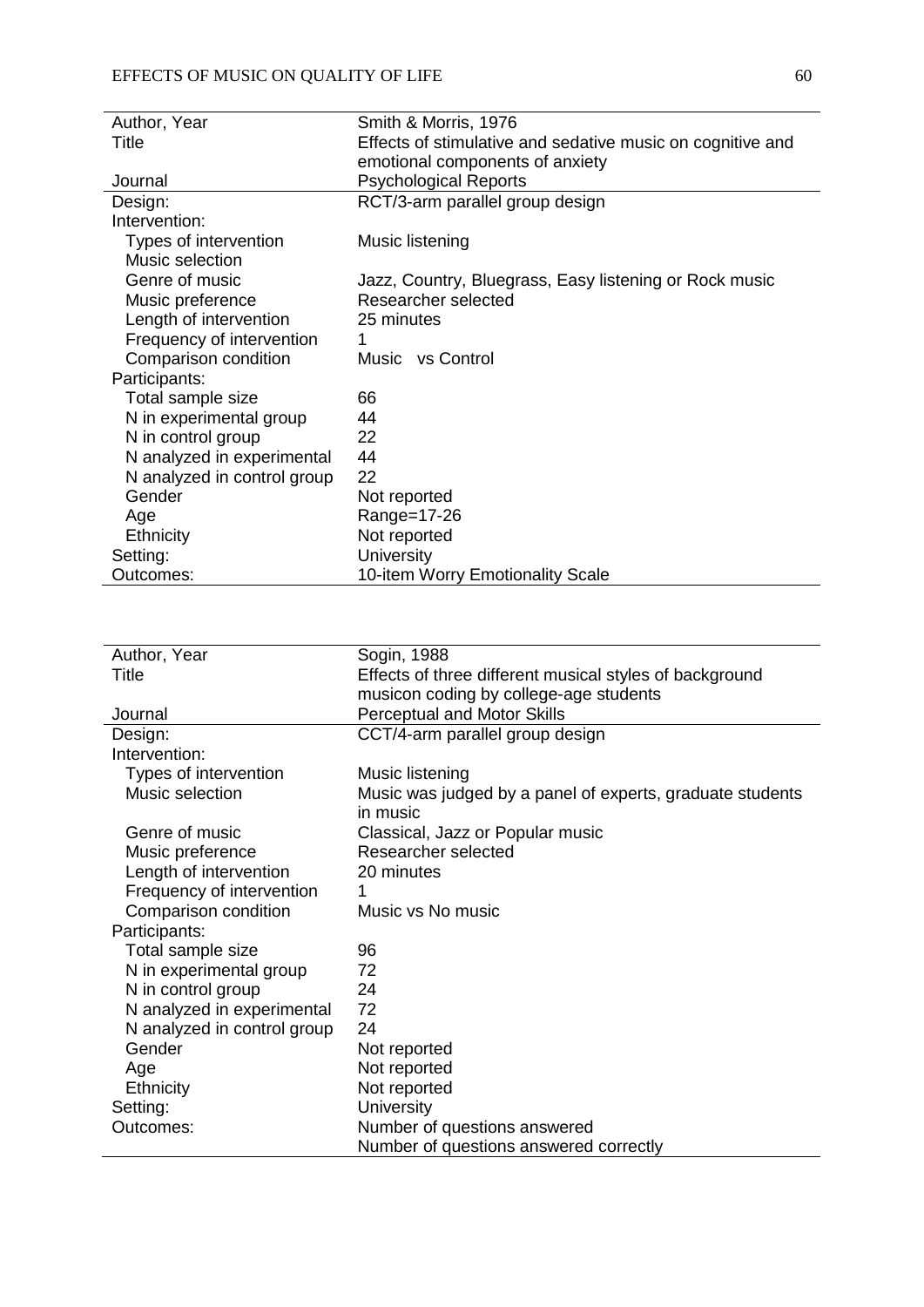| Author, Year                | Sousou, 1997                                        |
|-----------------------------|-----------------------------------------------------|
| Title                       | The effects of melody and lyrics on mood and memory |
| Journal                     | <b>Perceptual and Motor Skills</b>                  |
| Design:                     | RCT/6-arm parallel group design                     |
| Intervention:               |                                                     |
| Types of intervention       | Music listening                                     |
| Music selection             |                                                     |
| Genre of music              | <b>Classical music</b>                              |
| Music preference            | Researcher selected                                 |
| Length of intervention      | Not reported                                        |
| Frequency of intervention   | 1                                                   |
| Comparison condition        | Music vs No music                                   |
| Participants:               |                                                     |
| Total sample size           | 137                                                 |
| N in experimental group     | 97                                                  |
| N in control group          | 40                                                  |
| N analyzed in experimental  | 97                                                  |
| N analyzed in control group | 40                                                  |
| Gender                      | Females=111, Males=26                               |
| Age                         | Mean=20.6, Range=18-35                              |
| <b>Ethnicity</b>            | Not reported                                        |
| Setting:                    | <b>University</b>                                   |
| Outcomes:                   | <b>Mood Rating Scale</b>                            |

| FAuthor, Year               | Standley, 1992                                         |
|-----------------------------|--------------------------------------------------------|
| Title                       | Research Note: Preschoolers' Responses to Auditory and |
|                             | Vibroacoustic Stimuli                                  |
| Journal                     | The Psychology of Music                                |
| Design:                     | CCT/4-arm parallel group design                        |
| Intervention:               |                                                        |
| Types of intervention       | Music listening                                        |
| Music selection             | Used music textbook for this research                  |
| Genre of music              | Not reported                                           |
| Music preference            | Not reported                                           |
| Length of intervention      | 20 minutes                                             |
| Frequency of intervention   |                                                        |
| Comparison condition        | Music vs No Music                                      |
| Participants:               |                                                        |
| Total sample size           | 96                                                     |
| N in experimental group     | 72                                                     |
| N in control group          | 24                                                     |
| N analyzed in experimental  | 24                                                     |
| N analyzed in control group | 24                                                     |
| Gender                      | Females=48, Males=48                                   |
| Age                         | Mean=4, Range=3-5                                      |
| <b>Ethnicity</b>            | Not reported                                           |
| Setting:                    | Daycare centers                                        |
| Outcomes:                   | % on-Tasks                                             |
|                             | <b>Story Comprehension</b>                             |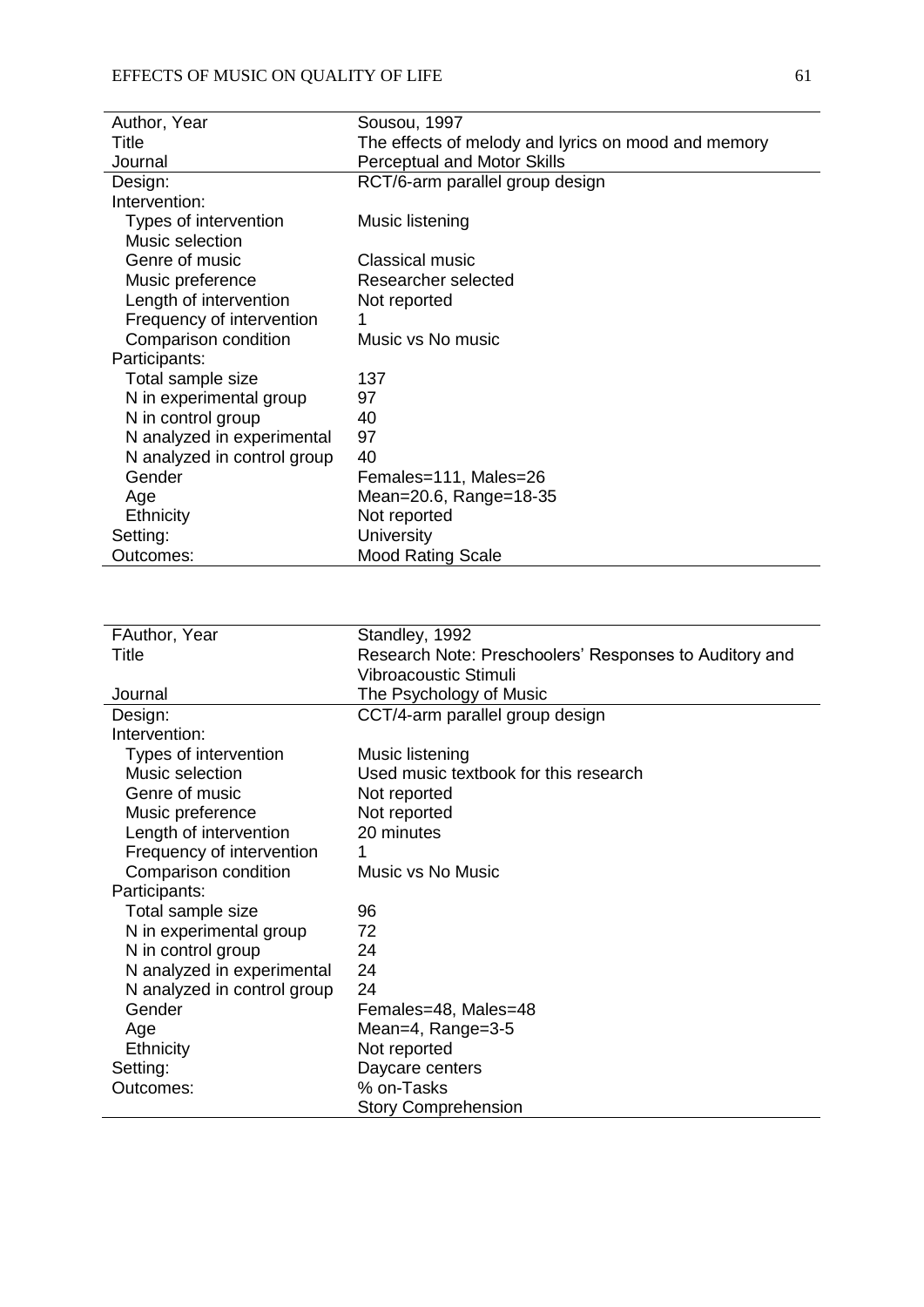# **Appendix B. Summary of Findings Tables**

### **1. Outcome for Sub-analysis**

| Outcome or Subgroup                                               | N of<br>Studie<br>S | Participant<br>s | <b>Statistical</b><br>Method | <b>Effect Estimate</b><br>& 95% CI  |
|-------------------------------------------------------------------|---------------------|------------------|------------------------------|-------------------------------------|
| 1.1 COG-Attention&Memory                                          | $\overline{7}$      | 344              | <b>SMD</b>                   | $0.33$ [0.11, 0.55]                 |
| 1.1.1 Attention & Alertness                                       | 3                   | 201              | <b>SMD</b>                   | $0.22$ [-0.07, 0.52]                |
| 1.1.2 Working memory                                              | 2                   | 51               | <b>SMD</b>                   | $0.36$ [-0.19, 0.91]                |
| 1.1.3 Visual memory                                               | 1                   | 62               | <b>SMD</b>                   | $0.39$ [-0.11, 0.90]                |
| 1.1.4 Absorbtion                                                  | 1                   | 30               | <b>SMD</b>                   | $0.84$ [0.09, 1.59]                 |
| 1.2 COG-Attention&Memory (MD)                                     | 1                   | 29               | <b>MD</b>                    | $0.18$ [-3.78, 4.14]                |
| 1.3 COG-Academic Skills                                           | 3                   | 497              | <b>SMD</b>                   | $-0.18$ $[-0.67, 0.30]$             |
| 1.3.1 Academic skills                                             | 1                   | 40               | <b>SMD</b>                   | $-0.69$ [ $-1.33$ , $-$<br>$0.05$ ] |
| 1.3.2 Reading rate                                                | 1                   | 208              | <b>SMD</b>                   | $0.39$ [0.05, 0.72]                 |
| 1.3.3 Reading comprehension                                       | 1                   | 208              | <b>SMD</b>                   | $-0.04$ [ $-0.37, 0.30$ ]           |
| 1.3.4 Language Deciphering Test                                   | 1                   | 41               | <b>SMD</b>                   | $-0.65$ [ $-1.28$ , $-$<br>0.02]    |
| 1.4 COG-Academic Skills<br>(Language-MD)                          | 1                   | 28               | <b>MD</b>                    | $-1.05$ [ $-5.58$ , $3.48$ ]        |
| 1.5 COG-Academic Skills<br>(Arithmetic-MD)                        | 1                   | 28               | <b>MD</b>                    | 1.92 [0.47, 3.37]                   |
| 1.6 COG-Processing                                                | 5                   | 254              | <b>SMD</b>                   | $0.43$ [-0.04, 0.90]                |
| 1.6.1 Visual processing<br>(TMT-A, WISC)                          | $\overline{2}$      | 59               | <b>SMD</b>                   | $0.58$ [-0.22, 1.38]                |
| 1.6.2 Processing speed<br>(WAIS, WISC)                            | $\overline{2}$      | 72               | <b>SMD</b>                   | $0.36$ [-1.46, 2.19]                |
| 1.6.3 Spatial Visualization (WAIS:<br>Digit Span, McCarthy Scale) | $\overline{2}$      | 93               | <b>SMD</b>                   | $0.54$ [-0.09, 1.16]                |
| 1.6.4 Manipulation of mental<br>images                            | 1                   | 30               | <b>SMD</b>                   | $0.21$ [-0.51, 0.93]                |
| 1.7 COG-Processing(MD)                                            | 1                   | 28               | <b>MD</b>                    | 10.18 [1.87,<br>18.49]              |
| 1.8 COG-Problem solving                                           | $\overline{2}$      | 254              | <b>SMD</b>                   | $0.44$ [-0.06, 0.94]                |
| 1.8.1 Problem solving                                             | 2                   | 158              | <b>SMD</b>                   | $0.58$ [-0.19, 1.36]                |
| 1.8.2 Problems solved correctly                                   | 1                   | 96               | <b>SMD</b>                   | $0.17$ [-0.29, 0.63]                |
| 1.9 PSY-Anxiety                                                   | 3                   | 93               | MD                           | $0.83$ [-2.14, 3.79]                |
| 1.9.2 STAI                                                        | 3                   | 93               | <b>MD</b>                    | $0.83$ [-2.14, 3.79]                |
| 1.10 PSY-Anxiety(MD)                                              | 1                   | 44               | MD                           | $-0.04$ [ $-0.48$ , $0.40$ ]        |
| 1.12 PSY-Mood                                                     | 8                   | 1452             | <b>SMD</b>                   | $0.35$ [0.22, 0.48]                 |
| 1.12.1 Mood change                                                | $\overline{2}$      | 334              | <b>SMD</b>                   | $0.22$ [-0.16, 0.61]                |
| 1.12.2 Depression scale                                           | $\overline{2}$      | 253              | <b>SMD</b>                   | $0.39$ [0.14, 0.64]                 |
| 1.12.4 Loneliness Scale                                           | 2                   | 253              | <b>SMD</b>                   | $0.55$ [-0.14, 1.25]                |
| 1.12.5 Psychological morale                                       | 2                   | 253              | <b>SMD</b>                   | $0.35$ [0.10, 0.60]                 |
| 1.12.6 Enjoyment (exercise)                                       | 1                   | 44               | <b>SMD</b>                   | $0.47$ [-0.13, 1.07]                |
| 1.12.7 Relaxed State                                              | 4                   | 315              | <b>SMD</b>                   | $0.23$ [0.00, 0.46]                 |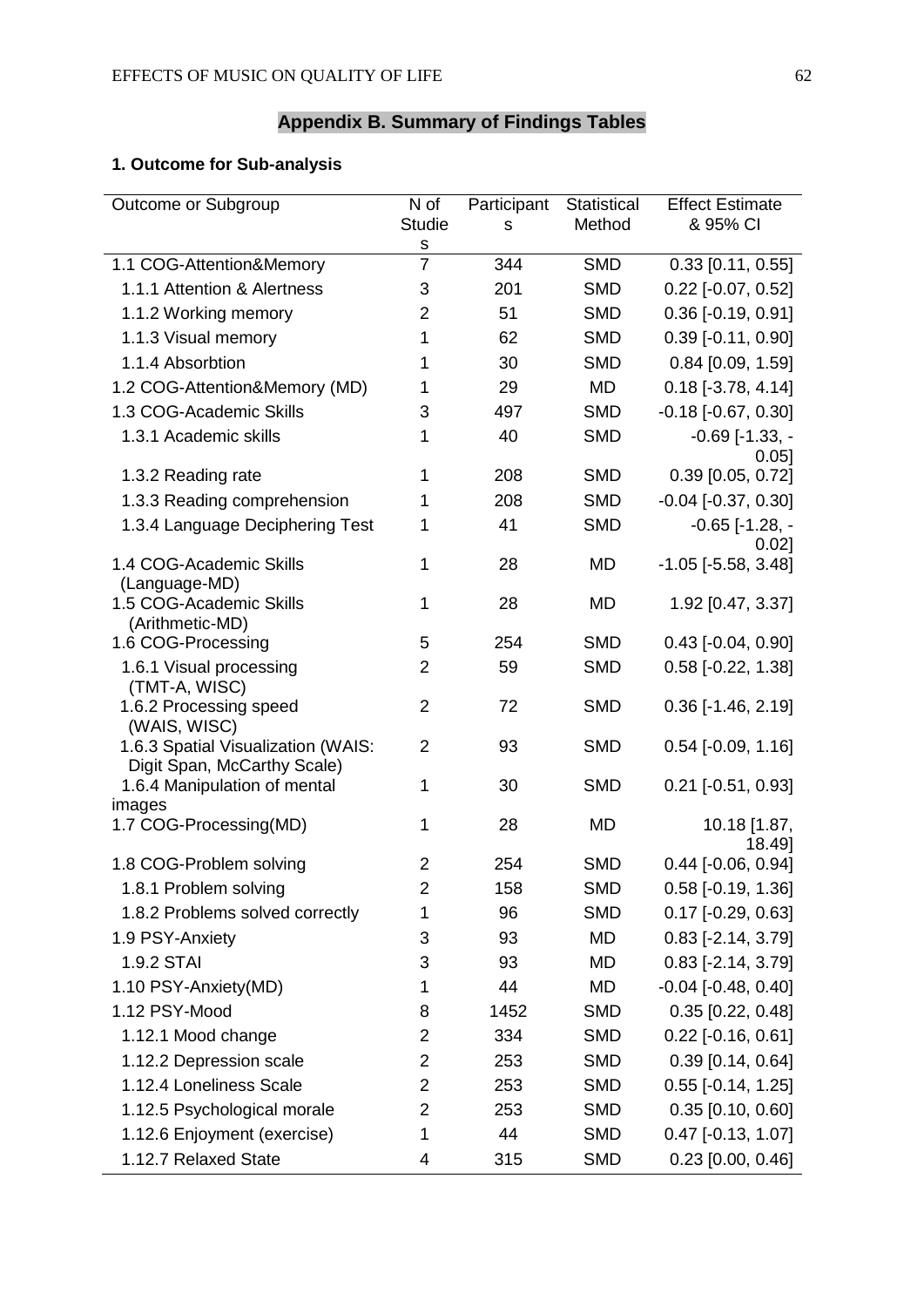**1. Outcomes for Subanalysis (Continued).**

| Outcome or Subgroup                         | N of           | Participan | <b>Statistica</b> | <b>Effect Estimate</b>       |
|---------------------------------------------|----------------|------------|-------------------|------------------------------|
|                                             | <b>Studie</b>  | ts         | I Method          | & 95% CI                     |
|                                             | s              |            |                   |                              |
| 1.13 PSY-Stress                             | $\overline{2}$ | 101        | <b>SMD</b>        | $-0.61$ $[-1.03, -0.20]$     |
| 1.14 PSY-Quality of life                    | 1              | 16         | <b>SMD</b>        | $-0.26$ [ $-1.25$ , $0.73$ ] |
| 1.14.1 Quality of Life Index<br>(caregiver) | 1              | 16         | <b>SMD</b>        | $-0.26$ [ $-1.25$ , $0.73$ ] |
| 1.15 Physical                               | $\overline{7}$ |            | <b>MD</b>         | Subtotals only               |
| 1.15.1 Systolic BP                          | 1              | 75         | <b>MD</b>         | 3.96 [0.10, 7.82]            |
| 1.15.2 Diastolic BP                         | 1              | 75         | <b>MD</b>         | 1.92 [-0.98, 4.83]           |
| 1.15.3 Heart Rate                           | 5              | 219        | <b>MD</b>         | 1.10 [-0.58, 2.78]           |
| 1.15.4 EMG                                  | 1              | 47         | MD                | $0.70$ [-1.07, 2.47]         |
| 1.15.5 Temperature                          | $\overline{2}$ | 89         | MD                | $-1.09$ [ $-3.81, 1.63$ ]    |
| 1.15.6 Respiration                          | 1              | 39         | MD                | 4.48 [-2.42, 11.37]          |
| 1.15.7 Skin conductance                     | 1              | 39         | <b>MD</b>         | $-0.21$ [ $-1.66$ , $1.23$ ] |
| 1.15.8 Perceived exertion                   | $\overline{2}$ | 60         | <b>MD</b>         | $0.37$ [-0.69, 1.42]         |
| 1.15.9 Perceived Fatigue                    | 1              | 16         | <b>MD</b>         | 2.13 [0.96, 3.30]            |
| 1.16 Behavioral                             | $\overline{2}$ | 148        | <b>SMD</b>        | $0.21$ [-0.11, 0.53]         |
| 1.16.1 On-task Behavior                     | 1              | 48         | <b>SMD</b>        | $0.37$ [-0.21, 0.94]         |
| 1.16.2 Exercise - duration                  | 1              | 50         | <b>SMD</b>        | $0.09$ [-0.47, 0.64]         |
| 1.16.3 Exercise - intensity                 | 1              | 50         | <b>SMD</b>        | $0.19$ [-0.37, 0.74]         |
| 1.17 Social                                 | 3              | 379        | <b>SMD</b>        | $0.37$ [0.08, 0.66]          |
| 1.17.1 Communication                        | 1              | 110        | <b>SMD</b>        | $0.45$ [-0.02, 0.92]         |
| satisfaction                                |                |            |                   |                              |
| 1.17.2 Sociability<br>(FWBS & #Activities)  | $\overline{2}$ | 269        | <b>SMD</b>        | $0.34$ [-0.10, 0.78]         |

### **2 Outcomes for Overall Analysis**

| Outcome or Subgroup                      | N of          | Participan | Statistica | <b>Effect Estimate</b>        |
|------------------------------------------|---------------|------------|------------|-------------------------------|
|                                          | <b>Studie</b> | ts         | I Method   | & 95% CI                      |
|                                          | s             |            |            |                               |
| 2.1.1 Attention & Alertness              | 3             | 201        | <b>SMD</b> | $0.22$ [-0.07, 0.52]          |
| 2.1.2 Working memory                     | 2             | 51         | <b>SMD</b> | $0.36$ [-0.19, 0.91]          |
| 2.1.3 Visual memory                      |               | 62         | <b>SMD</b> | $0.39$ [-0.11, 0.90]          |
| 2.1.4 Absorption                         |               | 30         | <b>SMD</b> | $0.84$ [0.09, 1.59]           |
| 2.2 COG-Academic Skills                  | 3             | 289        | <b>SMD</b> | $-0.39$ $[-0.86, 0.08]$       |
| 2.2.1 Academic skills                    |               | 40         | <b>SMD</b> | $-0.69$ [ $-1.33$ , $-0.05$ ] |
| 2.2.2 Reading comprehension              | 1             | 208        | <b>SMD</b> | $-0.04$ [ $-0.37$ , $0.30$ ]  |
| 2.2.4 Language Deciphering Test          |               | 41         | <b>SMD</b> | $-0.65$ [ $-1.28$ , $-0.02$ ] |
| 2.3.1 Visual processing<br>(TMT-A, WISC) | 2             | 59         | <b>SMD</b> | $0.58$ [-0.22, 1.38]          |
| 2.3.2 Processing speed<br>(WAIS, WISC)   |               | 41         | <b>SMD</b> | $-0.55$ [ $-1.17, 0.08$ ]     |
| 2.3.3 Spatial Visualization (WAIS:       | 1             | 62         | <b>SMD</b> | $0.81$ [0.29, 1.33]           |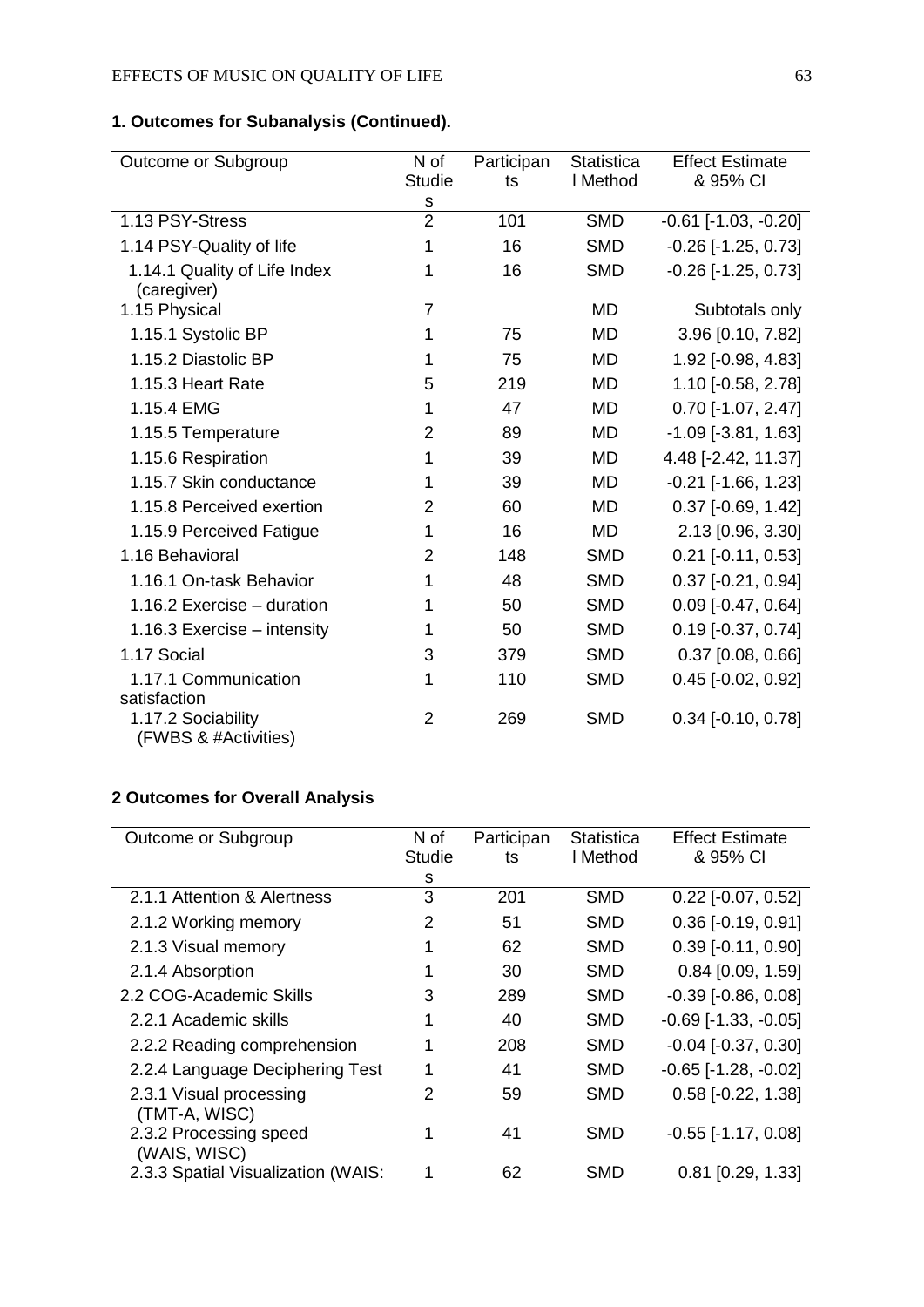| Digit Span, McCarthy Scale)) |    |     |                      |
|------------------------------|----|-----|----------------------|
|                              |    |     |                      |
| 2.3.4 Manipulation of mental | 30 | SMD | $0.21$ [-0.51, 0.93] |
|                              |    |     |                      |
| images                       |    |     |                      |

# **2 Outcomes for Overall Analysis (Continued).**

| Outcome or Subgroup                        | N of                         | Participan | <b>Statistica</b> | <b>Effect Estimate</b>                       |
|--------------------------------------------|------------------------------|------------|-------------------|----------------------------------------------|
|                                            | <b>Studie</b><br>$\mathbf S$ | ts         | I Method          | & 95% CI                                     |
| 2.4 COG-Problem solving                    | $\overline{2}$               | 158        | <b>SMD</b>        | $0.58$ [-0.19, 1.36]                         |
| 2.4.2 Problem solving                      | $\overline{2}$               | 158        | <b>SMD</b>        | $0.58$ [-0.19, 1.36]                         |
| 2.5 PSY-Anxiety                            | 3                            | 93         | <b>MD</b>         | $0.83$ [-2.14, 3.79]                         |
| 2.5.2 STAI                                 | 3                            | 93         | <b>MD</b>         | $0.83$ [-2.14, 3.79]                         |
| 2.6 PSY-Mood                               | 8                            | 749        | <b>SMD</b>        | $0.27$ [0.12, 0.41]                          |
| 2.6.1 Mood change                          | 1                            | 137        | <b>SMD</b>        | $0.01$ [-0.36, 0.38]                         |
| 2.6.2 Depression scale                     | 2                            | 253        | <b>SMD</b>        | $0.39$ [0.14, 0.64]                          |
| 2.6.3 Enjoyment (exercise)                 | 1                            | 44         | <b>SMD</b>        | $0.47$ [-0.13, 1.07]                         |
| 2.6.4 Relaxed State                        | 4                            | 315        | <b>SMD</b>        | $0.23$ [0.00, 0.46]                          |
| 2.7 PSY-Stress                             | $\overline{2}$               | 101        | <b>SMD</b>        | $-0.61$ $[-1.03, -0.20]$                     |
| 2.8 PSY-Quality of life                    | 1                            | 16         | <b>SMD</b>        | $-0.26$ [ $-1.25$ , $0.73$ ]                 |
| 2.8.1 Quality of Life Index<br>(caregiver) | 1                            | 16         | <b>SMD</b>        | $-0.26$ [ $-1.25$ , 0.73]                    |
| 2.9 Physical                               | $\overline{7}$               | 279        | <b>SMD</b>        | $0.30$ [-0.01, 0.61]                         |
| 2.9.1 Systolic BP                          | 1                            | 75         | <b>SMD</b>        | $0.49$ [-0.08, 1.06]                         |
| 2.9.2 Heart Rate                           | 2                            | 63         | <b>SMD</b>        | $0.11$ [-0.42, 0.65]                         |
| 2.9.3 Temperature                          | 1                            | 42         | <b>SMD</b>        | $-0.04$ $[-0.69, 0.60]$                      |
| 2.9.4 Respiration                          | 1                            | 39         | <b>SMD</b>        | $0.45$ [-0.25, 1.16]                         |
| 2.9.5 Perceived exertion and               | $\overline{2}$               | 60         | <b>SMD</b>        | $0.80$ [-0.76, 2.37]                         |
| fatigue<br>2.10 Behavioral                 | $\overline{2}$               | 98         | <b>SMD</b>        |                                              |
| 2.10.1 On-task Behavior                    | 1                            | 48         | <b>SMD</b>        | $0.22$ [-0.17, 0.62]<br>$0.37$ [-0.21, 0.94] |
|                                            |                              |            | <b>SMD</b>        |                                              |
| 2.10.2 Exercise - duration                 | 1                            | 50         |                   | $0.09$ [-0.47, 0.64]                         |
| 2.11 Social                                | 3                            | 379        | <b>SMD</b>        | $0.37$ [0.08, 0.66]                          |
| 2.11.1 Communication<br>satisfaction       | 1                            | 110        | <b>SMD</b>        | $0.45$ [-0.02, 0.92]                         |
| 2.11.2 Sociability (FWBS &<br>#Activities) | $\overline{2}$               | 269        | <b>SMD</b>        | $0.34$ [-0.10, 0.78]                         |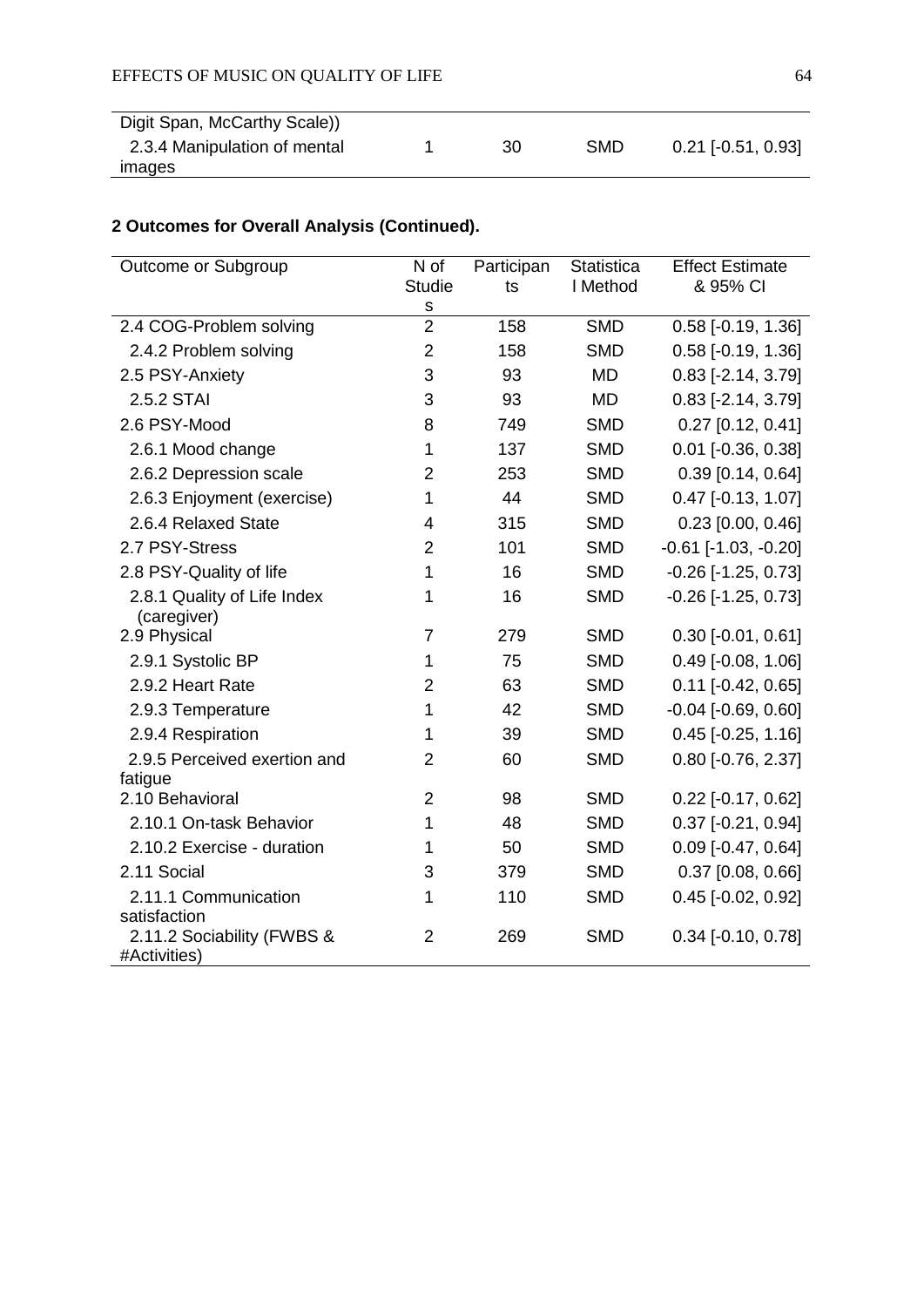### **References**

- Blood, D. J., & Ferriss, S. J. (1993). Effects of background music on anxiety, satisfaction with communication, and productivity. *Psychological Reports, 72*(1), 171-177.
- Bradt, J., Dileo, C., & Potvin, N. (2013). Music for stress and anxiety reduction in coronary heart disease patients. *Cochrane Database of Systematic Reviews*, 12, CD006577. DOI: 10.1002/14651858.CD006577.pub3.
- Bradt, J., Dileo, C., Grocke, D., & Magill, L. (2011). Music interventions for improving psychological and physical outcomes in cancer patients. *Cochrane Database of Systematic Reviews*, 8, CD006911. DOI: 10.1002/14651858.CD006911.pub2
- Bradt, J., Dileo, C., & Shim, M. (2013). Music interventions for preoperative anxiety. *The Cochrane Database of Systematic Reviews, 6*, CD006908.
- Bugos, J. & Jacobs, E. (2012). Composition instruction and cognitive performance: Results of a pilot study. *Research & Issues in Music Education*, 10(1).
- Bugos, J. A., Perlstein, W. M., McCrae, C. S., Brophy, T. S., & Bedenbaugh, P. H. (2007). Individualized piano instruction enhances executive functioning and working memory in older adults. *Aging & Mental Health, 11*(4), 464-471.
- Burns, D.S. (2000). The effect of classical music on the absorption and control of internal imagery.*Journal of the Association for Music & Imagery*, 7, 34-43.
- Burns, J. L., Labbé, E., Arke, B., Capeless, K., Cooksey, B., Steadman, A., & Gonzales, C. (2002). The effects of different types of music on perceived and physiological measures of stress. *Journal of Music Therapy, 39*(2), 101-116. doi:10.1093/jmt/39.2.101
- Burns, J., Labbé, E., Williams, K., & McCall, J. (1999). Perceived and physiological indicators of relaxation: As different as Mozart and Alice in chains. *Applied Psychophysiology and Biofeedback, 24*(3), 197-202.
- Catterall, J. (2009). *Doing well and doing good by doing art: A 12-year longitudinal study of arts education—effects on the achievements and values of young adults.* Los Angeles: i-Group Books.
- Catterall, J., Dumais, S., & Hampden-Thompson, G. (2012). The arts and achievement in at-risk youth: Findings from four longitudinal studies. Research Report #55. Washington, DC: National Endowment for the Arts.
- Chafin, S., Roy, M., Gerin, W., & Christenfeld, N. (2004). Music can facilitate blood pressure recovery from stress. *British Journal of Health Psychology, 9*(3), 393-403.
- Choi, Y. (2010). The effect of music and progressive muscle relaxation on anxiety, fatigue, and quality of life in family caregivers of hospice patients. *Journal of Music Therapy, 47*(1), 53-69.
- Cohen, G. D., Perlstein, S., Chapline, J., Kelly, J., Firth, K. M., & Simmens, S. (2007). The impact of professionally conducted cultural programs on the physical health, mental health, and social functioning of older adults - 2 year results. *Journal of Aging, Humanities and the Arts, 1*(1-2), 5-22.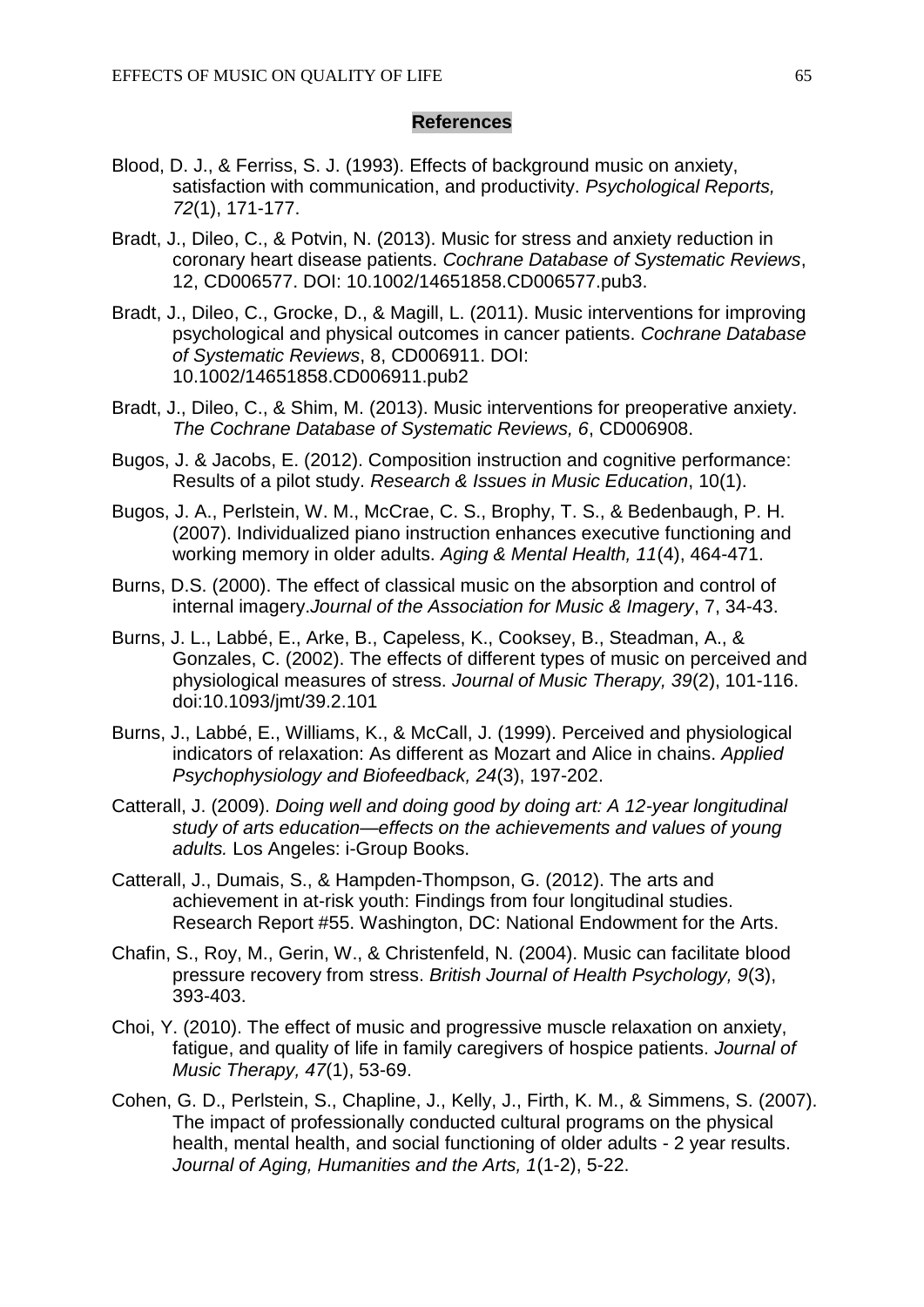- Cohen, G. D., Perlstein, S., Chapline, J., Kelly, J., Firth, K. M., & Simmens, S. (2006). The impact of professionally conducted cultural programs on the physical health, mental health, and social functioning of older adults. *Gerontologist, 46*(6), 726–734.
- Cohen, S. L., Paradis, C., & LeMura, L. M. (2007). The effects of contingentmonetary reinforcement and music on exercise in college students. *Journal of Sport Behavior, 30*(2), 146-160.
- Copeland, B. L., & Franks, B. D. (1991). Effects of types and intensities of background music on treadmill endurance. *The Journal of Sports Medicine and Physical Fitness, 31*(1), 100-103.
- Crawford, H. J., & Strapp, C. M. (1994). Effects of vocal and instrumental music on visuospatial and verbal performance as moderated by studying preference and personality. *Personality and Individual Differences, 16*, 237-245.
- Deeks, J. J., Altman, D. G., & Bradburn, M. J. (2001). Statistical methods for examining heterogeneity and combining results from several studies in metaanalysis. In M. Egger, G. Davey, & D. Altman (Eds.), *Systematic Reviews in Health Care: Meta-Analysis in Context* (2nd ed., pp. 285–312). London: BMJ Publication Group
- Deeks, J. J., Higgins, J. P. T., & Altman, D. G. (2005). Analysing data and undertaking meta-analyses. In J. P. T. Higgins, & S. Green (Eds.), *Cochrane Handbook for Systematic Reviews of Interventions. Version 5.0.1 [updated September 2008]* (pp. 1-43). Oxford, UK: The Cochrane Collaboration.
- Diener, E., Emmons, R.A., Larson, R.J., & Griffin, S. (1985). The satisfaction with life scale. *Journal of Personality Assessment*, *49*, 71-75.
- Durlak, J. A., Meerston, I. & Foster, C. (2003). Meta-analysis. In J. Thomas & M. Hersen (Eds.), *Understanding research in clinical and counseling psychology* (pp. 243-270). Mahwah, NJ: Lawrence Erlbaum Associates.
- Dyrlund, A. K., & Wininger, S. R. (2008). The effects of music preference and exercise intensity on psychological variables. *Journal of Music Therapy, 45*(2), 114-134.
- Freeburne, C. M. & Fleischer, M. S. (1952). The effect of music distraction upon reading rate and comprehension. *Journal of Psychology, 43*(2), 101-109.
- Frisch, M.B., Cornell, J., Villanueva, M., & Retzlaff, P.J. (1992). Clinical validation of the Quality of Life Inventory: A measure of life satisfaction for use in treatment planning and outcome assessment. *Psychological Assessment: A Journal of Consulting and Clinical Psychology, 4*, 92-101.
- Higgins, J. P. T., & Green, S. (Eds.). (2011). *Cochrane handbook for systematic reviews of interventions, version 5.1.0 [updated March 2011]*. Oxford, UK: The Cochrane Collaboration. Available from www.cochrane–handbook.org
- Higgins, J. P. T., & Thompson, S. G. (2002). Quantifying heterogeneity in a metaanalysis. *Statistics in Medicine, 21*, 1539–58.
- Hudetz, J. A., Hudetz, A. G., & Klayman, J. (2000). Relationship between relaxation by guided imagery and performance of working memory. *Psychological Reports, 86*(1), 15-20. doi: 10.2466/PR0.86.1.15-20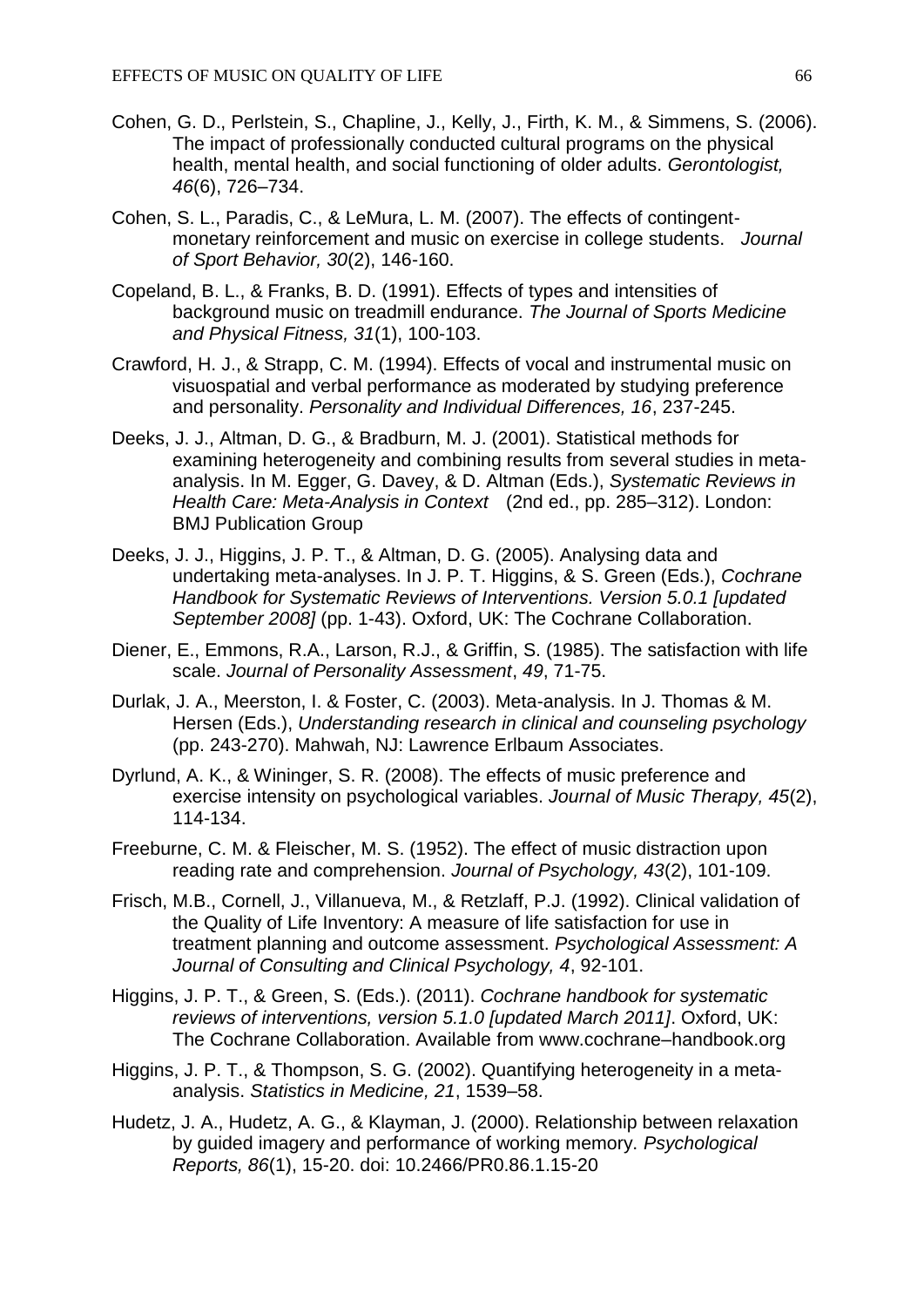- Hodges, D.A. (2010). Psychophysiological responses to music.In P. N. Juslin & J. A. Sloboda (Eds.), *Handbook of music and emotion: Theory, research, applications* (pp. 279-311). New York: Oxford University Press.
- Hunt, M. (1997). *How science takes stock: The story of meta-analysis*. New York: Russell Sage Foundation.
- Johnson, M. B. (2000). *The effects of background classical music on junior high school students' academic performance.* ProQuest Information & Learning. *Dissertation Abstracts International Section A: Humanities and Social Sciences, 61*(5-), 1777. (2000-95021-084).
- Labbe, E., Schmidt, N., Babin, J., & Pharr, M. (2007). Coping with stress: The effectiveness of different types of music. *Applied Psychophysiology and Biofeedback, 32*(3/4), 163-168.
- Lipsey, M. W., & Wilson, D. B. (2001). *Practical meta-analysis*. Thousand Oaks, CA: Sage Publications.
- McAuley, L., Pham, B., Tugwell, P., & Moher, D. (2000). Does the inclusion of grey literature influence estimates of intervention effectiveness reported in metaanalyses?. *Lancet,* 356, 1228–1231.
- McCambridge, S. A. (1979). *The effects of preferred and non-preferred music on an inhibitory task.* (Ph.D., The Ohio State University). *ProQuest Dissertations and Theses*. (302959948).
- McKinney, C. H., Tims, F. C., Kumar, A. M., & Kumar, M. (1997). The effect of selected classical music and spontaneous imagery on plasma betaendorphin. *Journal of Behavioral Medicine, 20*(1), 85.
- Pietschnig, J., Voracek, M., & Formann, A.K. (2010). Mozart effect–Shmozart effect: A meta-analysis. *Intelligence*, *38*(3), 314–323.
- Polit, D. F., & Beck, C. T. (2008). *Nursing research: generating and assessing evidence for nursing practice* (8th ed.). Philadelphia, PA: Lippincott Williams & Wilkins.
- Rauscher, F. H. & Zupan, M. A. (2000). Classroom keyboard instruction improves kindergarten children's spatial-temporal performance: A field experiment. *Early Childhood Research Quarterly, 15*(2), 215-228.
- Robb, S. L. (2000). Music assisted progressive muscle relaxation, progressive muscle relaxation, music listening, and silence: A comparison of relaxation techniques. *Journal of Music Therapy, 37*(1), 2-21.
- Rosenthal, R. (1991). *Meta-analytic procedures for social research* (Revised ed.). Newbury Park, CA: Sage Publications.
- Sleigh, M. J. & McElroy, J. (2014). The effect of music listening versus written reframing on mood management. *Music Perception: An Interdisciplinary Journal, 31*(4), 303-315.
- Smith, C.A., & Morris, L.W. (1976). Effects of stimulative and sedative music on cognitive and emotional components of anxiety. *Psychological Reports, 38*, 1187–1193.
- Sogin, D. W. (1988). Effects of three different musical styles of background music on coding by college-age students. *Perceptual and Motor Skills, 67*, 275–280.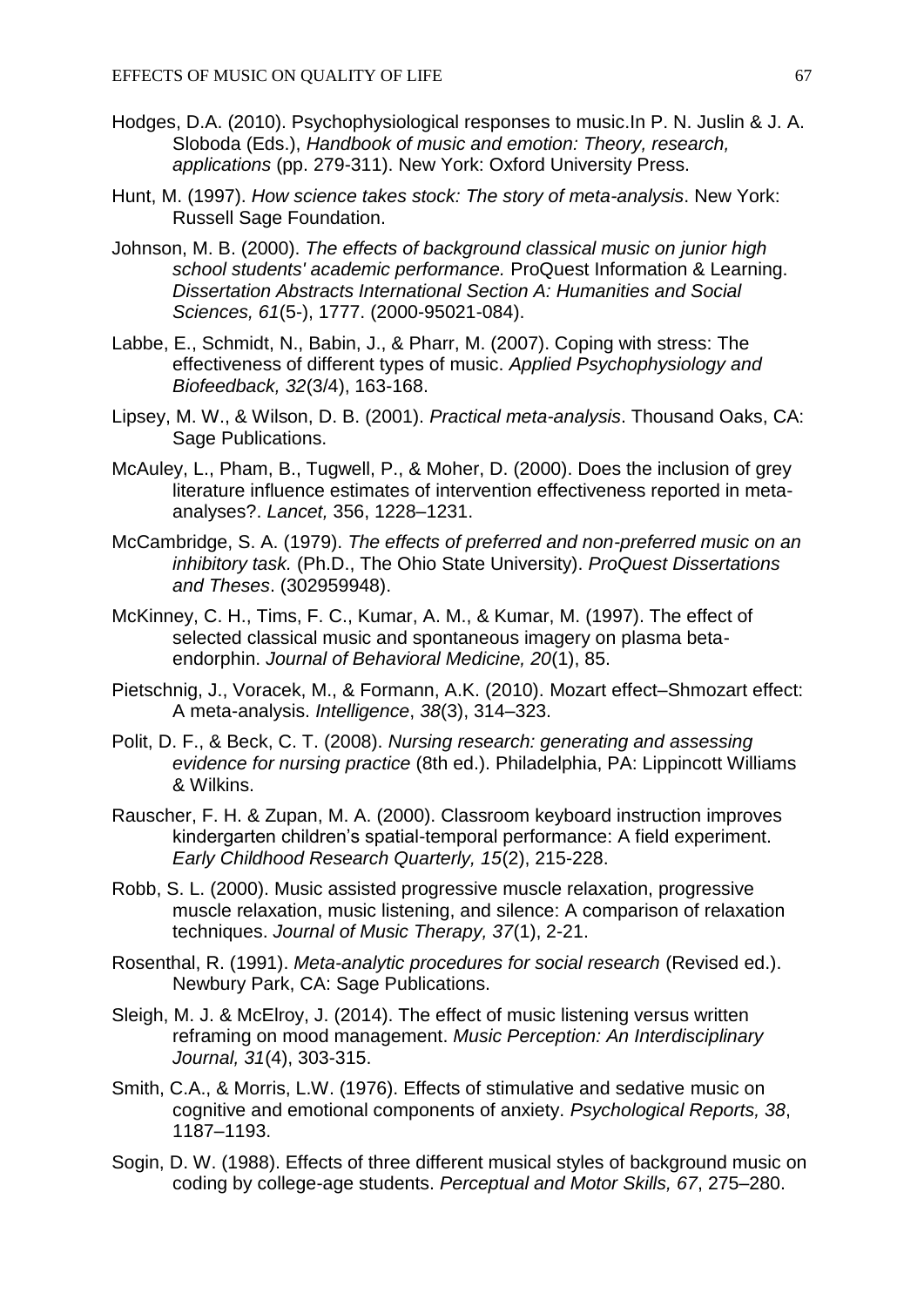- Sousou, S. D. (1997). Effects of melody and lyrics on mood and memory. *Perceptual and Motor Skills, 85*(1), 31-40. doi: 10.2466/PMS.85.5.31-40
- Standley, J. M. (1992). Research note: Preschoolers' responses to auditory and vibroacoustic stimuli. *Psychology of Music, 20*(1), 80-85. doi: 10.1177/0305735692201007

### **References - Excluded Studies**

- Albright, R. E. (2012). *The impact of music on student achievement in the third and fifth grade math curriculum.* ProQuest Information & Learning. *Dissertation Abstracts International Section A: Humanities and Social Sciences, 73*(4-), 1345-1345. (2012-99190-509).
- Anshel, M. H., & Marisi, D. Q. (1978). Effect of music and rhythm on physical performance. *The Research Quarterly, 49*(2), 109–113.
- Baek, J. (2009). *The effects of music instruction using picture books and creative activities on musical creativity, music aptitude, and reading ability of young children.* ProQuest Information & Learning. *Dissertation Abstracts International Section A: Humanities and Social Sciences, 70*(6-), 1967-1967. (2009-99230-230).
- Balch, W. R., Bowman, K., & Mohler, L. A. (1992). Music-dependent memory in immediate and delayed word recall. *Memory & Cognition, 20*, 21–28.
- Bartel, L. R. (1992). The effect of preparatory set on musical response in college students. *Journal of Research in Music Education, 40*(1), 47-61.
- Becker, N., Brett, S., Chambliss, C., Crowers, K., Haring, P., Marsh, C., et al. (1994). Mellow and frenetic antecedent music during athletic performance of children, adults, and seniors. *Perceptual And Motor Skills, 79*(2), 1043-1046.
- Becker, N., Chambliss, C., Marsh, C., & Montemayor, R. (1995). Effects of mellow and frenetic music and relaxing scents on walking by seniors. *Perceptual and Motor Skills, 80*, 411–415.
- Berkowitz, A. L., & Ansari, D. (2010). Expertise-related deactivation of the right temporoparietal junction during musical improvisation. *NeuroImage, 49*(1), 712-719. doi: 10.1016/j.neuroimage.2009.08.042
- Black, D., & Urbanowicz, M. A. (1987). Family intervention with bereaved children. *Journal of Child Psychology and Psychiatry and Allied Disciplines, 28*, 467- 476.
- Bleich, S., Zillmann, D., & Weaver, J. (1991). Enjoyment and consumption of defiant rock music as a function of adolescent rebelliousness. *Journal of Broadcasting and Electronic Media, 35*, 351–366.
- Boesen, K. P., Herrier, R. N., Apgar, D. A., & Jackowski, R. M. (2009). Improvisational exercises to improve pharmacy students' professional communication skills. *American Journal of Pharmaceutical Education, 73*(2), 1-8.
- Bonnet, M. H., & Arand, D. L. (2000). The impact of music upon sleep tendency as measured by the multiple sleep latency test and maintenance of wakefulness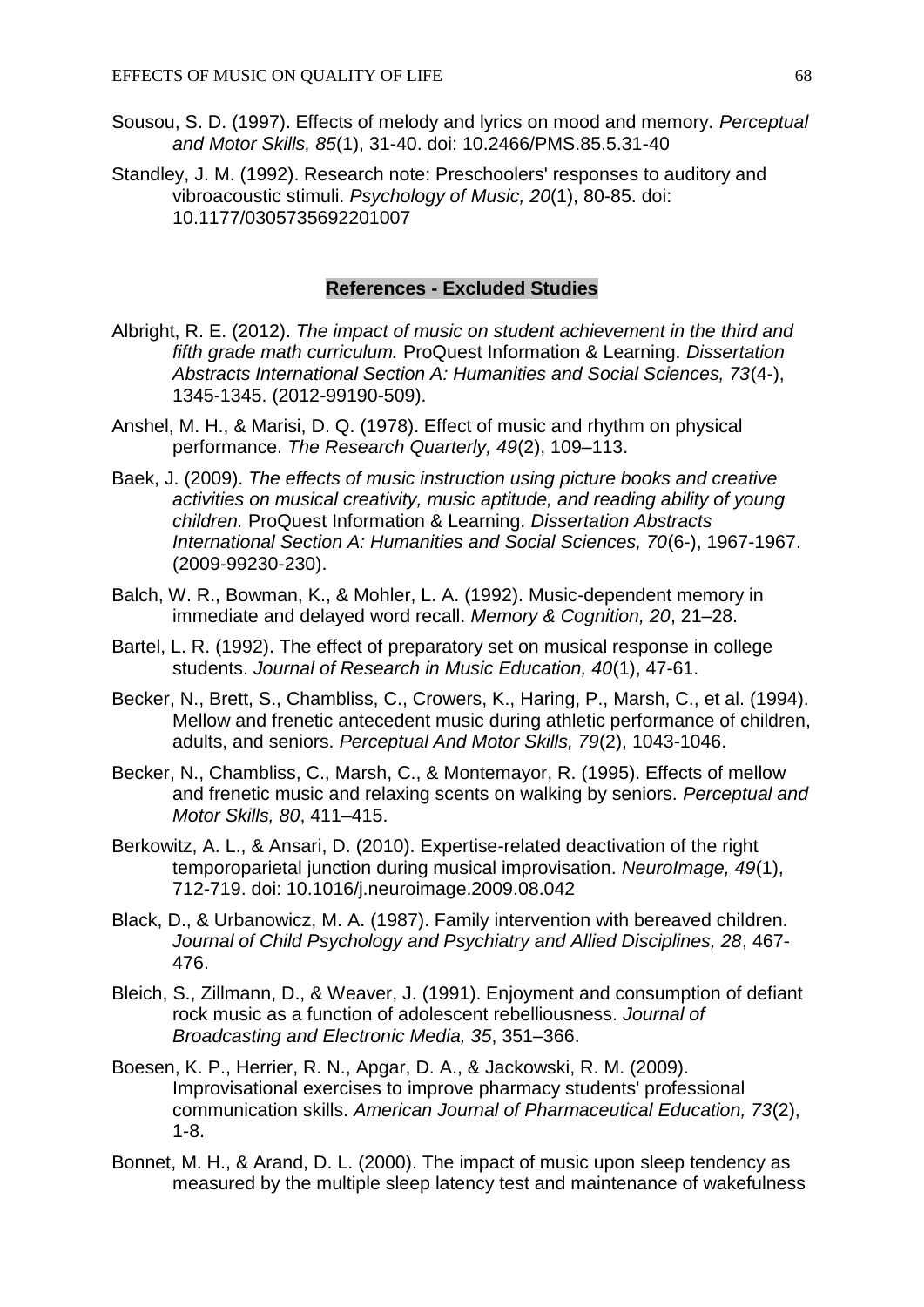test. *Physiology & Behavior, 71*(5), 485-492. doi: 10.1016/S0031- 9384(00)00353-X

- Boothby, D. M., & Robbins, S. J. (2011). The effects of music listening and art production on negative mood: A randomized, controlled trial. *The Arts in Psychotherapy, 38*(3), 204-208. doi: 10.1016/j.aip.2011.06.002
- Bradecich, A. A. (2010). *Acting crazy: A training program that strengthens empathic listening, self-awareness, and creativity for psychology students.* ProQuest Information & Learning. *Dissertation Abstracts International: Section B: The Sciences and Engineering, 71*(4-), 2716-2716. (2010-99200-560).
- Bradshaw, D. H., Chapman, C. R., Jacobson, R. C., & Donaldson, G. W. (2012). Effects of music engagement on responses to painful stimulation. *Clinical Journal of Pain, 28*(5), 418-427.
- Bradshaw, D. H., Donaldson, G. W., Jacobson, R. C., Nakamura, Y., & Chapman, C. R. (2011). Individual differences in the effects of music engagement on responses to painful stimulation. *Journal of Pain, 12*(12), 1262-1273.
- Broomhead, P., Skidmore, J. B., Eggett, D. L., & Mills, M. M. (2012). The effects of a positive mindset trigger word pre-performance routine on the expressive performance of junior high age singers. *Journal of Research in Music Education, 60*(1), 62-80. doi: 10.1177/0022429411435363
- Burton, L. (1986). Relationship between musical accompaniment and learning style in problem solving. *Perceptual and Motor Skills, 62*, 48–50.
- Caldwell, G. N., & Riby, L. M. (2007). The effects of music exposure and own genre preference on conscious and unconscious cognitive processes: A pilot ERP study. *Consciousness and Cognition, 16*, 992–996.
- Cassidy, G., & MacDonald, R. A. R. (2007). The effect of background music and background noise on the task performance of introverts and extraverts. *Psychology of Music, 35*(3), 517-537.
- Chapin, H., Jantzen, K., Kelso, J. A. S., Steinberg, F., & Large, E. (2010). Dynamic emotional and neural responses to music depend on performance expression and listener experience. *Plos One, 5*(12), e13812-e13812. doi: 10.1371/journal.pone.0013812
- Chen, M., Miller, B. A., Grube, J. W., & Waiters, E. D. (2006). Music, substance use, and aggression. *Journal of Studies on Alcohol, 67*(3), 373.
- Chinn, B. J. (1997). Vocal self-identification, singing style, and singing range in relationship to a measure of cultural mistrust in African-American adolescent females. *Journal of Research in Music Education, 45*(4), 636-649.
- Cohen, M. L. (2009). Choral singing and prison inmates: Influences of performing in a prison choir. *Journal of Correctional Education, 60*(1), 52-65.
- Collin, R. (2013). Songwriting and activism: A young singer's efforts to write himself into the traditions of an activist group. *Social Movement Studies, 12*(4), 448- 465. doi: 10.1080/14742837.2013.779455
- Colwell, C. (1994). Therapeutic applications of music in the whole language kindergarten. *Journal of Music Therapy, 31*(4), 238–247.
- Costa-Giomi, E. (2004). Effects of three years of piano instruction on children's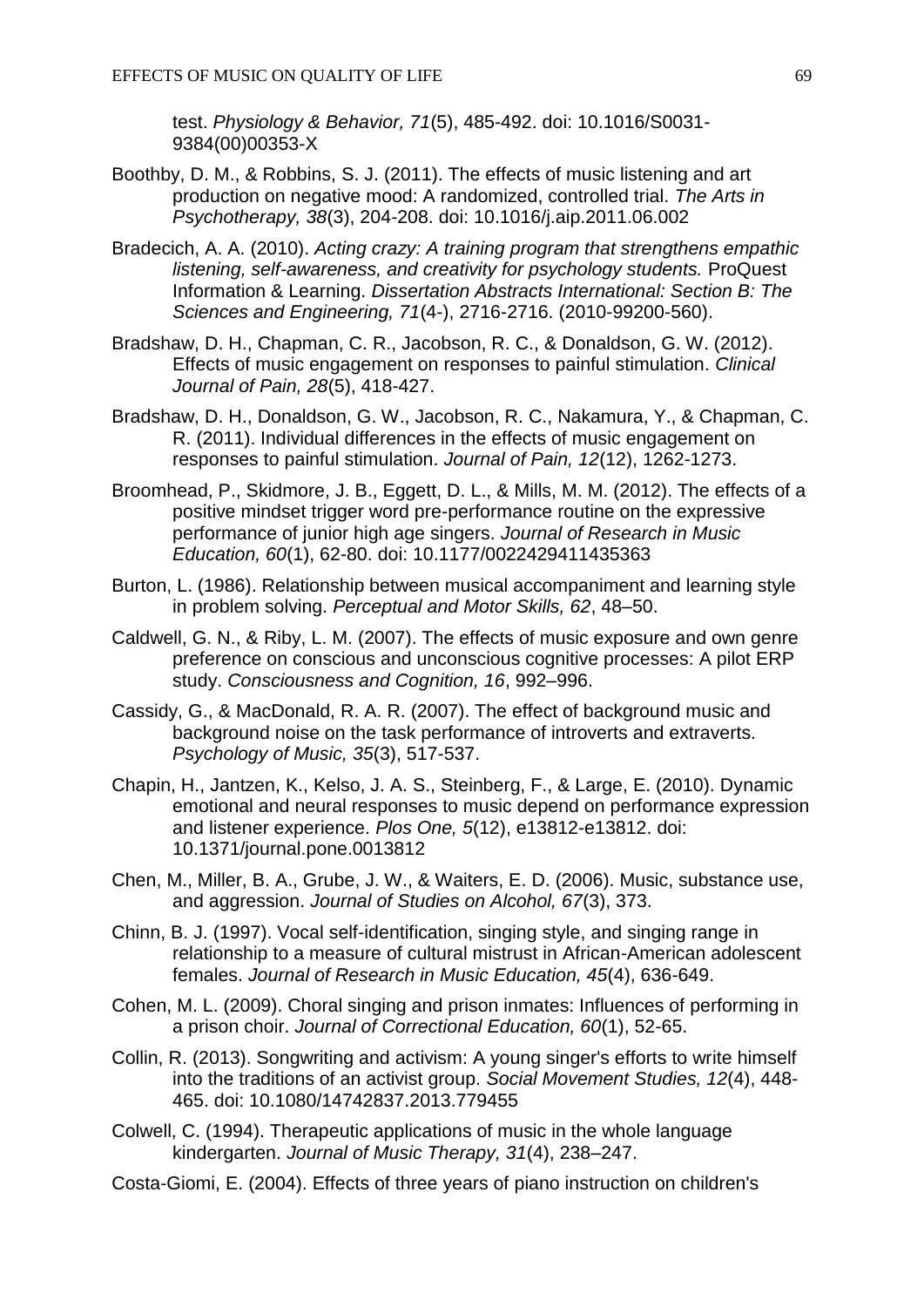academic achievement, school performance and self-esteem. *Psychology of Music, 32*(2), 139-152.

- Costa-Gionni, E. (1999). The effects of three years of piano instruction on children's cognitive development. *Journal of Research in Music Education, 47*(5), 198- 212.
- Crary, M. A., Fucci, D. J., & Bond, Z. S. (1981). Interaction of sensory feedback: A child-adult comparison of oral sensory and temporal articulatory feedback. *Perceptual and Motor Skills, 53*(3), 979-988. doi: 10.2466/pms.1981.53.3.979
- Creel, S. C. (2011). Specific previous experience affects perception of harmony and meter. *Journal of Experimental Psychology. Human Perception and Performance, 37*(5), 1512-1526. doi: 10.1037/a0023507
- Crust, L., & Clough, P. J. (2006). The influence of rhythm and personality in the endurance response to motivational asynchronous music. *Journal of Sports Sciences, 24*, 187–195.
- Crust, L., Clough, P. J., & Robertson, C. (2004). Influence of music and distraction on visual search performance of participants with high and low affect intensity. *Perceptual and Motor Skills, 98*, 888–896.
- Dabic, S., Navarro, J., Tissot, J. M., & Versace, R. (2013). User perceptions and evaluations of short vibrotactile feedback. *Journal of Cognitive Psychology, 25*(3), 299-308. doi: 10.1080/20445911.2013.768997
- Dartt, K. M. (2010). *Effects of background music on preschoolers' attention.*  ProQuest Information & Learning. *Dissertation Abstracts International Section A: Humanities and Social Sciences, 71*(3-), 823-823. (2010-99170-247).
- Davidson, C. W., & Powell, L. A. (1986). The effects of easy-listening background music on the on-task performance of fifth-grade children. *Journal of Educational Research, 80*, 29-33.
- Day, R. F., Lin, C. H., Huang, W. H., & Chuang, S. H. (2009). Effects of music tempo and task difficulty on multi-attribute decision-making: An eye-tracking approach. *Computers in Human Behavior, 25*(1), 130-143. doi: 10.1016/j.chb.2008.08.001
- de l'Etoile, S. K. (2006). Infant behavioral responses to infant-directed singing and other maternal interactions. *Infant Behavior & Development, 29*(3), 456-470. doi: 10.1016/j.infbeh.2006.03.002
- Della Pietra, C. J., & Campbell, P. S. (1995). An ethnography of improvisation training in a music methods course. *Journal of Research in Music Education, 43*, 112-126. doi: 10.2307/3345673
- Demorest, S. M., Morrison, S. J., Beken, M. N., & Jungbluth, D. (2008). Lost in translation: An enculturation effect in music memory performance. *Music Perception, 25*(3), 213-223. doi: 10.1525/MP.2008.25.3.213
- Diaz, F. M. (2013). Mindfulness, attention, and flow during music listening: An empirical investigation. *Psychology of Music, 41*(1), 42-58. doi: 10.1177/0305735611415144
- Doyle, M., & Furnham, A. (2012). The distracting effects of music on the cognitive test performance of creative and non-creative individuals. *Thinking Skills and*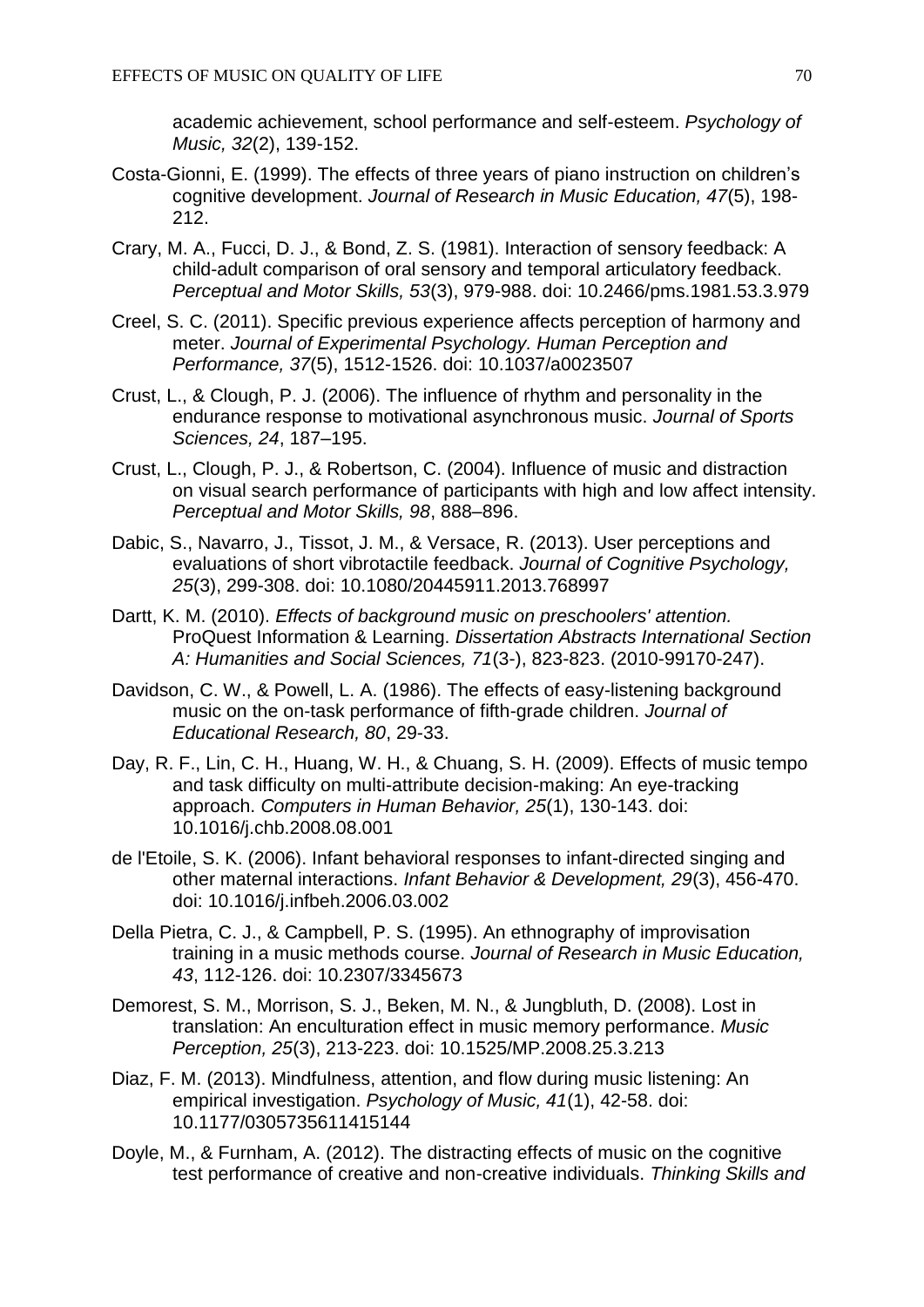*Creativity, 7*(1), 1-7.

- Draves, T. J. (2008). Music achievement, self-esteem, and aptitude in a college songwriting class. *Bulletin of the Council for Research in Music Education, 178*, 35-46.
- Dwyer, J. J. M. (1995). Effect of perceived choice of music on exercise intrinsic motivation. *Health Values: The Journal of Health Behavior, Education & Promotion, 19*(2), 18-26.
- Eastlund Gromko, J. (2005). The effect of music instruction on phonemic awareness in beginning readers. *Journal of Research in Music Education, 53*(3), 199- 209.
- Edworthy, J., & Waring, H. (2006). The effects of music tempo and loudness level on treadmill exercise. *Ergonomics, 49*(15), 1597-1610. doi: 10.1080/00140130600899104
- Escoffier, N., & Tillmann, B. (2008). The tonal function of a task-irrelevant chord modulates speed of visual processing. *Cognition, 107*(3), 1070-1083.
- Etaugh, C., & Ptasnik, P. (1982). Effects of studying to music and post-study relaxation on reading comprehension. *Perceptual and Motor Skills, 55*(1), 141-142.
- Fassbender, E., Richards, D., Bilgin, A., Thompson, W. F., & Heiden, W. (2012). Virschool: The effect of background music and immersive display systems on memory for facts learned in an educational virtual environment. *Computers & Education, 58*(1), 490-500.
- Fendrick, P. (1937). The influence of music distraction upon reading efficiency. *The Journal of Educational Research, 31*(4), pp. 264-271.
- Ferguson, Y. L., & Sheldon, K. M. (2013). Trying to be happier really can work: Two experimental studies. *The Journal of Positive Psychology, 8*(1), 23-33. doi: 10.1080/17439760.2012.747000
- Fischer, M., & Barkley, R. (2006). Young adult outcomes of children with hyperactivity: Leisure, financial, and social activities. *International Journal of Disability, Development & Education, 53*(2), 229-245. doi: 10.1080/10349120600716182
- Fischer-Lokou, J., Lamy, L., & Guéguen, N. (2009). Induced cognitions of love and helpfulness to lost persons. *Social Behavior and Personality, 37*(9), 1213- 1220. doi: 10.2224/sbp.2009.37.9.1213
- Fredrickson, W. E., & Coggiola, J. C. (2003). A comparison of music majors' and nonmajors' perceptions of tension for two selections of jazz music. *Journal of Research in Music Education, 51*(3), 259-270. doi: 10.2307/3345378
- Fucci, D., & Petrosino, L. (1983). Lingual vibrotactile sensation magnitudes: Comparison of suprathreshold responses for three different age ranges. *Perceptual and Motor Skills, 57*(1), 31-38. doi: 10.2466/pms.1983.57.1.31
- Fucci, D., Petrosino, L., & Robey, R. R. (1982). Auditory masking effects on lingual vibrotactile thresholds as a function of age. *Perceptual and Motor Skills, 54*(3, Pt 1), 943-950. doi: 10.2466/pms.1982.54.3.943
- Fucci, D., Petrosino, L., Harris, D., & Randolph-Tyler, E. (1987). Effects of aging on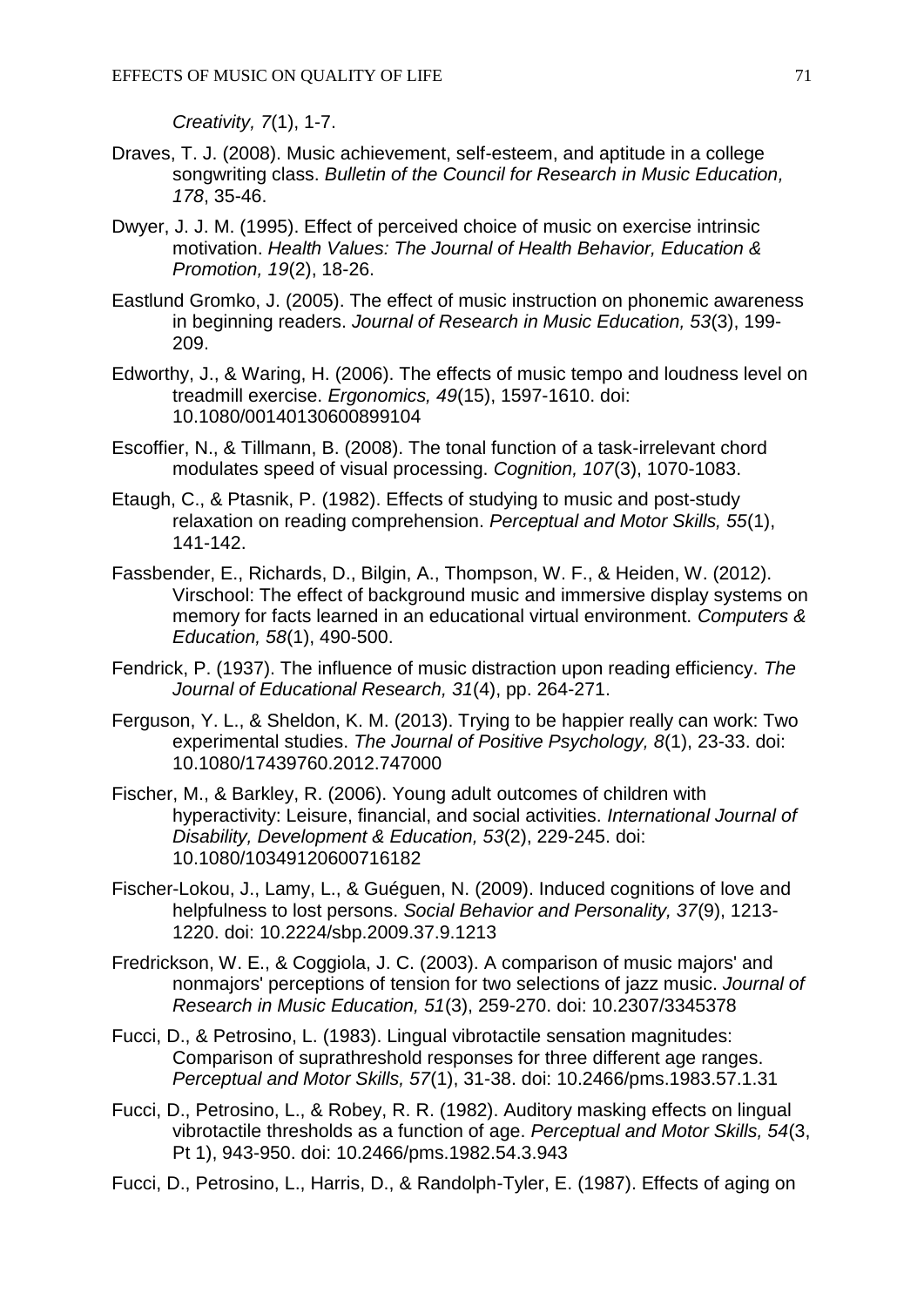responses to suprathreshold lingual vibrotactile stimulation. *Perceptual and Motor Skills, 64*(3, Pt 1), 683-694. doi: 10.2466/pms.1987.64.3.683

- Fucci, D., Petrosino, L., Schuster, S. B., & Randolph, E. (1991). Lingual vibrotactile threshold shift during magnitude-estimation scaling: Effects on magnitudeestimation responses and scaling behavior across age. *Perceptual and Motor Skills, 72*(1), 183-192. doi: 10.2466/PMS.72.1.183-192
- Fung, C. V., & Gromko, J. E. (2001). Effects of active versus passive listening on the quality of children's invented notations and preferences for two pieces from an unfamiliar culture. *Psychology of Music, 29*(2), 128-138. doi: 10.1177/0305735601292003
- Furnham, A., & Allass, K. (1999). The influence of musical distraction of varying complexity on the cognitive performance of extroverts and introverts. *European Journal of Personality, 13*, 27–38.
- Furnham, A., & Bradley, A. (1997). Music while you work: The differential distraction of background music on the cognitive test performance of introverts and extroverts. *Applied Cognitive Psychology, 11*, 445–455.
- Furnham, A., Trew, S. &Sneade, I. (1999). The distracting effects of vocal and instrumental music on the cognitive test performance of introverts and extraverts. *Personality and Individual Differences, 27*, 381-392.
- Furze, C., & McReynolds, P. (1981). The factor structure of the improvisation test for individuals. *Journal of Clinical Psychology, 37*(2), 363-366. doi: 10.1002/1097-4679(198104)37:2<363::AID-JCLP2270370223>3.0.CO;2-0
- Gardner, W., & Rogoff, B. (1990). Children's deliberateness of planning according to task circumstances. *Developmental Psychology, 26*(3), 480-487. doi: 10.1037/0012-1649.26.3.480
- Garivaldis, F. J., & Moss, S. A. (2007). The effect of familiar music on the perception of other individuals. *Psychomusicology: A Journal of Research in Music Cognition, 19*(2), 13-31. doi: 10.1037/h0094036
- Gasper, K. (2004). Permission to seek freely? The effect of happy and sad moods on generating new and old ideas. *Creativity Research Journal, 16*(2–3), 215– 229.
- Geringer, J. M. (1993). Loudness estimations of noise, synthesizer, and music excerpts by musicians and nonmusicians. *Psychomusicology: A Journal of Research in Music Cognition, 12*(1), 22-30. doi: 10.1037/h0094120
- Geringer, J. M., & Nelson, J. K. (1979). Effects of background music on musical task performance and subsequent music preference. *Perceptual And Motor Skills, 49*(1), 39-45.
- Gfeller, K., Asmus, E. P., & Eckert, M. (1991). An investigation of emotional response to music and text. *Psychology of Music, 19*, 128–141.
- Ginsborg, J., Kreutz, G., Thomas, M., & Williamon, A. (2009). Healthy behaviours in music and non-music performance students. *Health Education, 109*(3), 242- 258.
- Gordon, M. (1979). Instrumental music instruction as a contingency for increased reading behavior. *Journal of Research in Music Education, 27*, 87-102.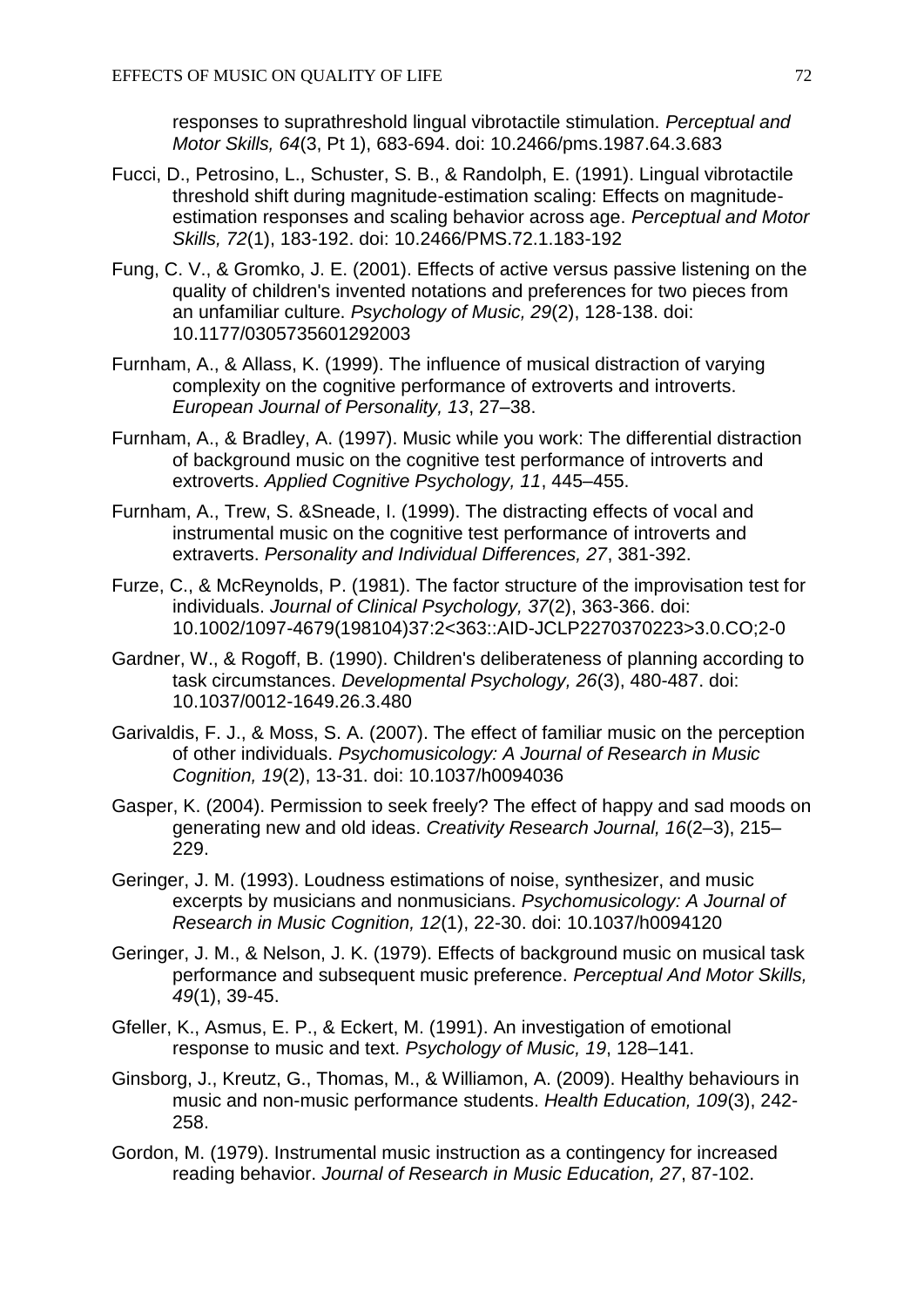- Gromko, J. E. (2005). The effect of music instruction on phonemic awareness in beginning readers. *Journal of Research in Music Education, 53*(3), 199-209.
- Gromko, J. E., & Poorman, A. S. (1998). The effect of music training on preschoolers' spatial-temporal task performance. *Journal of Research in Music Education, 46*(2), 173-181. doi: 10.2307/3345621
- Grondin, S., & Killeen, P. R. (2009). Effects of singing and counting during successive interval productions. *NeuroQuantology, 7*(1), 77-84.
- Guéguen, N., Le Guellec, H., & Jacob, C. (2004). Sound level of background music and alcohol consumption: An empirical evaluation. *Perceptual And Motor Skills, 99*(1), 34-38.
- Haggerty, S., Jiang, L. T., Galecki, A., & Sienko, K. H. (2012). Effects of biofeedback on secondary-task response time and postural stability in older adults. *Gait & Posture, 35*(4), 523-528. doi: 10.1016/j.gaitpost.2011.10.359
- Haley, J. A. (2002). *The relationship between instrumental music instruction and academic achievement in fourth grade students.* ProQuest Information & Learning. *Dissertation Abstracts International Section A: Humanities and Social Sciences, 62*(9-), 2969-2969. (2002-95005-080).
- Hansen, C., & Hansen, R. (1990a). Rock music videos and antisocial behavior. *Basic and Applied Social Psychology, 11*(4), 357–369.
- Hansen, C., & Hansen, R. (1990b). The influence of sex and violence on the appeal of rock music videos. *Communication Research, 17*(2), 212–234.
- Harmat L., Taka´cs J. & Bo´ disz R. (2008) Music improves sleep quality in students. *Journal of Advanced Nursing 62*(3), 327–335.
- Harris, K. C., Wilson, S., Eckert, M. A., & Dubno, J. R. (2012). Human evoked cortical activity to silent gaps in noise: Effects of age, attention, and cortical processing speed. *Ear & Hearing, 33*(3), 330-339.
- Hassler, M. (1992). The critical teens-musical capacities change in adolescence. *European Journal for High Ability, 3*(1), 89-98. doi: 10.1080/0937445920030109
- Heatherton, T. F., Striepe, M., & Wittenberg, L. (1998). Emotional distress and disinhibited eating: The role of self. *Personality & Social Psychology Bulletin, 24*(3), 301-313. doi: 10.1177/0146167298243007
- Helmrich, B. H. (2010). Window of opportunity? Adolescence, music, and algebra. *Journal of Adolescent Research, 25*(4), 557-577.
- Henderson, M. T., Crews, A., & Barlow, J. (1945). A study of the effect of music distraction on reading efficiency. *Journal of Applied Psychology, 29*(4), 313– 317.
- Hermosillo, R., Ritterband-Rosenbaum, A., & van Donkelaar, P. (2011). Predicting future sensorimotor states influences current temporal decision making. *The Journal of Neuroscience, 31*(27), 10019-10022. doi: 10.1523/JNEUROSCI.0037-11.2011
- Hirt, E. R., Devers, E. E., & McCrea, S. M. (2008). I want to be creative: Exploring the role of hedonic contingency theory in the positive mood-flexibility link. *Journal of Personality and Social Psychology, 94*(2), 214–230.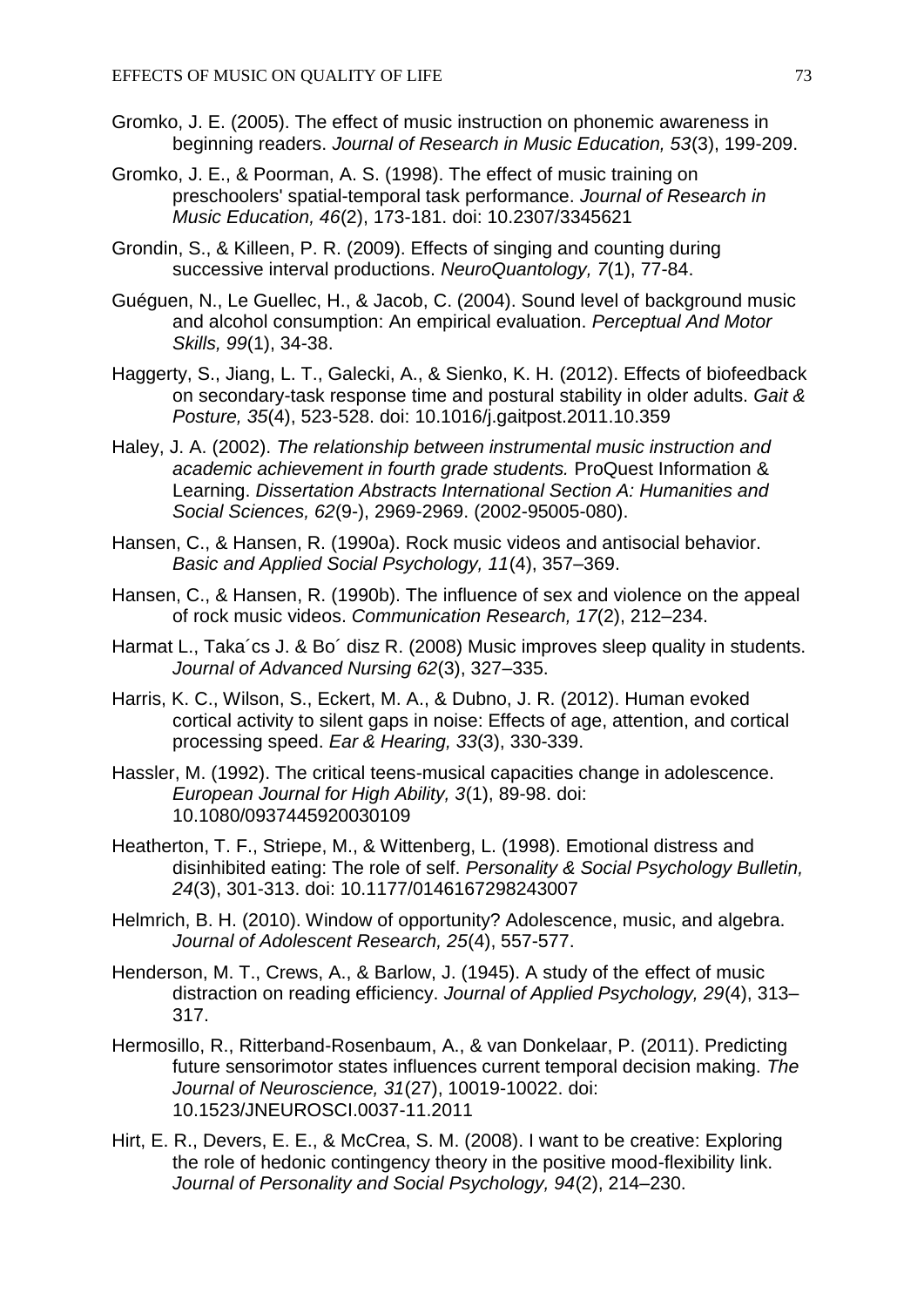- Hirt, E. R., Levine, G. M., McDonald, H. E., Melton, R. J., & Martin, L. L. (1997). The role of mood in quantitative and qualitative aspects of performance: Single or multiple mechanisms? *Journal of Experimental Social Psychology, 33*(6), 602–629.
- Hmieleski, K. M., & Corbett, A. C. (2006). Proclivity for improvisation as a predictor of entrepreneurial intentions. *Journal of Small Business Management, 44*(1), 45-63. doi: 10.1111/j.1540-627X.2006.00153.x
- Hughes, W. O. (1992). The effect of high versus low teacher affect and active versus passive student activity during music listening on high school general music students' attention. *Research Perspectives in Music Education, 46*(2), 16-18.
- Janelli, L. M., Kanski, G. W., & Wu, Y. W. B. (2002). Individualized music a different approach to the restraint issue. *Rehabilitation Nursing, 27*(6), 221-226.
- Jensen, K. L. (2001). The effects of selected classical music on self-disclosure. *Journal of Music Therapy, 38*(1), 2-27.
- Jensen, M. B. (1931). The influence of jazz and dirge music upon speed and accuracy of typing. *Journal of Educational Psychology, 22*(6), 458–462.
- Johansson, R., Holmqvist, K., Mossberg, F., & Lindgren, M. (2012). Eye movements and reading comprehension while listening to preferred and non-preferred study music. *Psychology of Music, 40*(3), 339-356.
- Johnson J.E. (2003). The use of music to promote sleep in older women. *Journal of Community Health Nursing 20*, 27–35.
- Johnson, J., Jackson, L., & Gatto, L. (1995). Violent attitudes and deferred academic aspirations: Deleterious effects of exposure to rap music. *Basic and Applied Social Psychology, 16*, 27-41.
- Kallal, J. (2003). An improv troupe tackles social issues and personal growth. *Insights on Law & Society, 4*(1), 20-20.
- Kamel, F., Rowland, A. S., Park, L. P., Anger, W. K., Baird, D. D., Gladen, B. C., et al. (2003). Neurobehavioral performance and work experience in Florida farmworkers. *Environmental Health Perspectives, 111*(14), 1765-1772.
- Karns, C. M., & Knight, R. T. (2009). Intermodal auditory, visual, and tactile attention modulates early stages of neural processing. *Journal of Cognitive Neuroscience, 21*(4), 669-683.
- Kenshalo, D. R. (1986). Somesthetic sensitivity in young and elderly humans. *Journal of Gerontology, 41*(6), 732-742. doi: 10.1093/geronj/41.6.732
- Kirsh, E. R., van Leer, E., Phero, H. J., Xie, C., & Khosla, S. (2013). Factors associated with singers' perceptions of choral singing well-being. *Journal of Voice, 27*(6), 786.e725-732. doi: 10.1016/j.jvoice.2013.06.004
- Knoblich, G., & Repp, B. H. (2009). Inferring agency from sound. *Cognition, 111*(2), 248-262.
- Koelsch, S., & Sammler, D. (2008). Cognitive components of regularity processing in the auditory domain. *PLoS ONE 3*(7): e2650. doi:10.1371/journal.pone.0002650
- Konecni, V. J., Wanic, R. A., & Brown, A. (2007). Emotional and aesthetic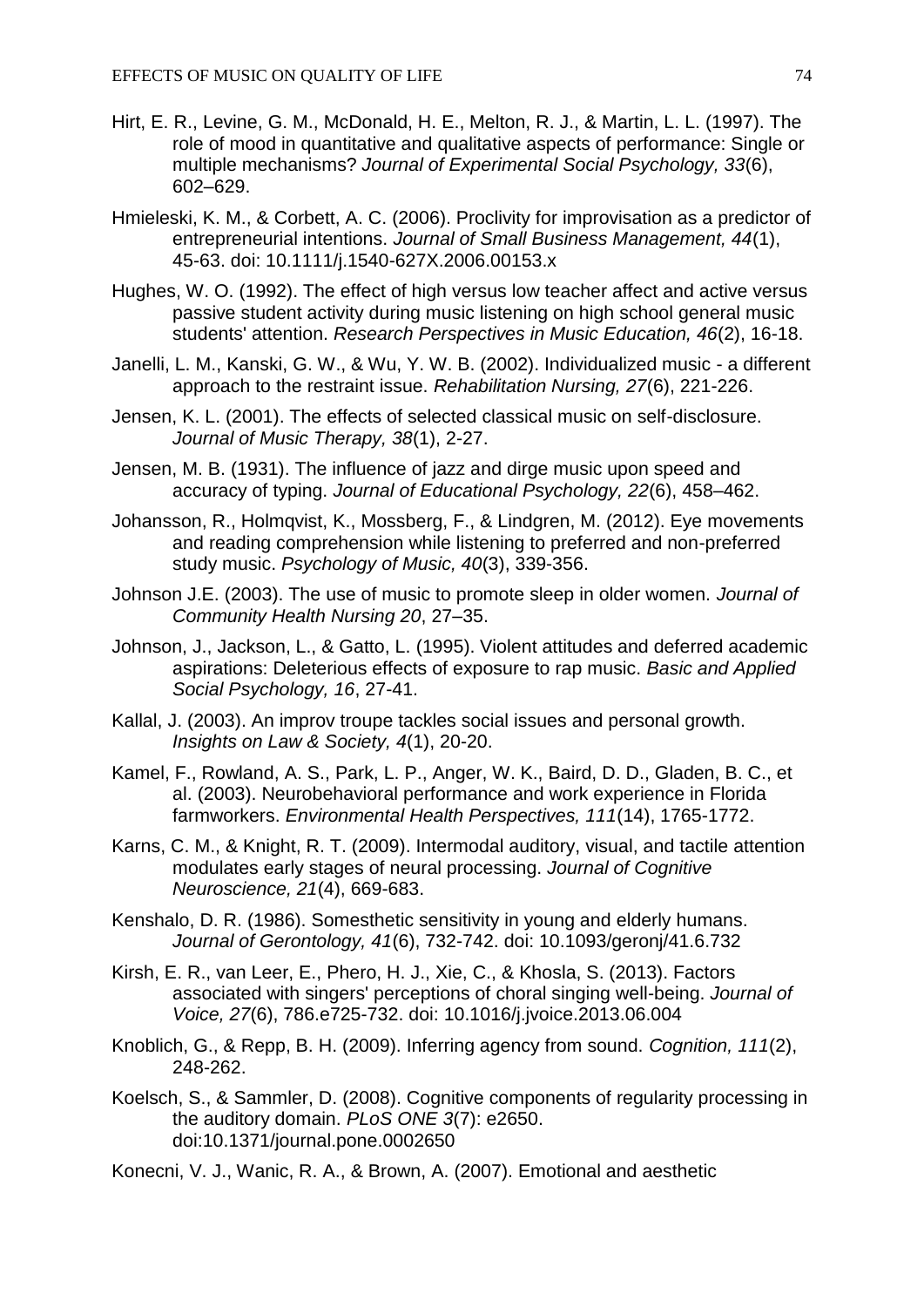antecedents and consequences of music-induced thrills. *The American Journal of Psychology, 120*(4), 619-643.

- Korenman, L. M., & Peynircioglu, Z. F. (2005). The role of familiarity in episodic memory and metamemory for music. *Journal of Experimental Psychology: Learning, Memory, and Cognition, 30*(4), 917-922.
- Krummel, S., Petrosino, L., & Fucci, D. (1991). Effects of auditory disruption of lingual tactile sensitivity in skilled and unskilled speaking conditions. *Perceptual & Motor Skills, 73*, 531-538. doi: 10.2466/PMS.73.5.531-538
- Kuhn, W., & Yank Porter, S. H. (1977). Effect of multiple discrimination training on pitch matching behaviors of uncertain singers. *Bulletin of the Council for Research in Music Education*, 52, 38-40.
- Landreth, J. E., & Landreth, H. F. (1974). Effects of music on physiological response. *Journal of Research in Music Education, 22*, 4-12. doi: 10.2307/3344613
- Larrouy-Maestri, P., & Morsomme, D. (2013). The effects of stress on singing voice accuracy. *Journal of Voice, 28*(1), 52-58.
- Lazier, G. (1971). Systematic analysis of developmental differences in dramatic improvisational behavior. *Speech Monographs, 38*, 155-165.
- Leblanc, A. (1981). Effects of style, tempo, and performing medium on children's music preference. *Journal of Research in Music Education, 29*, 143-156.
- Leblanc, A., & Cote, R. (1983). Effects of tempo and performing medium on children's music preference. *Journal of Research in Music Education, 31*, 57- 66.
- LeBlanc, A., & McCrary, J. (1983). Effect of tempo on children's music preference. *Journal of Research in Music Education, 31*, 283-294. doi: 10.2307/3344631
- LeBlanc, A., & Sherrill, C. (1986). Effect of vocal vibrato and performer's sex on children's music preference. *Journal of Research in Music Education, 34*, 222-237. doi: 10.2307/3345258
- LeBlanc, A., Colman, J. P., & McCrary, J. (1988). Tempo preferences of different age music listeners. *Journal of Research in Music Education, 36*, 156-168. doi: 10.2307/3344637
- Lee, Y. S., Lu, M. J., & Ko, H. P. (2007). Effects of skill training on working memory capacity. *Learning and Instruction, 17*(3), 336-344.
- Lesiuk, T. (2010). The effect of preferred music on mood and performance in a highcognitive demand occupation. *Journal of Music Therapy, 47*(2), 137-154.
- Levine, L. R., Morsella, E., & Bargh, J. A. (2007). The perversity of inanimate objects: Stimulus control by incidental musical notation. *Social Cognition, 25*(2), 267- 283.
- Lim, H. A. (2008). The effect of personality type and musical task on self-perceived arousal. *Journal of Music Therapy, 45*(2), 147-164.
- Lingham, J., & Theorell, T. (2009). Self-selected "Favourite" Stimulative and sedative music listening - how does familiar and preferred music listening affect the body? *Nordic Journal of Music Therapy, 18*(2), 150-166.
- Lynch, M. P., & Steffens, M. L. (1994). Effects of aging on processing of novel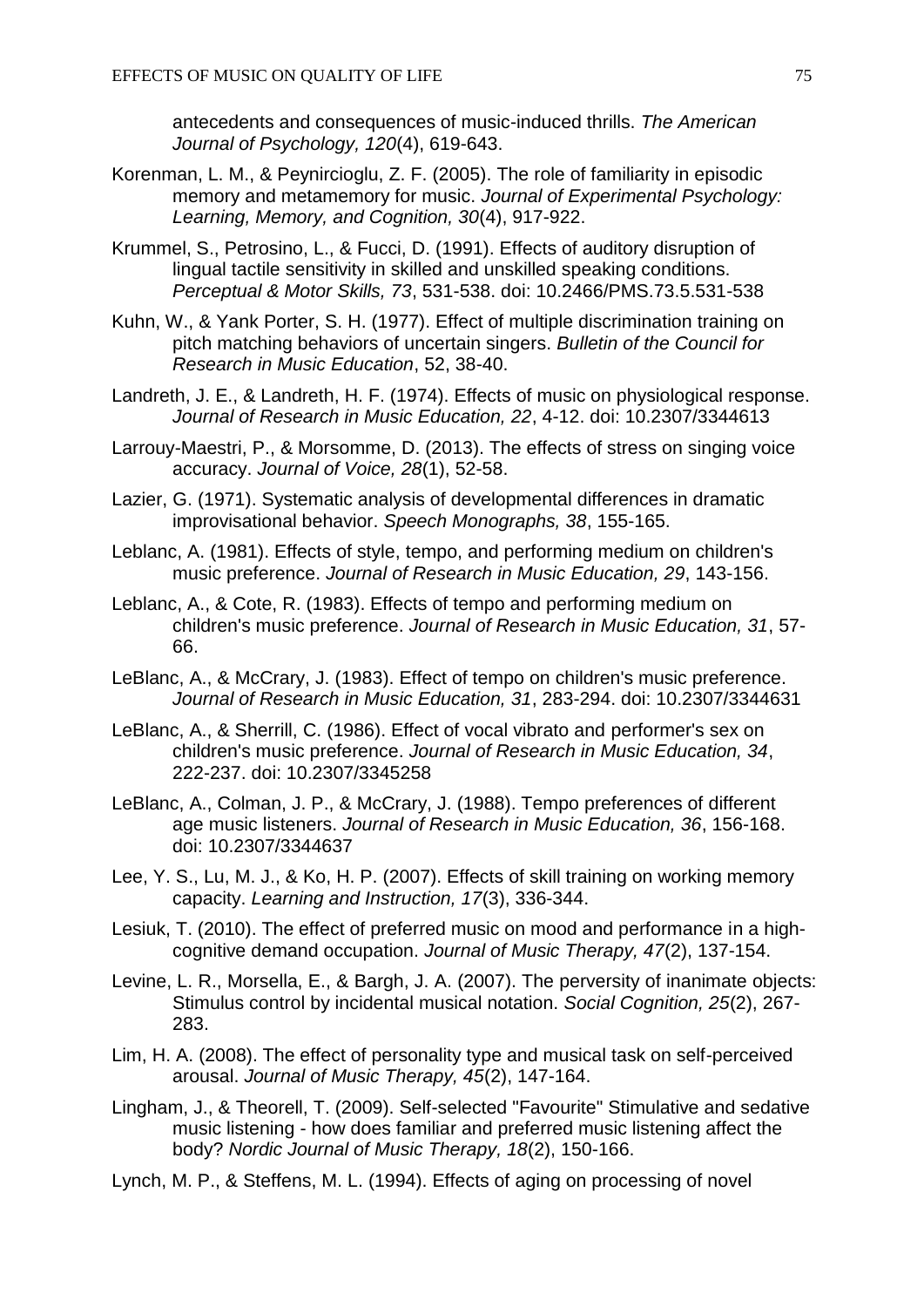musical structure. *Journal of Gerontology, 49*(4), 165-172.

- Madsen, C. K., & Forsythe, J. L. (1973). Effect of contingent music listening on increases of mathematical responses. *Journal of Research in Music Education, 21*, 176-181.
- Madsen, C. K., Dorow, L., Moore, R., & Womble, J. (1976). Effect of music via television as reinforcement for correct mathematics. *Journal of Research in Music Education, 24*, 51-59.
- Matefy, R. E., & Acksen, B. A. (1976). The effect of role-playing discrepant positions on change in moral judgments and attitudes. *Journal of Genetic Psychology, 128*(2), 189.
- Mayfield, C., & Moss, S. (1989). Effect of music tempo on task performance. *Psychological Reports, 65*, 1283–1290.
- McCambridge, S. A. (1980). *The effects of preferred and non-preferred music on an inhibitory task.* ProQuest Information & Learning. *Dissertation Abstracts International, 40*(8), 4465-4465.
- Mezzano, J., & Prueter, B. (1974). Background music and counseling interaction. *Journal of Counseling Psychology, 21*(1), 84-86. doi: 10.1037/h0036064
- Miksza, P. (2006). Relationships among impulsiveness, locus of control, sex, and music practice. *Journal of Research in Music Education, 54*(4), 308-323.
- Miksza, P. (2009). Relationships among impulsivity, achievement goal motivation, and the music practice of high school wind players. *Bulletin of the Council for Research in Music Education, 180*, 9-27.
- Miksza, P. (2011). The development of a measure of self-regulated beginning and intermediate instrumental music students. *Journal of Research in Music Education, 59*(4), 321-338. doi: 10.1177/0022429411414717
- Mikulincer, M., & Sheffi, E. (2000). Adult attachment style and cognitive reactions to positive affect: A test of mental categorization and creative problem solving. *Motivation and Emotion, 24*(3), 149–174.
- Moore, C. I., Crosier, E., Greve, D. N., Savoy, R., Merzenich, M. M., & Dale, A. M. (2013). Neocortical correlates of vibrotactile detection in humans. *Journal of Cognitive Neuroscience, 25*(1), 49-61.
- Mornhinweg G. C. & Voigner R. R. (1995) Music for sleep disturbances in the elderly. *Journal of Holistic Nursing, 13*, 248–254.
- Morrison, S. J. (2000). Effect of melodic context, tuning behaviors, and experience on the intonation accuracy of wind players. *Journal of Research in Music Education, 48*(1), 39-51. doi: 10.2307/3345455
- Nakamura, P. M., Pereira, G., Papini, C. B., Nakamura, F. Y., & Kokubun, E. (2010). Effects of preferred and nonpreferred music on continuous cycling exercise performance. *Perceptual & Motor Skills, 110*(1), 257-264. doi: 10.2466/PMS.110.1.257-264
- Napoles, J., & Madsen, C. K. (2008). Measuring emotional responses to music within a classroom setting. *International Journal of Music Education, 26*(1), 63-71.
- Nierman, G. E. (1983). The effects of grade level on secondary music students'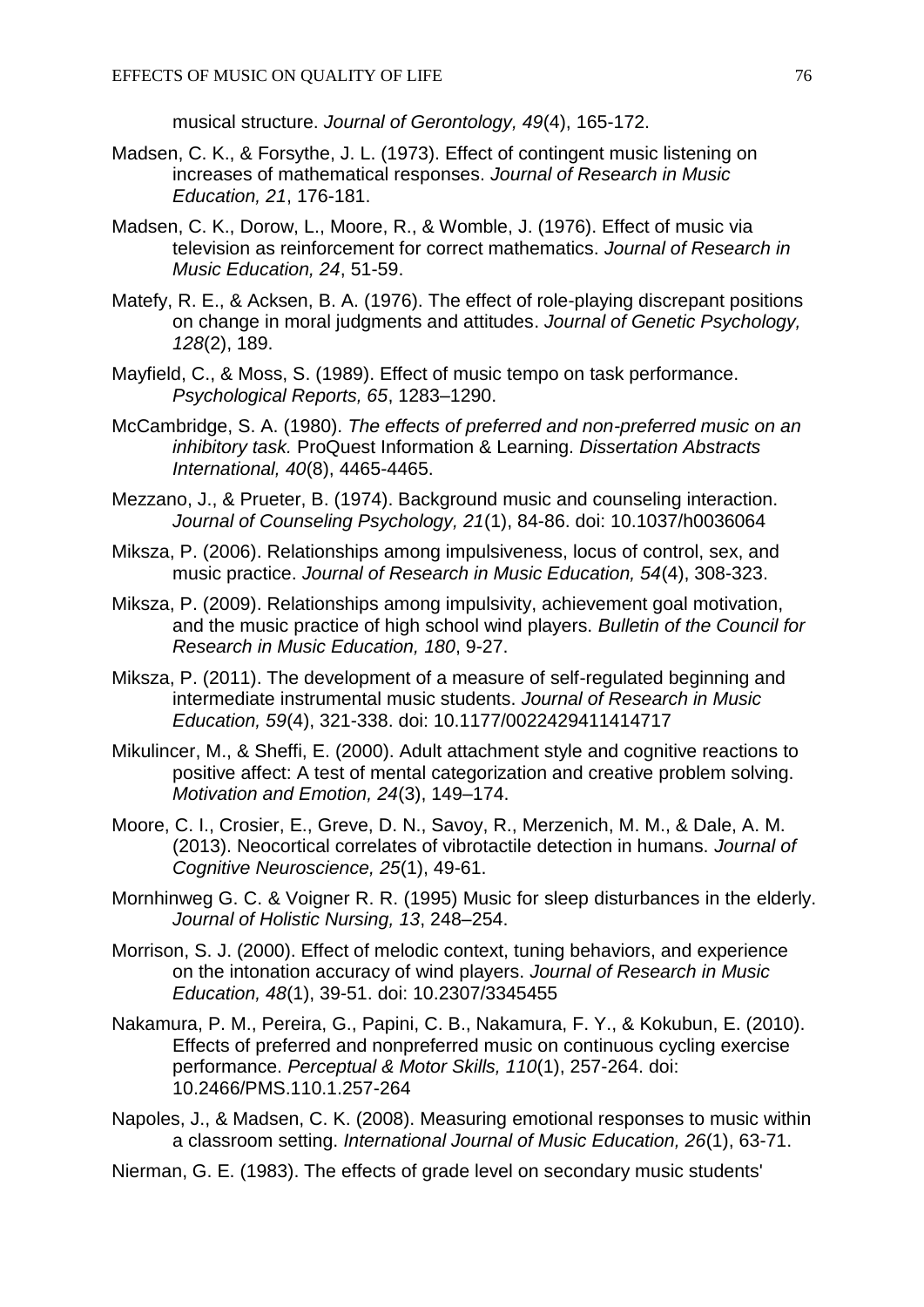perceptive-descriptive skills. *Psychology of Music, 11*(2), 73-78. doi: 10.1177/0305735683112003

- Noice, H., & Noice, T. (2009). An arts intervention for older adults living in subsidized retirement homes. *Aging, Neuropsychology, and Cognition, 16*(1), 56-79. doi: 10.1080/13825580802233400
- North, A. C., & Hargreaves, D. J. (2000). Musical preferences during and after relaxation and exercise. *The American Journal of Psychology, 113*(1), 43-67. doi: 10.2307/1423460
- Oakes, S., & North, A. C. (2006). The impact of background musical tempo and timbre congruity upon ad content recall and affective response. *Applied Cognitive Psychology, 20*(4), 505-520. doi: 10.1002/acp.1199
- Orman, E. K. (2011). The effect of listening to specific musical genre selections on measures of heart rate variability. *Update: Applications of Research in Music Education, 30*(1), 64-69.
- Parente, J. A. (1976). Music preference as a factor of music distraction. *Perceptual and Motor Skills, 43*(1), 337-338.
- Parisi, J. (2004). Fourth- and fifth-grade students' affective response and ability to discriminate between melody and improvisation after receiving instruction in singing and/or playing a piece in the blues style. *International Journal of Music Education, 22*(1), 77-86.
- Parkes, K. A., & Jones, B. D. (2012). Motivational constructs influencing undergraduate students' choices to become classroom music teachers or music performers. *Journal of Research in Music Education, 60*(1), 101-123.
- Patel, S., Gaylord, S., & Fagen, J. (2013). Generalization of deferred imitation in 6-, 9-, and 12-month-old infants using visual and auditory contexts. *Infant Behavior & Development, 36*(1), 25-31. doi: 10.1016/j.infbeh.2012.09.006
- Pazoki, R., Nabipour, I., Seyednezami, N., & Imami, S. R. (2007). Effects of a community-based healthy heart program on increasing healthy women's physical activity: A randomized controlled trial guided by community-based participatory research (CBPR). *BMC Public Health, 7*, 216-215. doi: 10.1186/1471-2458-7-216
- Peterson, D., & Pfost, K. (1989). Influence of rock videos on attitudes of violence against women. *Psychological Reports, 64,* 319-322.
- Petrosino, L., Fucci, D., & Robey, R. R. (1982). Changes in lingual sensitivity as a function of age and stimulus exposure time. *Perceptual and Motor Skills, 55*(3, Pt 2), 1083-1090. doi: 10.2466/pms.1982.55.3f.1083
- Piro, J. M., & Ortiz, C. (2009). The effect of piano lessons on the vocabulary and verbal sequencing skills of primary grade students. *Psychology of Music, 37*(3), 325-347.
- Ransdell, S. E., & Gilroy, L. (2001). The effects of background music on word processed writing. *Computers in Human Behavior, 17*(2), 141-148. doi: 10.1016/S0747-5632(00)00043-1
- Razon, S., Basevitch, I., Land, W., Thompson, B., & Tenenbaum, G. (2009). Perception of exertion and attention allocation as a function of visual and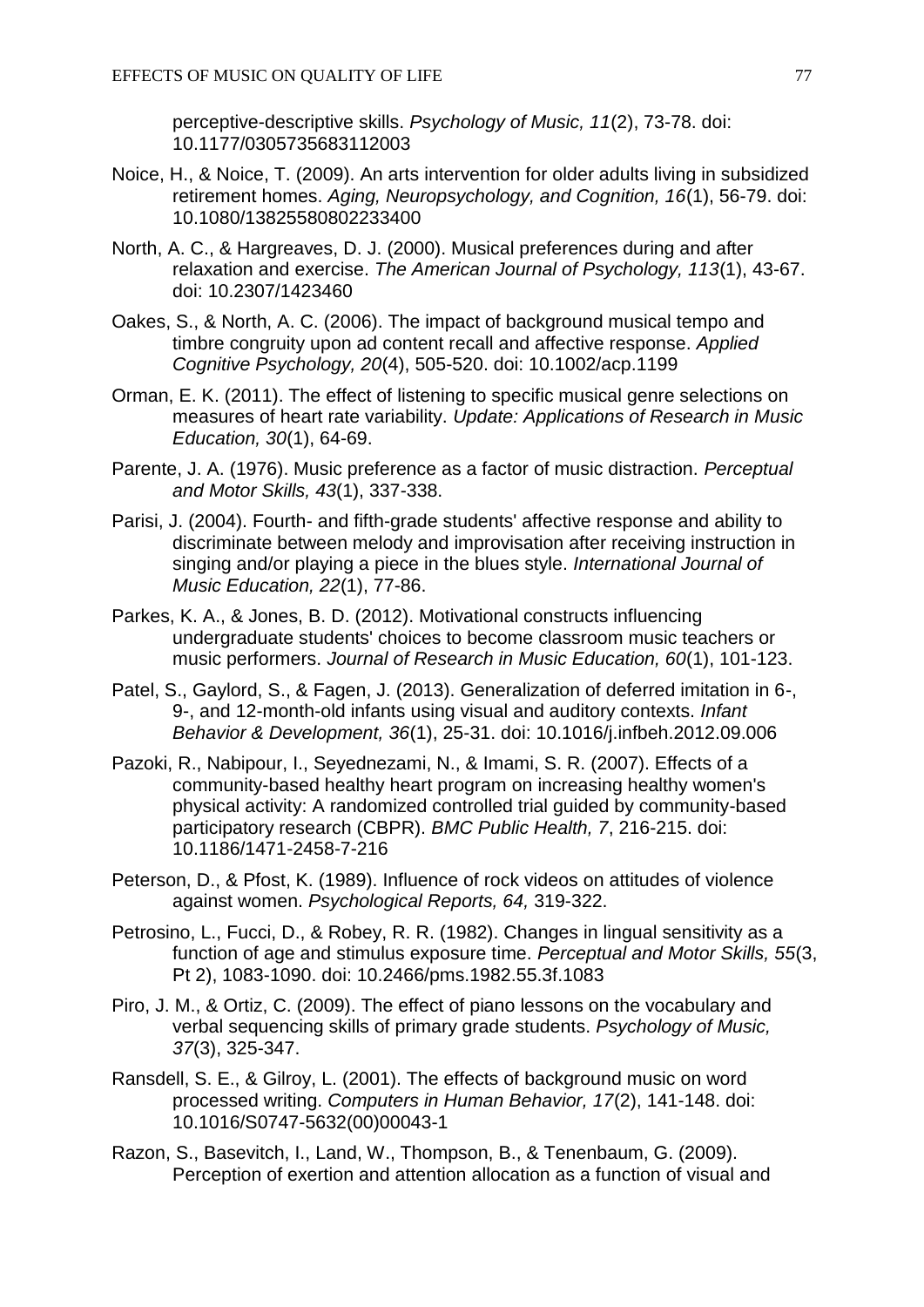auditory conditions. *Psychology of Sport and Exercise, 10*(6), 636-643. doi: 10.1016/j.psychsport.2009.03.007

- Richards, S. C. (2012). *The effectiveness of separate pitch and rhythm training interventions on the phonological awareness of kindergarten learners.*  ProQuest Information & Learning. *Dissertation Abstracts International Section A: Humanities and Social Sciences, 72*(11-), 4081-4081. . (2012-99090-023).
- Rickard, N. S., Appelman, P., James, R., Murphy, F., Gill, A., & Bambrick, C. (2013). Orchestrating life skills: The effect of increased school-based music classes on children's social competence and self-esteem. *International Journal of Music Education, 31*(3), 292-309. doi: 10.1177/0255761411434824
- Rider, M. S., & Achterberg, J. (1989). Effect of music-assisted imagery on neutrophils and lymphocytes. *Biofeedback and Self-Regulation, 14*(3), 247- 257.
- Rodriguez, C. X. (1996). *Children's perception, production, and description of musical expression.* ProQuest Information & Learning. *Dissertation Abstracts International Section A: Humanities and Social Sciences, 56*(7-), 2602-2602. (1996-95002-079).
- Rossi, S., Hartmüller, T., Vignotto, M., & Obrig, H. (2013). Electrophysiological evidence for modulation of lexical processing after repetitive exposure to foreign phonotactic rules. *Brain & Language, 127*(3), 404-414. doi: 10.1016/j.bandl.2013.02.009
- Russo, F. A., Ammirante, P., & Fels, D. I. (2012). Vibrotactile discrimination of musical timbre. *Journal of Experimental Psychology: Human Perception and Performance, 38*(4), 822-826.
- Salamé, P., & Baddeley, A. D. (1989). Effects of background music on phonological short-term memory. *The Quarterly Journal of Experimental Psychology A: Human Experimental Psychology, 41*(1-A), 107-122. doi: 10.1080/14640748908402355
- Sandler, I. N., Ayers, T. S., Wolchik, S. A., Tein, J. Y., Kwok, O. M., Haine, R. A., et al. (2003). The family bereavement program: Efficacy evaluation of a theorybased prevention program for parentally bereaved children and adolescents. *Journal of Consulting and Clinical Psychology, 71*, 587–600.
- Sandler, I. N., West, S. G., Baca, L., Pillow, D. R., Gersten, J. C., Rogosch, F., et al. (1992). Linking empirically based theory and evaluation: The Family Bereavement Program. *American Journal of Community Psychology, 20*, 491–521.
- Schmidt, C. P. (1995). Attributions of success, grade level, and gender as factors in choral students' perceptions of teacher feedback. *Journal of Research in Music Education, 43*, 313-329. doi: 10.2307/3345730
- Serra, M. R., Biassoni, E. C., Hinalaf, M., Pavlik, M., Villalobo, J. P., Curet, C., et al. (2007). Program for the conservation and promotion of hearing among adolescents. *American Journal of Audiology, 16*(2), S158-S164.
- Sheldon, D. A. (1994). The effects of competitive versus noncompetitive performance goals on music students' ratings of band performances. *Bulletin of the Council for Research in Music Education, 121*, 29-41.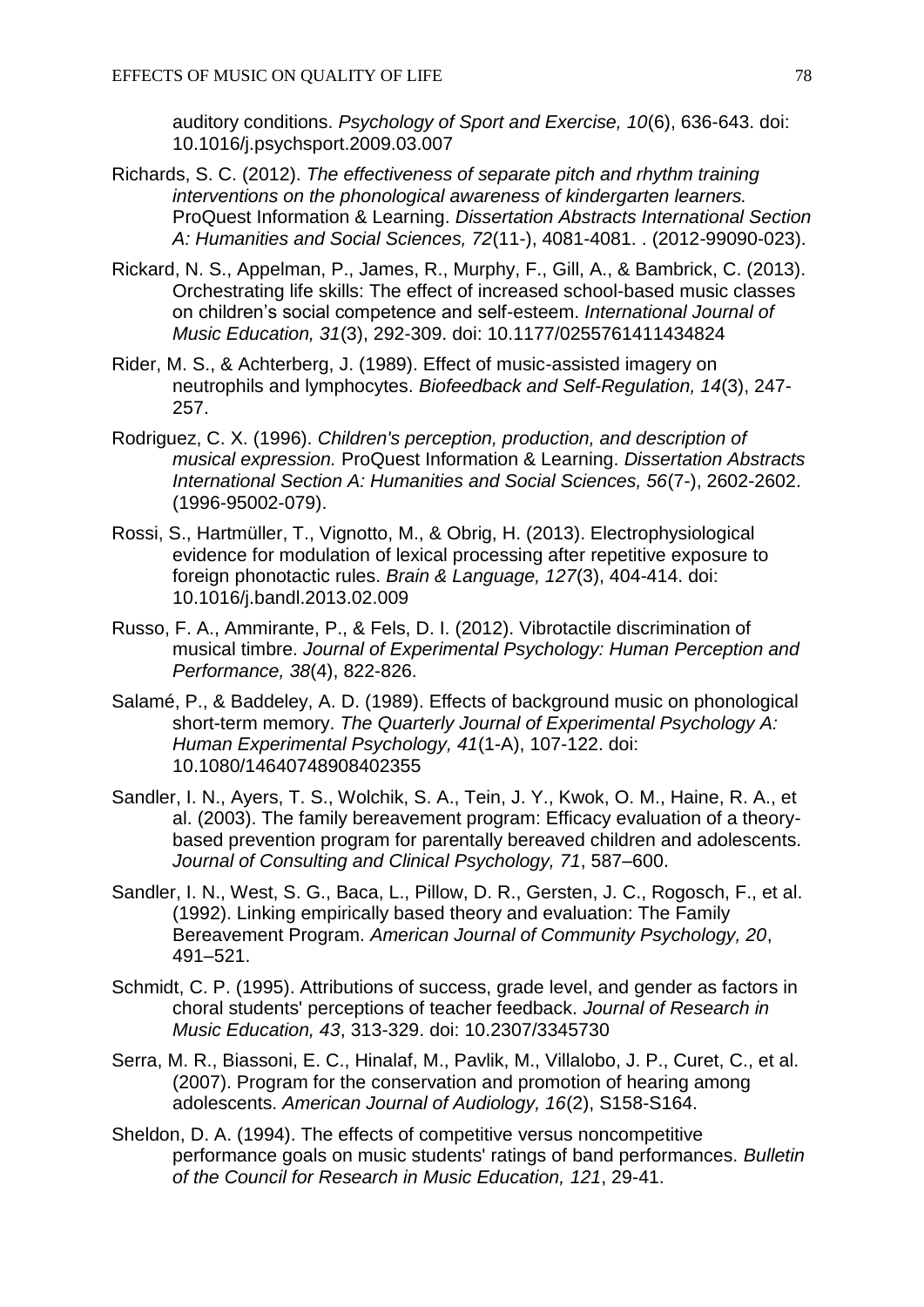- Shelley, S. J. (1981). Investigating the musical capabilities of young children. *Bulletin of the Council for Research in Music Education*, *68*, 26-34.
- Sherbon, J. W. (1975). Association of hearing acuity, diplacusis, and discrimination with music performance. *Journal of Research in Music Education, 23*, 249- 257. doi: 10.2307/3344854
- Silverman, M. J. (2009). The effect of positive peer reinforcement on psychological measures and guitar song leading performance in university students. *Update: Applications of Research in Music Education, 28*(1), 3-8.
- Sims, W. L. (1986). The effect of high versus low teacher affect and passive versus active student activity during music listening on preschool children's attention, piece preference, time spent listening, and piece recognition. *Journal of Research in Music Education, 34*(3), 173-191.
- Sims, W. L. (1990). Characteristics of young children's music concept discrimination. *Psychomusicology: A Journal of Research in Music Cognition, 9*(1), 79-88. doi: 10.1037/h0094157
- Sims, W. L. (1991). Effects of instruction and task format on preschool children's music concept discrimination. *Journal of Research in Music Education, 39*(4), 298-310. doi: 10.2307/3345749
- Smith, C. A., & Morris, L. W. (1977). Differential effects of stimulative and sedative music on anxiety, concentration, and performance. *Psychological Reports, 41*, 1047–1053.
- Smith, J. D., & Melara, R. J. (1990). Aesthetic preference and syntactic prototypicality in music: 'tis the gift to be simple. *Cognition, 34*(3), 279-298.
- Soares, M. M., Jacobs, K., Evstigneeva, M., Aleksandrov, A., Mathiassen, S. E., & Lyskov, E. (2012). Concurrent cognitive task may improve motor work performance and reduce muscle fatigue. *Work, 41*, 2893-2896.
- Srivastava, P., & Singh, R. (1988). Age and task differences in prediction of performance form motivation and ability information. *Child Development, 59*(3), 769.
- St. Lawrence, J., & Joyner, D. (1991). The effects of sexually violent rock music on males' acceptance of violence against women. *Psychology of Women Quarterly, 15*, 49–63.
- Stambaugh, L. A. (2013). Differential effects of cognitive load on university wind students' practice. *Psychology of Music, 41*(6), 749-763. doi: 10.1177/0305735612449505
- Standley, J. M. (1991). The effect of vibrotactile and auditory stimuli on perception of comfort, heart rate, and peripheral finger temperature. *Journal of Music Therapy, 28*, 120-134.
- Stevens, J. C., Cruz, L. A., Marks, L. E., & Lakatos, S. (1998). A multimodal assessment of sensory thresholds in aging. *The Journals of Gerontology: Series B: Psychological Sciences and Social Sciences, 53B*(4), P263-P272. doi: 10.1093/geronb/53B.4.P263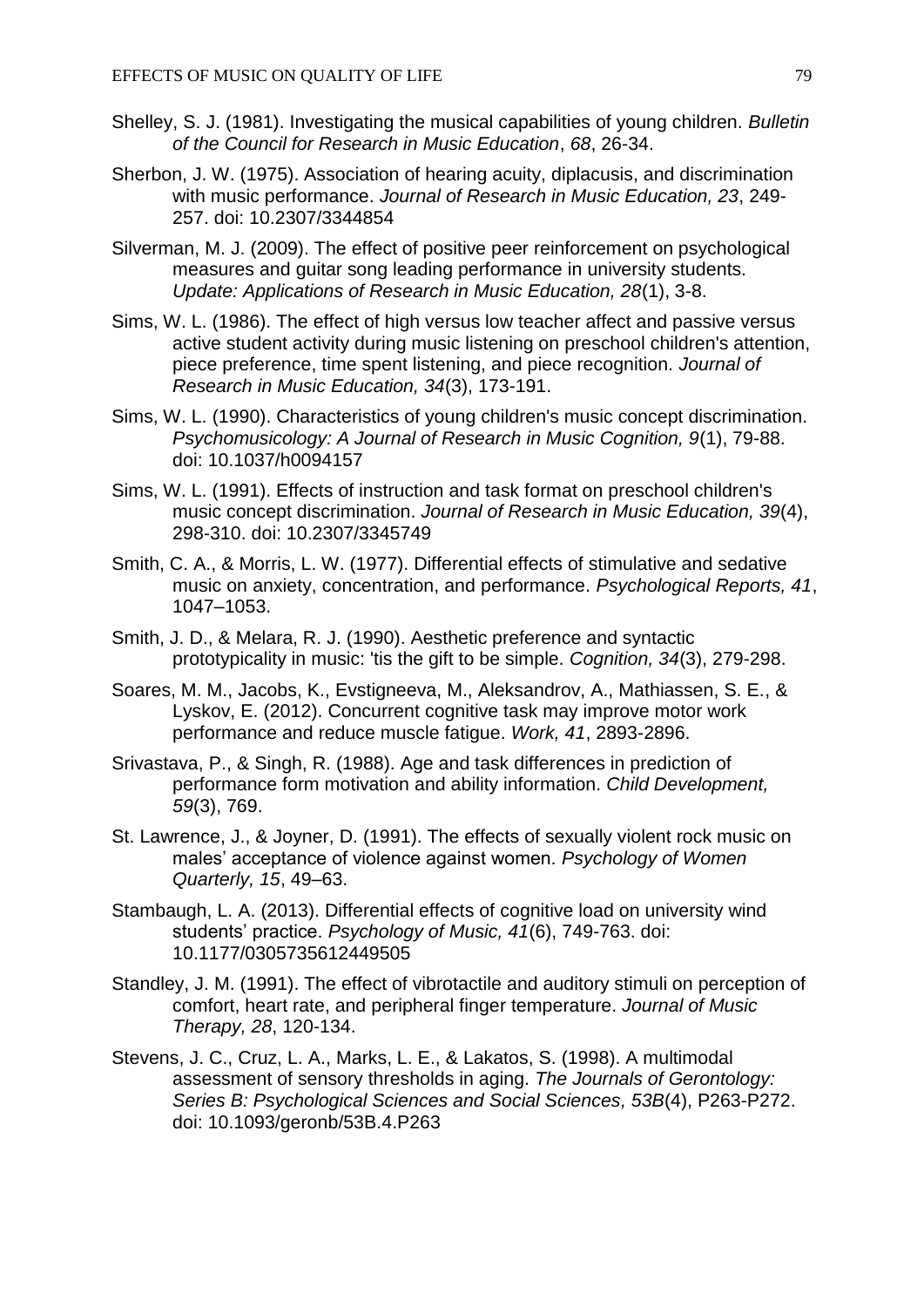- Szabo, A., Small, A., & Leigh, M. (1999). The effects of slow- and fast-rhythm classical music on progressive cycling to voluntary physical exhaustion. *Journal of Sports Medicine and Physical Fitness, 39*, 220–225.
- Thoma, M. V., la Marca, R., Brönnimann, R., Finkel, L., Ehlert, U., & Nater, U. M. (2013). The effect of music on the human stress response. *PLoS ONE, 8*(8), e70156. DOI: 10.1371/journal.pone.0070156
- Thompson, R. L., & Larson, R. (1995). Social context and the subjective experience of different types of rock music. *Journal of Youth and Adolescence, 24*(6), 731-744.
- Toner, I. J. (1981). Role involvement and delay maintenance behavior in preschool children. *The Journal of Genetic Psychology: Research and Theory on Human Development, 138*(2), 245-251.
- Took, K. J., & Weiss, D. S. (1994). The relationship between heavy metal and rap music and adolescent turmoil: Real or artifact? *Adolescence, 29*, 613-623.
- Trollinger, V. L. (2003). Relationships between pitch-matching accuracy, speech fundamental frequency, speech range, age, and gender in American Englishspeaking preschool children. *Journal of Research in Music Education, 51*(1), 78-94. doi: 10.2307/3345650
- Trombetti, A., Hars, M., Herrmann, F. R., Kressig, R. W., Ferrari, S., & Rizzoli, R. (2011). Effect of music-based multitask training on gait, balance, and fall risk in elderly people: A randomized controlled trial. *Archives of Internal Medicine, 171*(6), 525-533. doi: 10.1001/archinternmed.2010.446
- VanderArk, S. D., & Ely, D. (1993). Cortisol, biochemical, and galvanic skin responses to music stimuli of different preference values by college students in biology and music. *Perceptual & Motor Skills, 77*, 227-234.
- Verrillo, R. T. (1982). Effects of aging on the suprathreshold responses to vibration. *Perception & Psychophysics, 32*(1), 61-68.
- Visell, Y., Giordano, B. L., Millet, G., & Cooperstock, J. R. (2011). Vibration influences haptic perception of surface compliance during walking. *PLoS ONE, 6*(3), 1-11. doi: 10.1371/journal.pone.0017697
- Vispoel, W. P., Wang, T., & Bleiler, T. (1997). Computerized adaptive and fixed-item testing of music listening skill: A comparison of efficiency, precision, and concurrent validity. *Journal of Educational Measurement, 34*, 43-63. doi: 10.1111/j.1745-3984.1997.tb00506.x
- Wagner, M. J., & Menzel, M. B. (1977). The effect of music listening and attentiveness training on the EEG's of musicians and nonmusician. *Journal of Music Therapy, 14*(4), 151-164.
- Wagner, M. J., & Tilney, G. (1983). Effect of superlearning techniques on the vocabulary acquisition and alpha brainwave production of language learners. *TESOL Quarterly, 17*, 5-17. doi: 10.2307/3586420
- Waite, B., Hillbrand, M., & Foster, H. (1992). Reduction of aggressive behavior after removal of music television. *Hospital and Community Psychiatry, 43*, 173– 175.
- Walworth, D. D. (2003). The effect of preferred music genre selection versus